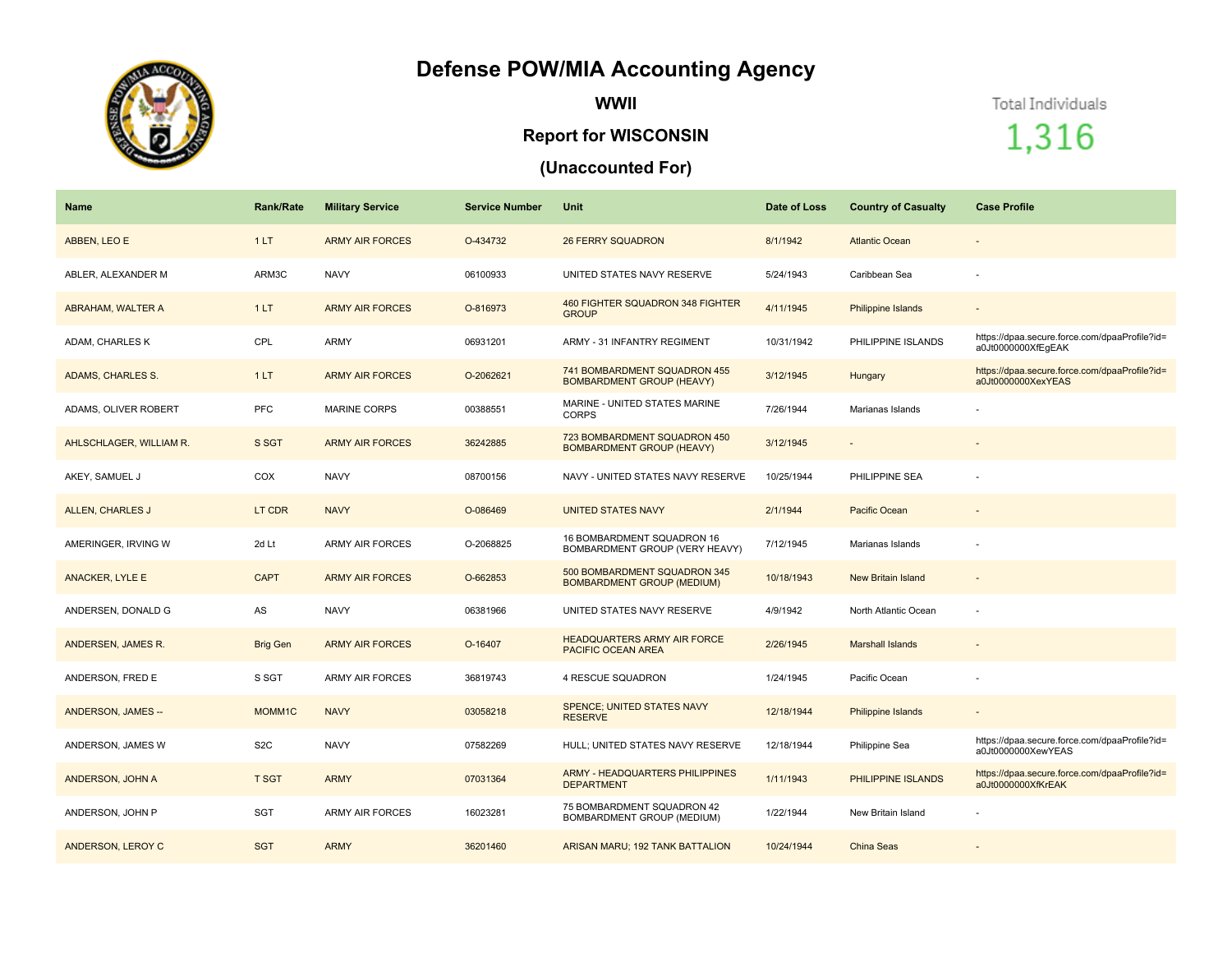| <b>Name</b>                 | <b>Rank/Rate</b> | <b>Military Service</b> | <b>Service Number</b> | Unit                                                                  | Date of Loss | <b>Country of Casualty</b>       | <b>Case Profile</b>      |
|-----------------------------|------------------|-------------------------|-----------------------|-----------------------------------------------------------------------|--------------|----------------------------------|--------------------------|
| ANDERSON, NORMAN E          | S <sub>2</sub> C | <b>NAVY</b>             | 06383924              | UNITED STATES NAVY RESERVE                                            | 2/7/1943     | North Atlantic Ocean             |                          |
| ANDERSON, OTTO --           | <b>SGT</b>       | <b>ARMY AIR FORCES</b>  | 36246343              | 42 BOMBARDMENT SQUADRON 11<br><b>BOMBARDMENT GROUP (HEAVY)</b>        | 5/27/1943    | Pacific Ocean                    |                          |
| ANDERSON, PHILIP D.         | FLT O            | ARMY AIR FORCES         | T-190877              | 369 BOMBARDMENT SQUADRON 306<br>BOMBARDMENT GROUP (HEAVY)             | 10/14/1943   | Germany                          |                          |
| ANDERSON, RALPH H           | SEA2             | <b>NAVY</b>             | 03288529              | USS HOUSTON (CA-30); UNITED STATES<br><b>NAVY</b>                     | 3/1/1942     | Sunda Strait                     |                          |
| ANDREWS, CHESTER --         | <b>SGT</b>       | ARMY AIR FORCES         | 16068576              | 1328 ARMY AIR FORCE BASE UNIT                                         | 7/17/1944    | India                            |                          |
| ANFENSON, GLENN E           | S <sub>1</sub> C | <b>NAVY</b>             | 08683790              | UNITED STATES NAVY RESERVE                                            | 9/20/1943    | North Atlantic Ocean             |                          |
| AREND, JOHN KELLY           | WT2C             | <b>NAVY</b>             | 03048851              | USS QUINCY; UNITED STATES NAVY                                        | 8/9/1942     | Solomon Islands                  |                          |
| ARENDT, ROGER J.            | S SGT            | <b>ARMY AIR FORCES</b>  | 16020986              | 341 BOMBARDMENT SQUADRON 97<br><b>BOMBARDMENT GROUP (HEAVY)</b>       | 11/17/1942   | France                           |                          |
| ARNDT, CLARENCE E.          | <b>PFC</b>       | ARMY                    | 36227357              | 6 INFANTRY 1 ARMORED DIVISION                                         | 11/8/1942    | Algeria                          |                          |
| ARNDT, CLIFFORD R           | 1LT              | <b>ARMY AIR FORCES</b>  | O-726618              | 91 FIGHTER SQUADRON 81 FIGHTER<br><b>GROUP</b>                        | 1/30/1943    | Tunisia                          |                          |
| ARNDT, WILLIAM G            | S <sub>1</sub> C | <b>NAVY</b>             | 08684238              | UNITED STATES NAVY RESERVE                                            | 9/20/1943    | North Atlantic Ocean             |                          |
| ARNESON, RAYMOND --         | AMM3c            | <b>NAVY</b>             | 03286747              | USS HOUSTON (CA-30); UNITED STATES<br><b>NAVY</b>                     | 3/1/1942     | Sunda Strait                     |                          |
| ARVOLD, ARTHUR A            | S <sub>1</sub> C | <b>NAVY</b>             | 03062167              | SPENCE; UNITED STATES NAVY<br><b>RESERVE</b>                          | 12/18/1944   | Philippine Islands               |                          |
| <b>ASHLEY, CHARLES R</b>    | S <sub>2</sub> C | <b>NAVY</b>             | 03063837              | UNITED STATES NAVY RESERVE                                            | 3/12/1945    | Central/South Pacific<br>Theater |                          |
| ASHTON, CHARLES R           | 1st Lt           | <b>ARMY AIR FORCES</b>  | O-807963              | 65 BOMBARDMENT SQUADRON 43<br>BOMBARDMENT GROUP (HEAVY)               | 12/23/1944   | New Guinea Island                |                          |
| <b>ASPINALL, ROBERT J</b>   | M SGT            | <b>ARMY AIR FORCES</b>  | 16009984              | 484 BOMBARDMENT SQUADRON 505<br><b>BOMBARDMENT GROUP (VERY HEAVY)</b> | 6/20/1945    | Japan/Okinawa                    |                          |
| AUBOL, PHILLIP E            | <b>PFC</b>       | ARMY                    | 19019052              | ARISAN MARU; 59 COAST ARTILLERY<br><b>REGIMENT</b>                    | 10/24/1944   | China Seas                       |                          |
| <b>AUSTIN, CHARLES L.</b>   | <b>SGT</b>       | <b>ARMY AIR FORCES</b>  | 16118075              | 783 BOMBARDMENT SQUADRON 465<br><b>BOMBARDMENT GROUP (HEAVY)</b>      | 10/21/1945   | <b>Adriatic Sea</b>              |                          |
| AYNES, WILLIAM --           | 2LT              | ARMY AIR FORCES         | O-706335              | 316 FIGHTER SQUADRON 324 FIGHTER<br><b>GROUP</b>                      | 7/16/1944    | Italy                            |                          |
| <b>BABARSKI, ZENO P</b>     | <b>PVT</b>       | <b>ARMY</b>             | 36228169              | 157 INFANTRY 45 DIVISION                                              | 6/3/1944     | Italy                            |                          |
| BACHLEDA, EDWARD J          | RDM3C            | <b>NAVY</b>             | 08692204              | NAVY - UNITED STATES NAVY RESERVE                                     | 12/3/1944    | PHILIPPINE ISLANDS               | $\overline{\phantom{a}}$ |
| <b>BADER, ROBERT EDWARD</b> | 2LT              | <b>ARMY AIR FORCES</b>  | O-2058664             | 365 BOMBARDMENT SQUADRON 305<br><b>BOMBARDMENT GROUP (HEAVY)</b>      | 10/14/1944   | Germany                          |                          |
| BAERTSCHY, KARL ROLAND      | <b>LTJG</b>      | <b>NAVY</b>             | 298909                | USS YORKTOWN; UNITED STATES NAVY<br><b>RESERVE</b>                    | 1/7/1945     | Philippine Islands               |                          |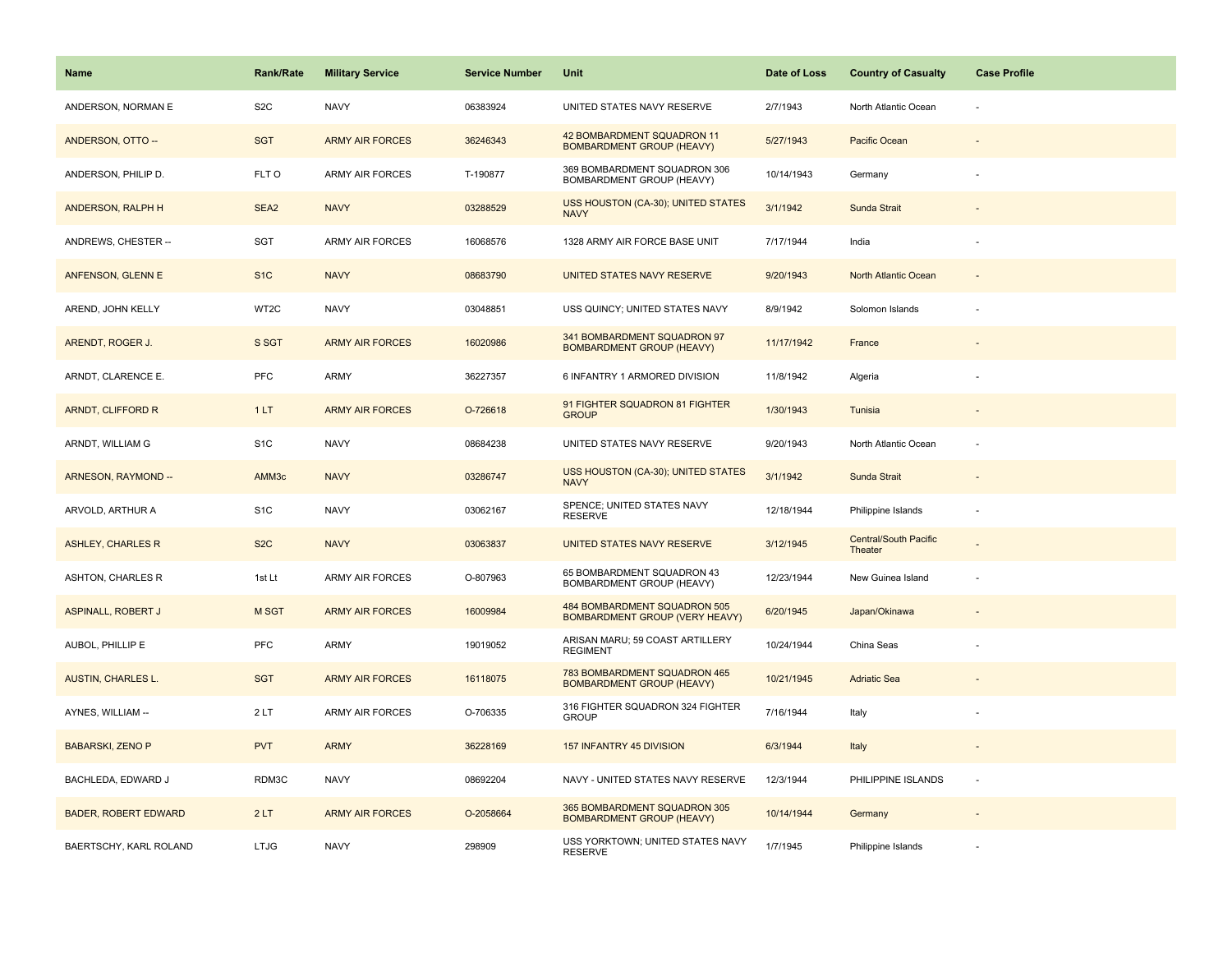| <b>Name</b>                 | <b>Rank/Rate</b>  | <b>Military Service</b> | <b>Service Number</b> | Unit                                                             | Date of Loss | <b>Country of Casualty</b>                   | <b>Case Profile</b>                                                 |
|-----------------------------|-------------------|-------------------------|-----------------------|------------------------------------------------------------------|--------------|----------------------------------------------|---------------------------------------------------------------------|
| BAILKEY, HAROLD --          | GM3C              | <b>NAVY</b>             | 03051887              | SS Lake Osweya; UNITED STATES NAVY<br><b>RESERVE</b>             | 2/19/1942    | North Atlantic Ocean                         |                                                                     |
| BAKER, LANSFORD E           | AMM3C             | <b>NAVY</b>             | 06107989              | UNITED STATES NAVY RESERVE                                       | 7/15/1943    | Bermuda                                      |                                                                     |
| BALDON, FAY --              | <b>PVT</b>        | <b>ARMY</b>             | 20645303              | ARISAN MARU; 192 TANK BATTALION                                  | 10/24/1944   | <b>Philippine Islands</b>                    |                                                                     |
| BALDWIN, WILLIAM P          | MAJ               | ARMY                    | O-020660              | <b>ARMY - INFANTRY</b>                                           | 12/15/1944   | PHILIPPINE ISLANDS                           |                                                                     |
| <b>BALISTRERI, TOM D</b>    | S <sub>1</sub> C  | <b>NAVY</b>             | 03062364              | NAVY - UNITED STATES NAVY RESERVE                                | 5/21/1944    | <b>NEW GUINEA</b>                            |                                                                     |
| BANDOW, LOUIS R             | S <sub>1</sub> C  | <b>NAVY</b>             | 09595188              | NAVY - UNITED STATES NAVY RESERVE                                | 2/21/1945    | <b>BONIN &amp; VOLCANO</b><br><b>ISLANDS</b> |                                                                     |
| <b>BANNEN, WILLIAM JOHN</b> | BKR1C             | <b>NAVY</b>             | 02998317              | Neosho; UNITED STATES NAVY                                       | 5/7/1942     | <b>Coral Sea</b>                             | $\sim$                                                              |
| BARKER, DONALD E.           | S SGT             | <b>MARINE CORPS</b>     | 00388535              | MARINE - UNITED STATES MARINE<br><b>CORPS</b>                    | 11/23/1943   | New Hebrides                                 |                                                                     |
| <b>BARKLEY, CHARLES R</b>   | <b>CAPT</b>       | <b>ARMY</b>             | O-336945              | ARMY - 92 INFANTRY 91 DIVISION<br>(FILIPINO ARMY)                | 6/11/1942    | PHILIPPINE ISLANDS                           | https://dpaa.secure.force.com/dpaaProfile?id=<br>a0Jt0000000XgVTEA0 |
| BARNES, DONALD ANTHONY      | <b>PVT</b>        | MARINE CORPS            | 00474483              | MARINE - UNITED STATES MARINE<br><b>CORPS</b>                    | 7/20/1943    | Solomon Islands                              |                                                                     |
| <b>BARNES, JOSEPH S.</b>    | S SGT             | <b>ARMY AIR FORCES</b>  | 16046483              | 367 BOMBARDMENT SQUADRON 306<br><b>BOMBARDMENT GROUP (HEAVY)</b> | 1/7/1943     | <b>English Channel</b>                       |                                                                     |
| BARSTAD, CLIFFORD R.T.      | 2LT               | ARMY AIR FORCES         | O-772809              | 398 BOMBARDMENT SQUADRON 504<br>BOMBARDMENT GROUP (VERY HEAVY)   | 2/10/1945    | Philippine Sea                               |                                                                     |
| <b>BARTA, RICHARD A</b>     | MOMM1C            | <b>NAVY</b>             | 03286237              | <b>GOLET: UNITED STATES NAVY</b>                                 | 7/12/1944    | Japan                                        |                                                                     |
| BARTEL, EDWARD H            | PFC               | <b>ARMY</b>             | 36800199              | 7 INFANTRY 3 DIVISION                                            | 1/16/1945    | France                                       |                                                                     |
| <b>BARTZ, DELBERT L</b>     | <b>T SGT</b>      | <b>ARMY AIR FORCES</b>  | 16022983              | 77 BOMBARDMENT SQUADRON<br>(MEDIUM)                              | 11/23/1943   | <b>Aleutian Islands</b>                      |                                                                     |
| BARWICK, WILLIAM E          | 2LT               | ARMY AIR FORCES         | O-682594              | 42 BOMBARDMENT SQUADRON 11<br>BOMBARDMENT GROUP (HEAVY)          | 12/1/1943    | Marshall Islands                             |                                                                     |
| <b>BASSLER, KENNETH R</b>   | 2LT               | <b>ARMY AIR FORCES</b>  | O-2056335             | 783 BOMBARDMENT SQUADRON 465<br><b>BOMBARDMENT GROUP (HEAVY)</b> | 10/4/1944    | Germany                                      |                                                                     |
| BATES, LESTER L             | S <sub>1</sub> C  | <b>NAVY</b>             | 03055901              | SS Wm. P. Frye; UNITED STATES NAVY<br><b>RESERVE</b>             | 3/29/1943    | North Atlantic Ocean                         |                                                                     |
| <b>BAUGHMAN, MELVIN E.</b>  | S SGT             | <b>ARMY AIR FORCES</b>  | 16130955              | 728 BOMBARDMENT SQUADRON 452<br><b>BOMBARDMENT GROUP (HEAVY)</b> | 3/28/1944    | France                                       |                                                                     |
| <b>BAUM, ROBERT M</b>       | 2LT               | ARMY AIR FORCES         | O-735853              | AIR CORPS                                                        | 12/18/1943   | Newfoundland                                 |                                                                     |
| <b>BAUMAN, LAURENCE G</b>   | AMM <sub>2C</sub> | <b>NAVY</b>             | 08683857              | <b>UNITED STATES NAVY</b>                                        | 2/1/1945     | ** Documentation Errors                      | $\sim$                                                              |
| BAUMGARTEN, OTTO W.         | SGT               | ARMY AIR FORCES         | 16140266              | 483 BOMBARDMENT SQUADRON 505<br>BOMBARDMENT GROUP (VERY HEAVY)   | 6/20/1945    | Japan/Okinawa                                |                                                                     |
| <b>BEAMER, GEORGE C.</b>    | 2LT               | <b>ARMY AIR FORCES</b>  | O-779326              | 10th ARMY AIR FORCES - 60 FIGHTER<br>SQUADRON 33 FIGHTER GROUP   | 6/24/1945    | China                                        |                                                                     |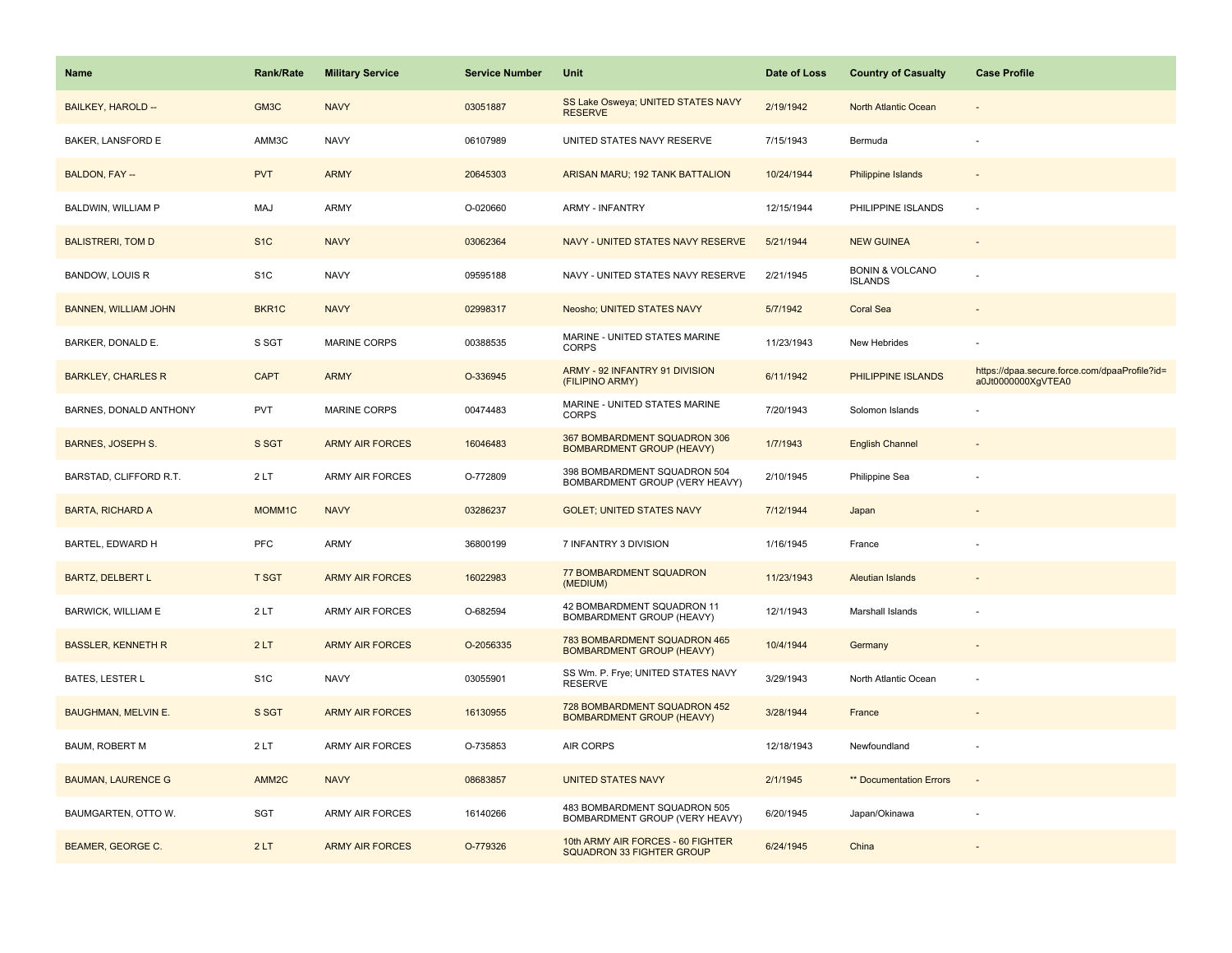| <b>Name</b>                | <b>Rank/Rate</b>  | <b>Military Service</b> | <b>Service Number</b> | Unit                                                                               | Date of Loss | <b>Country of Casualty</b>       | <b>Case Profile</b>                                                 |
|----------------------------|-------------------|-------------------------|-----------------------|------------------------------------------------------------------------------------|--------------|----------------------------------|---------------------------------------------------------------------|
| <b>BEAR, SHERBURN N</b>    | LT.               | <b>NAVY</b>             | O-102887              | NAVY - UNITED STATES NAVY RESERVE                                                  | 3/26/1945    | CENTRAL/SOUTH<br>PACIFIC THEATER |                                                                     |
| <b>BEAULIEU, DONALD W</b>  | GM3C              | <b>NAVY</b>             | 03288044              | <b>GOLET; UNITED STATES NAVY</b>                                                   | 7/12/1944    | Japan                            |                                                                     |
| BECK, HAROLD P.            | 2LT               | <b>ARMY AIR FORCES</b>  | O-434966              | HEADQUARTERS SQUADRON 22<br><b>BOMBARDMENT GROUP (MEDIUM)</b>                      | 6/9/1942     | New Guinea                       |                                                                     |
| <b>BECKER, BERNARD B</b>   | 1LT               | <b>ARMY AIR FORCES</b>  | O-430216              | <b>HEADQUARTERS SQUADRON 20 AIR</b><br><b>BASE GROUP</b>                           | 2/1/1946     | <b>Philippine Islands</b>        |                                                                     |
| BECKER, NORBERT A.         | <b>PVT</b>        | <b>ARMY</b>             | 16007562              | 14 BOMBARDMENT SQUADRON 7<br>BOMBARDMENT GROUP (HEAVY)                             | 5/19/1942    | Philippine Islands               |                                                                     |
| <b>BECKER, ROBERT C</b>    | SM <sub>3</sub> C | <b>NAVY</b>             | 06386553              | NAVY - UNITED STATES NAVY RESERVE                                                  | 7/10/1943    | <b>MEDITERRANEAN SEA</b>         |                                                                     |
| BECKMAN, HAROLD F          | <b>PVT</b>        | ARMY AIR FORCES         | 16049817              | USAT DORCHESTER; AIR CORPS                                                         | 2/3/1943     | Greenland                        |                                                                     |
| <b>BEDSTED, LEO A K</b>    | F <sub>1C</sub>   | <b>NAVY</b>             | 03070385              | NAVY - UNITED STATES NAVY RESERVE                                                  | 7/30/1945    | <b>PHILIPPINE SEA</b>            |                                                                     |
| BEDUHN, MARVIN A           | F <sub>1</sub> C  | <b>NAVY</b>             | 09597274              | PRINGLE; UNITED STATES NAVY<br><b>RESERVE</b>                                      | 4/16/1945    | China Seas                       |                                                                     |
| <b>BEHNISCH, LESTER C</b>  | <b>PFC</b>        | <b>MARINE CORPS</b>     | 00388547              | MARINE - UNITED STATES MARINE<br><b>CORPS</b>                                      | 11/2/1943    | Solomon Islands                  |                                                                     |
| <b>BEHRENS, ROBERT A</b>   | T SGT             | ARMY AIR FORCES         | 16009120              | 35 FIGHTER SQUADRON 8 FIGHTER<br><b>GROUP</b>                                      | 12/24/1944   | New Guinea                       |                                                                     |
| <b>BELL, ARNOLD L</b>      | S SGT             | <b>ARMY AIR FORCES</b>  | 36228689              | <b>AIR CORPS</b>                                                                   | 3/21/1943    | Trinidad                         |                                                                     |
| <b>BELLER, MAURICE W</b>   | 1st Lt            | <b>ARMY AIR FORCES</b>  | O-665659              | 5TH AIR FORCE 528 BOMBARDMENT<br>SQUADRON (HEAVY) 380<br>BOMBARDMENT GROUP (HEAVY) | 11/21/1943   | Manokwari                        |                                                                     |
| <b>BELONGA, ROBERT J</b>   | S <sub>2</sub> C  | <b>NAVY</b>             | 03003409              | Sims; UNITED STATES NAVY                                                           | 5/7/1942     | <b>Coral Sea</b>                 | $\sim$                                                              |
| BELTER, CLARENCE B         | <b>PFC</b>        | <b>MARINE CORPS</b>     | 00319083              | MARINE - UNITED STATES MARINE<br><b>CORPS</b>                                      | 11/20/1943   | <b>GILBERT ISLANDS</b>           | https://dpaa.secure.force.com/dpaaProfile?id=<br>a0Jt0000000XfLIEA0 |
| <b>BELTER, FRANK J.</b>    | S SGT             | <b>ARMY</b>             | 36833083              | 142 INFANTRY 36 DIVISION                                                           | 2/11/1945    | France                           |                                                                     |
| BELTZ, ROBERT A            | T SGT             | <b>ARMY AIR FORCES</b>  | 16115157              | 733 BOMBARDMENT SQUADRON 453<br>BOMBARDMENT GROUP (HEAVY)                          | 2/17/1945    | North Sea or Tyrrhenian<br>Sea   |                                                                     |
| <b>BENDERLING, FRANK L</b> | TEC <sub>5</sub>  | <b>ARMY</b>             | 36293611              | HMT Rohna; 853 ENGINEERS BATTALION<br>(AVIATION)                                   | 11/26/1943   | Mediterranean Sea                | https://dpaa.secure.force.com/dpaaProfile?id=<br>a0Jt0000000XeaOEAS |
| BENSMAN, NORMAN R          | LT /JG/           | <b>NAVY</b>             | O-160813              | NAVY - UNITED STATES NAVY RESERVE                                                  | 6/6/1944     | <b>FRANCE</b>                    |                                                                     |
| <b>BENSON, DELBERT E</b>   | S <sub>1</sub> C  | <b>NAVY</b>             | 08695104              | PRINGLE; UNITED STATES NAVY<br><b>RESERVE</b>                                      | 4/16/1945    | China Seas                       |                                                                     |
| <b>BERG, GORDON C</b>      | S SGT             | <b>ARMY AIR FORCES</b>  | 16046394              | 27 BOMBARDMENT SQUADRON 30<br>BOMBARDMENT GROUP (HEAVY)                            | 4/10/1944    | Caroline Islands                 |                                                                     |
| <b>BERG, RICHARD R</b>     | S SGT             | <b>ARMY AIR FORCES</b>  | 36821612              | 457 BOMBARDMENT SQUADRON 330<br><b>BOMBARDMENT GROUP (VERY HEAVY)</b>              | 5/24/1945    | Japan/Okinawa                    |                                                                     |
| <b>BERG, THOMAS JACK</b>   | CPL               | <b>MARINE CORPS</b>     | 00319052              | MARINE - UNITED STATES MARINE<br><b>CORPS</b>                                      | 11/20/1943   | <b>GILBERT ISLANDS</b>           | https://dpaa.secure.force.com/dpaaProfile?id=<br>a0Jt0000000XflzEAK |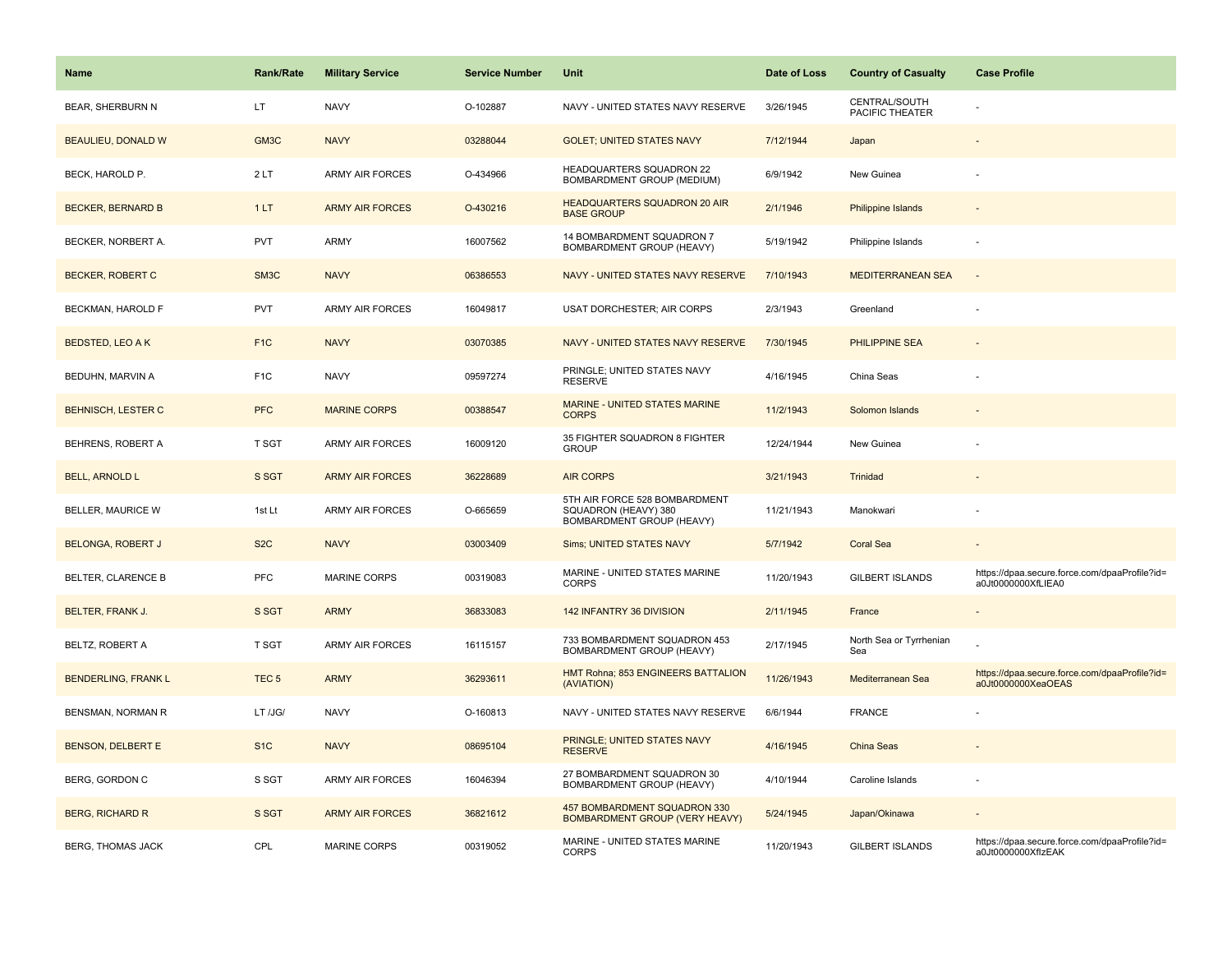| <b>Name</b>                | <b>Rank/Rate</b> | <b>Military Service</b> | <b>Service Number</b> | Unit                                                                  | Date of Loss | <b>Country of Casualty</b>     | <b>Case Profile</b>                                                 |
|----------------------------|------------------|-------------------------|-----------------------|-----------------------------------------------------------------------|--------------|--------------------------------|---------------------------------------------------------------------|
| <b>BERGE, ALLEN MARVIN</b> | <b>CPL</b>       | <b>MARINE CORPS</b>     | 00329551              | <b>MARINE - UNITED STATES MARINE</b><br><b>CORPS</b>                  | 11/20/1943   | Gilbert Islands                | https://dpaa.secure.force.com/dpaaProfile?id=<br>a0Jt0000000XfGUEA0 |
| BERGER, DONALD R           | PVT              | ARMY                    | 20645250              | 192 TANK BATTALION                                                    | 7/1/1942     | Philippine Islands             | https://dpaa.secure.force.com/dpaaProfile?id=<br>a0Jt0000000XfG7EAK |
| <b>BERGERON, JAMES L</b>   | S SGT            | <b>ARMY AIR FORCES</b>  | 36817089              | 873 BOMBARDMENT SQUADRON 498<br><b>BOMBARDMENT GROUP (VERY HEAVY)</b> | 2/27/1945    | <b>Philippine Sea</b>          |                                                                     |
| BERGERSEN, W A             | 2LT              | <b>ARMY AIR FORCES</b>  | O-733795              | 49 FIGHTER SQUADRON 14 FIGHTER<br><b>GROUP</b>                        | 6/4/1943     | Sicily                         |                                                                     |
| <b>BERRY, WILLIAM C</b>    | 2LT              | <b>ARMY AIR FORCES</b>  | O-716331              | 77 BOMBARDMENT SQUADRON 28<br><b>BOMBARDMENT GROUP (HEAVY)</b>        | 5/19/1945    | Kurile Islands                 |                                                                     |
| BERSSENBRUGGE, OSCAR W     | LT/JG/           | <b>NAVY</b>             | O-106384              | UNITED STATES NAVY RESERVE                                            | 3/28/1943    | Pacific Ocean                  |                                                                     |
| <b>BERTLING, NORBERT T</b> | 2LT              | <b>ARMY AIR FORCES</b>  | O-690302              | 722 BOMBARDMENT SQUADRON 450<br><b>BOMBARDMENT GROUP (HEAVY)</b>      | 5/12/1944    | North Sea or Tyrrhenian<br>Sea |                                                                     |
| BEYER, CLARENCE W          | TEC <sub>5</sub> | <b>ARMY</b>             | 36291312              | HMT Rohna; 853 ENGINEERS BATTALION<br>(AVIATION)                      | 11/26/1943   | Mediterranean Sea              | https://dpaa.secure.force.com/dpaaProfile?id=<br>a0Jt0000000Xdg2EAC |
| <b>BIALK, EUGENE R</b>     | <b>PFC</b>       | <b>ARMY</b>             | 36804521              | 347 INFANTRY 87 DIVISION                                              | 12/16/1944   | Germany                        |                                                                     |
| BILLETT, JOSEPH P          | EM2C             | COAST GUARD             | 00544475              | COAST GUARD - UNITED STATES<br><b>COAST GUARD</b>                     | 3/9/1944     | Atlantic Ocean                 |                                                                     |
| <b>BISLEW, EDWARD J</b>    | <b>T SGT</b>     | <b>ARMY AIR FORCES</b>  | 16047634              | 431 BOMBARDMENT SQUADRON 11<br><b>BOMBARDMENT GROUP (HEAVY)</b>       | 12/29/1943   | <b>Marshall Islands</b>        |                                                                     |
| BITTNER, PAUL M.           | CPL              | <b>ARMY AIR FORCES</b>  | 16046155              | 98 TRANSPORT SQUADRON 28 AIR<br><b>TRANSPORT GROUP</b>                | 9/29/1943    | India                          |                                                                     |
| <b>BIXBY, CHARLES H</b>    | <b>ENS</b>       | <b>NAVY</b>             | O-125056              | NAVY - UNITED STATES NAVY RESERVE                                     | 3/28/1943    | <b>PACIFIC OCEAN</b>           |                                                                     |
| BJERK, ROBERT I.           | 2LT              | <b>ARMY AIR FORCES</b>  | O-731801              | 6 SQUADRON 1 FERRY GROUP                                              | 3/8/1943     | Burma                          |                                                                     |
| <b>BLACK, DEWAYNE E</b>    | S Sgt            | <b>ARMY AIR FORCES</b>  | 06933256              | <b>AIR CORPS</b>                                                      | 2/8/1942     | Kendari                        |                                                                     |
| <b>BLACK, HUBERT R</b>     | 2LT              | <b>ARMY AIR FORCES</b>  | O-885346              | 27 FIGHTER SQUADRON 1 FIGHTER<br><b>GROUP</b>                         | 12/4/1943    | Tunisia                        |                                                                     |
| BLEICK, CARL W.            | 1LT              | <b>ARMY AIR FORCES</b>  | O-773075              | 822 BOMBARDMENT SQUADRON 38<br><b>BOMBARDMENT GROUP (MEDIUM)</b>      | 2/28/1945    | <b>Philippine Islands</b>      |                                                                     |
| BLOEDEL, DONALD E          | T SGT            | <b>ARMY AIR FORCES</b>  | 36260862              | 26 BOMBARDMENT SQUADRON 11<br><b>BOMBARDMENT GROUP (HEAVY)</b>        | 2/8/1945     | Bonin & Volcano Islands        |                                                                     |
| <b>BLONIEN, ELMER F</b>    | <b>PVT</b>       | <b>ARMY</b>             | 36206285              | <b>192 TANK BATTALION</b>                                             | 11/15/1942   | Philippine Islands             | https://dpaa.secure.force.com/dpaaProfile?id=<br>a0Jt0000000XfECEA0 |
| BLOOMFIELD, KENNETH B.     | 1LT              | <b>ARMY</b>             | O-405854              | <b>192 TANK BATTALION</b>                                             | 4/11/1942    | Philippine Islands             |                                                                     |
| <b>BLYTON, OTTO M</b>      | COX              | <b>NAVY</b>             | 03285105              | USS Pecos; UNITED STATES NAVY                                         | 3/1/1942     | Java                           |                                                                     |
| BODE, RALPH H.             | S SGT            | <b>ARMY AIR FORCES</b>  | 16117549              | 700 BOMBARDMENT SQUADRON 445<br>BOMBARDMENT GROUP (HEAVY)             | 9/27/1944    | Germany                        |                                                                     |
| <b>BOEHLES, JEROME P</b>   | TM <sub>1C</sub> | <b>NAVY</b>             | 02999831              | ROBALO; UNITED STATES NAVY                                            | 7/2/1944     | Philippine Islands             |                                                                     |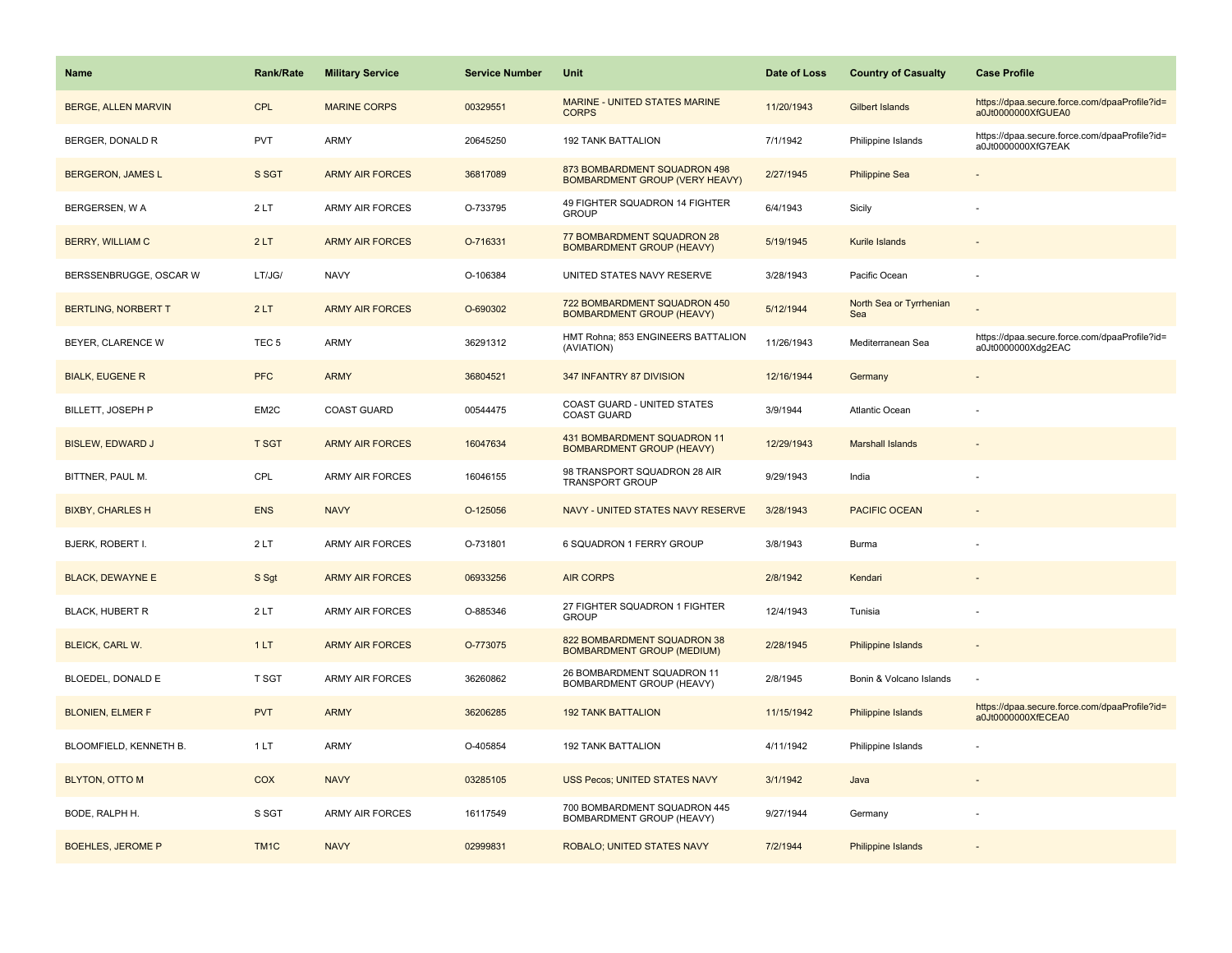| <b>Name</b>                   | <b>Rank/Rate</b>  | <b>Military Service</b> | <b>Service Number</b> | Unit                                                                  | Date of Loss | <b>Country of Casualty</b>     | <b>Case Profile</b>                                                 |
|-------------------------------|-------------------|-------------------------|-----------------------|-----------------------------------------------------------------------|--------------|--------------------------------|---------------------------------------------------------------------|
| BOERO, LOUIS S J              | S <sub>2</sub> C  | <b>NAVY</b>             | 09594162              | USS Le Ray Wilson; UNITED STATES<br>NAVY RESERVE                      | 1/10/1945    | Philippine Islands             |                                                                     |
| <b>BOETTCHER, JAMES E</b>     | S SGT             | <b>ARMY AIR FORCES</b>  | 16117966              | 400 BOMBARDMENT SQUADRON 90<br><b>BOMBARDMENT GROUP (HEAVY)</b>       | 11/19/1944   | <b>Philippine Islands</b>      |                                                                     |
| BOGART, EDMUND A              | 1LT               | ARMY                    | O-1015527             | HEADQUARTERS COMPANY VI CORPS                                         | 4/14/1945    | Germany                        |                                                                     |
| <b>BOIVIN, ROBERT JOSEPH</b>  | SM <sub>2</sub> C | <b>NAVY</b>             | 02999915              | USS CUSHING; UNITED STATES NAVY                                       | 11/13/1942   | Solomon Islands                |                                                                     |
| BOLLERUD, HOWARD --           | 1st Lt            | <b>ARMY AIR FORCES</b>  | O-2056342             | 792ND BOMBARDMENT SQUADRON<br>468TH BOMBARDMENT GROUP (VERY<br>HEAVY) | 5/26/1945    | Japan/Okinawa                  |                                                                     |
| <b>BONIN, ROBERT A</b>        | <b>CDR</b>        | <b>NAVY</b>             | O-077035              | <b>GUDGEON; UNITED STATES NAVY</b>                                    | 5/5/1944     | Pacific Ocean                  |                                                                     |
| BOOS, RAYMOND W               | <b>PVT</b>        | ARMY                    | 36297827              | HMT Rohna; 853 ENGINEERS BATTALION<br>(AVIATION)                      | 11/26/1943   | Mediterranean Sea              |                                                                     |
| <b>BOSTAD, KENNETH D</b>      | $\sim$            | <b>ARMY AIR FORCES</b>  | O-7100036             | 526 FIGHTER SQUADRON 86 FIGHTER<br><b>GROUP</b>                       | 1/6/1945     | Italy                          |                                                                     |
| BOURNE, SAM K K               | S SGT             | ARMY AIR FORCES         | 06255008              | 19 BOMBARDMENT SQUADRON 22<br>BOMBARDMENT GROUP (MEDIUM)              | 4/6/1942     | New Britain Island             |                                                                     |
| <b>BOVIALL, WALTER ROBERT</b> | AMM <sub>2C</sub> | <b>NAVY</b>             | 02998804              | <b>USS Arizona; UNITED STATES NAVY</b>                                | 12/7/1941    | <b>Hawaiian Islands</b>        | https://dpaa.secure.force.com/dpaaProfile?id=<br>a0Jt000000mpyM2EAI |
| <b>BRAATEN, BJARNE --</b>     | PFC               | ARMY                    | 36275766              | 23 TANK BATTALION 12 ARMORED<br><b>DIVISION</b>                       | 1/17/1945    | France                         |                                                                     |
| <b>BRADY, DOUGLAS F</b>       | <b>PVT</b>        | <b>ARMY</b>             | 36811387              | SS Leopoldville; 262 INFANTRY 66<br><b>DIVISION</b>                   | 12/24/1944   | <b>English Channel</b>         |                                                                     |
| BRAND, ROBERT JOHN            | CPL               | <b>MARINE CORPS</b>     | 00346616              | MARINE - UNITED STATES MARINE<br><b>CORPS</b>                         | 11/20/1943   | <b>GILBERT ISLANDS</b>         | https://dpaa.secure.force.com/dpaaProfile?id=<br>a0Jt0000000XhdEEAS |
| <b>BRANDENBURG, LEROY A</b>   | <b>SGT</b>        | <b>ARMY AIR FORCES</b>  | 16192073              | 568 BOMBARDMENT SQUADRON 390<br><b>BOMBARDMENT GROUP (HEAVY)</b>      | 12/30/1944   | North Sea or Tyrrhenian<br>Sea |                                                                     |
| BRANNON, WILLIAM P            | <b>ENS</b>        | <b>NAVY</b>             | O-156727              | UNITED STATES NAVY RESERVE                                            | 6/15/1943    | Pacific Ocean                  |                                                                     |
| <b>BRATZ, WILLIAM J</b>       | TEC <sub>5</sub>  | <b>ARMY</b>             | 36208303              | ARMY - 128 INFANTRY 32 DIVISION                                       | 6/17/1944    | <b>NEW GUINEA</b>              |                                                                     |
| <b>BRAUN, NEAL F</b>          | S <sub>2</sub> C  | <b>NAVY</b>             | 03075058              | NAVY - UNITED STATES NAVY RESERVE                                     | 7/30/1945    | PHILIPPINE SEA                 | https://dpaa.secure.force.com/dpaaProfile?id=<br>a0Jt00000004mPnEAI |
| <b>BREECHER, DONALD W.</b>    | 2LT               | <b>ARMY AIR FORCES</b>  | O-713104              | 703 BOMBARDMENT SQUADRON 445<br><b>BOMBARDMENT GROUP (HEAVY)</b>      | 8/16/1944    | Germany                        |                                                                     |
| BRESETTE, BERNARD V           | QM3C              | <b>NAVY</b>             | 03290502              | TANG; UNITED STATES NAVY                                              | 10/25/1944   | Formosa                        |                                                                     |
| <b>BREVIK, RICHARD S</b>      | 2LT               | <b>ARMY AIR FORCES</b>  | O-720156              | 404 BOMBARDMENT SQUADRON 28<br><b>BOMBARDMENT GROUP (HEAVY)</b>       | 6/17/1945    | Kurile Islands                 |                                                                     |
| BREWER, DONALD A              | T Sgt             | ARMY AIR FORCES         | 36218492              | 408 BOMBARDMENT SQUADRON 22<br>BOMBARDMENT GROUP (HEAVY)              | 7/20/1944    | Owi Island                     |                                                                     |
| BRINDLEY, ROY D.              | <b>CPL</b>        | <b>ARMY</b>             | 16007274              | 61 COAST ARTILLERY REGIMENT                                           | 6/15/1942    | <b>Atlantic Ocean</b>          |                                                                     |
| BRINKERHOFF, WALTER W         | PFC               | ARMY                    | 36204556              | ARISAN MARU; 200 COAST ARTILLERY<br><b>REGIMENT</b>                   | 10/24/1944   | China Seas                     |                                                                     |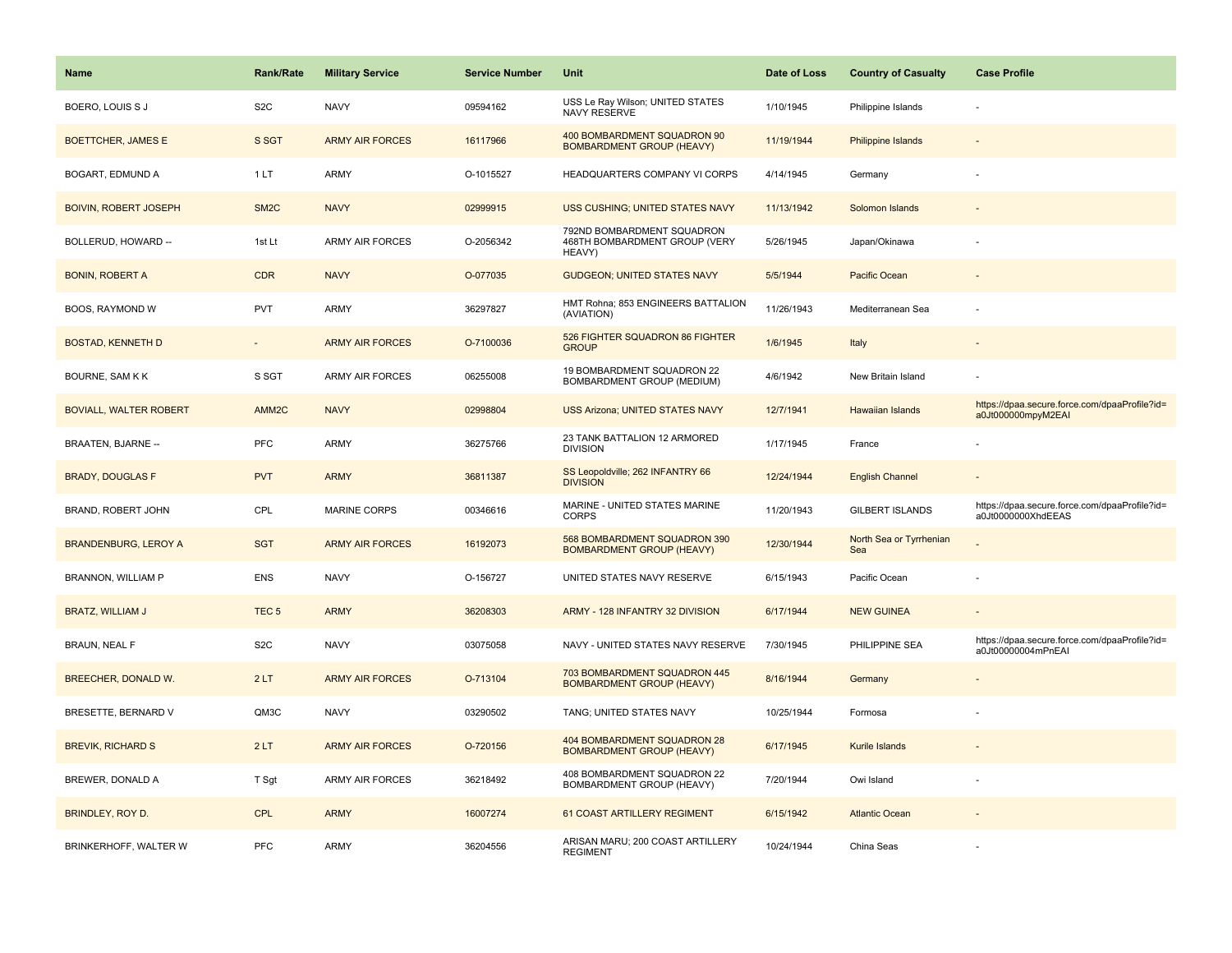| <b>Name</b>                 | <b>Rank/Rate</b>  | <b>Military Service</b> | <b>Service Number</b> | Unit                                                              | Date of Loss | <b>Country of Casualty</b>                   | <b>Case Profile</b>                                                 |
|-----------------------------|-------------------|-------------------------|-----------------------|-------------------------------------------------------------------|--------------|----------------------------------------------|---------------------------------------------------------------------|
| <b>BROADBENT, GEORGE R</b>  | S <sub>1</sub> C  | <b>NAVY</b>             | 08682554              | NAVY - UNITED STATES NAVY RESERVE                                 | 12/19/1944   | <b>BONIN &amp; VOLCANO</b><br><b>ISLANDS</b> |                                                                     |
| BROECKER, GLENN J           | RT <sub>2C</sub>  | <b>NAVY</b>             | 08683983              | ESCOLAR; UNITED STATES NAVY<br><b>RESERVE</b>                     | 11/13/1944   | China Seas                                   |                                                                     |
| BROWN, JOHN N.              | 2d Lt             | <b>ARMY</b>             | O-1302770             | 5307 COMPOSITE UNIT                                               | 6/28/1944    | <b>Burma</b>                                 | https://dpaa.secure.force.com/dpaaProfile?id=<br>a0Jt0000000ceMnEAI |
| BROWN, KENNETH O            | <b>T SGT</b>      | <b>ARMY AIR FORCES</b>  | 36253519              | 577 BOMBARDMENT SQUADRON 392<br>BOMBARDMENT GROUP (HEAVY)         | 11/13/1943   | North Sea or Tyrrhenian<br>Sea               |                                                                     |
| <b>BROWN, RAYMOND L</b>     | S SGT             | <b>ARMY AIR FORCES</b>  | 36253374              | 335 BOMBARDMENT SQUADRON 95<br><b>BOMBARDMENT GROUP (HEAVY)</b>   | 6/13/1943    | Germany                                      |                                                                     |
| <b>BRUCE, ROBERT V</b>      | <b>ENS</b>        | <b>NAVY</b>             | O-227711              | USS Rowan; UNITED STATES NAVY<br><b>RESERVE</b>                   | 9/11/1943    | North or Tyrrhenian Seas                     |                                                                     |
| <b>BRUNEAU, CHARLES A</b>   | GM3C              | <b>NAVY</b>             | 08689439              | NAVY - UNITED STATES NAVY RESERVE                                 | 7/30/1945    | PHILIPPINE SEA                               | https://dpaa.secure.force.com/dpaaProfile?id=<br>a0Jt00000004nJTEAY |
| BRUNN, WARREN P             | <b>SGT</b>        | <b>ARMY AIR FORCES</b>  | 36809708              | 408 BOMBARDMENT SQUADRON 22<br>BOMBARDMENT GROUP (HEAVY)          | 6/9/1944     | New Guinea                                   |                                                                     |
| <b>BUBOLTZ, WALTER J</b>    | <b>CAPT</b>       | <b>ARMY</b>             | O-289091              | ARMY - 26 CAVALRY REGIMENT (PS)                                   | 12/15/1944   | PHILIPPINE ISLANDS                           | $\sim$                                                              |
| BUCHOLTZ, DONALD J          | T SGT             | <b>ARMY AIR FORCES</b>  | 36298014              | 736 BOMBARDMENT SQUADRON 454<br>BOMBARDMENT GROUP (HEAVY)         | 2/14/1945    | Austria                                      |                                                                     |
| <b>BUDD, CARLTON F</b>      | <b>T SGT</b>      | <b>ARMY AIR FORCES</b>  | 07033066              | 487 BOMBARDMENT SQUADRON 340<br><b>BOMBARDMENT GROUP (MEDIUM)</b> | 2/27/1943    | <b>French Guiana</b>                         |                                                                     |
| BUDDENHAGEN, RAY H          | MM <sub>2</sub> C | <b>COAST GUARD</b>      | 00545018              | COAST GUARD - UNITED STATES<br><b>COAST GUARD</b>                 | 6/13/1943    | Greenland                                    |                                                                     |
| BUDISH, DAVID --            | S <sub>2</sub> C  | <b>NAVY</b>             | 03072747              | Indianapolis; UNITED STATES NAVY<br><b>RESERVE</b>                | 7/30/1945    | <b>Philippine Sea</b>                        | https://dpaa.secure.force.com/dpaaProfile?id=<br>a0Jt00000004nJJEAY |
| <b>BUGGS, MELVIN E</b>      | <b>PFC</b>        | ARMY                    | 20645254              | ARISAN MARU; 192 TANK BATTALION                                   | 10/24/1944   | China Seas                                   |                                                                     |
| <b>BURGLUND, ANDREW LEE</b> | <b>WO</b>         | <b>NAVY</b>             | 105590                | 16 NAVAL DISTRICT HEADQUARTERS,<br><b>CAVITE</b>                  | 3/2/1945     | <b>Philippine Islands</b>                    |                                                                     |
| BURKE, HAROLD --            | S <sub>2</sub> C  | <b>NAVY</b>             | 03063365              | FRANKLIN; UNITED STATES NAVY<br><b>RESERVE</b>                    | 3/19/1945    | Japan                                        |                                                                     |
| BURKE, JOHN F.              | <b>PVT</b>        | <b>ARMY</b>             | 20645305              | ARISAN MARU; 192 TANK BATTALION                                   | 10/24/1944   | China Seas                                   |                                                                     |
| <b>BURRI, HERMAN A</b>      | <b>SGT</b>        | ARMY                    | 20656749              | 377 PARACHUTE FIELD ARTILLERY<br>BATTALION 101 AIRBORNE DIVISION  | 6/12/1944    | France                                       |                                                                     |
| <b>BUSBY, MARVIN J</b>      | QM2C              | <b>NAVY</b>             | 03287289              | <b>CORVINA; UNITED STATES NAVY</b>                                | 11/16/1943   | <b>Marshall Islands</b>                      |                                                                     |
| BUYATT, CLINTON H           | <b>PVT</b>        | ARMY                    | 16021884              | ARISAN MARU; 31 INFANTRY REGIMENT                                 | 10/24/1944   | China Seas                                   |                                                                     |
| BYKOWSKI, RAYMOND J         | COX               | <b>COAST GUARD</b>      | 00203391              | <b>COAST GUARD - UNITED STATES</b><br><b>COAST GUARD</b>          | 6/13/1943    | Greenland                                    |                                                                     |
| CALDWELL, JAMES R           | 2LT               | ARMY                    | O-392228              | 803 ENGINEERS BATTALION (AVIATION)                                | 6/16/1942    | Philippine Islands                           |                                                                     |
| <b>CAMPBELL, JOHN F</b>     | <b>SGT</b>        | <b>ARMY</b>             | 20645229              | <b>ARMY - 192 TANK BATTALION</b>                                  | 7/11/1942    | PHILIPPINE ISLANDS                           | https://dpaa.secure.force.com/dpaaProfile?id=<br>a0Jt0000000XfrIEAS |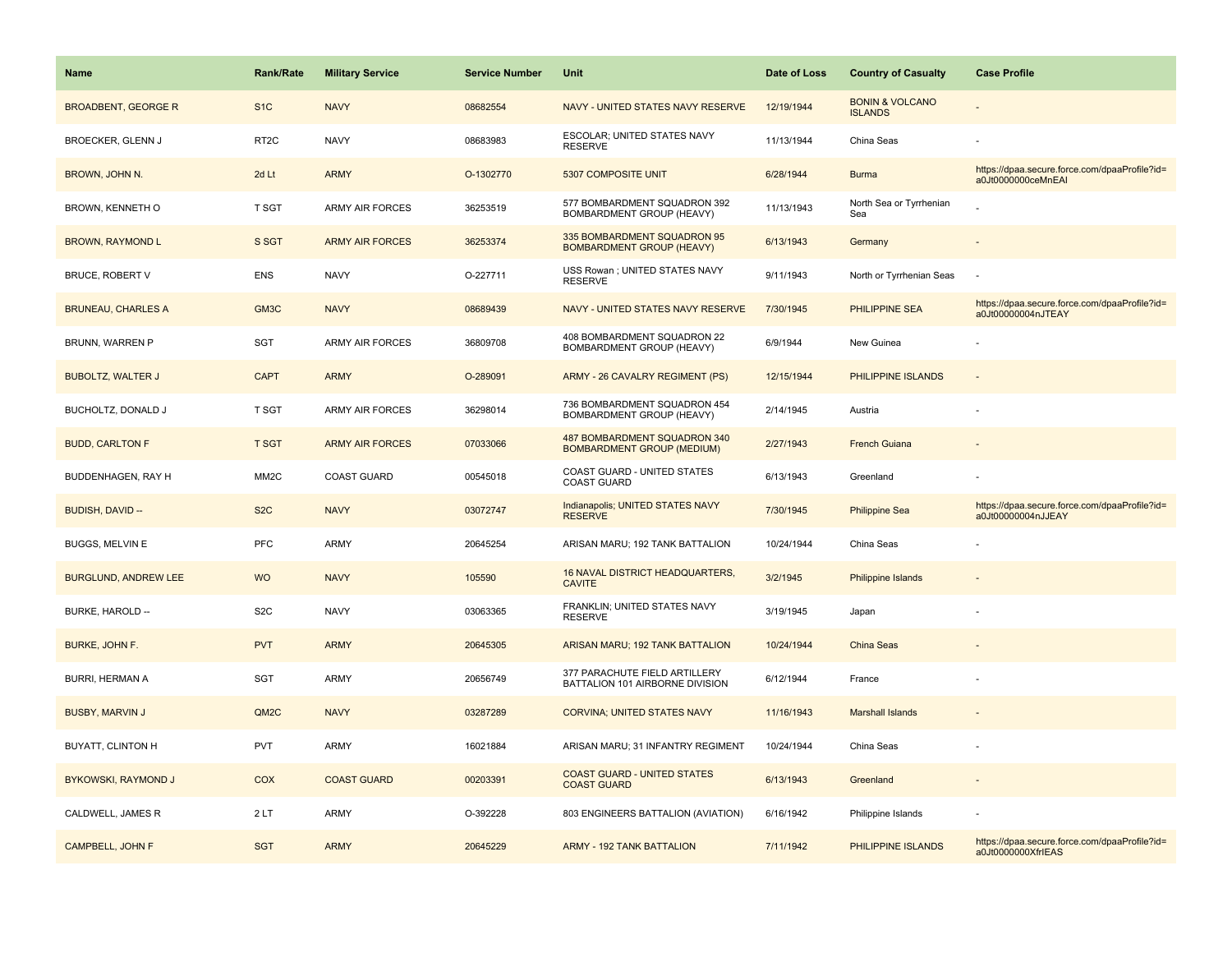| <b>Name</b>                | <b>Rank/Rate</b>   | <b>Military Service</b> | <b>Service Number</b> | Unit                                                          | Date of Loss | <b>Country of Casualty</b>               | <b>Case Profile</b>                                                 |
|----------------------------|--------------------|-------------------------|-----------------------|---------------------------------------------------------------|--------------|------------------------------------------|---------------------------------------------------------------------|
| CANAVAN, ALFRED J          | S SGT              | <b>ARMY AIR FORCES</b>  | 36243421              | 333 BOMBARDMENT SQUADRON 94<br>BOMBARDMENT GROUP (HEAVY)      | 10/20/1943   | Germany                                  |                                                                     |
| CAREY, JERRY D             | PHM <sub>2</sub> C | <b>NAVY</b>             | 02999803              | ARISAN MARU; UNITED STATES NAVY                               | 10/24/1944   | <b>Central/South Pacific</b><br>Theater  |                                                                     |
| CARLSEN, KENNETH V         | CAPT               | ARMY AIR FORCES         | O-392224              | 35 BOMBARDMENT SQUADRON<br>(MEDIUM)                           | 12/14/1942   | Dutch Guiana                             |                                                                     |
| CARR, MEREDITH E           | EM <sub>1C</sub>   | <b>NAVY</b>             | 03000417              | USS LISCOME BAY; UNITED STATES<br><b>NAVY</b>                 | 11/24/1943   | <b>Gilbert Islands</b>                   |                                                                     |
| CASWELL, NORMAN R          | <b>PVT</b>         | ARMY                    | 16021881              | SHINYO MARU; 60 COAST ARTILLERY<br><b>REGIMENT</b>            | 9/7/1944     | Philippine Islands                       |                                                                     |
| <b>CAVANAUGH, EARL G</b>   | <b>PVT</b>         | <b>ARMY</b>             | 36214172              | 1 INFANTRY 6 DIVISION                                         | 6/29/1944    | New Guinea                               | $\sim$                                                              |
| CAVIL, ROBERT R            | MM <sub>2</sub> C  | <b>NAVY</b>             | 03062123              | Indianapolis; UNITED STATES NAVY                              | 7/30/1945    | Philippine Sea                           | https://dpaa.secure.force.com/dpaaProfile?id=<br>a0Jt00000004luTEAQ |
| <b>CENTEN, DONALD R</b>    | <b>PFC</b>         | <b>ARMY</b>             | 36293976              | 407 INFANTRY 102 DIVISION                                     | 2/8/1945     | Germany                                  |                                                                     |
| CERMAK, PAUL S             | 2LT                | ARMY AIR FORCES         | O-762080              | 570 BOMBARDMENT SQUADRON 390<br>BOMBARDMENT GROUP (HEAVY)     | 6/11/1944    | English Channel                          |                                                                     |
| <b>CERVANTES, HECTOR J</b> | S <sub>2</sub> C   | <b>NAVY</b>             | 03005974              | USS SMITH; UNITED STATES NAVY                                 | 10/26/1942   | <b>Coral Sea</b>                         |                                                                     |
| CHAPLEAU, EUGENE G         | S <sub>1</sub> C   | <b>COAST GUARD</b>      | 00503034              | COAST GUARD - UNITED STATES<br><b>COAST GUARD</b>             | 6/13/1943    | Greenland                                |                                                                     |
| CHART, JOSEPH              | EM3C               | <b>NAVY</b>             | 08693435              | NAVY - UNITED STATES NAVY RESERVE                             | 7/30/1945    | <b>KURILE ISLANDS</b>                    | https://dpaa.secure.force.com/dpaaProfile?id=<br>a0Jt00000004leYEAQ |
| CHORICH, MICHAEL J         | MM3C               | <b>NAVY</b>             | 03053542              | NAVY - UNITED STATES NAVY RESERVE                             | 12/3/1944    | PHILIPPINE ISLANDS                       |                                                                     |
| CHOUINARD, LLOYD J         | AMM3C              | <b>NAVY</b>             | 06382096              | UNITED STATES NAVY RESERVE                                    | 6/10/1943    | <b>Atlantic Ocean</b>                    |                                                                     |
| CHRISTENSON, CLARENCE E    | BM2C               | COAST GUARD             | 00203286              | COAST GUARD - UNITED STATES<br><b>COAST GUARD</b>             | 6/13/1943    | Greenland                                |                                                                     |
| CHRISTENSON, DON E         | <b>SGT</b>         | <b>ARMY AIR FORCES</b>  | 36207090              | 23 BOMBARDMENT SQUADRON 5<br><b>BOMBARDMENT GROUP (HEAVY)</b> | 7/27/1943    | Solomon Islands                          |                                                                     |
| CHROMY, JOHN H.            | T SGT              | <b>ARMY AIR FORCES</b>  | 16048005              | 454 BOMBARDMENT SQUADRON 323<br>BOMBARDMENT GROUP (MEDIUM)    | 5/20/1944    | France                                   |                                                                     |
| CHUDACOFF, SAM --          | Y <sub>3</sub> C   | <b>COAST GUARD</b>      | 00507804              | <b>COAST GUARD - UNITED STATES</b><br><b>COAST GUARD</b>      | 6/13/1943    | Greenland                                |                                                                     |
| CILLEY, LAVERNE D          | MOMM2C             | <b>NAVY</b>             | 02998906              | DORADO: UNITED STATES NAVY                                    | 10/13/1943   | Atlantic Ocean: North<br>American Waters |                                                                     |
| CILLEY, LESTER E           | GM <sub>2C</sub>   | <b>NAVY</b>             | 03003577              | <b>UNITED STATES NAVY</b>                                     | 10/6/1943    | Solomon Islands                          |                                                                     |
| CISEWSKI, MYRON B          | WT2C               | <b>NAVY</b>             | 03063136              | Fechteler; UNITED STATES NAVY<br><b>RESERVE</b>               | 5/5/1944     | Gibraltar                                | ÷                                                                   |
| <b>CIZEK, HARVEY JAMES</b> | WT <sub>2</sub> C  | <b>NAVY</b>             | 03059261              | Miantonomah; UNITED STATES NAVY<br><b>RESERVE</b>             | 9/25/1944    | <b>English Channel</b>                   |                                                                     |
| CLARK, PAUL CAULEY         | PFC                | <b>MARINE CORPS</b>     | 00880582              | MARINE - UNITED STATES MARINE<br><b>CORPS</b>                 | 5/15/1944    | ** DOCUMENTATION<br><b>ERRORS</b>        |                                                                     |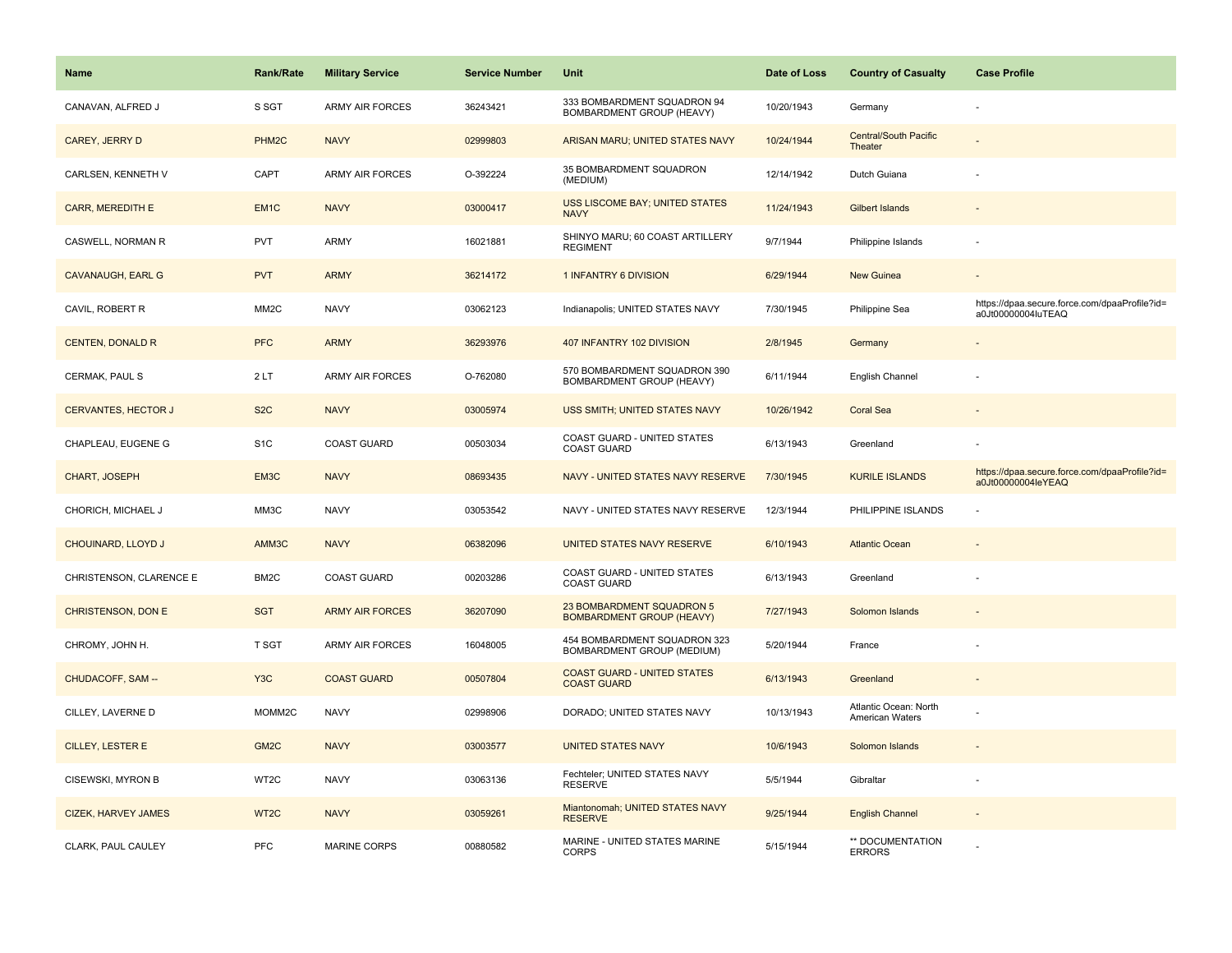| Name                       | <b>Rank/Rate</b> | <b>Military Service</b> | <b>Service Number</b> | Unit                                                              | Date of Loss | <b>Country of Casualty</b>     | <b>Case Profile</b>                                                 |
|----------------------------|------------------|-------------------------|-----------------------|-------------------------------------------------------------------|--------------|--------------------------------|---------------------------------------------------------------------|
| CLARK, RAY L.              | S SGT            | <b>ARMY AIR FORCES</b>  | 16095931              | 425 BOMBARDMENT SQUADRON 308<br><b>BOMBARDMENT GROUP (HEAVY)</b>  | 8/24/1943    | China                          |                                                                     |
| CLEMONS, JAMES H           | 2LT              | ARMY AIR FORCES         | O-682980              | 303 BOMBARDMENT GROUP (HEAVY),<br>427 BOMBARDMENT SQUADRON        | 1/4/1944     | North Sea or Tyrrhenian<br>Sea | https://dpaa.secure.force.com/dpaaProfile?id=<br>a0Jt0000000LkaOEAS |
| CLENDENNING, LEE I.        | <b>PFC</b>       | <b>ARMY AIR FORCES</b>  | 16021445              | 23 BOMBARDMENT SQUADRON 5<br><b>BOMBARDMENT GROUP (HEAVY)</b>     | 12/7/1941    | <b>Hawaiian Islands</b>        |                                                                     |
| COCHRAN, CHARLIE E         | <b>PFC</b>       | ARMY                    | 36293637              | ARMY - 853 ENGINEERS BATTALION<br>(AVIATION)                      | 11/27/1943   | <b>MEDITERRANEAN SEA</b>       | https://dpaa.secure.force.com/dpaaProfile?id=<br>a0Jt0000000XIKpEAK |
| <b>COLE, CARSON E</b>      | <b>CPL</b>       | <b>ARMY AIR FORCES</b>  | 36809345              | 45 BOMBARDMENT SQUADRON 40<br>BOMBARDMENT GROUP (VERY HEAVY)      | 11/27/1944   | India                          |                                                                     |
| COLEMAN, RICHARD H         | <b>PVT</b>       | ARMY                    | 36295201              | HMT Rohna; 853 ENGINEERS BATTALION<br>(AVIATION)                  | 11/26/1943   | Mediterranean Sea              |                                                                     |
| COLLINS, CLYDE C.          | TEC <sub>5</sub> | <b>ARMY</b>             | 36264632              | 102 ANTI AIRCRAFT ARTILLERY<br><b>AUTOMATIC WEAPONS BATTALION</b> | 3/12/1945    | Philippine Islands             |                                                                     |
| CONNELL, RICHARD L         | SGT              | <b>ARMY AIR FORCES</b>  | 16156642              | 881 BOMBARDMENT SQUADRON 500<br>BOMBARDMENT GROUP (VERY HEAVY)    | 11/28/1944   | Marianas Islands               |                                                                     |
| <b>CONNERS, HOWARD J</b>   | S SGT            | <b>ARMY AIR FORCES</b>  | 16048573              | 445 BOMBARDMENT SQUADRON 321<br><b>BOMBARDMENT GROUP (MEDIUM)</b> | 7/19/1943    | Italy                          |                                                                     |
| COOK, ARNOLD J             | MOMM2C           | <b>NAVY</b>             | 03008267              | HERRING; UNITED STATES NAVY                                       | 7/5/1944     | Kurile Islands                 |                                                                     |
| COOKE, JOHN --             | 2LT              | <b>ARMY AIR FORCES</b>  | O-720191              | 311 TROOP CARRIER SQUADRON                                        | 10/12/1945   | <b>Philippine Sea</b>          |                                                                     |
| COPPENS, WILLIAM A         | WT1C             | <b>NAVY</b>             | 03054660              | SPENCE; UNITED STATES NAVY<br><b>RESERVE</b>                      | 12/18/1944   | Philippine Islands             |                                                                     |
| <b>CORBETT, JAMES L</b>    | 2LT              | <b>ARMY AIR FORCES</b>  | O-735529              | <b>AIR CORPS</b>                                                  | 7/28/1943    | Ellice Islands                 |                                                                     |
| CORNELIUS, EDMUND O        | <b>PVT</b>       | ARMY                    | 16008561              | ARISAN MARU; 60 COAST ARTILLERY<br><b>REGIMENT</b>                | 10/24/1944   | China Seas                     |                                                                     |
| <b>CORNING, RALPH B.</b>   | <b>SGT</b>       | <b>ARMY AIR FORCES</b>  | 36237097              | 708 BOMBARDMENT SQUADRON 447<br><b>BOMBARDMENT GROUP (HEAVY)</b>  | 11/30/1944   | Germany                        |                                                                     |
| COSPER, BRUCE --           | 2LT              | <b>ARMY AIR FORCES</b>  | O-779104              | 781 BOMBARDMENT SQUADRON 465<br>BOMBARDMENT GROUP (HEAVY)         | 12/19/1944   | Hungary                        | https://dpaa.secure.force.com/dpaaProfile?id=<br>a0Jt0000000XeBzEAK |
| COTTINGTON, ORNA E.        | <b>T SGT</b>     | <b>ARMY AIR FORCES</b>  | 20649538              | 67 BOMBARDMENT SQUADRON 44<br><b>BOMBARDMENT GROUP (HEAVY)</b>    | 2/16/1943    | <b>English Channel</b>         |                                                                     |
| COURT, ROGER F             | F <sub>1</sub> C | <b>NAVY</b>             | 09592517              | LCS(L)(3)-49; UNITED STATES NAVY<br><b>RESERVE</b>                | 2/16/1945    | Philippine Islands             |                                                                     |
| <b>COX, CLIFFORD CLYDE</b> | LT /JG/          | <b>NAVY</b>             | O-283938              | <b>UNITED STATES NAVY</b>                                         | 8/3/1943     | Trinidad                       |                                                                     |
| CRAIG, GERALD H            | TEC <sub>5</sub> | ARMY                    | 36980027              | 774 TANK BATTALION                                                | 4/16/1945    | Germany                        |                                                                     |
| <b>CRANE, FRANK J</b>      | S SGT            | <b>ARMY AIR FORCES</b>  | 16007692              | 869 BOMBARDMENT SQUADRON 497<br>BOMBARDMENT GROUP (VERY HEAVY)    | 1/14/1945    | Marianas Islands               |                                                                     |
| CROKER, EDWARD ALBERT      | 1LT              | <b>MARINE CORPS</b>     | O-014785              | MARINE - UNITED STATES MARINE<br><b>CORPS</b>                     | 9/16/1943    | Solomon Islands                |                                                                     |
| <b>CRONIN, GEORGE E</b>    | 2LT              | <b>ARMY AIR FORCES</b>  | O-707017              | 823 BOMBARDMENT SQUADRON 38<br><b>BOMBARDMENT GROUP (MEDIUM)</b>  | 12/26/1944   | Morotai, Ceram, Amboina        | https://dpaa.secure.force.com/dpaaProfile?id=<br>a0Jt0000000XjX3EAK |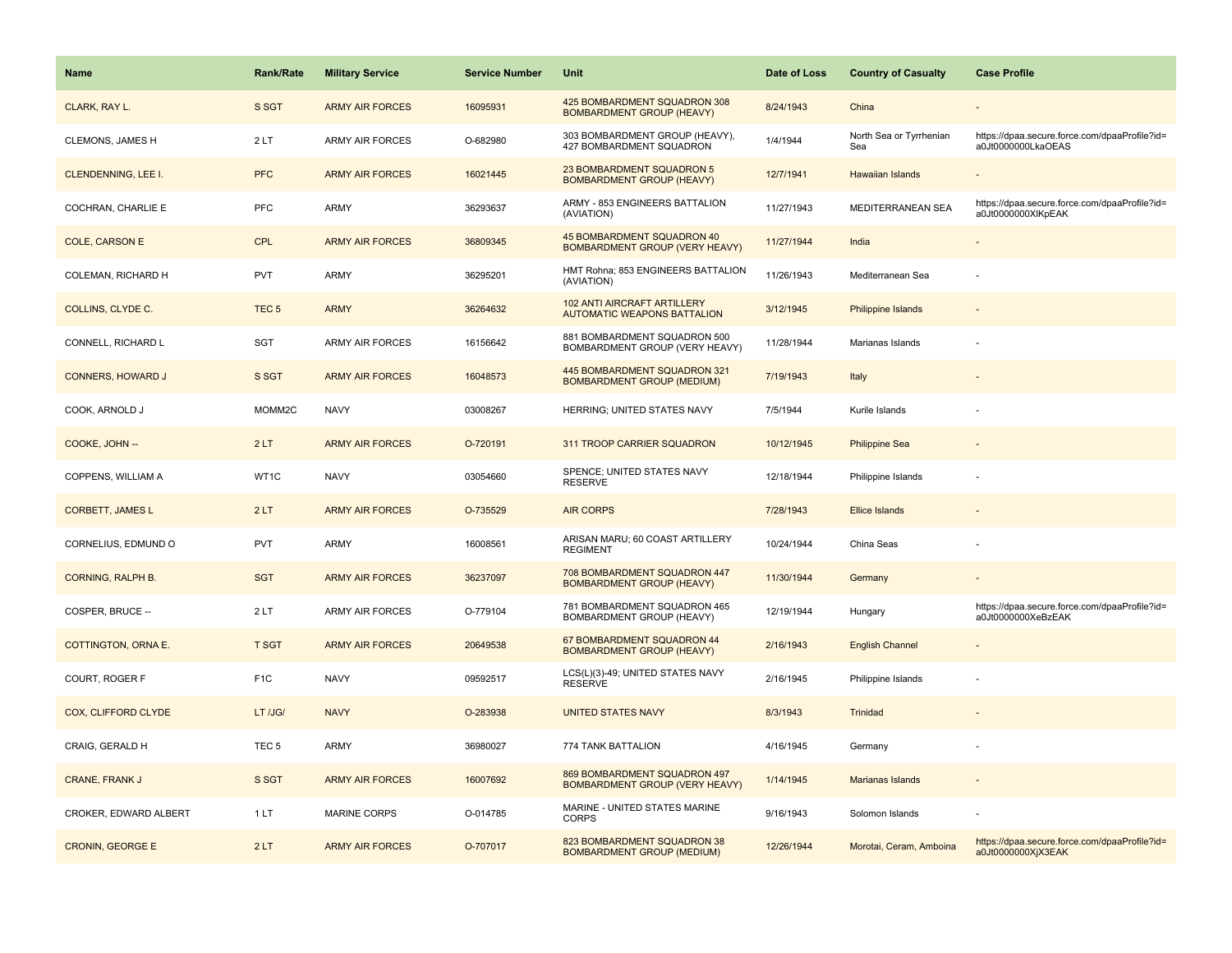| <b>Name</b>               | Rank/Rate         | <b>Military Service</b> | <b>Service Number</b> | Unit                                                                           | Date of Loss | <b>Country of Casualty</b>     | <b>Case Profile</b>                                                 |
|---------------------------|-------------------|-------------------------|-----------------------|--------------------------------------------------------------------------------|--------------|--------------------------------|---------------------------------------------------------------------|
| CROTTEAU, DONALD C.       | S SGT             | <b>ARMY AIR FORCES</b>  | 36292455              | 321 BOMBARDMENT SQUADRON 90<br>BOMBARDMENT GROUP (HEAVY)                       | 4/24/1944    | New Guinea                     |                                                                     |
| <b>CUNNINGHAM, JOHN R</b> | 1LT               | <b>ARMY AIR FORCES</b>  | O-771325              | 400 BOMBARDMENT SQUADRON 90<br><b>BOMBARDMENT GROUP (HEAVY)</b>                | 11/19/1944   | <b>Philippine Islands</b>      |                                                                     |
| CURRAN, GLENN H           | SGT               | <b>ARMY AIR FORCES</b>  | 36827766              | 877 BOMBARDMENT SQUADRON 499<br>BOMBARDMENT GROUP (VERY HEAVY)                 | 7/20/1945    | Marianas Islands               |                                                                     |
| <b>CURTIS, LYLE CARL</b>  | RM <sub>2</sub> C | <b>NAVY</b>             | 03284860              | <b>USS Arizona; UNITED STATES NAVY</b>                                         | 12/7/1941    | <b>Hawaiian Islands</b>        | https://dpaa.secure.force.com/dpaaProfile?id=<br>a0Jt000000mzP85EAE |
| CYBULSKI, JOHN M          | S SGT             | <b>ARMY AIR FORCES</b>  | 36235056              | 423 BOMBARDMENT SQUADRON 306<br>BOMBARDMENT GROUP (HEAVY)                      | 5/1/1943     | English Channel                |                                                                     |
| <b>CZAPLICKI, ROMAN C</b> | AMM <sub>2C</sub> | <b>NAVY</b>             | 6111212               | UNITED STATES NAVY RESERVE                                                     | 4/27/1944    | Alaska                         |                                                                     |
| CZUBINSKI, JOSEPH J       | <b>PFC</b>        | <b>ARMY</b>             | 36274740              | 66 REGIMENT 2 ARMORED DIVISION                                                 | 7/30/1944    | France                         |                                                                     |
| DALEKE, ALFRED J          | 2LT               | <b>ARMY AIR FORCES</b>  | O-702021              | 394 BOMBARDMENT SQUADRON 5<br><b>BOMBARDMENT GROUP (HEAVY)</b>                 | 6/18/1944    | Caroline Islands               |                                                                     |
| DAMIANO, RUSSELL A        | S <sub>1</sub> C  | <b>NAVY</b>             | 08681515              | USS LISCOME BAY; UNITED STATES<br><b>NAVY</b>                                  | 11/24/1943   | Gilbert Islands                |                                                                     |
| DAMON, ROBERT E           | <b>CPL</b>        | <b>ARMY AIR FORCES</b>  | 06915677              | ARISAN MARU; 93 BOMBARDMENT<br><b>SQUADRON 19 BOMBARDMENT GROUP</b><br>(HEAVY) | 10/24/1944   | <b>China Seas</b>              |                                                                     |
| DAMS, FRANK J             | 1 LT              | <b>ARMY AIR FORCES</b>  | O-718884              | 311 SQUADRON 349 TROOP CARRIER<br><b>GROUP</b>                                 | 10/12/1945   | Philippine Sea                 |                                                                     |
| DAOUST, ARDEN D           | 2d Lt             | <b>ARMY AIR FORCES</b>  | O-2064533             | 98 BOMBARDMENT SQUADRON 11<br><b>BOMBARDMENT GROUP (HEAVY)</b>                 | 9/10/1945    | Japan/Okinawa                  |                                                                     |
| DARLING, LAVERN DAVID     | <b>PFC</b>        | <b>MARINE CORPS</b>     | 346502                | MARINE - UNITED STATES MARINE<br><b>CORPS</b>                                  | 10/25/1942   | Solomon Islands                |                                                                     |
| DAVID, DANIEL HENRY       | 2LT               | <b>ARMY AIR FORCES</b>  | O-704281              | 301 BOMBARDMENT GROUP (HEAVY),<br>353 BOMBARDMENT SQUADRON                     | 7/26/1944    | Germany                        |                                                                     |
| DAVID, LA VERNE V         | 2LT               | <b>ARMY AIR FORCES</b>  | O-547411              | 72 BOMBARDMENT SQUADRON 5<br><b>BOMBARDMENT GROUP (HEAVY)</b>                  | 3/30/1944    | Caroline Islands               | ÷,                                                                  |
| <b>DAVIDSON, LESTER E</b> | 1LT               | <b>ARMY AIR FORCES</b>  | O-739076              | 448 BOMBARDMENT GROUP (HEAVY),<br><b>714 BOMBARDMENT SQUADRON</b>              | 1/5/1944     | North Sea or Tyrrhenian<br>Sea |                                                                     |
| DAVIES, HOWARD E          | SGT               | <b>ARMY AIR FORCES</b>  | 36234582              | 2 ANTISUB SQUADRON (HEAVY)                                                     | 12/21/1942   | Puerto Rico                    |                                                                     |
| DAVIS, MELVIN K           | 1LT               | <b>ARMY AIR FORCES</b>  | O-659672              | 85 FIGHTER SQUADRON 79 FIGHTER<br><b>GROUP</b>                                 | 3/22/1944    | Tunisia                        |                                                                     |
| DAVIS, RUSSEL W.          | <b>PFC</b>        | <b>ARMY AIR FORCES</b>  | 16021488              | 14 BOMBARDMENT SQUADRON 7<br>BOMBARDMENT GROUP (HEAVY)                         | 6/30/1942    | Philippine Islands             |                                                                     |
| DAWSON, FERDINAND E       | EM <sub>1C</sub>  | <b>NAVY</b>             | 03000329              | <b>GROWLER; UNITED STATES NAVY</b>                                             | 11/7/1944    | China Seas                     |                                                                     |
| DAY, GALEN A              | S SGT             | <b>ARMY AIR FORCES</b>  | 16047056              | 70 BOMBARDMENT SQUADRON 42<br>BOMBARDMENT GROUP (MEDIUM)                       | 2/4/1946     | New Britain Island             | ÷                                                                   |
| <b>DEAN, ROBERT C</b>     | 2LT               | <b>ARMY AIR FORCES</b>  | O-775702              | 75 BOMBARDMENT SQUADRON 42<br><b>BOMBARDMENT GROUP (MEDIUM)</b>                | 1/5/1945     | Celebes                        |                                                                     |
| DECOOMAN, FRANCIS J       | S Sgt             | <b>ARMY AIR FORCES</b>  | 36264332              | 349 BOMBARDMENT SQUADRON 100<br><b>BOMBARDMENT GROUP (HEAVY)</b>               | 9/24/1943    | North Sea or Tyrrhenian<br>Sea |                                                                     |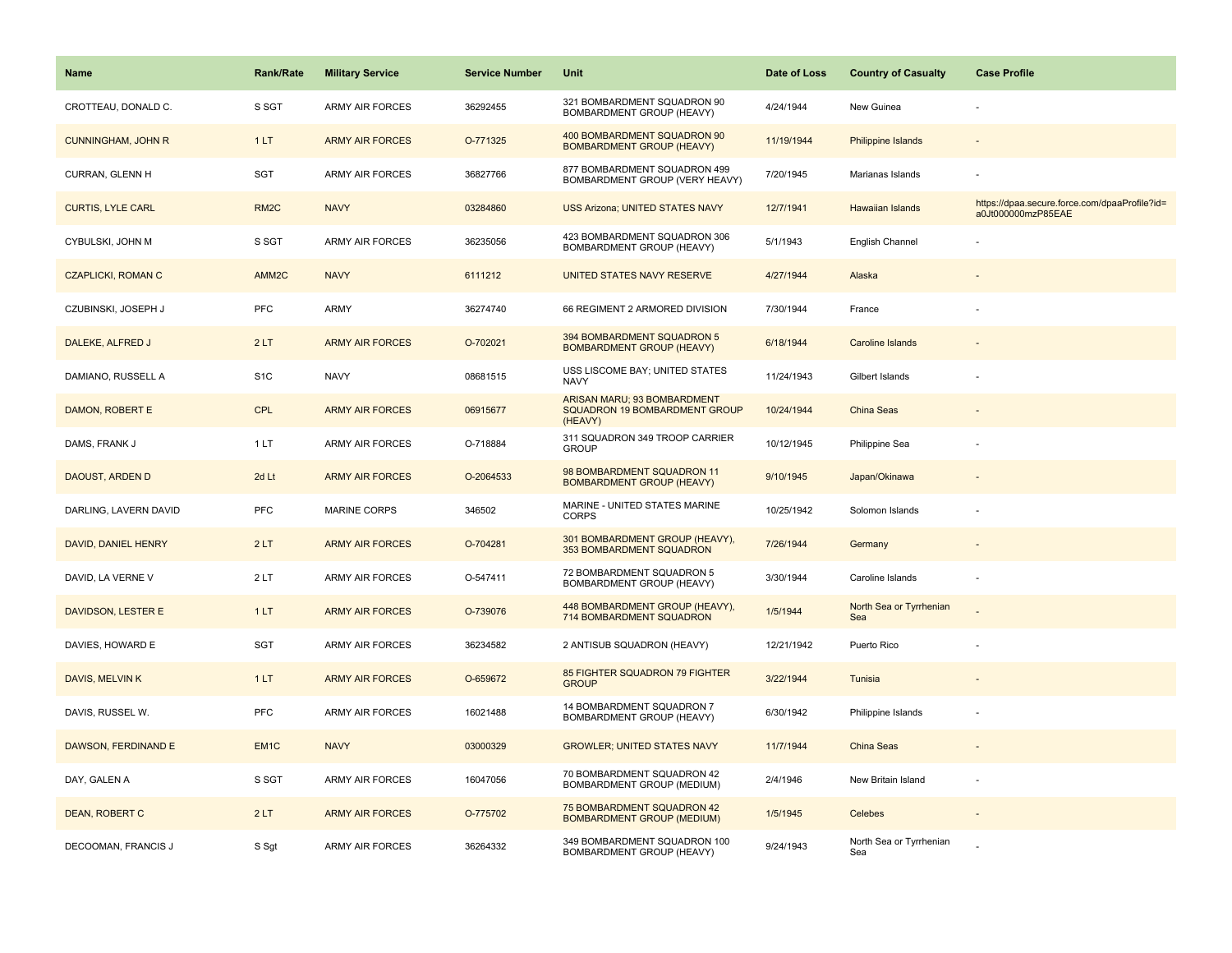| <b>Name</b>              | Rank/Rate         | <b>Military Service</b> | <b>Service Number</b> | Unit                                                                   | Date of Loss | <b>Country of Casualty</b>     | <b>Case Profile</b>                                                 |
|--------------------------|-------------------|-------------------------|-----------------------|------------------------------------------------------------------------|--------------|--------------------------------|---------------------------------------------------------------------|
| DEFRANCISCO, CARMELIA A  | SEA1              | <b>NAVY</b>             | 03052720              | LCT(5)-241; UNITED STATES NAVY<br><b>RESERVE</b>                       | 9/15/1943    | Italy                          |                                                                     |
| DELELLIS, JOHN CECIL     | <b>PFC</b>        | <b>MARINE CORPS</b>     | 00474834              | MARINE - UNITED STATES MARINE<br><b>CORPS</b>                          | 11/22/1943   | Gilbert Islands                | https://dpaa.secure.force.com/dpaaProfile?id=<br>a0Jt0000000Lm8vEAC |
| DELMORE, JOHN T          | <b>ENS</b>        | <b>NAVY</b>             | O-304346              | USS YORKTOWN; UNITED STATES NAVY                                       | 6/19/1944    | Marianas Islands               |                                                                     |
| DELSART, LEONARD --      | RM1C              | <b>COAST GUARD</b>      | 00203807              | COAST GUARD - UNITED STATES<br><b>COAST GUARD</b>                      | 6/13/1943    | Greenland                      |                                                                     |
| <b>DEMUNCK, VIRGIL J</b> | Pvt               | <b>ARMY</b>             | 16129208              | <b>USAT DORCHESTER; AIR CORPS</b>                                      | 2/3/1943     | Greenland                      |                                                                     |
| DENK, WALTER H           | SGT               | ARMY                    | 36212567              | 32 REGIMENT 3 ARMORED DIVISION                                         | 12/22/1944   | Belgium                        |                                                                     |
| DENT, ROLAND F           | <b>PFC</b>        | <b>ARMY</b>             | 36278123              | <b>ARMY - 711 TANK BATTALION</b>                                       | 4/1/1945     | <b>JAPAN/OKINAWA</b>           | $\sim$                                                              |
| DESCHLER, LESTER E       | <b>PVT</b>        | ARMY                    | 36829863              | 70 TANK BATTALION                                                      | 7/12/1944    | France                         |                                                                     |
| DETJENS, DALE C          | 1LT               | <b>ARMY AIR FORCES</b>  | O-705009              | 574 BOMBARDMENT SQUADRON 391<br><b>BOMBARDMENT GROUP (MEDIUM)</b>      | 12/23/1944   | Germany                        | https://dpaa.secure.force.com/dpaaProfile?id=<br>a0Jt0000000XdpcEAC |
| DETTLAFF, EUGENE J       | LT /JG/           | <b>NAVY</b>             | O-102946              | UNITED STATES NAVY RESERVE                                             | 12/10/1942   | Atlantic Ocean                 |                                                                     |
| <b>DEVINE, HAROLD P</b>  | WT3               | <b>NAVY</b>             | 8691690               | <b>GAMBIER BAY:</b>                                                    | 10/25/1944   | <b>Philippine Sea</b>          |                                                                     |
| DEWANE, LEO L            | <b>PVT</b>        | <b>ARMY AIR FORCES</b>  | 16007825              | SHINYO MARU; 14 BOMBARDMENT<br>SQUADRON 7 BOMBARDMENT GROUP<br>(HEAVY) | 9/7/1944     | Philippine Islands             |                                                                     |
| DEWEY, VERNON E.         | <b>SGT</b>        | <b>ARMY AIR FORCES</b>  | 15133662              | 530 BOMBARDMENT SQUADRON 380<br><b>BOMBARDMENT GROUP (HEAVY)</b>       | 1/13/1944    | Australia                      |                                                                     |
| DICKIE, JAMES C          | PTR <sub>2C</sub> | <b>NAVY</b>             | 02999103              | USS HOUSTON (CA-30); UNITED STATES<br><b>NAVY</b>                      | 3/1/1942     | Java                           |                                                                     |
| DICKOF, RUSSELL W        | 1LT               | <b>ARMY AIR FORCES</b>  | O-864442              | 678 BOMBARDMENT SQUADRON 444<br><b>BOMBARDMENT GROUP (VERY HEAVY)</b>  | 6/1/1945     | Japan/Okinawa                  |                                                                     |
| DIETRICH, GEORGE H.      | 2LT               | <b>ARMY AIR FORCES</b>  | O-714672              | 501 BOMBARDMENT SQUADRON 345<br>BOMBARDMENT GROUP (MEDIUM)             | 2/12/1946    | New Guinea                     |                                                                     |
| <b>DILGER, ROBERT H</b>  | <b>CWT</b>        | <b>NAVY</b>             | 02998800              | <b>UNITED STATES NAVY</b>                                              | 3/27/1945    | Japan                          |                                                                     |
| DIRNBAUER, ROBERT H.     | S SGT             | ARMY AIR FORCES         | 16108073              | 779 BOMBARDMENT SQUADRON 464<br>BOMBARDMENT GROUP (HEAVY)              | 10/29/1944   | Adriatic Sea                   |                                                                     |
| DITTMANN, CLARENCE G     | <b>PFC</b>        | <b>ARMY AIR FORCES</b>  | 36812300              | 831 BOMBARDMENT SQUADRON 485<br><b>BOMBARDMENT GROUP (HEAVY)</b>       | 4/20/1944    | Mediterranean Sea              |                                                                     |
| DOBBERT, MARTIN H        | FLT O             | <b>ARMY AIR FORCES</b>  | T-120818              | 443 BOMBARDMENT SQUADRON 320<br>BOMBARDMENT GROUP (MEDIUM)             | 7/24/1943    | North Sea or Tyrrhenian<br>Sea |                                                                     |
| DOMBALO, JOSEPH A        | <b>PVT</b>        | <b>ARMY</b>             | 36240080              | 337 INFANTRY 85 DIVISION                                               | 10/26/1944   | Italy                          | $\overline{\phantom{a}}$                                            |
| DOMBROWSKI, FRANK H.     | S SGT             | <b>ARMY AIR FORCES</b>  | 16023107              | 344 BOMBARDMENT SQUADRON 98<br>BOMBARDMENT GROUP (HEAVY)               | 1/19/1943    | Mediterranean Sea              |                                                                     |
| DOMKE, CARL A.           | <b>T SGT</b>      | <b>ARMY AIR FORCES</b>  | 16046275              | 329 BOMBARDMENT SQUADRON 93<br><b>BOMBARDMENT GROUP (HEAVY)</b>        | 8/2/1944     | Libya                          |                                                                     |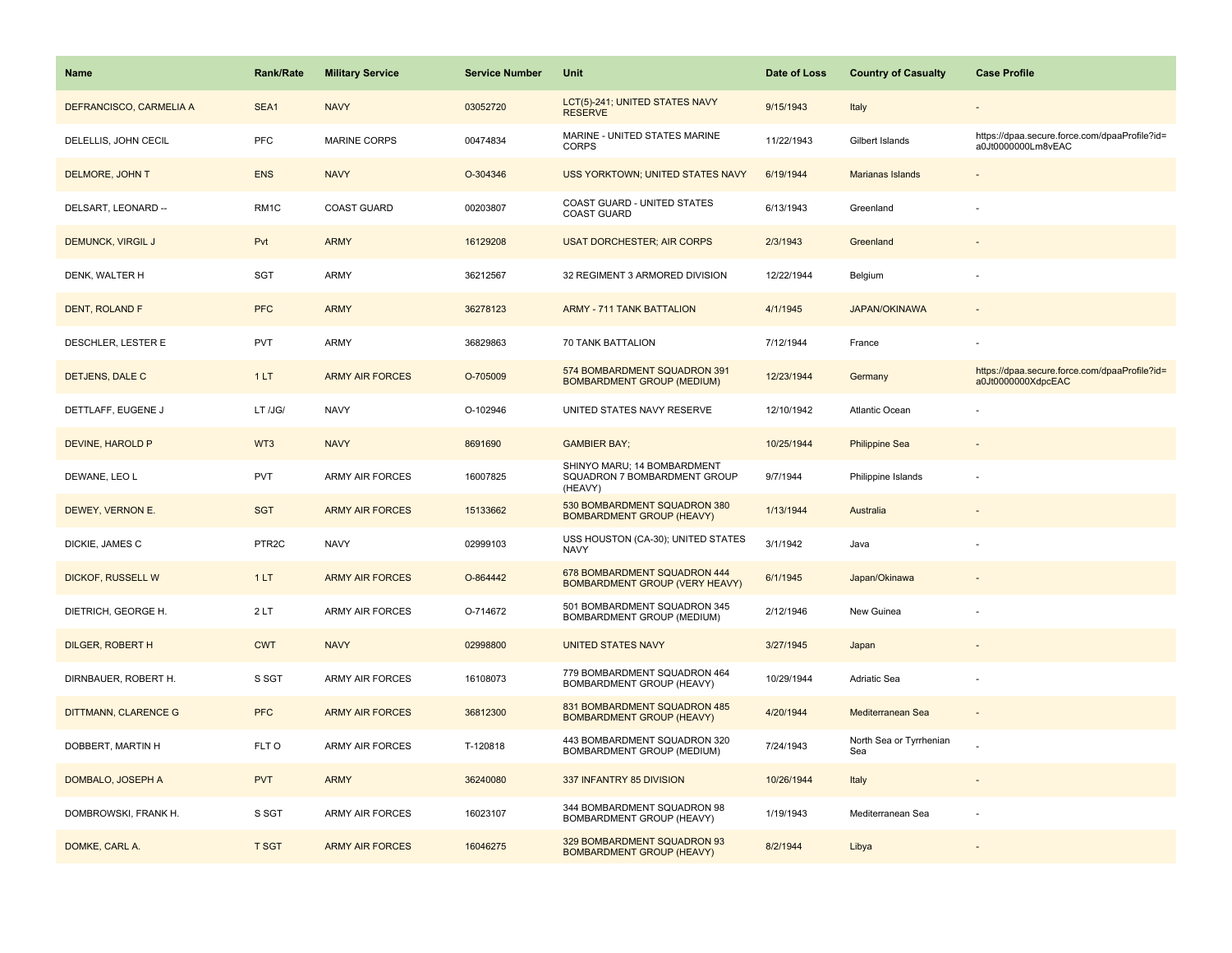| <b>Name</b>              | <b>Rank/Rate</b>   | <b>Military Service</b> | <b>Service Number</b> | Unit                                                             | Date of Loss | <b>Country of Casualty</b> | <b>Case Profile</b>                                                 |
|--------------------------|--------------------|-------------------------|-----------------------|------------------------------------------------------------------|--------------|----------------------------|---------------------------------------------------------------------|
| DOWELL, RALPH GORDON     | ARM2c              | <b>NAVY</b>             | 3008247               | UNITED STATES NAVY                                               | 11/5/1943    | New Britain Island         |                                                                     |
| DOXTATOR, KENNETH P.     | S SGT              | <b>ARMY AIR FORCES</b>  | 16022861              | 26 BOMBARDMENT SQUADRON 11<br><b>BOMBARDMENT GROUP (HEAVY)</b>   | 4/4/1944     | Caroline Islands           | https://dpaa.secure.force.com/dpaaProfile?id=<br>a0Jt000001au2MTEAY |
| DREGER, ROBERT E         | 2LT                | <b>ARMY AIR FORCES</b>  | O-759431              | HEADQUARTERS SQUADRON 8<br><b>SERVICES GROUP</b>                 | 9/2/1944     | New Guinea                 |                                                                     |
| DREW, GEORGE S           | SK <sub>2</sub> C  | <b>NAVY</b>             | 03004356              | <b>USS LISCOME BAY; UNITED STATES</b><br><b>NAVY</b>             | 11/24/1943   | <b>Gilbert Islands</b>     |                                                                     |
| DROSSART, PERRY W        | AMM3C              | <b>NAVY</b>             | 03002705              | USS QUINCY; UNITED STATES NAVY                                   | 8/9/1942     | Solomon Islands            |                                                                     |
| DROST, CHARLIE           | <b>PFC</b>         | <b>ARMY</b>             | 36032359              | <b>132 INFANTRY REGIMENT AMERICAL</b><br><b>DIVISION</b>         | 12/19/1942   | Solomon Islands            |                                                                     |
| DUCH, ROY S              | S <sub>2</sub> C   | <b>NAVY</b>             | 03070488              | MINIVET; UNITED STATES NAVY<br><b>RESERVE</b>                    | 12/29/1945   | Japan                      |                                                                     |
| DUDAS, ANDREW J          | 1st Lt             | <b>ARMY AIR FORCES</b>  | O-2043128             | 70 BOMBARDMENT SQUADRON 42<br><b>BOMBARDMENT GROUP (MEDIUM)</b>  | 4/11/1944    |                            |                                                                     |
| DULL, BURL WILLIAM       | CM3C               | <b>NAVY</b>             | 03001179              | Lexington; UNITED STATES NAVY                                    | 5/8/1942     | Coral Sea                  |                                                                     |
| <b>DUMPHY, FRANK G</b>   | LT/JG/             | <b>NAVY</b>             | O-129966              | UNITED STATES NAVY RESERVE                                       | 1/1/1944     | New Britain Island         |                                                                     |
| DUNCAN, JAMES A          | PFC                | <b>ARMY AIR FORCES</b>  | 16005490              | 17 SQUADRON 24 PURSUIT GROUP                                     | 6/25/1942    | Philippine Islands         | https://dpaa.secure.force.com/dpaaProfile?id=<br>a0Jt0000000XhWDEA0 |
| DUNGER, GEORGE --        | <b>SSGT</b>        | <b>ARMY AIR FORCES</b>  | 36246013              | 708 BOMBARDMENT SQUADRON 447<br><b>BOMBARDMENT GROUP (HEAVY)</b> | 11/27/1943   | Newfoundland               |                                                                     |
| DUNHAM, JOHN H           | 2LT                | <b>ARMY AIR FORCES</b>  | O-720227              | 500 BOMBARDMENT SQUADRON 345<br>BOMBARDMENT GROUP (MEDIUM)       | 11/9/1944    | Philippine Islands         | https://dpaa.secure.force.com/dpaaProfile?id=<br>a0Jt000001nzXpREAU |
| <b>DUNISCH, DONALD G</b> | F <sub>1</sub> C   | <b>NAVY</b>             | 03002289              | USS DUNCAN; UNITED STATES NAVY                                   | 10/12/1942   | Solomon Islands            |                                                                     |
| DURAND, EDWARD D.        | 1LT                | <b>ARMY AIR FORCES</b>  | O-417205              | 35 SQUADRON 8 PURSUIT GROUP                                      | 12/5/1945    | New Guinea                 | https://dpaa.secure.force.com/dpaaProfile?id=<br>a0Jt000001nzQCrEAM |
| DURAND, FREDERICK W      | S SGT              | <b>ARMY AIR FORCES</b>  | 16021949              | 67 BOMBARDMENT SQUADRON 44<br><b>BOMBARDMENT GROUP (HEAVY)</b>   | 8/1/1943     | Mediterranean Sea          |                                                                     |
| DURAWA, GREGORY J        | ARM3C              | <b>NAVY</b>             | 03003296              | UNITED STATES NAVY                                               | 6/4/1942     | Midway Island              |                                                                     |
| DUVIE, NORMAN --         | SEA1               | <b>NAVY</b>             | 03059942              | UNITED STATES NAVY RESERVE                                       | 6/1/1943     | <b>Atlantic Ocean</b>      |                                                                     |
| DYRNESS, EDWIN L         | CPL                | <b>ARMY</b>             | 36809283              | USAT J.W. McAndrews; INFANTRY                                    | 3/13/1945    | Portugal                   |                                                                     |
| ECK, WALTER ALBERT       | 1LT                | <b>MARINE CORPS</b>     | O-011172              | MARINE - UNITED STATES MARINE<br><b>CORPS</b>                    | 1/21/1943    | <b>New Hebrides</b>        |                                                                     |
| ECKLUND, DALE --         | S SGT              | <b>ARMY AIR FORCES</b>  | 17001807              | 17 RECONNAISSANCE SQUADRON 71<br>RECONNAISSANCE GROUP            | 8/31/1945    | Ryukyus Islands            |                                                                     |
| <b>EDMINSTER, EARL E</b> | SOM <sub>3</sub> C | <b>NAVY</b>             | 03063405              | JOHNSTON; UNITED STATES NAVY<br><b>RESERVE</b>                   | 10/25/1944   | <b>Philippine Sea</b>      |                                                                     |
| EDWARDS, ROBERT K        | PFC                | <b>ARMY</b>             | 36276933              | ARMY - 307 INFANTRY 77 DIVISION                                  | 5/22/1945    | JAPAN/OKINAWA              |                                                                     |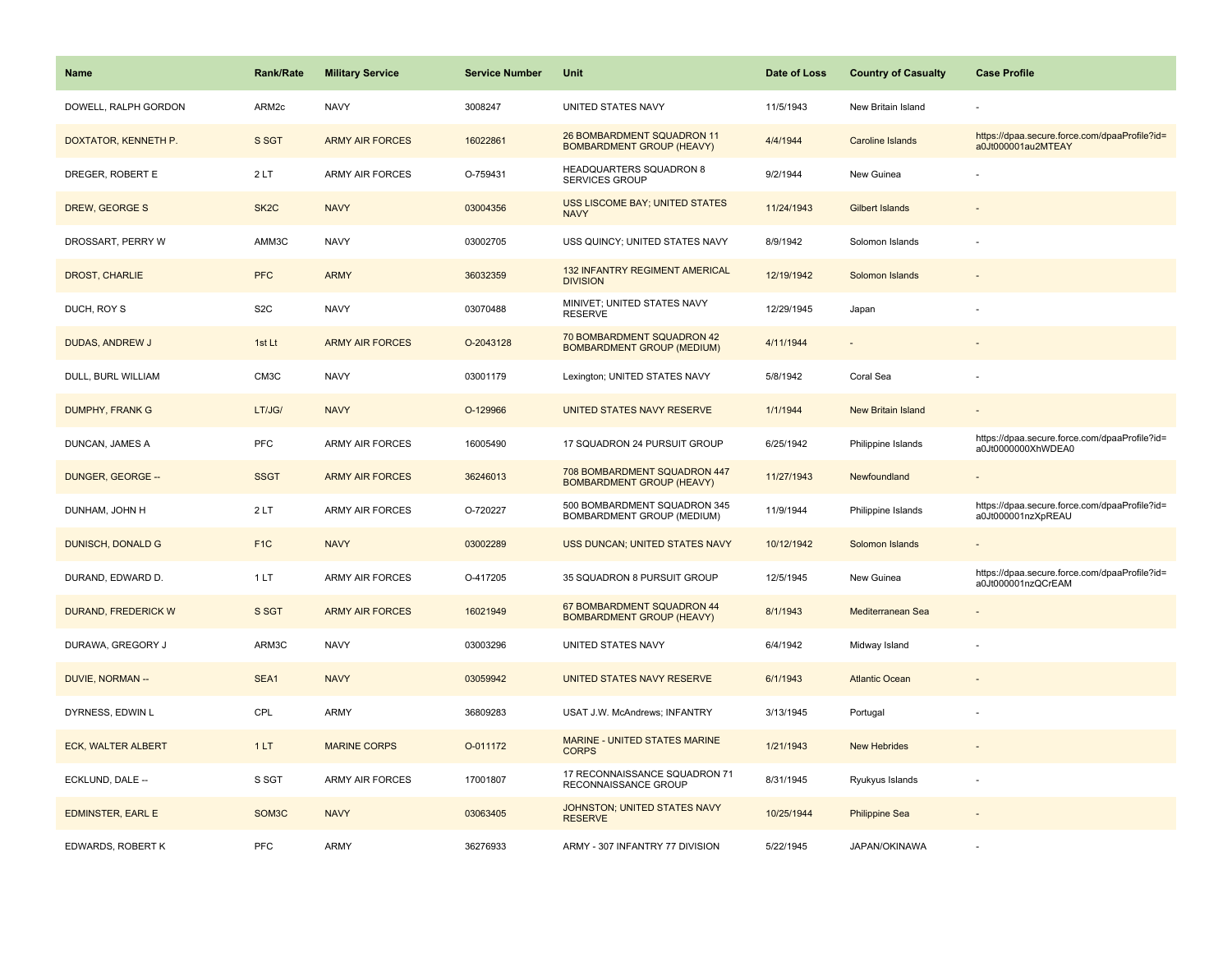| <b>Name</b>                  | Rank/Rate        | <b>Military Service</b> | <b>Service Number</b> | Unit                                                                  | Date of Loss | <b>Country of Casualty</b>               | <b>Case Profile</b>                                                 |
|------------------------------|------------------|-------------------------|-----------------------|-----------------------------------------------------------------------|--------------|------------------------------------------|---------------------------------------------------------------------|
| EHLERT, CASPER --            | SM3C             | <b>NAVY</b>             | 02998964              | <b>USS Arizona; UNITED STATES NAVY</b>                                | 12/7/1941    | Hawaiian Islands                         | https://dpaa.secure.force.com/dpaaProfile?id=<br>a0Jt00000004sghEAA |
| EISELE, EDWIN F              | TM3C             | <b>NAVY</b>             | 06216643              | HULL; UNITED STATES NAVY RESERVE                                      | 12/18/1944   | Philippine Sea                           | https://dpaa.secure.force.com/dpaaProfile?id=<br>a0Jt0000000XeYDEA0 |
| ELEWAUT, ALPHONSE E          | <b>CPL</b>       | <b>ARMY AIR FORCES</b>  | 36835694              | 871 BOMBARDMENT SQUADRON 497<br><b>BOMBARDMENT GROUP (VERY HEAVY)</b> | 2/19/1945    | Marianas Islands                         |                                                                     |
| ELFFORS, NORBERT C           | <b>PFC</b>       | ARMY                    | 36280168              | 30 INFANTRY 3 DIVISION                                                | 1/24/1944    | North Sea or Tyrrhenian<br>Sea           |                                                                     |
| ELIASON, MILTON O            | S SGT            | <b>ARMY AIR FORCES</b>  | 37553558              | 370 BOMBARDMENT SQUADRON 307<br><b>BOMBARDMENT GROUP (HEAVY)</b>      | 3/15/1946    | <b>Borneo</b>                            | https://dpaa.secure.force.com/dpaaProfile?id=<br>a0Jt000001nzQ6qEAE |
| ELKERTON, GEORGE P           | 2LT              | <b>ARMY AIR FORCES</b>  | O-688691              | 741 BOMBARDMENT SQUADRON 455<br>BOMBARDMENT GROUP (HEAVY)             | 5/24/1944    | Adriatic Sea                             |                                                                     |
| ELLINGBOE, ROBERT A          | LT.              | <b>NAVY</b>             | O-121704              | UNITED STATES NAVY RESERVE                                            | 11/5/1944    | <b>Central/South Pacific</b><br>Theater  |                                                                     |
| ELLIS, WILLIAM A             | PFC              | MARINE CORPS RESERVE    | 907521                | MARINE - UNITED STATES MARINE<br>CORPS; 1ST MARINE DIVISION           | 5/13/1945    | Japan                                    |                                                                     |
| <b>EMERT, FRANK M</b>        | ARM3C            | <b>NAVY</b>             | 03066243              | UNITED STATES NAVY RESERVE                                            | 7/26/1945    | Pacific Ocean                            |                                                                     |
| EMERY, JOHN F.               | CAPT             | <b>ARMY AIR FORCES</b>  | O-665185              | ARMY AIR FORCE                                                        | 7/9/1944     | Burma                                    |                                                                     |
| <b>ENDERLE, LOUIS J.</b>     | <b>CPL</b>       | <b>ARMY AIR FORCES</b>  | 36281580              | <b>AIR CORPS</b>                                                      | 3/1/1944     | Trinidad                                 |                                                                     |
| ENDTHOFF, EARL F.            | S SGT            | <b>ARMY AIR FORCES</b>  | 16023302              | 97 BOMBARDMENT SQUADRON 47<br><b>BOMBARDMENT GROUP (LIGHT)</b>        | 7/9/1943     | Sicily                                   |                                                                     |
| <b>ENGEBRETSEN, EDWARD M</b> | <b>CQM</b>       | <b>NAVY</b>             | 02997623              | <b>BULLHEAD; UNITED STATES NAVY</b>                                   | 8/6/1945     | <b>Netherlands East Indies</b>           |                                                                     |
| ENGELHART, VIRGIL F          | S <sub>1</sub> C | <b>NAVY</b>             | 03287559              | UNITED STATES NAVY                                                    | 4/6/1942     | Atlantic Ocean: North<br>American Waters |                                                                     |
| <b>ENGHOLDT, JAMES M</b>     | 1st Lt           | <b>ARMY AIR FORCES</b>  | O-1317770             | 60 BOMBARDMENT SQUADRON 39<br><b>BOMBARDMENT GROUP (VERY HEAVY)</b>   | 5/4/1945     | Bonin & Volcano Islands                  | $\sim$                                                              |
| ENGSTROM, WARREN L           | LT/JG/           | <b>NAVY</b>             | O-123469              | USS NORTHAMPTON; UNITED STATES<br>NAVY                                | 11/30/1942   | Solomon Islands                          |                                                                     |
| ERB, CHARLES E.              | 2LT              | <b>ARMY AIR FORCES</b>  | O-737753              | 8 PHOTO SQUADRON 6<br>RECONNAISSANCE GROUP                            | 12/30/1943   | <b>New Guinea</b>                        |                                                                     |
| ERICKSON, DAN M              | 2LT              | ARMY AIR FORCES         | O-730716              | 455 BOMBARDMENT SQUADRON 323<br>BOMBARDMENT GROUP (MEDIUM)            | 1/1/1943     | <b>British West Indies</b>               |                                                                     |
| <b>ERICSON, CHARLES D.</b>   | 2LT              | <b>ARMY AIR FORCES</b>  | O-710077              | 341 FIGHTER SQUADRON 348 FIGHTER<br><b>GROUP</b>                      | 1/9/1945     | Philippine Islands                       |                                                                     |
| ERMIS, ROBERT L              | <b>CSK</b>       | <b>NAVY</b>             | 03051544              | USS HOUSTON (CA-30); UNITED STATES<br><b>NAVY</b>                     | 3/1/1942     | Java                                     |                                                                     |
| ESSEN, ERNEST --             | <b>CPL</b>       | <b>ARMY AIR FORCES</b>  | 16000337              | 17 PURSUIT SQUADRON 24 PURSUIT<br><b>GROUP</b>                        | 2/1/1946     | <b>Philippine Islands</b>                |                                                                     |
| ESTERL, CLARENCE LOUIS       | ENS              | <b>NAVY</b>             | O-240628              | UNITED STATES NAVY RESERVE                                            | 8/22/1943    | New Hebrides                             |                                                                     |
| ETZEL, ALVIN N.              | 2LT              | <b>ARMY AIR FORCES</b>  | O-670721              | 319 BOMBARDMENT SQUADRON 90<br><b>BOMBARDMENT GROUP (HEAVY)</b>       | 2/9/1946     | <b>Philippine Sea</b>                    |                                                                     |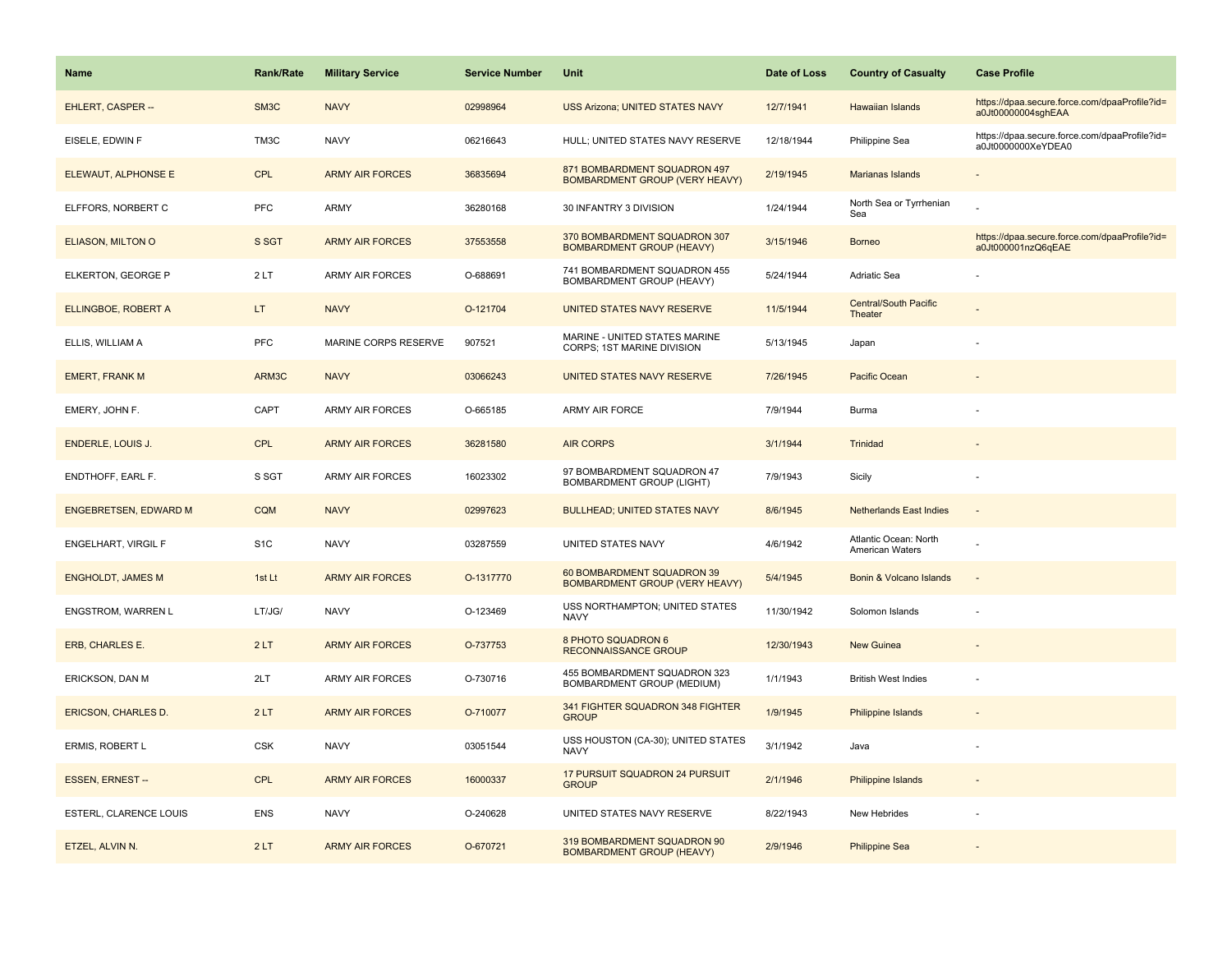| <b>Name</b>                | <b>Rank/Rate</b> | <b>Military Service</b> | <b>Service Number</b> | Unit                                                                  | Date of Loss | <b>Country of Casualty</b>     | <b>Case Profile</b>                                                 |
|----------------------------|------------------|-------------------------|-----------------------|-----------------------------------------------------------------------|--------------|--------------------------------|---------------------------------------------------------------------|
| <b>EVERALL, FRANCIS B</b>  | 2LT              | ARMY AIR FORCES         | O-792570              | 490 BOMBARDMENT SQUADRON 341<br>BOMBARDMENT GROUP (MEDIUM)            | 5/13/1943    | Burma                          |                                                                     |
| EVERARD, WILLIAM J         | S SGT            | <b>ARMY AIR FORCES</b>  | 36235461              | 428 BOMBARDMENT SQUADRON 310<br><b>BOMBARDMENT GROUP (MEDIUM)</b>     | 4/5/1944     | Mediterranean Sea              |                                                                     |
| EVERITT, DAVID C           | CAPT             | <b>ARMY AIR FORCES</b>  | O-417018              | 72 BOMBARDMENT SQUADRON 5<br>BOMBARDMENT GROUP (HEAVY)                | 10/4/1942    | Solomon Islands                | https://dpaa.secure.force.com/dpaaProfile?id=<br>a0Jt000001nzZyMEAU |
| <b>EVERT, THOMAS R</b>     | LT.              | <b>NAVY</b>             | O-083119              | NAVY - UNITED STATES NAVY RESERVE                                     | 10/23/1943   | <b>ATLANTIC OCEAN</b>          |                                                                     |
| FABER, DONALD E            | <b>PVT</b>       | <b>ARMY</b>             | 16131979              | HMT Rohna; AIR CORPS                                                  | 11/27/1943   | Mediterranean Sea              |                                                                     |
| <b>FALLON, GEORGE M</b>    | <b>CPL</b>       | <b>ARMY AIR FORCES</b>  | 36819000              | 398 BOMBARDMENT SQUADRON 504<br><b>BOMBARDMENT GROUP (VERY HEAVY)</b> | 2/10/1945    | <b>Marianas Islands</b>        |                                                                     |
| FANCHER, ROBERT J          | 2LT              | <b>ARMY AIR FORCES</b>  | O-556597              | 45 BOMBARDMENT SQUADRON 40<br>BOMBARDMENT GROUP (VERY HEAVY)          | 11/27/1944   | India                          | https://dpaa.secure.force.com/dpaaProfile?id=<br>a0Jt000001EcdRIEAZ |
| FAUCETT, WALTER JOHN       | F <sub>2</sub> C | <b>NAVY</b>             | 03003693              | <b>Sims; UNITED STATES NAVY</b>                                       | 5/7/1942     | <b>Coral Sea</b>               |                                                                     |
| FAUST, JOHN A.             | 2LT              | ARMY AIR FORCES         | O-783526              | 66 SQUADRON 433 TROOP CARRIER<br><b>GROUP</b>                         | 12/7/1944    | New Guinea                     |                                                                     |
| <b>FEDORSKI, GREGORY J</b> | <b>PFC</b>       | <b>MARINE CORPS</b>     | 00319064              | MARINE - UNITED STATES MARINE<br><b>CORPS</b>                         | 11/20/1943   | <b>GILBERT ISLANDS</b>         | https://dpaa.secure.force.com/dpaaProfile?id=<br>a0Jt0000000XgvCEAS |
| FEHRENBACH, DONALD N       | 1 LT             | ARMY AIR FORCES         | O-756962              | 709 BOMBARDMENT SQUADRON 447<br>BOMBARDMENT GROUP (HEAVY)             | 9/26/1944    | Germany                        |                                                                     |
| FEIND, ROGER H             | <b>PVT</b>       | <b>ARMY AIR FORCES</b>  | 16022601              | <b>ARMY AIR FORCES</b>                                                | 12/15/1945   | New Guinea                     |                                                                     |
| FELD, STEPHEN --           | CPL              | <b>ARMY AIR FORCES</b>  | 16117499              | 373 BOMBARDMENT SQUADRON 308<br>BOMBARDMENT GROUP (HEAVY)             | 3/22/1945    | China                          |                                                                     |
| FENLEY, JAMES A            | 2LT              | <b>ARMY AIR FORCES</b>  | O-783942              | 49 SQUADRON 313 TROOP CARRIER<br><b>GROUP</b>                         | 3/4/1945     | North Sea or Tyrrhenian<br>Sea |                                                                     |
| FENN, GEORGE E             | 2LT              | <b>ARMY AIR FORCES</b>  | O-742992              | 36 FIGHTER SQUADRON 8 FIGHTER<br><b>GROUP</b>                         | 10/28/1943   | New Guinea                     |                                                                     |
| FENSKE, ROBERT A.          | <b>SGT</b>       | <b>ARMY AIR FORCES</b>  | 16118072              | 783 BOMBARDMENT SQUADRON 465<br><b>BOMBARDMENT GROUP (HEAVY)</b>      | 10/21/1945   | <b>Adriatic Sea</b>            |                                                                     |
| FENSKE, ROGER HAROLD       | S <sub>1</sub> C | <b>NAVY</b>             | 03003310              | Sims; UNITED STATES NAVY                                              | 5/7/1942     | Coral Sea                      |                                                                     |
| <b>FIDLER, CHARLES E</b>   | S <sub>2</sub> C | <b>NAVY</b>             | 04113325              | NAVY - UNITED STATES NAVY                                             | 1/23/1942    | <b>HAWAIIAN ISLANDS</b>        |                                                                     |
| FIRTH, GORDON A            | S <sub>2</sub> C | <b>NAVY</b>             | 03063102              | USS LISCOME BAY; UNITED STATES<br>NAVY RESERVE                        | 11/24/1943   | Gilbert Islands                |                                                                     |
| FISCHER, ROLAND J          | 2LT              | <b>ARMY AIR FORCES</b>  | O-695044              | 314 FIGHTER SQUADRON 324 FIGHTER<br><b>GROUP</b>                      |              | Italy                          |                                                                     |
| FLANIGAN, GLENN M          | S SGT            | ARMY AIR FORCES         | 16155319              | 874 BOMBARDMENT SQUADRON 498<br>BOMBARDMENT GROUP (VERY HEAVY)        | 5/25/1946    | Japan/Okinawa                  |                                                                     |
| FLEMING, DONALD E          | F <sub>2C</sub>  | <b>NAVY</b>             | 03288641              | Pillsbury; UNITED STATES NAVY                                         | 3/1/1942     | <b>Indian Ocean</b>            |                                                                     |
| FLUGGE, ELDON M.           | S SGT            | <b>ARMY AIR FORCES</b>  | 36263284              | 321 BOMBARDMENT SQUADRON 90<br>BOMBARDMENT GROUP (HEAVY)              | 10/12/1943   | New Britain Island             |                                                                     |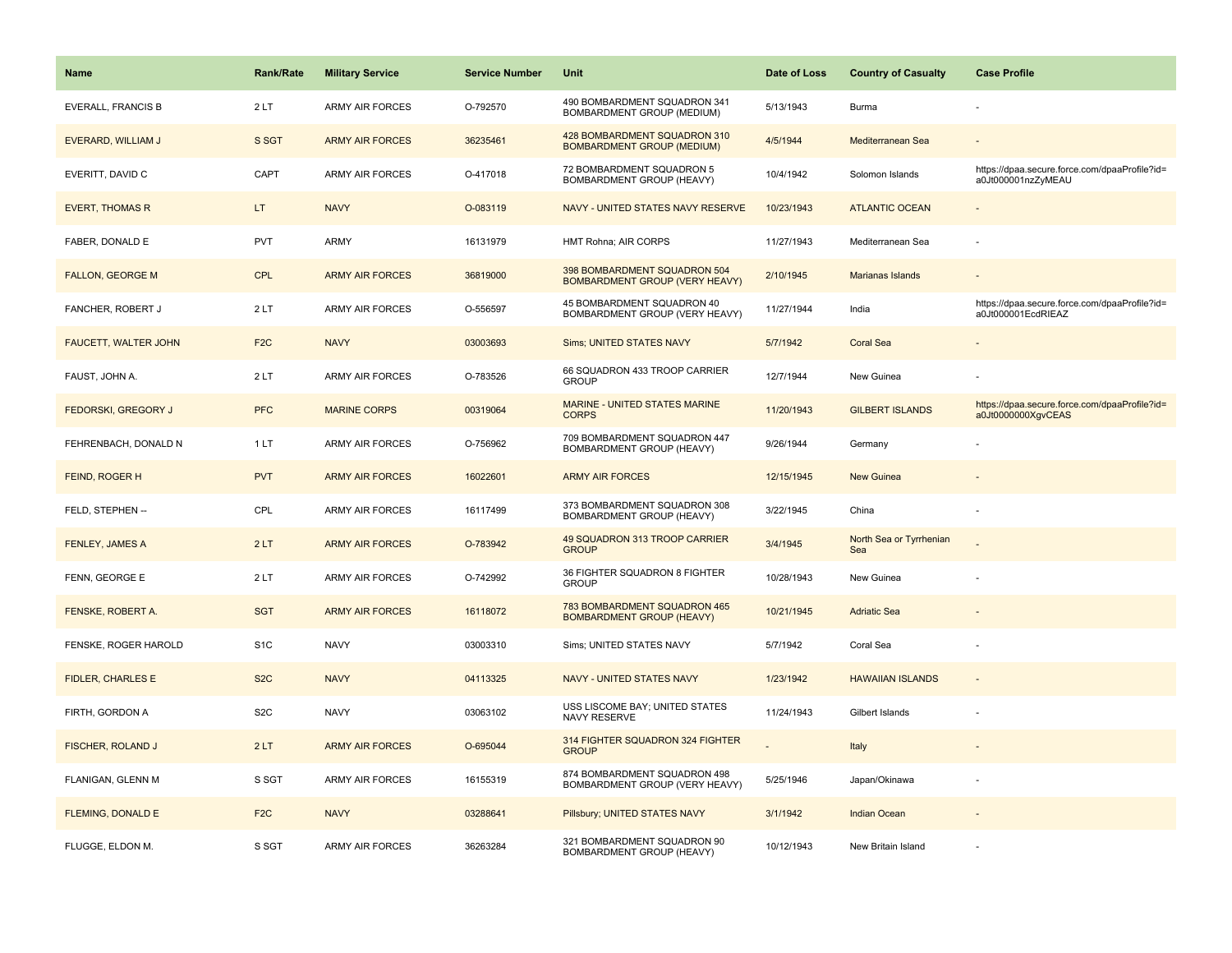| Name                       | <b>Rank/Rate</b>  | <b>Military Service</b> | <b>Service Number</b> | Unit                                                            | Date of Loss | <b>Country of Casualty</b>                             | <b>Case Profile</b>                                                 |
|----------------------------|-------------------|-------------------------|-----------------------|-----------------------------------------------------------------|--------------|--------------------------------------------------------|---------------------------------------------------------------------|
| FOHRMAN, JACK E            | S <sub>2</sub> C  | <b>NAVY</b>             | 03063043              | USS LISCOME BAY; UNITED STATES<br><b>NAVY RESERVE</b>           | 11/24/1943   | <b>Gilbert Islands</b>                                 |                                                                     |
| FONTAINE, LESLIE E         | ENS               | <b>NAVY</b>             | O-291043              | UNITED STATES NAVY RESERVE                                      | 1/13/1944    | Gilbert Islands                                        |                                                                     |
| <b>FORSTI, RICHARD M</b>   | <b>PFC</b>        | <b>ARMY</b>             | 36253148              | <b>35 FIELD HOSPITAL</b>                                        | 12/2/1943    | <b>Adriatic Sea</b>                                    |                                                                     |
| FOX, JOHN T                | TEC <sub>5</sub>  | ARMY                    | 20645295              | 192 TANK BATTALION                                              | 8/31/1942    | Philippine Islands                                     |                                                                     |
| FRANKEL, BENJAMIN --       | LT.               | <b>NAVY</b>             | O-116262              | UNITED STATES NAVY RESERVE                                      | 4/13/1945    | <b>Atlantic Ocean: North</b><br><b>American Waters</b> |                                                                     |
| FRASE, HARRISON C          | SGT               | ARMY AIR FORCES         | 36243165              | 741 BOMBARDMENT SQUADRON 455<br>BOMBARDMENT GROUP (HEAVY)       | 11/17/1944   | Adriatic Sea                                           |                                                                     |
| <b>FRASHESKI, ROBERT J</b> | S <sub>2</sub> C  | <b>NAVY</b>             | 03066136              | NAVY - UNITED STATES NAVY RESERVE                               | 2/21/1945    | <b>BONIN &amp; VOLCANO</b><br><b>ISLANDS</b>           |                                                                     |
| FREDRICKS, ADRIAN E        | 2LT               | <b>ARMY AIR FORCES</b>  | O-734663              | 506 BOMBARDMENT SQUADRON 44<br>BOMBARDMENT GROUP (HEAVY)        | 10/4/1943    | North Sea or Tyrrhenian<br>Sea                         |                                                                     |
| FRENCH, HUGH --            | <b>CMOMM</b>      | <b>NAVY</b>             | 03001103              | <b>KETE; UNITED STATES NAVY</b>                                 | 3/31/1945    | Ryukyus Islands                                        |                                                                     |
| FRENG, ALDEN E             | 1LT               | ARMY AIR FORCES         | O-732212              | 27 FIGHTER SQUADRON 1 FIGHTER<br><b>GROUP</b>                   | 5/26/1944    | Mediterranean Sea                                      |                                                                     |
| <b>FRITZ, FREDRICK W</b>   | <b>SGT</b>        | <b>ARMY AIR FORCES</b>  | 36816456              | 2 RESCUE SQUADRON                                               | 10/26/1944   | Morotai, Ceram, Amboina                                |                                                                     |
| FULLER, EARL BRICE         | ARM1C             | <b>NAVY</b>             | 03000460              | UNITED STATES NAVY                                              | 2/27/1943    | New Caledonia                                          |                                                                     |
| FULLER, ROY H              | <b>T SGT</b>      | <b>ARMY AIR FORCES</b>  | 16049614              | 343 BOMBARDMENT SQUADRON 98<br><b>BOMBARDMENT GROUP (HEAVY)</b> | 6/24/1943    | Mediterranean Sea                                      |                                                                     |
| GAIDO, BRUNO PETER         | AMM1C             | <b>NAVY</b>             | 03002005              | UNITED STATES NAVY                                              | 6/15/1942    | Pacific Ocean                                          |                                                                     |
| <b>GALLOWAY, GORDON E</b>  | AMM <sub>2C</sub> | <b>NAVY</b>             | 03059418              | USS KALININ BAY (CVE-68); UNITED<br><b>STATES NAVY RESERVE</b>  | 10/25/1944   | Philippine Islands                                     | https://dpaa.secure.force.com/dpaaProfile?id=<br>a0Jt000000MBqm8EAD |
| GAPINSKI, LEONARD          | F <sub>1</sub> C  | <b>NAVY</b>             | 03065435              | NAVY - UNITED STATES NAVY RESERVE                               | 12/3/1944    | PHILIPPINE ISLANDS                                     |                                                                     |
| <b>GARBISCH, VERLAND E</b> | <b>PFC</b>        | <b>ARMY AIR FORCES</b>  | 36815550              | 32 PHOTO SQUADRON 5<br>RECONNAISSANCE GROUP                     | 4/20/1944    | Mediterranean Sea                                      |                                                                     |
| GAUDYNSKI, RAYMOND W       | PFC               | ARMY                    | 36810444              | SS Leopoldville; 262 INFANTRY 66<br><b>DIVISION</b>             | 12/24/1944   | English Channel                                        |                                                                     |
| <b>GAULKE, DONALD J</b>    | WT <sub>2</sub> C | <b>NAVY</b>             | 03054707              | HULL; UNITED STATES NAVY                                        | 12/18/1944   | <b>Philippine Sea</b>                                  | https://dpaa.secure.force.com/dpaaProfile?id=<br>a0Jt0000000XddPEAS |
| GAULKE, RICHARD H.         | S SGT             | <b>ARMY AIR FORCES</b>  | 36810352              | 412 BOMBARDMENT SQUADRON 95<br>BOMBARDMENT GROUP (HEAVY)        | 4/11/1944    | <b>Baltic Sea</b>                                      |                                                                     |
| <b>GAUTHIER, RUSSELL F</b> | S <sub>2</sub> C  | <b>NAVY</b>             | 03063053              | USS LISCOME BAY; UNITED STATES<br><b>NAVY RESERVE</b>           | 11/24/1943   | <b>Gilbert Islands</b>                                 |                                                                     |
| GAVIN, ROBERT C            | LT /JG/           | <b>NAVY</b>             | O-137643              | MONAGHAN; UNITED STATES NAVY<br><b>RESERVE</b>                  | 12/18/1944   | Philippine Sea                                         |                                                                     |
| <b>GAWIN, DELPHIN C</b>    | SM <sub>3</sub> C | <b>NAVY</b>             | 03054290              | NAVY - UNITED STATES NAVY                                       | 2/14/1944    | <b>BRITISH ISLES</b>                                   |                                                                     |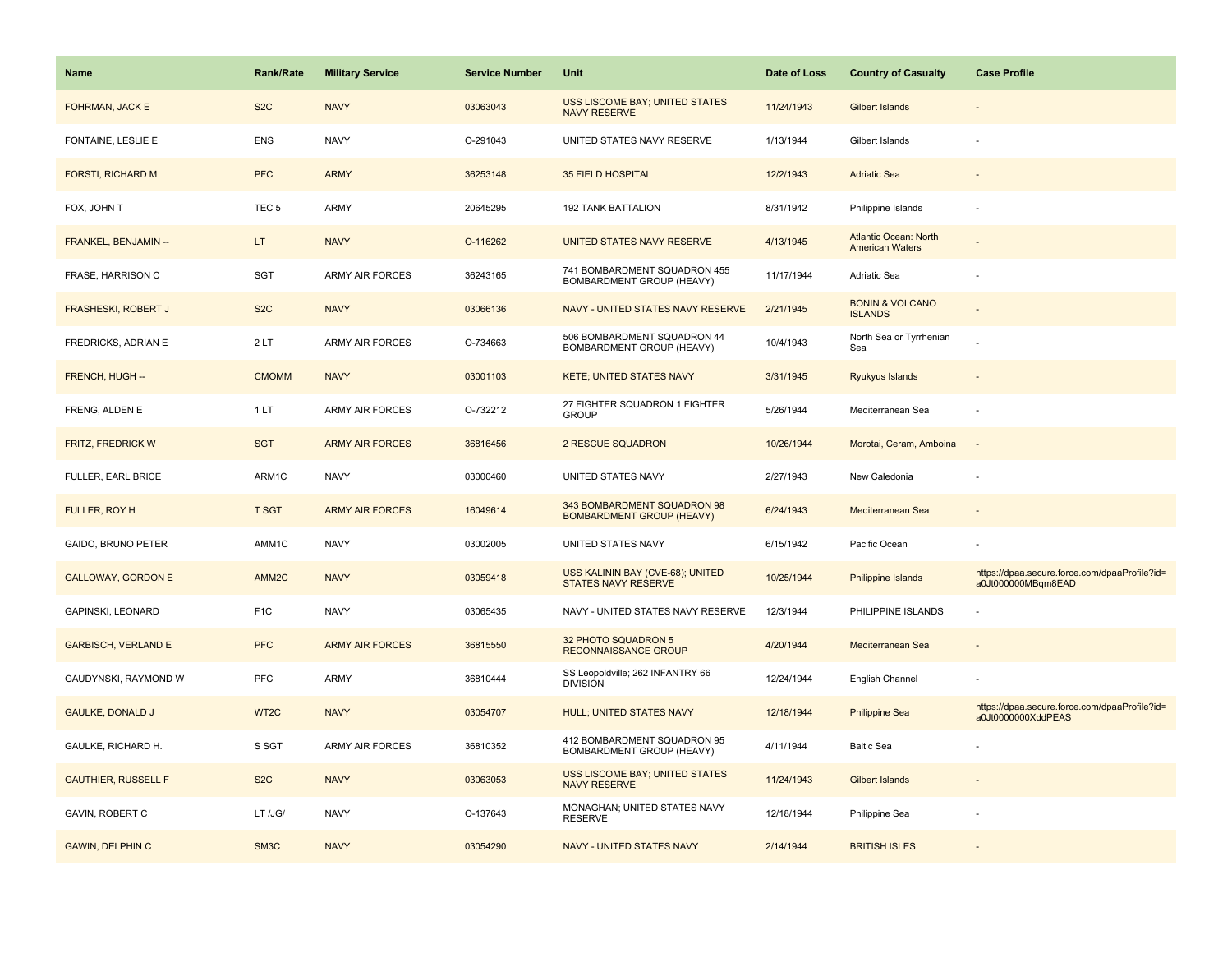| Name                           | Rank/Rate         | <b>Military Service</b> | <b>Service Number</b> | Unit                                                                                   | Date of Loss | <b>Country of Casualty</b>       | <b>Case Profile</b>                                                 |
|--------------------------------|-------------------|-------------------------|-----------------------|----------------------------------------------------------------------------------------|--------------|----------------------------------|---------------------------------------------------------------------|
| GAZECKI, PHILIP ROBERT         | <b>ENS</b>        | <b>NAVY</b>             | 106988                | USS Arizona; UNITED STATES NAVY<br><b>RESERVE</b>                                      | 12/7/1941    | Hawaiian Islands                 | https://dpaa.secure.force.com/dpaaProfile?id=<br>a0Jt00000004n3jEAA |
| <b>GEISE, MARVIN FREDERICK</b> | S <sub>1C</sub>   | <b>NAVY</b>             | 03001798              | <b>USS Arizona; UNITED STATES NAVY</b>                                                 | 12/7/1941    | <b>Hawaiian Islands</b>          | https://dpaa.secure.force.com/dpaaProfile?id=<br>a0Jt00000004n3eEAA |
| <b>GENNRICH, FREDERICK J</b>   | PVT               | <b>ARMY AIR FORCES</b>  | 36253522              | <b>USAT DORCHESTER; AIR CORPS</b>                                                      | 2/3/1943     | Greenland                        |                                                                     |
| <b>GENZ, BERNARD D</b>         | 1LT               | <b>ARMY AIR FORCES</b>  | O-823838              | 5TH AIR FORCE, 38TH BOMBARDMENT<br>GROUP (MEDIUM), 71ST BOMBARDMENT<br><b>SQUADRON</b> | 2/7/1945     | Formosa                          |                                                                     |
| GEORGE, WARREN IRVING          | S <sub>2</sub> C  | <b>NAVY</b>             | 03062539              | UNITED STATES NAVY                                                                     | 9/11/1943    | Mediterranean Sea                |                                                                     |
| <b>GERALDSON, STANLEY E</b>    | <b>T SGT</b>      | <b>ARMY AIR FORCES</b>  | 16116405              | 400 BOMBARDMENT SQUADRON 90<br><b>BOMBARDMENT GROUP (HEAVY)</b>                        | 10/10/1944   | <b>Borneo</b>                    |                                                                     |
| GERBENSKY, CARL H              | MOMM3C            | <b>NAVY</b>             | 03066063              | S-28; UNITED STATES NAVY RESERVE                                                       | 7/4/1944     | Hawaiian Islands                 |                                                                     |
| <b>GERKE, ARTHUR V</b>         | HA <sub>2</sub> C | <b>NAVY</b>             | 03287829              | USS HOUSTON (CA-30); UNITED STATES<br><b>NAVY</b>                                      | 3/1/1942     | Java                             |                                                                     |
| GERSON, PAUL W                 | WT3C              | <b>NAVY</b>             | 08694085              | NAVY - UNITED STATES NAVY RESERVE                                                      | 10/24/1944   | PHILIPPINE ISLANDS               |                                                                     |
| <b>GESTNER, DONALD W</b>       | F <sub>1C</sub>   | <b>NAVY</b>             | 03000502              | Langley; UNITED STATES NAVY                                                            | 3/1/1942     | <b>Indian Ocean</b>              |                                                                     |
| GETCHIUS, WILLIAM C            | S SGT             | <b>ARMY AIR FORCES</b>  | 06920014              | BRAZIL MARU; 34 PURSUIT SQUADRON<br>24 PURSUIT GROUP                                   | 1/28/1945    | Philippine Islands               | https://dpaa.secure.force.com/dpaaProfile?id=<br>a0Jt000001ChqYFEAZ |
| <b>GEVELINGER, PAUL A</b>      | <b>ENS</b>        | <b>NAVY</b>             | O-278252              | UNITED STATES NAVY RESERVE                                                             | 7/20/1944    | Pacific Ocean                    |                                                                     |
| GIESE, WESLEY J                | S SGT             | <b>ARMY AIR FORCES</b>  | 36827294              | 830 BOMBARDMENT SQUADRON 485<br>BOMBARDMENT GROUP (HEAVY)                              | 1/20/1945    | Adriatic Sea                     |                                                                     |
| <b>GILBERT, LESLIE B</b>       | <b>CAPT</b>       | <b>ARMY</b>             | O-243869              | ARISAN MARU; CORPS OF ENGINEERS                                                        | 10/24/1944   | China Seas                       |                                                                     |
| GILBOE, HOWARD J               | PHM3C             | <b>NAVY</b>             | 08685244              | UNITED STATES NAVY RESERVE                                                             | 5/4/1945     | Japan                            |                                                                     |
| <b>GILL, WILLIAM H</b>         | 2LT               | <b>ARMY AIR FORCES</b>  | O-759587              | 390 BOMBARDMENT SQUADRON 42<br><b>BOMBARDMENT GROUP (MEDIUM)</b>                       | 11/12/1944   | <b>Netherlands East Indies</b>   | https://dpaa.secure.force.com/dpaaProfile?id=<br>a0Jt000001nzYGiEAM |
| GILLETTE, LEIGH                | EM3C              | <b>NAVY</b>             | 03060259              | NAVY - UNITED STATES NAVY RESERVE                                                      | 10/25/1944   | PHILIPPINE SEA                   |                                                                     |
| <b>GILTNER, ROBERT P</b>       | <b>PVT</b>        | <b>ARMY AIR FORCES</b>  | 16129078              | <b>USAT DORCHESTER: AIR CORPS</b>                                                      | 2/3/1943     | Greenland                        |                                                                     |
| GINTHER, ROBERT W              | LT /JG/           | <b>NAVY</b>             | O-282942              | UNITED STATES NAVY RESERVE                                                             | 1/21/1945    | Central/South Pacific<br>Theater |                                                                     |
| GINZL, JOHN J                  | <b>CPL</b>        | <b>ARMY AIR FORCES</b>  | 16026861              | <b>ENOURA MARU; 17 BOMBARDMENT</b><br>SQUADRON 27 BOMBARDMENT GROUP<br>(LIGHT)         | 1/9/1945     | Formosa                          | https://dpaa.secure.force.com/dpaaProfile?id=<br>a0Jt000000P5lp1EAB |
| GIVAN, GEORGE M                | 2LT               | <b>ARMY AIR FORCES</b>  | O-815315              | 369 FIGHTER SQUADRON 359 FIGHTER<br><b>GROUP</b>                                       | 12/27/1944   | English Channel                  |                                                                     |
| <b>GJERTSEN, RALPH N</b>       | 1LT               | <b>ARMY AIR FORCES</b>  | O-739086              | 429 BOMBARDMENT SQUADRON 2<br><b>BOMBARDMENT GROUP (HEAVY)</b>                         | 2/22/1944    | <b>Adriatic Sea</b>              |                                                                     |
| GLAESSNER, ROBERT A.           | 1LT               | <b>ARMY AIR FORCES</b>  | O-724035              | 436 BOMBARDMENT SQUADRON 7<br>BOMBARDMENT GROUP (HEAVY)                                | 11/29/1942   | India                            |                                                                     |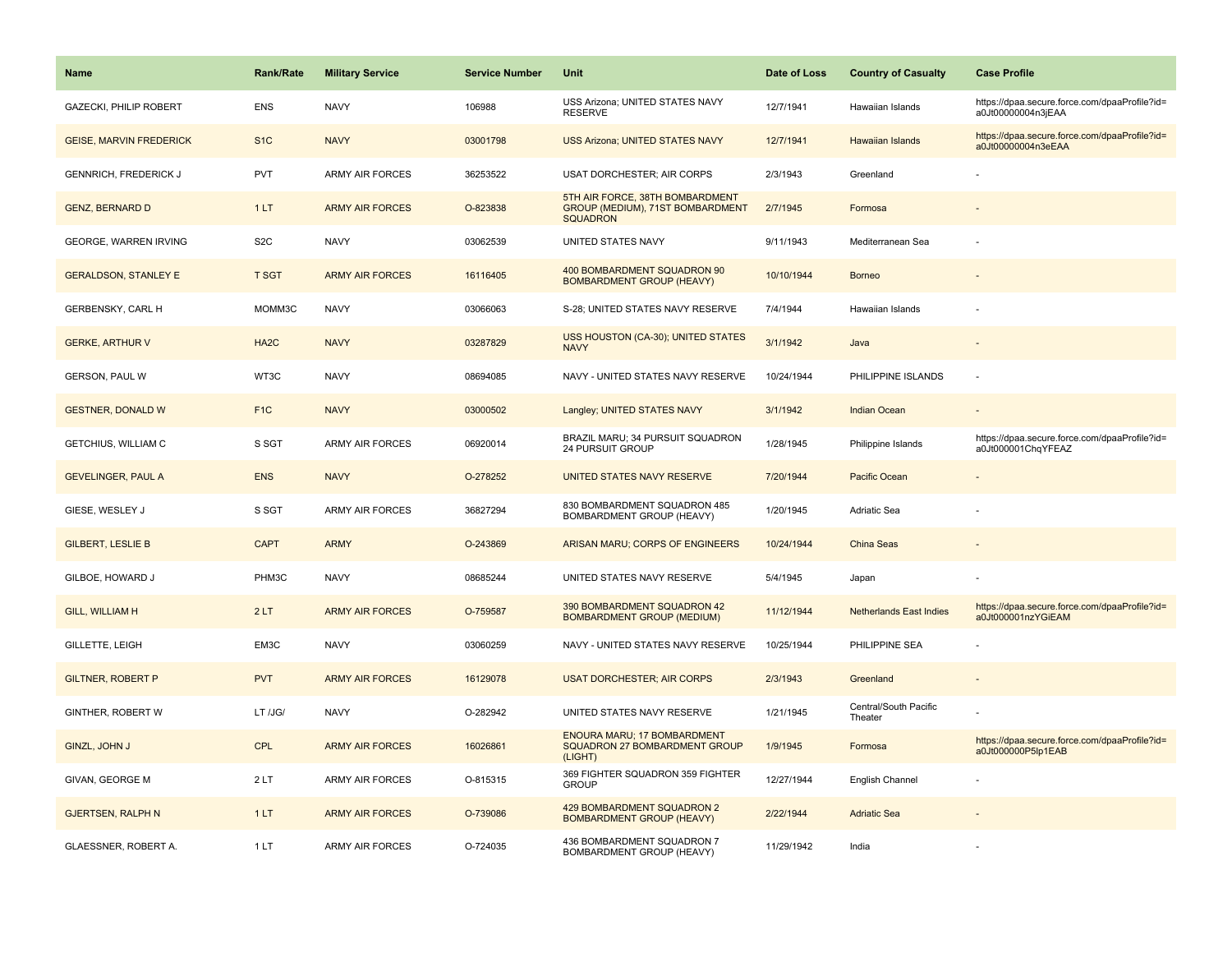| <b>Name</b>                  | Rank/Rate        | <b>Military Service</b> | <b>Service Number</b> | Unit                                                             | Date of Loss | <b>Country of Casualty</b> | <b>Case Profile</b>                                                 |
|------------------------------|------------------|-------------------------|-----------------------|------------------------------------------------------------------|--------------|----------------------------|---------------------------------------------------------------------|
| <b>GLEBIS, ANTHONY L</b>     | 1LT              | <b>ARMY AIR FORCES</b>  | O-427835              | 21 PURSUIT SQUADRON 24 PURSUIT<br><b>GROUP</b>                   | 1/25/1945    | Formosa                    |                                                                     |
| GLODOWSKI, CHESTER F         | S <sub>1</sub> C | <b>NAVY</b>             | 08690093              | SCAMP; UNITED STATES NAVY<br><b>RESERVE</b>                      | 12/5/1944    | Bonin & Volcano Islands    | ÷,                                                                  |
| <b>GLOVKA, ERWIN S</b>       | S <sub>2</sub> C | <b>NAVY</b>             | 09590365              | Indianapolis; UNITED STATES NAVY<br><b>RESERVE</b>               | 7/30/1945    | <b>Philippine Sea</b>      | https://dpaa.secure.force.com/dpaaProfile?id=<br>a0Jt0000000cd6PEAQ |
| GMEINER, GEORGE W            | S <sub>1</sub> C | <b>COAST GUARD</b>      | 00503078              | COAST GUARD - UNITED STATES<br><b>COAST GUARD</b>                | 6/13/1943    | Greenland                  |                                                                     |
| <b>GNABASIK, EUGENE A</b>    | <b>SSGT</b>      | <b>ARMY AIR FORCES</b>  | 16096404              | <b>AIR CORPS</b>                                                 | 9/28/1943    | Newfoundland               |                                                                     |
| GODFREY, ELMORE G.           | <b>PVT</b>       | ARMY                    | 16154767              | <b>191 TANK BATTALION</b>                                        | 2/11/1944    | Italy                      |                                                                     |
| <b>GOETZ, HERBERT C</b>      | S <sub>2</sub> C | <b>NAVY</b>             | 03059805              | <b>GOLET: UNITED STATES NAVY</b><br><b>RESERVE</b>               | 7/12/1944    | Japan                      |                                                                     |
| GOLDSMITH, ELIAS J           | S <sub>2</sub> C | <b>NAVY</b>             | 08109044              | NAVY - UNITED STATES NAVY RESERVE                                | 3/19/1945    | <b>JAPAN</b>               |                                                                     |
| <b>GOLDSTONE, HOWARD A</b>   | 1LT              | <b>ARMY AIR FORCES</b>  | O-666027              | 75 BOMBARDMENT SQUADRON 42<br><b>BOMBARDMENT GROUP (MEDIUM)</b>  | 4/28/1944    | Solomon Islands            |                                                                     |
| GOOD, RUSSELL L.             | T SGT            | ARMY AIR FORCES         | 16050029              | 524 BOMBARDMENT SQUADRON 379<br>BOMBARDMENT GROUP (HEAVY)        | 6/11/1943    | Germany                    |                                                                     |
| <b>GOODWIN, ROBERT L</b>     | <b>PVT</b>       | <b>ARMY</b>             | 36258402              | <b>USAT DORCHESTER; UNITED STATES</b><br><b>ARMY</b>             | 2/3/1943     | Greenland                  |                                                                     |
| GORNEY, FRANK W              | S <sub>2</sub> C | <b>NAVY</b>             | 06388108              | UNITED STATES NAVY RESERVE                                       | 10/11/1942   | Atlantic Ocean             |                                                                     |
| <b>GORZALSKI, LEONARD J</b>  | <b>PFC</b>       | <b>MARINE CORPS</b>     | 474512                | <b>MARINE - UNITED STATES MARINE</b><br><b>CORPS</b>             | 7/21/1944    | <b>Marianas Islands</b>    |                                                                     |
| GOTTSCHALK, CHARLES L        | 2LT              | ARMY AIR FORCES         | O-768518              | AIR CORPS                                                        | 10/22/1944   | Iceland                    |                                                                     |
| <b>GOULDER, DANIEL L</b>     | S SGT            | <b>ARMY AIR FORCES</b>  | 36271209              | 515 BOMBARDMENT SQUADRON 376<br><b>BOMBARDMENT GROUP (HEAVY)</b> | 5/29/1944    | Austria                    |                                                                     |
| GOVE, CARROLL L              | S <sub>2</sub> C | <b>NAVY</b>             | 08686475              | NAVY - UNITED STATES NAVY RESERVE                                | 7/30/1945    | PHILIPPINE SEA             | https://dpaa.secure.force.com/dpaaProfile?id=<br>a0Jt0000000cd2cEAA |
| <b>GOVIER, CLIFFORD O</b>    | <b>PFC</b>       | <b>ARMY AIR FORCES</b>  | 36218937              | 13 BOMBARDMENT SQUADRON 3<br><b>BOMBARDMENT GROUP (LIGHT)</b>    | 12/17/1945   | <b>New Guinea</b>          |                                                                     |
| GOWELL, ROBERT W.            | 1LT              | ARMY AIR FORCES         | O-662260              | 22 BOMBARDMENT SQUADRON 341<br>BOMBARDMENT GROUP (MEDIUM)        | 7/25/1943    | India                      |                                                                     |
| <b>GRACYALNY, HARRY A</b>    | S SGT            | <b>ARMY AIR FORCES</b>  | 36297305              | 394 BOMBARDMENT SQUADRON 5<br><b>BOMBARDMENT GROUP (HEAVY)</b>   | 9/30/1944    | Celebes                    |                                                                     |
| <b>GRANT, IRVING NMI</b>     | <b>PVT</b>       | <b>ARMY</b>             | 16157762              | SS Leopoldville; 262 INFANTRY 66<br><b>DIVISION</b>              | 12/24/1944   | English Channel            |                                                                     |
| <b>GRASSER, SYLVANUS S</b>   | 1STLT            | <b>ARMY</b>             | O-1284323             | ARMY - 63 INFANTRY 6 DIVISION                                    | 4/24/1944    | <b>NEW GUINEA</b>          |                                                                     |
| <b>GRASSMAN, FREDERICK R</b> | F <sub>2</sub> C | <b>NAVY</b>             | 03068329              | REID; UNITED STATES NAVY RESERVE                                 | 12/11/1944   | Philippine Islands         |                                                                     |
| <b>GREEN, GEORGE</b>         | <b>PVT</b>       | <b>ARMY</b>             | 20648588              | ARMY - 128 INFANTRY 32 DIVISION                                  | 11/16/1942   | <b>NEW GUINEA</b>          |                                                                     |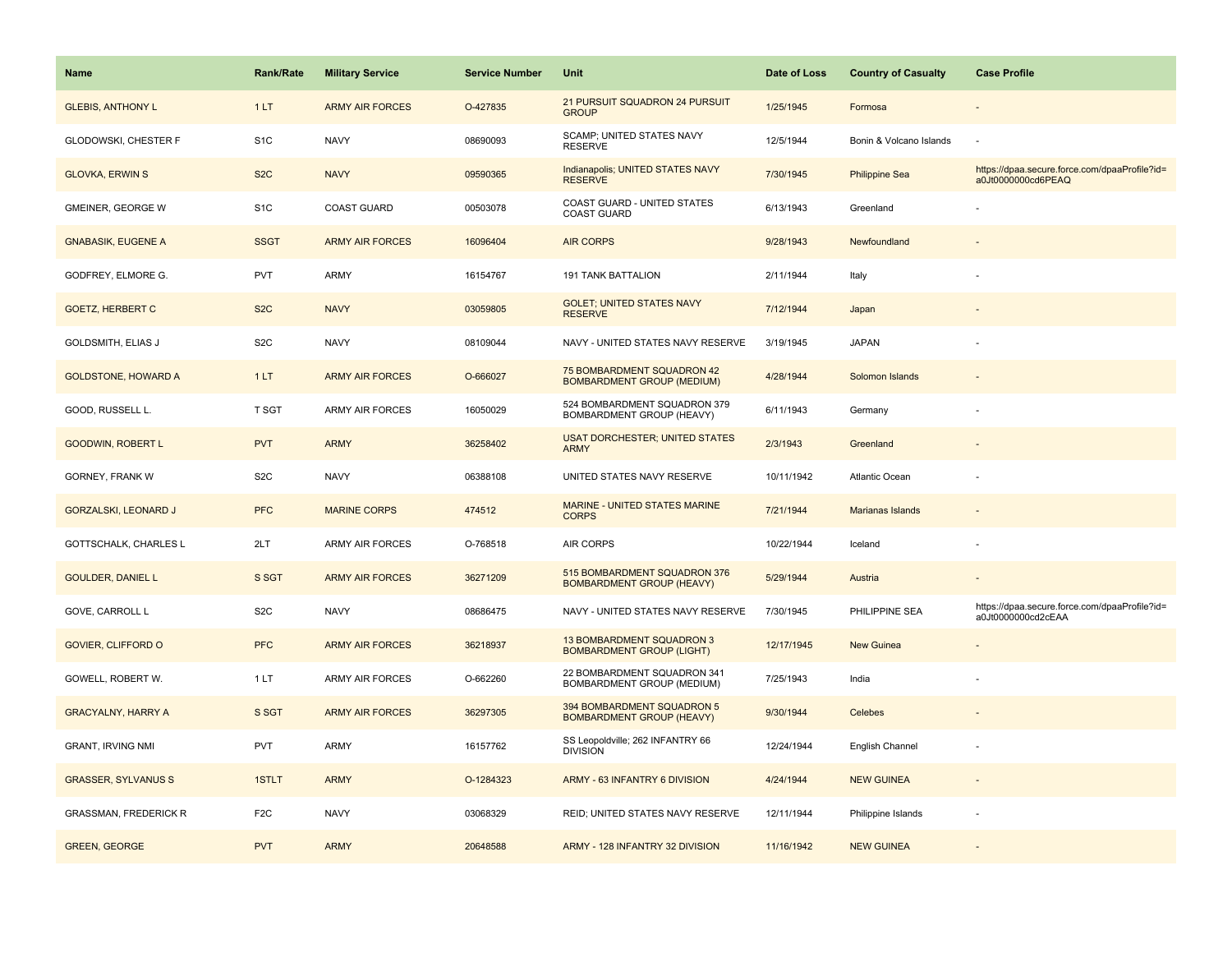| <b>Name</b>                 | Rank/Rate         | <b>Military Service</b> | <b>Service Number</b> | Unit                                                             | Date of Loss | <b>Country of Casualty</b>                             | <b>Case Profile</b>                                                 |
|-----------------------------|-------------------|-------------------------|-----------------------|------------------------------------------------------------------|--------------|--------------------------------------------------------|---------------------------------------------------------------------|
| <b>GREGORIC, CHARLES A</b>  | S <sub>2</sub> C  | <b>NAVY</b>             | 03003928              | Jacob Jones; UNITED STATES NAVY                                  | 2/28/1942    | Atlantic Ocean: North<br>American Waters               |                                                                     |
| <b>GRESK, PATRICK JAMES</b> | <b>PFC</b>        | <b>MARINE CORPS</b>     | 00319070              | MARINE - UNITED STATES MARINE<br><b>CORPS</b>                    | 11/20/1943   | <b>GILBERT ISLANDS</b>                                 | https://dpaa.secure.force.com/dpaaProfile?id=<br>a0Jt0000000XkmOEAS |
| GRETZER, EDWARD W           | <b>PVT</b>        | <b>ARMY</b>             | 36246302              | 899 TANK DESTROYER BATTALION                                     | 4/18/1943    | Mediterranean Sea                                      |                                                                     |
| <b>GREY, ERNEST D</b>       | S <sub>2</sub> C  | <b>NAVY</b>             | 03288877              | Reuben James; UNITED STATES NAVY                                 | 10/31/1941   | <b>Atlantic Ocean</b>                                  |                                                                     |
| GRIGNON, ANDREW O           | 2LT               | <b>ARMY</b>             | O-890037              | ARMY - 201 ENGINEERS BATTALION<br>(FILIPINO ARMY)                | 1/9/1945     | <b>FORMOSA</b>                                         | https://dpaa.secure.force.com/dpaaProfile?id=<br>a0Jt0000000cdQkEAI |
| <b>GRIMM, CHESTER E.</b>    | 1st Lt            | <b>ARMY AIR FORCES</b>  | O-1011299             | <b>3 RESCUE SQUADRON</b>                                         | 10/13/1944   | <b>New Guinea</b>                                      | $\blacksquare$                                                      |
| GRISHABER, DAN J            | S <sub>2</sub> C  | <b>NAVY</b>             | 08683251              | USS LISCOME BAY; UNITED STATES<br>NAVY RESERVE                   | 11/24/1943   | Gilbert Islands                                        |                                                                     |
| GROPP, JAMES W.             | <b>PVT</b>        | <b>ARMY AIR FORCES</b>  | 16007723              | 14 BOMBARDMENT SQUADRON 7<br><b>BOMBARDMENT GROUP (HEAVY)</b>    | 5/7/1942     | <b>Philippine Islands</b>                              |                                                                     |
| GROSS, ANTHONY J            | <b>PVT</b>        | ARMY                    | 36254311              | 142 INFANTRY 36 DIVISION                                         | 2/12/1945    | France                                                 |                                                                     |
| <b>GROSS, ROBERT R</b>      | EM <sub>2</sub> C | <b>NAVY</b>             | 06111214              | POMPANO; UNITED STATES NAVY<br><b>RESERVE</b>                    | 10/15/1943   | Japan                                                  |                                                                     |
| GRUETT, EDWARD A            | AOM3C             | <b>NAVY</b>             | 08691619              | USS BELLEAU WOOD; UNITED STATES<br>NAVY RESERVE                  | 3/1/1945     | Central/South Pacific<br>Theater                       |                                                                     |
| <b>GRYCH, ROMAN F</b>       | <b>PFC</b>        | <b>ARMY AIR FORCES</b>  | 36233932              | <b>AIR CORPS</b>                                                 | 12/14/1945   | <b>Atlantic Ocean: North</b><br><b>American Waters</b> |                                                                     |
| GRZECA, BERNARD W           | <b>PFC</b>        | <b>ARMY</b>             | 16005803              | 60 COAST ARTILLERY REGIMENT                                      | 5/5/1942     | Philippine Islands                                     |                                                                     |
| <b>GRZYS, ANDREW S</b>      | <b>PVT</b>        | <b>ARMY</b>             | 36262997              | 23 INFANTRY BATTALION 7 ARMORED<br><b>DIVISION</b>               | 5/5/1945     | Germany                                                | $\overline{\phantom{a}}$                                            |
| GUDENSCHWAGER, LESTER L     | S SGT             | <b>ARMY AIR FORCES</b>  | 06291432              | 42 BOMBARDMENT SQUADRON 11<br>BOMBARDMENT GROUP (HEAVY)          | 2/1/1943     |                                                        | https://dpaa.secure.force.com/dpaaProfile?id=<br>a0Jt00000004ru3EAA |
| <b>GULLICKSON, LLOYD J</b>  | 2LT               | <b>ARMY AIR FORCES</b>  | O-519838              | 508 BOMBARDMENT SQUADRON 351<br><b>BOMBARDMENT GROUP (HEAVY)</b> | 6/28/1943    | France                                                 |                                                                     |
| GUND, PAUL R                | MM3C              | <b>NAVY</b>             | 03001949              | Pillsbury; UNITED STATES NAVY                                    | 3/1/1942     | Indian Ocean                                           |                                                                     |
| <b>GUNDERSON, LESLIE E</b>  | S <sub>1</sub> C  | <b>NAVY</b>             | 03011998              | <b>USS HAZELWOOD; UNITED STATES</b><br><b>NAVY</b>               | 4/29/1945    | Japan                                                  |                                                                     |
| GUNDERSON, RICHARD H        | Pfc               | <b>ARMY</b>             | 36810096              | 5307 COMPOSITE UNIT                                              | 4/4/1944     | Burma                                                  | https://dpaa.secure.force.com/dpaaProfile?id=<br>a0Jt0000000ce9UEAQ |
| <b>GUSTIN, JOHN W</b>       | <b>ENS</b>        | <b>NAVY</b>             | O-096320              | UNITED STATES NAVY RESERVE                                       | 3/1/1942     | <b>Indian Ocean</b>                                    | $\sim$                                                              |
| GUTHRIE, DALE F             | 2LT               | <b>ARMY AIR FORCES</b>  | O-686466              | 777 BOMBARDMENT SQUADRON 464<br>BOMBARDMENT GROUP (HEAVY)        |              | Adriatic Sea                                           |                                                                     |
| <b>GUTHRIE, ROBERT D</b>    | 2LT               | <b>ARMY AIR FORCES</b>  | O-701096              | 7 FIGHTER SQUADRON 3 FIGHTER<br><b>GROUP</b>                     | 8/22/1944    | China                                                  |                                                                     |
| HAGEN, THOMAS A             | S <sub>1</sub> C  | <b>NAVY</b>             | 03061124              | <b>SCAMP: UNITED STATES NAVY</b><br><b>RESERVE</b>               | 12/5/1944    | Bonin & Volcano Islands                                |                                                                     |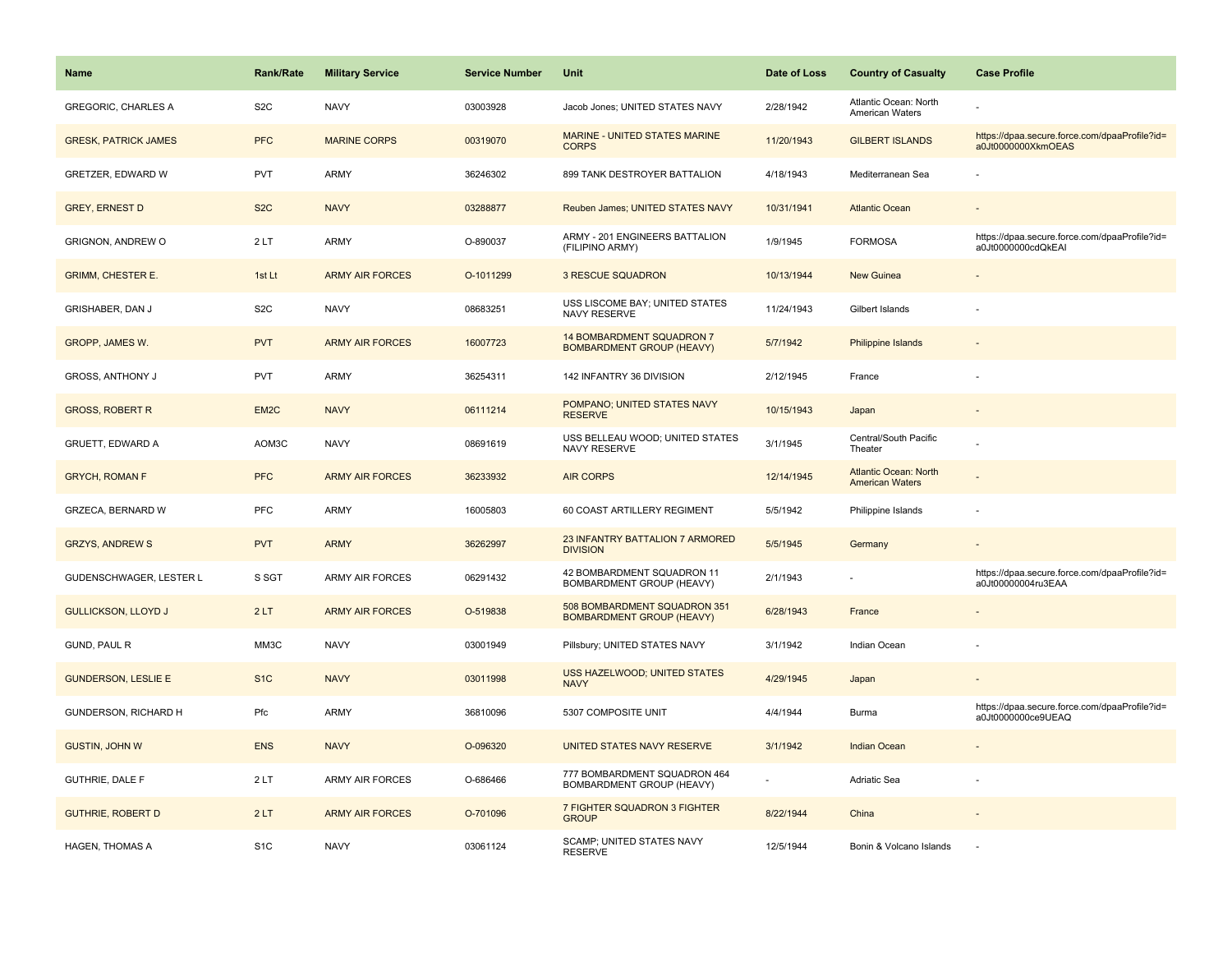| Name                            | <b>Rank/Rate</b>  | <b>Military Service</b> | <b>Service Number</b> | <b>Unit</b>                                                         | Date of Loss | <b>Country of Casualty</b>                             | <b>Case Profile</b>                                                 |
|---------------------------------|-------------------|-------------------------|-----------------------|---------------------------------------------------------------------|--------------|--------------------------------------------------------|---------------------------------------------------------------------|
| HAHN, ELROY W                   | TEC <sub>5</sub>  | <b>ARMY</b>             | 36276773              | ARMY - 1 INFANTRY 6 DIVISION                                        | 3/29/1945    | PHILIPPINE ISLANDS                                     |                                                                     |
| HAHN, ROLAND D                  | LT/JG/            | <b>NAVY</b>             | O-121709              | UNITED STATES NAVY RESERVE                                          | 9/16/1943    | Solomon Islands                                        |                                                                     |
| HAHN, WILLIAM F                 | <b>SSGT</b>       | <b>ARMY AIR FORCES</b>  | 16132098              | 550 BOMBARDMENT SQUADRON 385<br><b>BOMBARDMENT GROUP (HEAVY)</b>    | 6/21/1943    | Newfoundland                                           |                                                                     |
| HAINER, WILLIAM A               | S SGT             | ARMY AIR FORCES         | 06920045              | 20 PURSUIT SQUADRON 24 PURSUIT<br><b>GROUP</b>                      | 12/8/1941    | Philippine Islands                                     |                                                                     |
| <b>HAINES, MILTON F</b>         | <b>SGT</b>        | <b>ARMY AIR FORCES</b>  | 36842208              | 62 BOMBARDMENT SQUADRON 39<br>BOMBARDMENT GROUP (VERY HEAVY)        | 5/24/1945    | Marianas Islands                                       |                                                                     |
| HAKANSON, ROBERT E              | TM <sub>2</sub> C | <b>NAVY</b>             | 03291197              | <b>GROWLER; UNITED STATES NAVY</b>                                  | 11/7/1944    | China Seas                                             |                                                                     |
| HALL, WALTER A                  | <b>SGT</b>        | <b>ARMY</b>             | 36236025              | 110 INFANTRY 28 DIVISION                                            | 10/4/1944    | Belgium                                                |                                                                     |
| HANSCHE, RICHARD H              | LT /JG/           | <b>NAVY</b>             | O-263709              | UNITED STATES NAVY RESERVE                                          | 9/14/1944    | Pacific Ocean                                          |                                                                     |
| HANSEN, DAVID C                 | <b>PFC</b>        | <b>ARMY AIR FORCES</b>  | 16006593              | <b>HEADQUARTERS SQUADRON 27</b><br><b>BOMBARDMENT GROUP (LIGHT)</b> | 6/28/1942    | Philippine Islands                                     | https://dpaa.secure.force.com/dpaaProfile?id=<br>a0Jt00000004rm8EAA |
| HANSEN, HAROLD M                | MAJ               | ARMY AIR FORCES         | O-421695              | 883 BOMBARDMENT SQUADRON 500<br>BOMBARDMENT GROUP (VERY HEAVY)      | 11/29/1944   | Marianas Islands                                       |                                                                     |
| <b>HANSON, BURTON R</b>         | <b>ENS</b>        | <b>NAVY</b>             | O-085326              | <b>UNITED STATES NAVY</b>                                           | 2/28/1942    | <b>Atlantic Ocean: North</b><br><b>American Waters</b> |                                                                     |
| HANSON, HOWARD --               | 1 LT              | <b>ARMY AIR FORCES</b>  | O-825850              | 716 BOMBARDMENT SQUADRON 449<br>BOMBARDMENT GROUP (HEAVY)           | 2/28/1945    | Adriatic Sea                                           |                                                                     |
| HANSON, PAUL V                  | <b>CWT</b>        | <b>NAVY</b>             | 03281642              | <b>NAVY - UNITED STATES NAVY</b>                                    | 12/26/1943   | <b>NEW BRITAIN ISLAND</b>                              |                                                                     |
| HANTSCHEL, JOHN J               | <b>ENS</b>        | <b>NAVY</b>             | O-378349              | NAVY - UNITED STATES NAVY RESERVE                                   | 7/26/1946    | SEA OF JAPAN                                           |                                                                     |
| <b>HARCUS, DAVID ROBERT</b>     | <b>PVT</b>        | <b>MARINE CORPS</b>     | 00809728              | <b>MARINE - UNITED STATES MARINE</b><br><b>CORPS</b>                | 11/20/1943   | Gilbert Islands                                        | https://dpaa.secure.force.com/dpaaProfile?id=<br>a0Jt0000000XI9DEAS |
| HARDER, CHARLES J               | FLT O             | <b>ARMY AIR FORCES</b>  | T-124507              | 370 BOMBARDMENT SQUADRON 307<br>BOMBARDMENT GROUP (HEAVY)           | 7/15/1944    | Caroline Islands                                       |                                                                     |
| <b>HARKINS, WILLIAM KELLOGG</b> | 1LT               | <b>MARINE CORPS</b>     | O-023894              | MARINE - UNITED STATES MARINE<br><b>CORPS</b>                       | 5/2/1944     | <b>New Britain Island</b>                              | https://dpaa.secure.force.com/dpaaProfile?id=<br>a0Jt000001o5mqBEAQ |
| HARMS, ROY COULSON              | 1LT               | ARMY AIR FORCES         | O-384490              | 329 BOMBARDMENT SQUADRON 93<br>BOMBARDMENT GROUP (HEAVY)            | 8/1/1943     | Rumania                                                | https://dpaa.secure.force.com/dpaaProfile?id=<br>a0Jt00000004pNeEAI |
| <b>HARMS, ROYCE E</b>           | 1LT               | <b>ARMY AIR FORCES</b>  | O-675428              | 20 COMBAT MAP SQUADRON 6 PHOTO<br><b>RECONNAISSANCE GROUP</b>       | 9/30/1944    | <b>Philippine Sea</b>                                  |                                                                     |
| HARNEY, JOSEPH F                | PFC               | <b>ARMY AIR FORCES</b>  | 35562423              | HMT Rohna; AIR CORPS                                                | 11/26/1943   | Mediterranean Sea                                      |                                                                     |
| <b>HARRINGTON, ROBERT M</b>     | S <sub>1C</sub>   | <b>NAVY</b>             | 07576948              | Morrison; UNITED STATES NAVY<br><b>RESERVE</b>                      | 5/4/1945     | Ryukyus Islands                                        | $\sim$                                                              |
| HARRIS, PHILIP R                | LT.               | <b>NAVY</b>             | O-130261              | UNITED STATES NAVY RESERVE                                          | 5/10/1945    | Central/South Pacific<br>Theater                       |                                                                     |
| HARTZHEIM, PAUL C               | TEC <sub>4</sub>  | <b>ARMY AIR FORCES</b>  | 16006846              | <b>INFANTRY</b>                                                     | 8/1/1943     | North Sea or Tyrrhenian<br>Sea                         |                                                                     |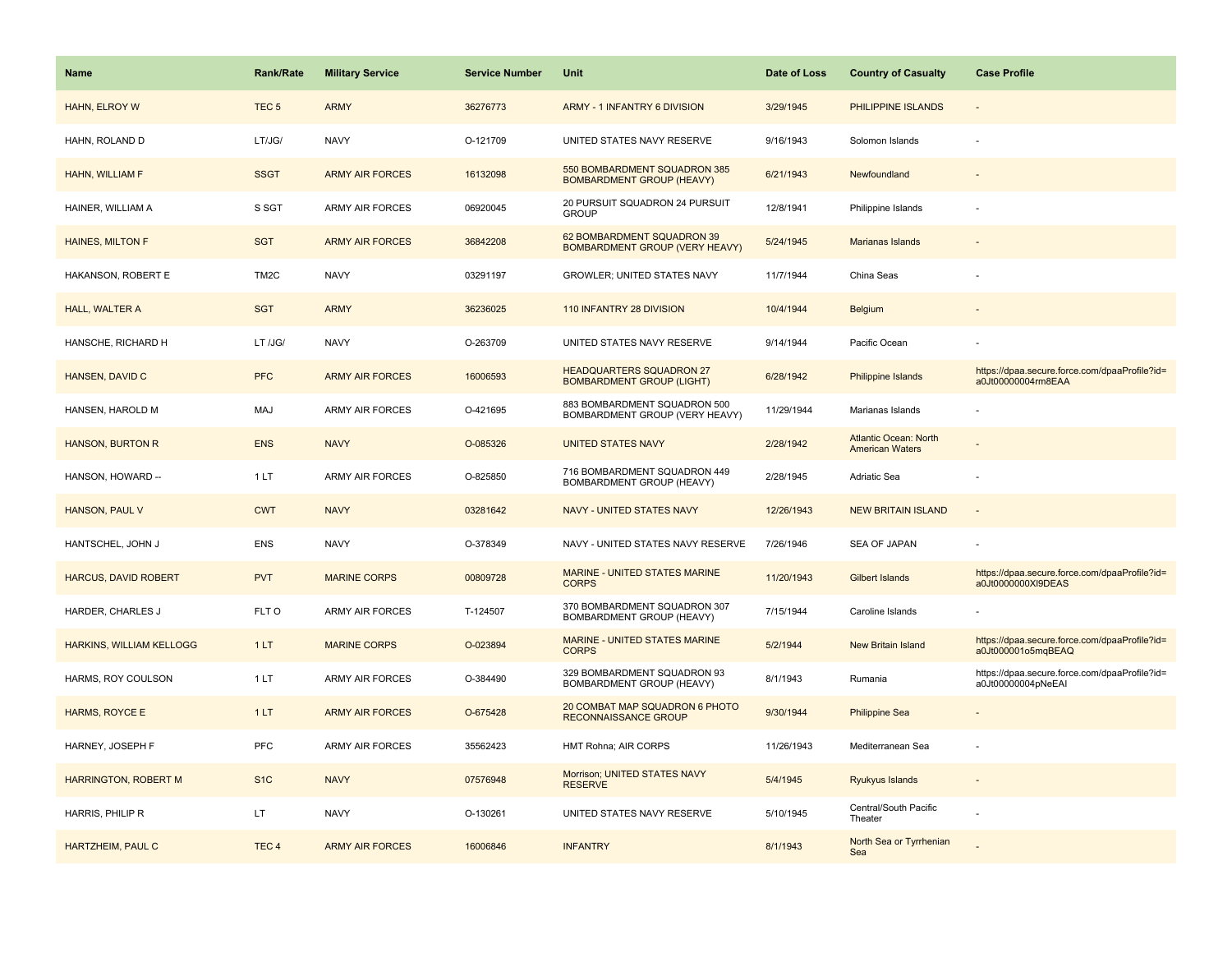| <b>Name</b>                      | Rank/Rate         | <b>Military Service</b> | <b>Service Number</b> | Unit                                                             | Date of Loss | <b>Country of Casualty</b>              | <b>Case Profile</b>                                                 |
|----------------------------------|-------------------|-------------------------|-----------------------|------------------------------------------------------------------|--------------|-----------------------------------------|---------------------------------------------------------------------|
| HARTZHEIM, WILLIAM M             | CPL               | <b>ARMY</b>             | 16092210              | USAT DORCHESTER; FIELD ARTILLERY                                 | 2/3/1943     | Greenland                               |                                                                     |
| <b>HASKELL, ROBERT G</b>         | MOMM2C            | <b>NAVY</b>             | 03060427              | HERRING; UNITED STATES NAVY<br><b>RESERVE</b>                    | 7/5/1944     | Kurile Islands                          |                                                                     |
| HAUG, ROBERT J                   | S <sub>1</sub> C  | <b>NAVY</b>             | 06393081              | UNITED STATES NAVY RESERVE                                       | 3/11/1943    | Atlantic Ocean                          |                                                                     |
| <b>HAUGHIAN, MICHAEL ANTHONY</b> | <b>LTJG</b>       | <b>NAVY</b>             | 265993                | PT-79; UNITED STATES NAVY RESERVE                                | 2/1/1945     | <b>Central/South Pacific</b><br>Theater |                                                                     |
| HAUNTY, JOSEPH G                 | SGT               | <b>ARMY AIR FORCES</b>  | 20656032              | 85 BOMBARDMENT SQUADRON 47<br><b>BOMBARDMENT GROUP (LIGHT)</b>   | 10/3/1942    | <b>British Isles</b>                    |                                                                     |
| <b>HAUSER, PAUL M</b>            | 2LT               | <b>ARMY AIR FORCES</b>  | O-768542              | 372 BOMBARDMENT SQUADRON 307<br><b>BOMBARDMENT GROUP (HEAVY)</b> | 8/25/1944    | <b>Caroline Islands</b>                 | $\overline{\phantom{a}}$                                            |
| HAVENS, ROBERT G                 | M SGT             | <b>ARMY</b>             | 20645204              | ARMY - 192 TANK BATTALION                                        | 11/23/1942   | PHILIPPINE ISLANDS                      | https://dpaa.secure.force.com/dpaaProfile?id=<br>a0Jt0000000ccNVEAY |
| <b>HAVEY, MAURICE C</b>          | <b>COX</b>        | <b>NAVY</b>             | 02999116              | USS CANOPUS (AS-9); UNITED STATES<br><b>NAVY</b>                 | 5/8/1942     | Philippine Islands                      |                                                                     |
| HAVLICHEK, GARDY J               | <b>PVT</b>        | ARMY                    | 19017306              | ARMY - 2 GENERAL HOSPITAL                                        | 7/5/1942     | PHILIPPINE ISLANDS                      | https://dpaa.secure.force.com/dpaaProfile?id=<br>a0Jt0000000LIiOEAS |
| <b>HAWKS, LYLE W</b>             | TEC <sub>4</sub>  | <b>ARMY</b>             | 36221554              | 67 REGIMENT 2 ARMORED DIVISION                                   | 7/28/1944    | France                                  |                                                                     |
| HAYS, GLEN R                     | T SGT             | ARMY AIR FORCES         | 16056864              | 301 BOMBARDMENT GROUP (HEAVY),<br>353 BOMBARDMENT SQUADRON       | 3/4/1945     | Adriatic Sea                            |                                                                     |
| <b>HEATHER, LAVERNE A</b>        | S <sub>2</sub> C  | <b>NAVY</b>             | 07006591              | UNITED STATES NAVY RESERVE                                       | 2/15/1943    | North Atlantic Ocean                    |                                                                     |
| <b>HECKER, JAMES C</b>           | 2d Lt             | <b>ARMY AIR FORCES</b>  | O-2069878             | 63 BOMBARDMENT SQUADRON 43<br>BOMBARDMENT GROUP (HEAVY)          | 7/28/1945    | Japan/Okinawa                           |                                                                     |
| <b>HEGEDUS, STEPHEN L</b>        | S SGT             | <b>ARMY AIR FORCES</b>  | 36233606              | 409 BOMBARDMENT SQUADRON 93<br><b>BOMBARDMENT GROUP (HEAVY)</b>  | 4/16/1943    | <b>English Channel</b>                  | $\overline{a}$                                                      |
| HEIKE, EDWARD A                  | S <sub>1</sub> C  | <b>COAST GUARD</b>      | 00555877              | COAST GUARD - UNITED STATES<br><b>COAST GUARD</b>                | 3/9/1944     | Atlantic Ocean                          |                                                                     |
| <b>HELGERSON, EDWARD E</b>       | LT.               | <b>NAVY</b>             | O-116936              | USS HORNET; UNITED STATES NAVY<br><b>RESERVE</b>                 | 10/14/1944   | <b>China Seas</b>                       |                                                                     |
| HELGESEN, HARLIN E.              | 2LT               | <b>ARMY AIR FORCES</b>  | O-429037              | 54 FIGHTER SQUADRON 55 FIGHTER<br><b>GROUP</b>                   | 7/5/1942     | Alaska                                  |                                                                     |
| HELLENBRAND, W M                 | <b>PVT</b>        | <b>ARMY AIR FORCES</b>  | 36234999              | 36 BOMBARDMENT SQUADRON 28<br><b>BOMBARDMENT GROUP (HEAVY)</b>   | 6/4/1942     | <b>Aleutian Islands</b>                 |                                                                     |
| HEMENWAY, WILLIAM A              | AOM3C             | <b>NAVY</b>             | 07572160              | USS WASP (CV-18); UNITED STATES<br><b>NAVY RESERVE</b>           | 7/28/1945    | Japan                                   |                                                                     |
| HEMPELMAN, WAYNE V               | HA <sub>1</sub> C | <b>NAVY</b>             | 03288669              | ARISAN MARU; UNITED STATES NAVY                                  | 10/24/1944   | <b>Philippine Islands</b>               |                                                                     |
| HENDERSIN, WENDELL KEITH         | ARM1c             | <b>NAVY</b>             | 3000738               | UNITED STATES NAVY                                               | 12/30/1946   | Pacific Ocean                           |                                                                     |
| <b>HENDERSON, LOUIS --</b>       | TEC <sub>5</sub>  | <b>ARMY</b>             | 16154631              | 2042 QUARTERMASTER TRUCK<br><b>COMPANY (AVIATION)</b>            | 6/26/1943    | Algeria                                 |                                                                     |
| HENNING, HERMAN A                | SOM3C             | <b>NAVY</b>             | 03053585              | Maddox; UNITED STATES NAVY<br><b>RESERVE</b>                     | 7/10/1943    | Mediterranean Sea                       |                                                                     |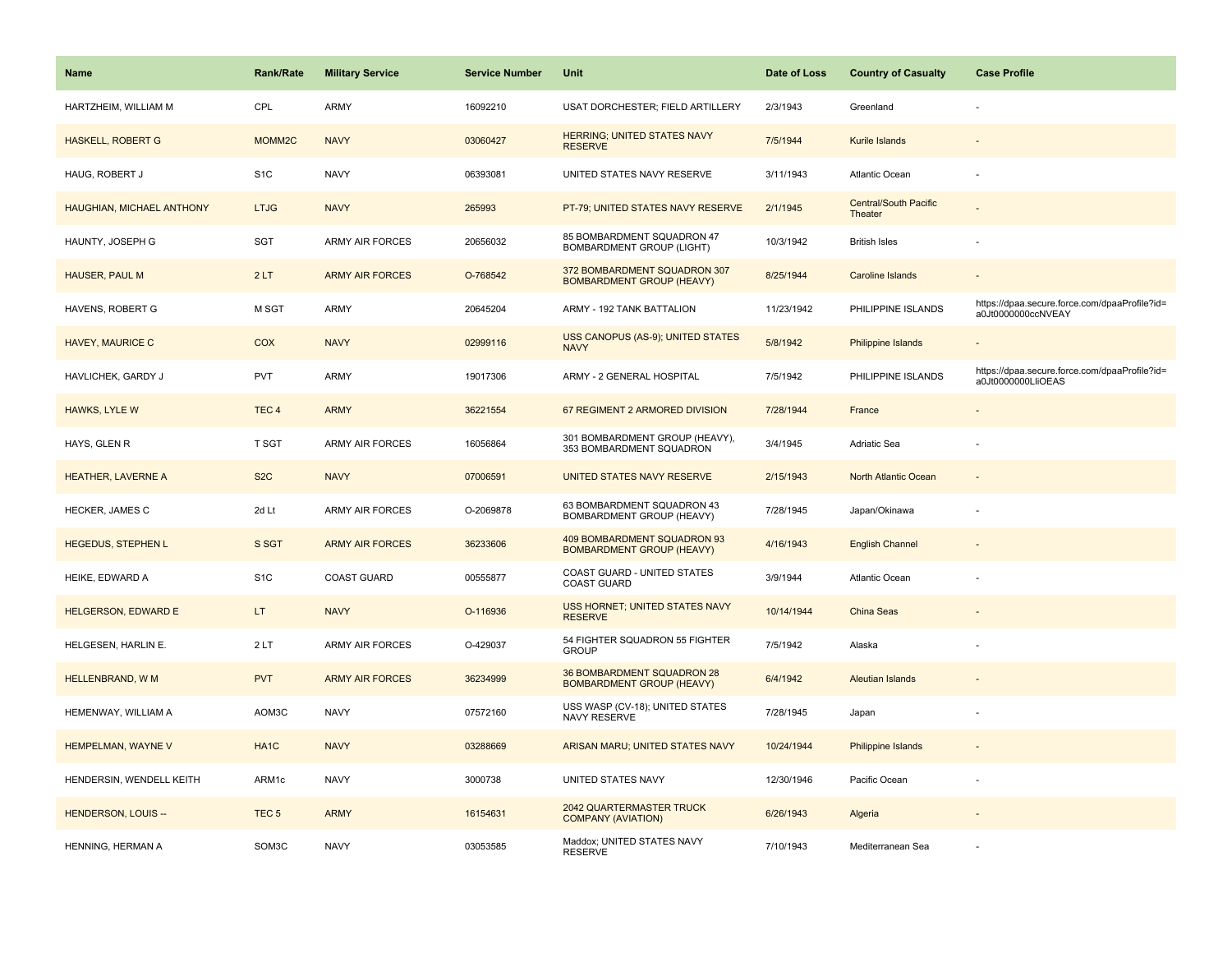| <b>Name</b>                | <b>Rank/Rate</b>  | <b>Military Service</b> | <b>Service Number</b> | Unit                                                                  | Date of Loss | <b>Country of Casualty</b>              | <b>Case Profile</b>                                                 |
|----------------------------|-------------------|-------------------------|-----------------------|-----------------------------------------------------------------------|--------------|-----------------------------------------|---------------------------------------------------------------------|
| <b>HERDINA, RAYMOND F</b>  | MM <sub>2</sub> C | <b>NAVY</b>             | 03057917              | Drexler; UNITED STATES NAVY RESERVE                                   | 5/28/1945    | Japan                                   |                                                                     |
| HERMSEN, EDWARD J          | CPL               | <b>ARMY AIR FORCES</b>  | 36815338              | 32 PHOTO SQUADRON 5<br>RECONNAISSANCE GROUP                           | 4/20/1944    | Mediterranean Sea                       |                                                                     |
| HERRBOLD, WILLIAM V        | TEC <sub>5</sub>  | <b>ARMY</b>             | 36812906              | <b>ARMY - 1896 ENGINEERS BATTALION</b><br>(AVIATION)                  | 1/12/1945    | <b>CHINA SEAS</b>                       |                                                                     |
| HERRES, FRANCIS E          | 2LT               | <b>ARMY AIR FORCES</b>  | O-542753              | 529 BOMBARDMENT SQUADRON 380<br>BOMBARDMENT GROUP (HEAVY)             | 10/26/1943   | Timor                                   |                                                                     |
| <b>HERZOG, GILBERT M</b>   | <b>SGT</b>        | <b>ARMY</b>             | 16155750              | <b>191 TANK BATTALION</b>                                             | 8/28/1944    | France                                  |                                                                     |
| HESS, DARREL MILLER        | F <sub>1</sub> C  | <b>NAVY</b>             | 02997796              | USS Arizona; UNITED STATES NAVY                                       | 12/7/1941    | Hawaiian Islands                        | https://dpaa.secure.force.com/dpaaProfile?id=<br>a0Jt0000000BSoQEAW |
| <b>HESSLINK, RAYMOND H</b> | <b>PVT</b>        | <b>MARINE CORPS</b>     | 00346427              | <b>MARINE - UNITED STATES MARINE</b><br><b>CORPS</b>                  | 11/3/1942    | <b>SOLOMON ISLANDS</b>                  |                                                                     |
| HEUN, ROBERT G             | 2LT               | <b>ARMY AIR FORCES</b>  | O-743336              | 47 BOMBARDMENT SQUADRON 41<br>BOMBARDMENT GROUP (MEDIUM)              | 1/22/1944    | Marshall Islands                        |                                                                     |
| <b>HICKS, DONALD E</b>     | LT/JG/            | <b>NAVY</b>             | O-320723              | <b>USS CHENANGO; UNITED STATES NAVY</b><br><b>RESERVE</b>             | 3/8/1945     | <b>Central/South Pacific</b><br>Theater |                                                                     |
| HIGGINS, THOMAS V          | <b>SGT</b>        | <b>ARMY AIR FORCES</b>  | 16050802              | 510 BOMBARDMENT SQUADRON 351<br>BOMBARDMENT GROUP (HEAVY)             | 5/19/1943    | Germany                                 |                                                                     |
| HILDEBRANDT, ROBERT W      | <b>T SGT</b>      | <b>ARMY AIR FORCES</b>  | 16071653              | 346 BOMBARDMENT SQUADRON 99<br><b>BOMBARDMENT GROUP (HEAVY)</b>       | 4/16/1944    |                                         | https://dpaa.secure.force.com/dpaaProfile?id=<br>a0Jt0000000LIbIEAS |
| HINKER, RICHARD H          | CPL               | <b>ARMY</b>             | 16021774              | 31 INFANTRY REGIMENT                                                  | 6/6/1942     | Philippine Islands                      |                                                                     |
| <b>HLADILEK, CHARLES A</b> | ARM1C             | <b>NAVY</b>             | 03285086              | VP - 083; UNITED STATES NAVY                                          | 6/13/1942    | <b>Brazil</b>                           |                                                                     |
| HOERRES, GEORGE J          | S <sub>2</sub> C  | <b>NAVY</b>             | 09591412              | NAVY - UNITED STATES NAVY RESERVE                                     | 7/30/1945    | PHILIPPINE SEA                          |                                                                     |
| HOFFMAN, ANTHONY J         | <b>PVT</b>        | <b>ARMY</b>             | 16008521              | <b>31 INFANTRY REGIMENT</b>                                           | 1/17/1942    | Philippine Islands                      |                                                                     |
| HOFFMAN, JERRY R           | S <sub>2</sub> C  | <b>NAVY</b>             | 08688936              | UNITED STATES NAVY RESERVE                                            | 12/10/1943   | Pacific Ocean                           |                                                                     |
| HOFMANN, WALLACE A         | 2LT               | <b>ARMY AIR FORCES</b>  | O-835474              | 435 BOMBARDMENT SQUADRON 333<br><b>BOMBARDMENT GROUP (VERY HEAVY)</b> | 10/7/1945    | <b>Philippine Sea</b>                   |                                                                     |
| HOGAJ, PAUL GEORGE         | F <sub>2</sub> C  | <b>NAVY</b>             | 03288755              | NAVY - UNITED STATES NAVY                                             | 5/8/1943     | <b>CORAL SEA</b>                        |                                                                     |
| HOGAN, JAMES J             | <b>ENS</b>        | <b>NAVY</b>             | O-083366              | <b>UNITED STATES NAVY</b>                                             | 2/4/1942     | <b>Borneo</b>                           |                                                                     |
| HOHLFELD, JACK H.          | Sgt               | ARMY AIR FORCES         | 6557683               | HEADQUARTERS SQUADRON 24<br><b>PURSUIT GROUP</b>                      | 12/26/1942   | Philippine Islands                      | https://dpaa.secure.force.com/dpaaProfile?id=<br>a0Jt0000000BRzBEAW |
| <b>HOLCOMB, GEORGE E</b>   | SM <sub>2</sub> C | <b>NAVY</b>             | 03001290              | <b>HOEL; UNITED STATES NAVY</b>                                       | 10/25/1944   | <b>Philippine Sea</b>                   |                                                                     |
| HOLDEN, GLEN LESTER        | ARM2C             | <b>NAVY</b>             | 03000902              | USS ENTERPRISE (CV-6); UNITED<br><b>STATES NAVY</b>                   | 7/19/1942    | Phoenix Islands                         |                                                                     |
| HOLLIDAY, ALEXANDER S      | S SGT             | <b>ARMY AIR FORCES</b>  | 16009035              | 515 BOMBARDMENT SQUADRON 376<br><b>BOMBARDMENT GROUP (HEAVY)</b>      | 4/30/1943    | Mediterranean Sea                       |                                                                     |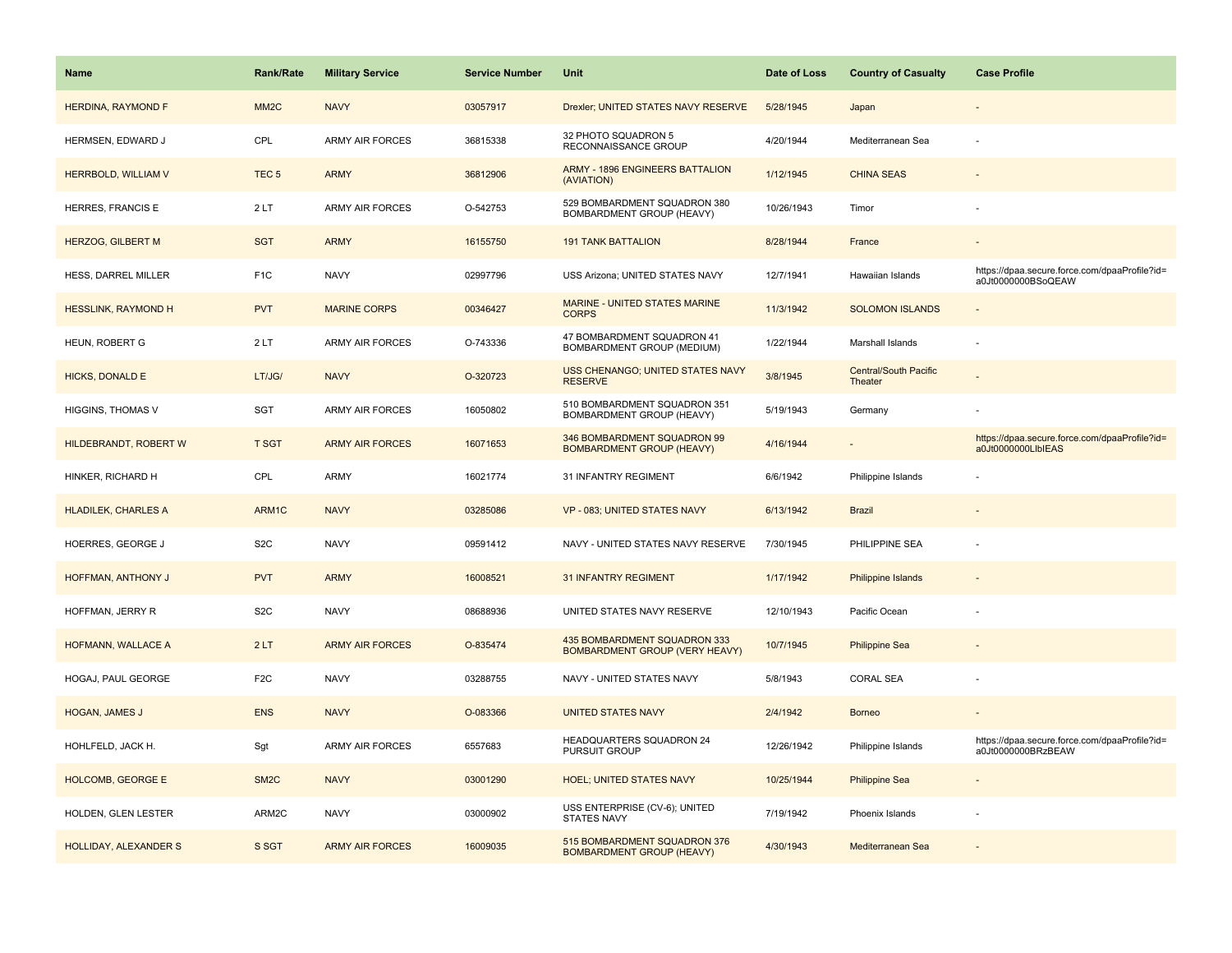| <b>Name</b>               | <b>Rank/Rate</b>  | <b>Military Service</b> | <b>Service Number</b> | Unit                                                             | Date of Loss | <b>Country of Casualty</b>     | <b>Case Profile</b>                                                 |
|---------------------------|-------------------|-------------------------|-----------------------|------------------------------------------------------------------|--------------|--------------------------------|---------------------------------------------------------------------|
| HOLST, HAROLD D           | 1LT               | <b>ARMY AIR FORCES</b>  | O-805920              | 792 BOMBARDMENT SQUADRON 468<br>BOMBARDMENT GROUP (VERY HEAVY)   | 5/26/1945    | Philippine Sea                 |                                                                     |
| <b>HOLTZMAN, BURTON C</b> | S SGT             | <b>ARMY AIR FORCES</b>  | 16056961              | 4 BOMBARDMENT SQUADRON 34<br><b>BOMBARDMENT GROUP (HEAVY)</b>    | 8/24/1944    | North Sea or Tyrrhenian<br>Sea |                                                                     |
| HOLZ, DONALD VERNON       | <b>PFC</b>        | <b>MARINE CORPS</b>     | 00836978              | MARINE - UNITED STATES MARINE<br><b>CORPS</b>                    | 2/27/1945    | ADMIRALTY ISLANDS              |                                                                     |
| <b>HOLZBERGER, S G</b>    | <b>PFC</b>        | <b>ARMY</b>             | 16095933              | <b>462 AMPHIBIOUS TRUCK COMPANY</b>                              | 4/28/1944    | <b>English Channel</b>         |                                                                     |
| HOMAN, JOHN R             | 2LT               | <b>ARMY AIR FORCES</b>  | O-746348              | 303 BOMBARDMENT GROUP (HEAVY),<br>427 BOMBARDMENT SQUADRON       | 8/19/1943    | English Channel                |                                                                     |
| <b>HOOKS, CARSON L</b>    | COX               | <b>NAVY</b>             | 06204161              | NAVY - UNITED STATES NAVY RESERVE                                | 10/25/1944   | PHILIPPINE SEA                 |                                                                     |
| HOOPER, STANTON L         | RM3C              | <b>NAVY</b>             | 08688260              | KETE; UNITED STATES NAVY RESERVE                                 | 3/31/1945    | Ryukyus Islands                |                                                                     |
| HOPE, RALPH E             | TM <sub>2</sub> C | <b>NAVY</b>             | 06383253              | <b>GROWLER; UNITED STATES NAVY</b><br><b>RESERVE</b>             | 11/7/1944    | <b>China Seas</b>              |                                                                     |
| HOPFENSPERGER, SYLVESTER  | <b>ENS</b>        | <b>NAVY</b>             | O-106406              | UNITED STATES NAVY RESERVE                                       | 7/1/1942     | Hawaiian Islands               |                                                                     |
| HOPKINS, CHARLES EDWARD   | 1LT               | <b>ARMY AIR FORCES</b>  | O-726401              | 98 BOMBARDMENT SQUADRON 11<br><b>BOMBARDMENT GROUP (HEAVY)</b>   | 1/20/1944    | <b>Marshall Islands</b>        |                                                                     |
| HORBINSKI, RAYMOND T      | M SGT             | <b>ARMY AIR FORCES</b>  | 20645943              | 831 BOMBARDMENT SQUADRON 485<br>BOMBARDMENT GROUP (HEAVY)        | 4/20/1944    | Mediterranean Sea              |                                                                     |
| HORGAN, FRED J            | <b>PVT</b>        | <b>ARMY</b>             | 20649591              | ARMY - 128 INFANTRY 32 DIVISION                                  | 12/18/1942   | <b>NEW GUINEA</b>              |                                                                     |
| HORN, REUBEN R            | AOM2C             | <b>NAVY</b>             | 03054364              | USS LISCOME BAY; UNITED STATES<br>NAVY RESERVE                   | 11/24/1943   | Gilbert Islands                |                                                                     |
| HORNE, EMERY M            | S SGT             | <b>ARMY AIR FORCES</b>  | 36235728              | 533 BOMBARDMENT SQUADRON 381<br><b>BOMBARDMENT GROUP (HEAVY)</b> | 10/9/1943    | North Sea or Tyrrhenian<br>Sea |                                                                     |
| HOSTAK, QUIREN --         | S <sub>1</sub> C  | <b>COAST GUARD</b>      | 00503167              | COAST GUARD - UNITED STATES<br><b>COAST GUARD</b>                | 6/13/1943    | Greenland                      |                                                                     |
| <b>HOWARTH, LOREN E</b>   | Sgt               | <b>ARMY AIR FORCES</b>  | 16047881              | <b>ARMY AIR FORCE</b>                                            | 11/29/1942   | Greenland                      |                                                                     |
| HOWE, JOHN L              | MM3C              | <b>NAVY</b>             | 07260662              | Nauset ; UNITED STATES NAVY<br><b>RESERVE</b>                    | 9/9/1943     | Italy                          |                                                                     |
| HOWLAND, ARTHUR C         | RDM <sub>2C</sub> | <b>NAVY</b>             | 03054534              | UNITED STATES NAVY RESERVE                                       | 7/15/1944    | North Atlantic Ocean           |                                                                     |
| HOYER, BERTRAM OTTO       | <b>PFC</b>        | MARINE CORPS RESERVE    | 00474526              | 2nd JASCO, 2nd Marine Division, UNITED<br>STATES MARINE CORPS    | 6/15/1944    | SAIPAN                         |                                                                     |
| HUBER, JOHN L             | 2LT               | <b>ARMY AIR FORCES</b>  | O-772848              | 762 BOMBARDMENT SQUADRON 460<br><b>BOMBARDMENT GROUP (HEAVY)</b> | 11/11/1944   | <b>Adriatic Sea</b>            |                                                                     |
| HUDDLESON, CLYDE ROY      | MAJ               | <b>MARINE CORPS</b>     | O-005212              | MARINE - UNITED STATES MARINE<br><b>CORPS</b>                    | 12/31/1944   | PHILIPPINE ISLANDS             | https://dpaa.secure.force.com/dpaaProfile?id=<br>a0Jt000000PXksNEAT |
| <b>HUEBSCHER, OTTO F</b>  | MM <sub>3</sub> C | <b>NAVY</b>             | 08683420              | NAVY - UNITED STATES NAVY RESERVE                                | 10/25/1944   | <b>PHILIPPINE SEA</b>          |                                                                     |
| HUEMPFNER, DONALD W       | S SGT             | <b>ARMY AIR FORCES</b>  | 36216762              | 8 SQUADRON 3 ATTACK GROUP                                        | 1/7/1946     | New Guinea                     |                                                                     |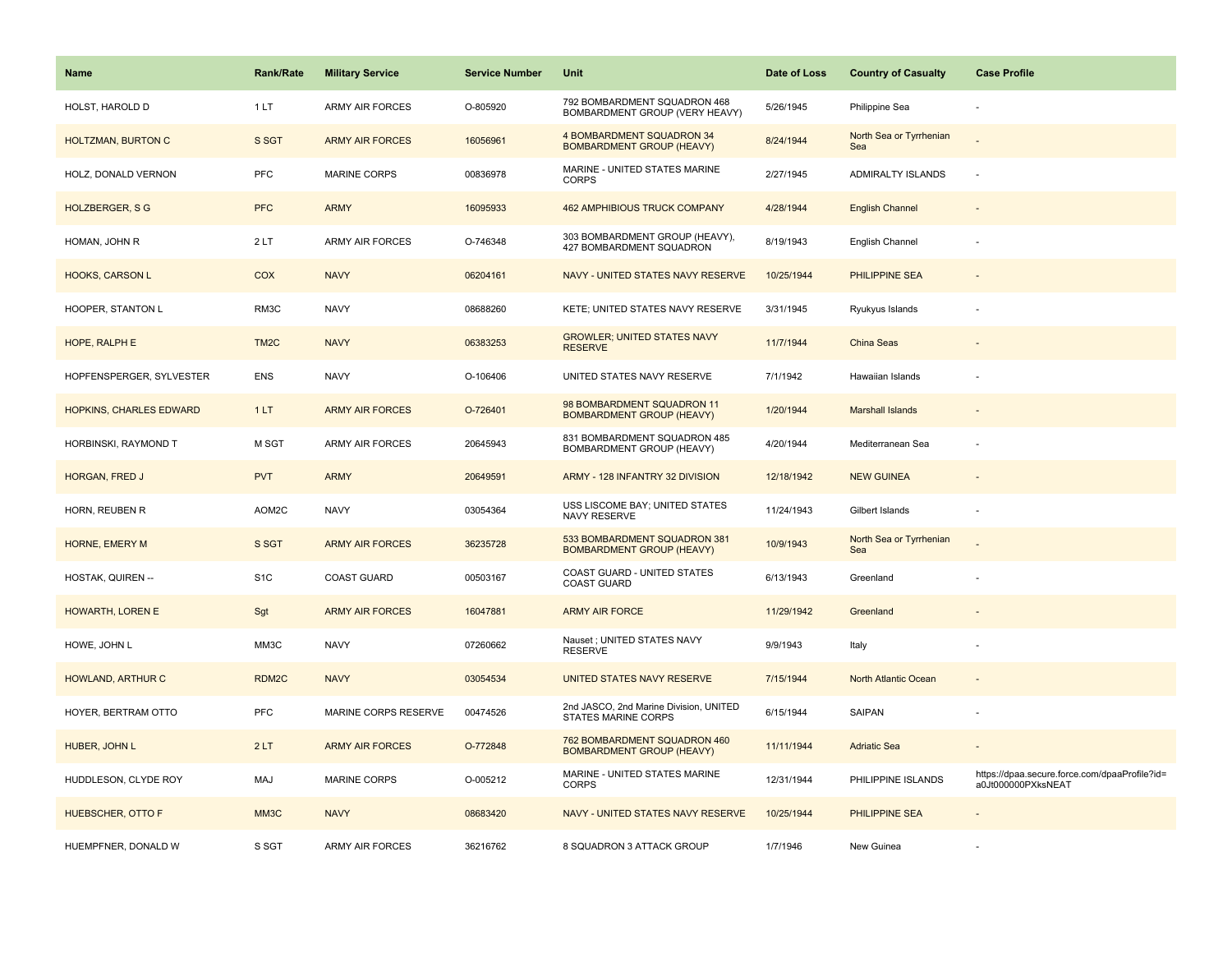| Name                       | Rank/Rate         | <b>Military Service</b> | <b>Service Number</b> | Unit                                                                  | Date of Loss | <b>Country of Casualty</b>       | <b>Case Profile</b>                                                 |
|----------------------------|-------------------|-------------------------|-----------------------|-----------------------------------------------------------------------|--------------|----------------------------------|---------------------------------------------------------------------|
| HUG, BERNHARD R.           | <b>PFC</b>        | <b>ARMY</b>             | 36215760              | 28 INFANTRY 8 DIVISION                                                | 11/26/1944   | Germany                          |                                                                     |
| HUGHES, ELMER J            | FC <sub>2</sub> C | <b>NAVY</b>             | 03060178              | GOLET; UNITED STATES NAVY<br><b>RESERVE</b>                           | 7/12/1944    | Japan                            |                                                                     |
| HULL, HARRY D              | <b>MAJ</b>        | <b>ARMY</b>             | O-201055              | <b>ARISAN MARU; FILIPINO</b><br><b>QUARTERMASTER DEPOT</b>            | 10/24/1944   | China Seas                       |                                                                     |
| HULL, JEROLD ROGER         | <b>PFC</b>        | <b>MARINE CORPS</b>     | 00430853              | MARINE - UNITED STATES MARINE<br><b>CORPS</b>                         | 11/20/1943   | Gilbert Islands                  | https://dpaa.secure.force.com/dpaaProfile?id=<br>a0Jt0000000BSEaEAO |
| HUNT, ORVILLE --           | <b>PFC</b>        | <b>ARMY</b>             | 16006889              | <b>11 INFANTRY 5 DIVISION</b>                                         | 9/9/1944     | France                           |                                                                     |
| HURD, HOWARD M.            | TEC <sub>4</sub>  | <b>ARMY</b>             | 20649873              | 128 INFANTRY 32 DIVISION                                              | 11/16/1942   | New Guinea                       |                                                                     |
| HURELLE, WALTER ELMER      | <b>PFC</b>        | <b>ARMY</b>             | 18043764              | Hokusen Maru; 60 COAST ARTILLERY<br><b>REGIMENT</b>                   | 10/13/1944   | China Seas                       |                                                                     |
| HUSSLI, JOHN A             | <b>PVT</b>        | ARMY                    | 36290828              | 113 FIELD ARTILLERY BATTALION 30<br><b>DIVISION</b>                   | 6/15/1944    | English Channel                  |                                                                     |
| <b>HYDE, ARTHUR J</b>      | <b>CAPT</b>       | <b>ARMY AIR FORCES</b>  | O-668006              | 677 BOMBARDMENT SQUADRON 444<br>BOMBARDMENT GROUP (VERY HEAVY)        | 11/11/1944   | <b>China Seas</b>                |                                                                     |
| HYDE, JOHN L               | LT CDR            | <b>NAVY</b>             | O-077728              | UNITED STATES NAVY RESERVE                                            | 10/28/1944   | Central/South Pacific<br>Theater |                                                                     |
| <b>IBE, RAYMOND A</b>      | <b>PFC</b>        | <b>ARMY</b>             | 36291288              | 119 INFANTRY 30 DIVISION                                              | 2/24/1945    | Germany                          |                                                                     |
| IDE, ROBERT W              | S <sub>2</sub> C  | <b>NAVY</b>             | 03069842              | NAVY - UNITED STATES NAVY                                             | 8/11/1945    | CENTRAL/SOUTH<br>PACIFIC THEATER |                                                                     |
| IHDE, QUENTIN --           | S SGT             | <b>ARMY AIR FORCES</b>  | 16089589              | 370 BOMBARDMENT SQUADRON 307<br><b>BOMBARDMENT GROUP (HEAVY)</b>      | 5/10/1944    | <b>Caroline Islands</b>          |                                                                     |
| <b>IMLAY, MARIS W</b>      | CPL               | <b>ARMY</b>             | 16026510              | SHINYO MARU; HEADQUARTERS<br>SQUADRON 19 BOMBARDMENT GROUP<br>(HEAVY) | 9/7/1944     | Philippine Islands               |                                                                     |
| <b>IMRAMOVSKY, JERRY J</b> | <b>PFC</b>        | <b>ARMY</b>             | 36264300              | <b>FIELD ARTILLERY</b>                                                | 11/27/1945   | Japan/Okinawa                    |                                                                     |
| INFALT, ROBERT W           | TM <sub>2</sub> C | <b>NAVY</b>             | 03007768              | GOLET; UNITED STATES NAVY                                             | 7/12/1944    | Japan                            |                                                                     |
| <b>ISAKSON, ANTON E H</b>  | S <sub>1C</sub>   | <b>NAVY</b>             | 03064449              | SS JOHN STRAUB; UNITED STATES<br><b>NAVY RESERVE</b>                  | 4/19/1944    | <b>Aleutian Islands</b>          |                                                                     |
| ISCHE, RAYMOND E.          | 1LT               | <b>ARMY AIR FORCES</b>  | O-700886              | 703 BOMBARDMENT SQUADRON 445<br>BOMBARDMENT GROUP (HEAVY)             | 9/27/1944    | Germany                          | ÷,                                                                  |
| JACOBOSKI, KENNETH J       | MM3C              | <b>NAVY</b>             | 09589793              | <b>Emmons; UNITED STATES NAVY</b><br><b>RESERVE</b>                   | 4/6/1945     | Japan                            |                                                                     |
| JACOBS, ARLYN C            | <b>PVT</b>        | ARMY                    | 16008575              | ARMY - 60 COAST ARTILLERY<br><b>REGIMENT</b>                          | 7/3/1942     | PHILIPPINE ISLANDS               | https://dpaa.secure.force.com/dpaaProfile?id=<br>a0Jt00000004nmpEAA |
| <b>JACOBS, ROBERT P</b>    | SK <sub>2</sub> C | <b>NAVY</b>             | 03003108              | USS LISCOME BAY; UNITED STATES<br><b>NAVY</b>                         | 11/24/1943   | <b>Gilbert Islands</b>           |                                                                     |
| JACOBSEN, HEROLD C         | FC <sub>1</sub> C | <b>NAVY</b>             | 03057000              | UNITED STATES NAVY RESERVE                                            | 4/12/1945    | Japan                            |                                                                     |
| JACOBSON, DONALD H         | <b>PVT</b>        | <b>ARMY</b>             | 36257957              | <b>USAT DORCHESTER; UNITED STATES</b><br><b>ARMY</b>                  | 2/3/1943     | Greenland                        |                                                                     |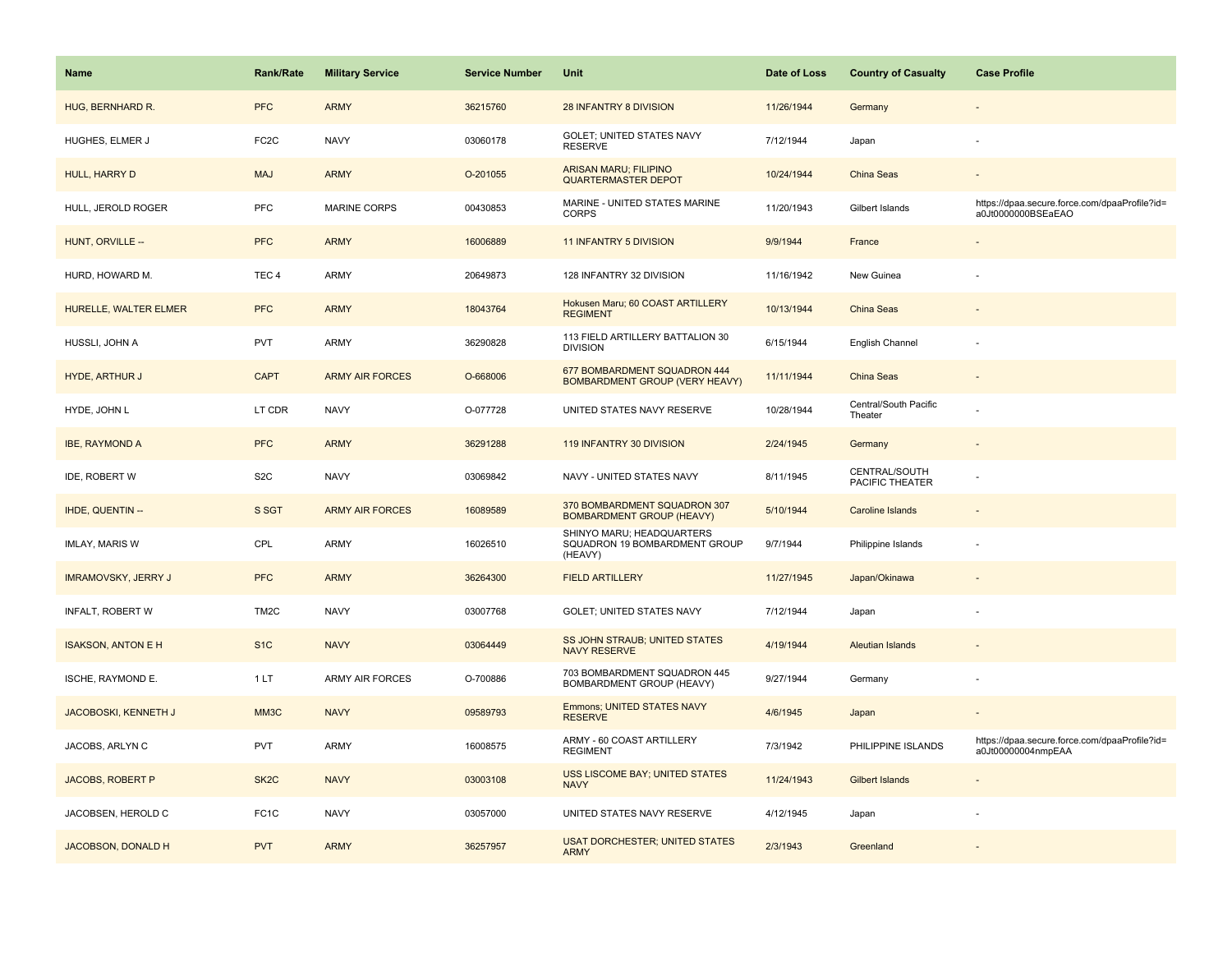| <b>Name</b>                 | <b>Rank/Rate</b>   | <b>Military Service</b> | <b>Service Number</b> | Unit                                                              | Date of Loss | <b>Country of Casualty</b>     | <b>Case Profile</b>                                                 |
|-----------------------------|--------------------|-------------------------|-----------------------|-------------------------------------------------------------------|--------------|--------------------------------|---------------------------------------------------------------------|
| JACOBSON, JOHN W.           | S SGT              | <b>ARMY AIR FORCES</b>  | 36217859              | 6 NIGHT FIGHTER SQUADRON                                          | 1/29/1943    | Hawaiian Islands               |                                                                     |
| JADIN, CHARLES J.           | <b>SGT</b>         | <b>ARMY</b>             | 36238430              | 69 TANK BATTALION 6 ARMORED<br><b>DIVISION</b>                    | 8/6/1944     | France                         | https://dpaa.secure.force.com/dpaaProfile?id=<br>a0Jt0000000XI0QEAS |
| JAEGER, HARRY A             | F <sub>1</sub> C   | <b>NAVY</b>             | 08686700              | NAVY - UNITED STATES NAVY RESERVE                                 | 10/25/1944   | PHILIPPINE SEA                 |                                                                     |
| <b>JAMBOIS, RAYMOND A</b>   | F <sub>1</sub> C   | <b>NAVY</b>             | 03064382              | NAVY - UNITED STATES NAVY RESERVE                                 | 10/29/1944   | <b>PHILIPPINE SEA</b>          |                                                                     |
| JANISCH, FERD J             | <b>T SGT</b>       | <b>ARMY AIR FORCES</b>  | 36218953              | 303 BOMBARDMENT GROUP (HEAVY),<br>427 BOMBARDMENT SQUADRON        | 1/4/1944     | North Sea or Tyrrhenian<br>Sea |                                                                     |
| <b>JANISZEWSKI, ERVIN R</b> | S SGT              | <b>ARMY AIR FORCES</b>  | 16092729              | 330 BOMBARDMENT SQUADRON 93<br><b>BOMBARDMENT GROUP (HEAVY)</b>   | 9/18/1944    | North Sea or Tyrrhenian<br>Sea |                                                                     |
| JANSEN, ANTON --            | S <sub>1</sub> C   | <b>NAVY</b>             | 06104991              | UNITED STATES NAVY RESERVE                                        | 3/9/1943     | Atlantic Ocean                 |                                                                     |
| JANSEN, MELVIN J            | S <sub>1</sub> C   | <b>NAVY</b>             | 03062918              | LST-531; UNITED STATES NAVY<br><b>RESERVE</b>                     | 4/28/1944    | <b>English Channel</b>         |                                                                     |
| JASWICK, THOMAS L           | PFC                | <b>ARMY</b>             | 06953643              | ARMY - 808 MILITARY POLICE COMPANY                                | 6/2/1942     | PHILIPPINE ISLANDS             | $\overline{\phantom{a}}$                                            |
| JEFFERS, EDMOND H           | TEC <sub>4</sub>   | <b>ARMY AIR FORCES</b>  | 6937773               | HEADQUARTERS SQUADRON FAR EAST<br><b>Army Air Forces</b>          | 6/10/1942    | <b>Philippine Islands</b>      | https://dpaa.secure.force.com/dpaaProfile?id=<br>a0Jt0000000BT3fEAG |
| JEKA, JOSEPH R              | PFC                | <b>ARMY</b>             | 36228705              | 106 RECONNAISSANCE TROOP 106<br><b>DIVISION</b>                   | 12/17/1945   | Germany                        |                                                                     |
| <b>JELAK, ANDREW J</b>      | AMM <sub>2C</sub>  | <b>NAVY</b>             | 03057667              | UNITED STATES NAVY RESERVE                                        | 5/20/1944    | Solomon Islands                | $\sim$                                                              |
| JELINSKI, HENRY JOHN        | S <sub>2</sub> C   | <b>NAVY</b>             | 06111780              | UNITED STATES NAVY RESERVE                                        | 9/24/1942    | North Atlantic Ocean           |                                                                     |
| <b>JELLISON, NORMAN B</b>   | S <sub>1C</sub>    | <b>NAVY</b>             | 03285722              | USS HOUSTON (CA-30); UNITED STATES<br><b>NAVY</b>                 | 3/1/1942     | Java                           |                                                                     |
| JENSEN, CHARLES W           | PFC                | <b>ARMY</b>             | 36291351              | ARMY - 242 ENGINEERS COMBAT<br><b>BATTALION</b>                   | 4/2/1945     | JAPAN/OKINAWA                  |                                                                     |
| JENSEN, RUSSEL E.           | 1LT                | <b>ARMY AIR FORCES</b>  | O-826983              | 94 FIGHTER SQUADRON 1 FIGHTER<br><b>GROUP</b>                     | 11/11/1944   | <b>Adriatic Sea</b>            |                                                                     |
| JOAS, HERBERT W             | CPL                | <b>ARMY</b>             | 16021802              | ARISAN MARU; 60 COAST ARTILLERY<br><b>REGIMENT</b>                | 10/24/1944   | China Seas                     |                                                                     |
| <b>JOHNSON, JOHN M</b>      | MOMM <sub>2C</sub> | <b>NAVY</b>             | 03289407              | HERRING; UNITED STATES NAVY                                       | 7/5/1944     | Kurile Islands                 |                                                                     |
| JOHNSON, JOSEPH L           | 2LT                | <b>ARMY AIR FORCES</b>  | O-716603              | 100 BOMBARDMENT SQUADRON 42<br>BOMBARDMENT GROUP (MEDIUM)         | 4/8/1945     | Philippine Islands             |                                                                     |
| JOHNSON, LEWIS F            | 2LT                | <b>ARMY AIR FORCES</b>  | O-434047              | 333 BOMBARDMENT SQUADRON 94<br><b>BOMBARDMENT GROUP (HEAVY)</b>   | 7/17/1943    | North Sea or Tyrrhenian<br>Sea |                                                                     |
| JOHNSON, LLOYD M            | 2LT                | <b>ARMY AIR FORCES</b>  | O-828700              | 499 BOMBARDMENT SQUADRON 345<br><b>BOMBARDMENT GROUP (MEDIUM)</b> | 11/13/1944   | New Guinea                     | $\sim$                                                              |
| JOHNSON, NORMAN E           | S <sub>1</sub> C   | <b>NAVY</b>             | 03001018              | USS HOUSTON (CA-30); UNITED STATES<br><b>NAVY</b>                 | 3/1/1942     | Java                           |                                                                     |
| JOHNSON, WILLIAM A          | S <sub>1</sub> C   | <b>NAVY</b>             | 03286753              | USS HOUSTON (CA-30); UNITED STATES<br><b>NAVY</b>                 | 3/1/1942     | Java                           |                                                                     |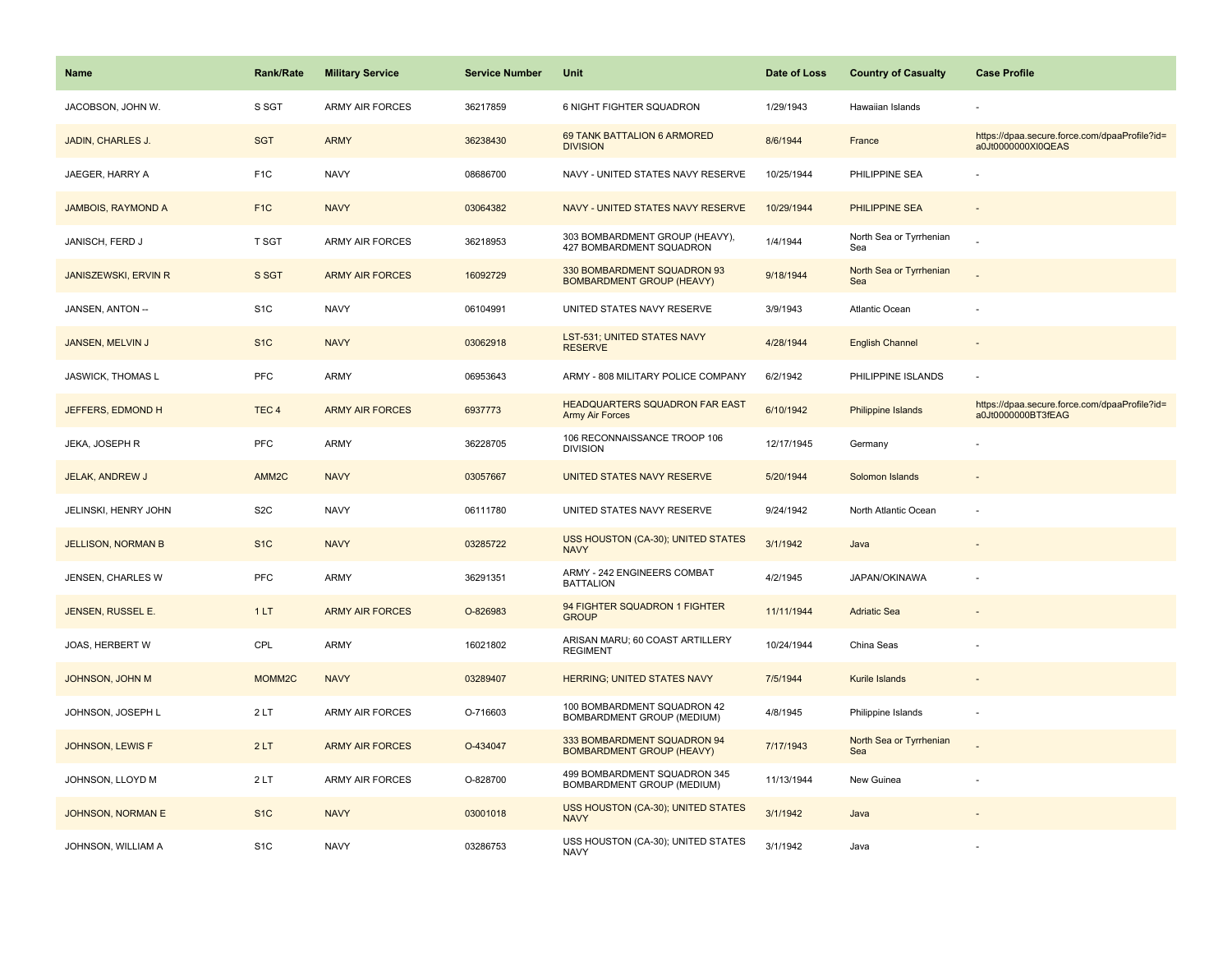| Name                            | <b>Rank/Rate</b>  | <b>Military Service</b> | <b>Service Number</b> | Unit                                                             | Date of Loss | <b>Country of Casualty</b>                      | <b>Case Profile</b>                                                 |
|---------------------------------|-------------------|-------------------------|-----------------------|------------------------------------------------------------------|--------------|-------------------------------------------------|---------------------------------------------------------------------|
| JONES, JESSE H                  | <b>PVT</b>        | <b>ARMY</b>             | 06749526              | ARISAN MARU; QUARTERMASTER<br><b>CORPS</b>                       | 10/24/1944   | China Seas                                      |                                                                     |
| JONES, JOHN L                   | PVT               | <b>ARMY</b>             | 36252384              | <b>USAT DORCHESTER; UNITED STATES</b><br>ARMY                    | 2/3/1943     | Greenland                                       |                                                                     |
| JONES, NORRIS W                 | F <sub>1</sub> C  | <b>NAVY</b>             | 09590351              | UNITED STATES NAVY RESERVE                                       | 4/23/1945    | Atlantic Ocean: North<br><b>American Waters</b> |                                                                     |
| JOSICK, JOSEPH --               | AMM3C             | <b>NAVY</b>             | 08685202              | TICONDEROGA; UNITED STATES NAVY<br><b>RESERVE</b>                | 1/21/1945    | Philippine Sea                                  |                                                                     |
| JUECH, MILTON F                 | S SGT             | <b>ARMY AIR FORCES</b>  | 16133354              | 759 BOMBARDMENT SQUADRON 459<br><b>BOMBARDMENT GROUP (HEAVY)</b> | 4/2/1944     | <b>Adriatic Sea</b>                             |                                                                     |
| JUEDES, WILLIAM ARTHUR          | SC <sub>2</sub> C | <b>NAVY</b>             | 02998053              | USS Utah; UNITED STATES NAVY                                     | 12/7/1941    | Hawaiian Islands                                | https://dpaa.secure.force.com/dpaaProfile?id=<br>a0Jt000000sPLzZEAW |
| <b>JULY, FRANK N.</b>           | <b>SGT</b>        | <b>ARMY AIR FORCES</b>  | 36806403              | 866 BOMBARDMENT SQUADRON 494<br><b>BOMBARDMENT GROUP (HEAVY)</b> | 1/2/1945     | Philippine Islands                              |                                                                     |
| JUNGE, RALPH H                  | 1LT               | <b>ARMY AIR FORCES</b>  | O-670131              | 42 BOMBARDMENT SQUADRON 11<br>BOMBARDMENT GROUP (HEAVY)          | 9/12/1944    | Marianas Islands                                |                                                                     |
| JUVAN, JOHN --                  | S SGT             | <b>ARMY</b>             | R-342063              | <b>31 INFANTRY REGIMENT</b>                                      | 1/6/1942     | <b>Philippine Islands</b>                       |                                                                     |
| KAAP, ROBERT E                  | <b>ENS</b>        | <b>NAVY</b>             | O-158115              | USS ESSEX; UNITED STATES NAVY<br><b>RESERVE</b>                  | 11/11/1943   | New Britain Island                              |                                                                     |
| <b>KAFKA, EDWARD S</b>          | 1LT               | <b>ARMY</b>             | O-453614              | 776 TANK DESTROYER BATTALION                                     | 4/5/1943     | Tunisia                                         |                                                                     |
| KALBE, WALTER H                 | <b>CMM</b>        | <b>NAVY</b>             | 02999472              | NAVY - UNITED STATES NAVY                                        | 10/25/1944   | PHILIPPINE SEA                                  |                                                                     |
| <b>KALLSTROM, ALLEN E</b>       | S <sub>1</sub> C  | <b>NAVY</b>             | 03063303              | UNITED STATES NAVY RESERVE                                       | 7/24/1945    | China                                           |                                                                     |
| KALUPA, CLIFFORD C              | SOM2C             | <b>NAVY</b>             | 08683377              | Rich; UNITED STATES NAVY RESERVE                                 | 6/8/1944     | English Channel                                 |                                                                     |
| <b>KALUS, DANIEL S</b>          | LT.               | <b>NAVY</b>             | O-112759              | <b>USS HANCOCK (CV-19); UNITED STATES</b><br><b>NAVY RESERVE</b> | 1/16/1945    | China                                           |                                                                     |
| KANOCZ, STEVE --                | EM3C              | <b>NAVY</b>             | 07005631              | USS SCULPIN; UNITED STATES NAVY                                  | 11/19/1943   | Gilbert Islands                                 |                                                                     |
| <b>KARABON, JOSEPH NICHOLAS</b> | F <sub>1c</sub>   | <b>NAVY</b>             | 3000394               | USS Utah; UNITED STATES NAVY                                     | 12/7/1941    | <b>Hawaiian Islands</b>                         | https://dpaa.secure.force.com/dpaaProfile?id=<br>a0Jt000000sPM1QEAW |
| KARBOWSKI, ADELBERT L           | S <sub>1</sub> C  | <b>NAVY</b>             | 04105202              | USS HOUSTON (CA-30); UNITED STATES<br><b>NAVY</b>                | 3/1/1942     | Java                                            |                                                                     |
| <b>KARBOWSKI, LEO A</b>         | TEC <sub>5</sub>  | <b>ARMY</b>             | 36209002              | ARMY - 128 INFANTRY 32 DIVISION                                  | 11/16/1942   | <b>NEW GUINEA</b>                               |                                                                     |
| KARWACKI, LEON R                | PFC               | <b>ARMY</b>             | 36296184              | 36 INFANTRY 3 ARMORED DIVISION                                   | 9/17/1944    | Germany                                         |                                                                     |
| <b>KARWOSKI, HARRY E</b>        | S <sub>1</sub> C  | <b>NAVY</b>             | 03003464              | NAVY - UNITED STATES NAVY                                        | 10/24/1944   | <b>CHINA SEAS</b>                               |                                                                     |
| KEANE, ARTHUR J.                | T Sgt             | <b>ARMY AIR FORCES</b>  | 6243686               | 20 PURSUIT SQUADRON 24 PURSUIT<br><b>GROUP</b>                   | 4/14/1942    | Philippine Islands                              |                                                                     |
| <b>KEAOUGH, JOHN E</b>          | <b>PVT</b>        | <b>ARMY AIR FORCES</b>  | 06937825              | 93 BOMBARDMENT SQUADRON 19<br><b>BOMBARDMENT GROUP (HEAVY)</b>   | 1/25/1943    | Philippine Islands                              | https://dpaa.secure.force.com/dpaaProfile?id=<br>a0Jt000001hlVb2EAE |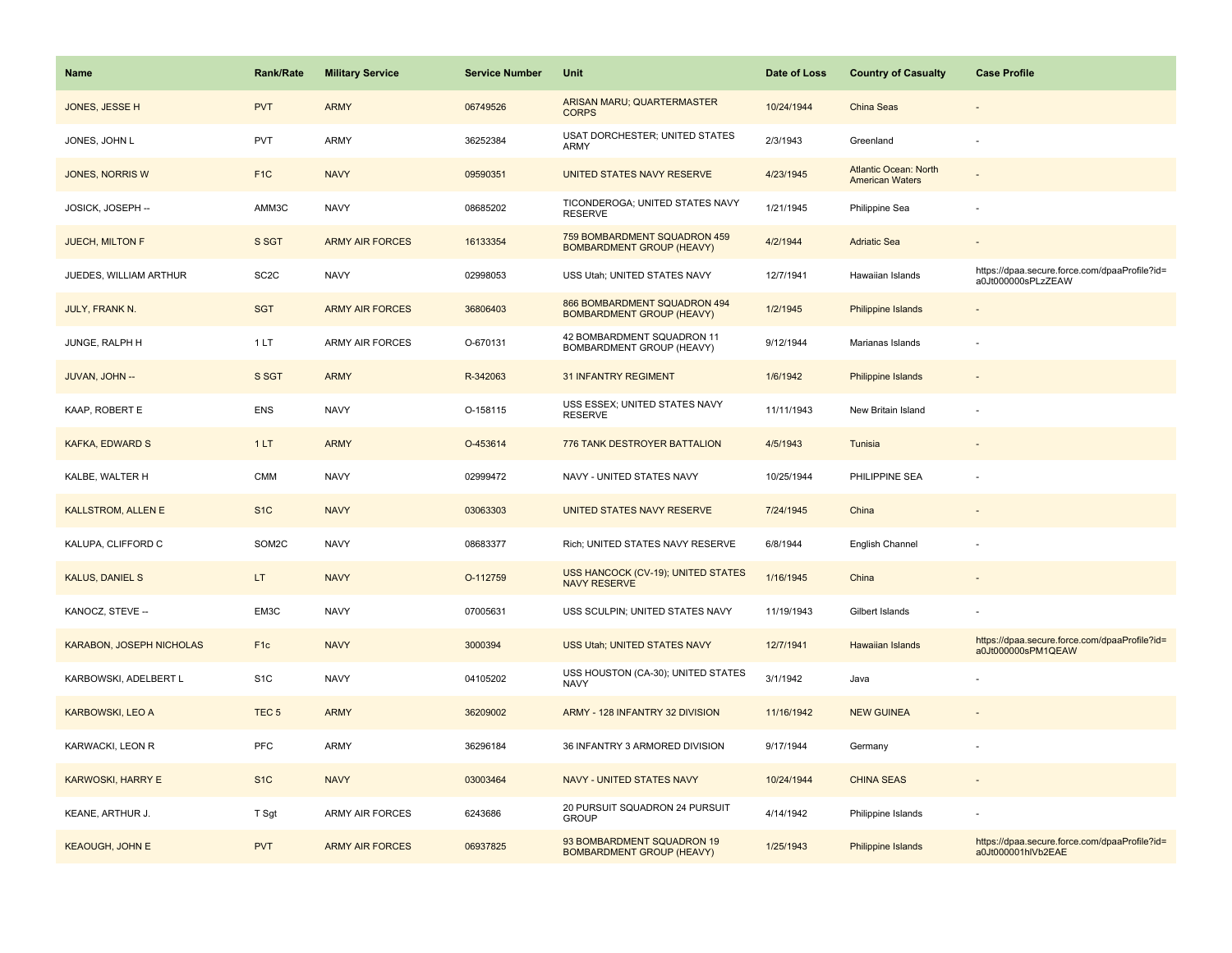| <b>Name</b>                | <b>Rank/Rate</b>  | <b>Military Service</b>     | <b>Service Number</b> | Unit                                                              | Date of Loss | <b>Country of Casualty</b>                   | <b>Case Profile</b>                                                 |
|----------------------------|-------------------|-----------------------------|-----------------------|-------------------------------------------------------------------|--------------|----------------------------------------------|---------------------------------------------------------------------|
| <b>KEELEY, JACK S</b>      | ARM3C             | <b>NAVY</b>                 | 03062641              | UNITED STATES NAVY                                                | 7/24/1945    | Japan                                        |                                                                     |
| <b>KEESE, JAMES EDWARD</b> | 1LT               | <b>MARINE CORPS</b>         | O-021741              | MARINE - UNITED STATES MARINE<br><b>CORPS</b>                     | 4/20/1944    | <b>New Hebrides</b>                          |                                                                     |
| KEIDEL, JOHN L             | ENS               | <b>NAVY</b>                 | O-351562              | UNITED STATES NAVY RESERVE                                        | 2/18/1945    | Formosa                                      |                                                                     |
| <b>KELLEHER, JOHN T</b>    | 1LT               | <b>ARMY AIR FORCES</b>      | O-815161              | 323 BOMBARDMENT SQUADRON 91<br><b>BOMBARDMENT GROUP (HEAVY)</b>   | 5/30/1944    | Germany                                      |                                                                     |
| KELLER, JOSEPH A           | MOMM3C            | <b>NAVY</b>                 | 03061546              | NAVY - UNITED STATES NAVY RESERVE                                 | 6/17/1944    | PACIFIC OCEAN                                |                                                                     |
| <b>KELLER, ROY F</b>       | S <sub>2</sub> C  | <b>NAVY</b>                 | 09595145              | NAVY - UNITED STATES NAVY RESERVE                                 | 3/26/1945    | <b>CHINA SEAS</b>                            |                                                                     |
| KELLER, WILFRED E          | <b>SGT</b>        | ARMY AIR FORCES             | 16095219              | 92 BOMBARDMENT GROUP (HEAVY), 407<br>BOMBARDMENT SQUADRON         | 8/25/1944    | <b>Baltic Sea</b>                            |                                                                     |
| <b>KELLER, WILLIAM W</b>   | <b>PFC</b>        | <b>MARINE CORPS</b>         | 00356725              | MARINE - UNITED STATES MARINE<br><b>CORPS</b>                     | 11/22/1944   | <b>GILBERT ISLANDS</b>                       | https://dpaa.secure.force.com/dpaaProfile?id=<br>a0Jt0000000XIEwEAK |
| KELLEY, JOSEPH             | LT /JG/           | <b>NAVY</b>                 | O-278196              | NAVY - UNITED STATES NAVY RESERVE                                 | 2/5/1946     | <b>BONIN &amp; VOLCANO</b><br><b>ISLANDS</b> |                                                                     |
| <b>KELLEY, VERNON J</b>    | <b>PFC</b>        | <b>ARMY</b>                 | 16004039              | 31 INFANTRY REGIMENT                                              | 1/17/1942    | <b>Philippine Islands</b>                    |                                                                     |
| KELLY, MARVIN LLOYD        | F <sub>3</sub> C  | <b>NAVY</b>                 | 03004088              | INGRAHAM; UNITED STATES NAVY                                      | 8/22/1942    | Nova Scotia                                  |                                                                     |
| <b>KELLY, ROBERT M</b>     | EM <sub>2</sub> C | <b>NAVY</b>                 | 04105872              | <b>TRIGGER; UNITED STATES NAVY</b><br><b>RESERVE</b>              | 3/28/1945    | <b>Ryukyus Islands</b>                       |                                                                     |
| KEMNITZ, CLARENCE R        | 1st Lt            | ARMY AIR FORCES             | O-735200              | 877 BOMBARDMENT SQUADRON 499<br>BOMBARDMENT GROUP (VERY HEAVY)    | 4/28/1945    | Japan/Okinawa                                |                                                                     |
| <b>KENNEDY, ROBERT W</b>   | <b>SGT</b>        | <b>ARMY AIR FORCES</b>      | 16009599              | 301 BOMBARDMENT GROUP (HEAVY),<br><b>419 BOMBARDMENT SQUADRON</b> | 8/11/1943    | North Sea or Tyrrhenian<br>Sea               |                                                                     |
| <b>KEPPEL, WILLIAM V</b>   | LT /JG/           | <b>NAVY</b>                 | O-161467              | UNITED STATES NAVY RESERVE                                        | 9/13/1944    | Bermuda                                      |                                                                     |
| <b>KERKER, WALTER A</b>    | <b>PVT</b>        | <b>ARMY</b>                 | 36258074              | ARMY - 128 INFANTRY 32 DIVISION                                   | 1/17/1946    | <b>NEW GUINEA</b>                            |                                                                     |
| KERNAN, HENRY J            | <b>PVT</b>        | ARMY                        | 36819878              | ARMY - 649 ORDNANCE AMMUNITION<br><b>COMPANY</b>                  | 4/23/1944    | <b>NEW GUINEA</b>                            |                                                                     |
| <b>KESSIER, MORRIS E</b>   | 1LT               | <b>MARINE CORPS RESERVE</b> | O-016855              | MARINE - UNITED STATES MARINE<br><b>CORPS</b>                     | 6/15/1944    | <b>SAIPAN</b>                                |                                                                     |
| KESSLER, ROBERT J          | CY                | <b>NAVY</b>                 | 03000517              | NAVY - UNITED STATES NAVY                                         | 6/16/1945    | RYUKYUS ISLANDS                              |                                                                     |
| <b>KETCHUM, LEE C</b>      | S <sub>2</sub> C  | <b>NAVY</b>                 | 03057448              | USS GWIN; UNITED STATES NAVY<br><b>RESERVE</b>                    | 7/13/1943    | Solomon Islands                              |                                                                     |
| KIEDROWICZ, CLARENCE J.    | <b>PFC</b>        | ARMY                        | 36295768              | 21 INFANTRY 24 DIVISION                                           | 11/12/1944   | Philippine Islands                           |                                                                     |
| KIENZLE, KENNETH --        | 2LT               | <b>ARMY AIR FORCES</b>      | O-700473              | 372 BOMBARDMENT SQUADRON 307<br><b>BOMBARDMENT GROUP (HEAVY)</b>  | 8/25/1944    | <b>Caroline Islands</b>                      |                                                                     |
| KIERSZH, FRANCIS E         | S SGT             | ARMY AIR FORCES             | 36261730              | 561 BOMBARDMENT SQUADRON 388<br>BOMBARDMENT GROUP (HEAVY)         | 7/29/1943    | North Sea or Tyrrhenian<br>Sea               |                                                                     |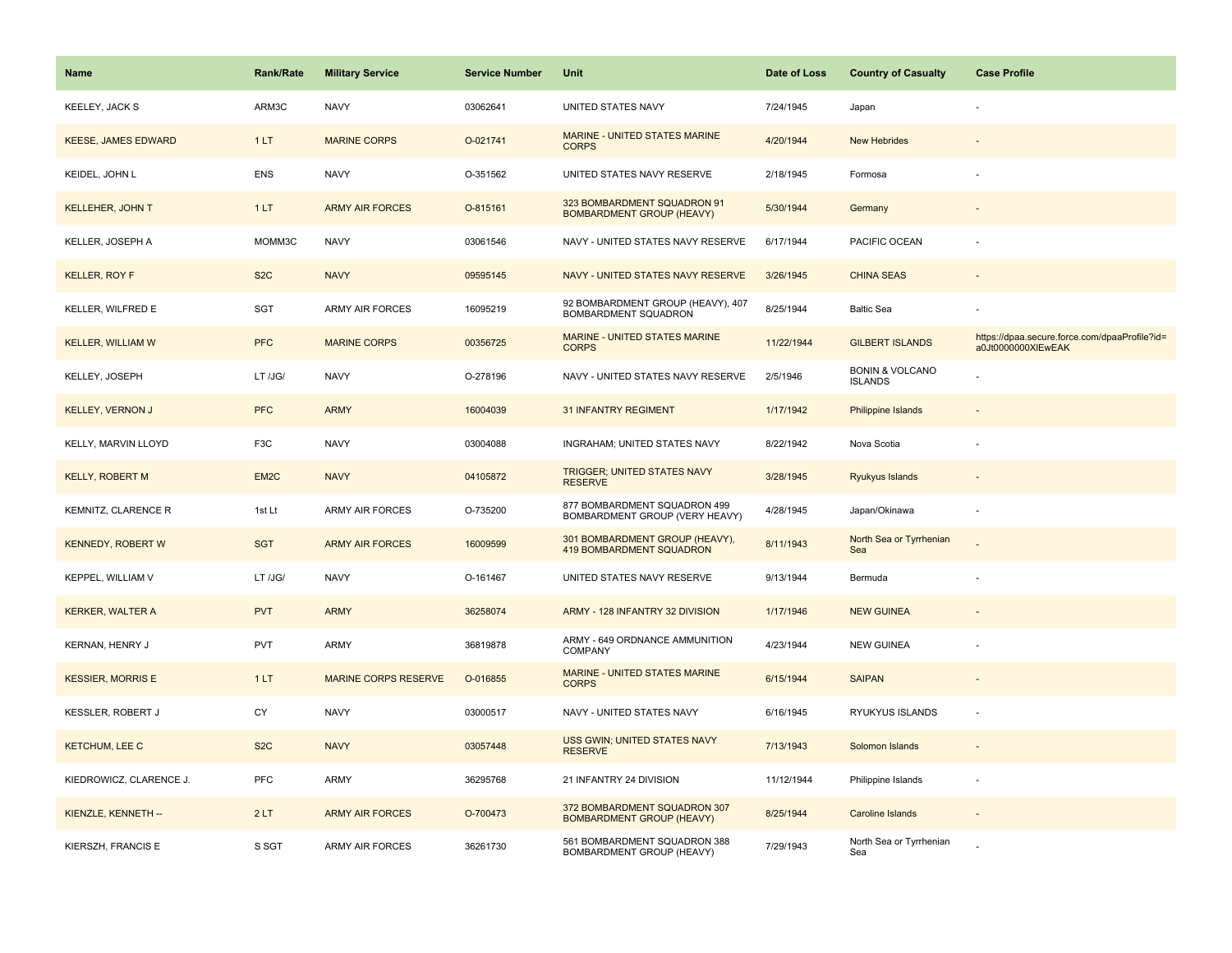| <b>Name</b>                 | <b>Rank/Rate</b>  | <b>Military Service</b> | <b>Service Number</b> | Unit                                                             | Date of Loss | <b>Country of Casualty</b>     | <b>Case Profile</b>      |
|-----------------------------|-------------------|-------------------------|-----------------------|------------------------------------------------------------------|--------------|--------------------------------|--------------------------|
| KIESLING, GEORGE L          | PHM1C             | <b>NAVY</b>             | 02997718              | Langley; UNITED STATES NAVY                                      | 3/1/1942     | Indian Ocean                   |                          |
| KIGER, EARL W.              | PFC               | ARMY                    | 36228224              | 11 INFANTRY 5 DIVISION                                           | 9/10/1944    | France                         |                          |
| <b>KILGORE, ARCHIE C</b>    | F <sub>2</sub> C  | <b>NAVY</b>             | 09601368              | NAVY - UNITED STATES NAVY RESERVE                                | 7/30/1945    | PHILIPPINE SEA                 |                          |
| KINSMAN, ROYAL C            | CPL               | <b>ARMY AIR FORCES</b>  | 36227890              | 36TH BOMBARDMENT SQUADRON 28TH<br>BOMBARDMENT GROUP (HEAVY)      | 1/21/1943    | Aleutian Islands               |                          |
| KINTIS, WILLIAM --          | 1LT               | <b>ARMY</b>             | O-743605              | 44 BOMBARDMENT SQUADRON 40<br>BOMBARDMENT GROUP (VERY HEAVY)     | 2/26/1945    | <b>Burma</b>                   |                          |
| KIRSCH, RALPH J.            | S SGT             | <b>ARMY AIR FORCES</b>  | 16046533              | 75 BOMBARDMENT SQUADRON 42<br>BOMBARDMENT GROUP (MEDIUM)         | 1/22/1944    | New Britain Island             |                          |
| <b>KLASSY, ARTHURS</b>      | F <sub>2</sub> C  | <b>NAVY</b>             | 03063122              | <b>USS LISCOME BAY; UNITED STATES</b><br><b>NAVY RESERVE</b>     | 11/24/1943   | <b>Gilbert Islands</b>         |                          |
| KLATTE, RICHARD L           | TEC <sub>3</sub>  | ARMY                    | 36205716              | JEREMIAH M DAILY; 3483 ORDNANCE<br>AUTO MAINTENANCE COMPANY      | 11/12/1944   | Philippine Islands             |                          |
| <b>KLAWITTER, HENRY A</b>   | S SGT             | <b>ARMY</b>             | 36213414              | 33 REGIMENT 3 ARMORED DIVISION                                   | 8/17/1944    | France                         |                          |
| KLECKER, ROBERT H           | 2LT               | ARMY AIR FORCES         | O-709924              | 846 BOMBARDMENT SQUADRON 489<br>BOMBARDMENT GROUP (HEAVY)        | 7/7/1944     | North Sea or Tyrrhenian<br>Sea |                          |
| KLEE, EARL I                | MM <sub>1</sub> C | <b>NAVY</b>             | 04105213              | USS HELENA; UNITED STATES NAVY                                   | 7/6/1943     | Solomon Islands                |                          |
| KLEFFEN, CHARLES G.         | 2LT               | ARMY AIR FORCES         | O-713302              | ARMY AIR FORCE                                                   | 8/19/1945    | India                          |                          |
| <b>KLEIN, HAROLD L</b>      | 1LT               | <b>ARMY AIR FORCES</b>  | O-557034              | 772 BOMBARDMENT SQUADRON 463<br><b>BOMBARDMENT GROUP (HEAVY)</b> | 2/16/1945    | <b>Adriatic Sea</b>            |                          |
| KLEKOSKI, IVAN E            | TEC <sub>5</sub>  | ARMY                    | 36234786              | 33 REGIMENT 3 ARMORED DIVISION                                   | 7/8/1944     | France                         |                          |
| <b>KLETZIEN, KENNETH A</b>  | SOM2C             | <b>COAST GUARD</b>      | 00203637              | <b>COAST GUARD - UNITED STATES</b><br><b>COAST GUARD</b>         | 6/13/1943    | Greenland                      |                          |
| KLOEPPEL, PETER K           | <b>CWT</b>        | <b>NAVY</b>             | 03363429              | USS QUINCY; UNITED STATES NAVY                                   | 8/9/1942     | Solomon Islands                |                          |
| <b>KLORES, STANLEY</b>      | LT.               | <b>NAVY</b>             | O-118817              | NAVY - UNITED STATES NAVY RESERVE                                | 12/3/1944    | PHILIPPINE ISLANDS             | $\sim$                   |
| KLUEWER, GERHARD A          | F <sub>2</sub> C  | <b>NAVY</b>             | 03060053              | Leary; UNITED STATES NAVY RESERVE                                | 12/24/1943   | North Atlantic Ocean           | $\overline{\phantom{a}}$ |
| <b>KLUG, LEROY BERNHARD</b> | <b>PFC</b>        | <b>MARINE CORPS</b>     | 00474427              | MARINE - UNITED STATES MARINE<br><b>CORPS</b>                    | 12/3/1943    | <b>SOLOMON ISLANDS</b>         |                          |
| KNECHT, HERBERT E           | <b>SGT</b>        | <b>MARINE CORPS</b>     | 00356626              | MARINE - UNITED STATES MARINE<br><b>CORPS</b>                    | 2/7/1943     | New Hebrides                   |                          |
| KNIPSHIELD, DONALD E        | <b>PFC</b>        | <b>ARMY</b>             | 20645215              | ARISAN MARU; 192 TANK BATTALION                                  | 10/24/1944   | China Seas                     |                          |
| KNOSPE, EVERELL C           | LT.               | <b>NAVY</b>             | O-098332              | USS MONTEREY; UNITED STATES NAVY<br><b>RESERVE</b>               | 2/17/1944    | Caroline Islands               |                          |
| KOCH, EDWARD G              | S <sub>1C</sub>   | <b>NAVY</b>             | 03052655              | <b>Buck; UNITED STATES NAVY RESERVE</b>                          | 10/9/1943    | North or Tyrrhenian Seas       |                          |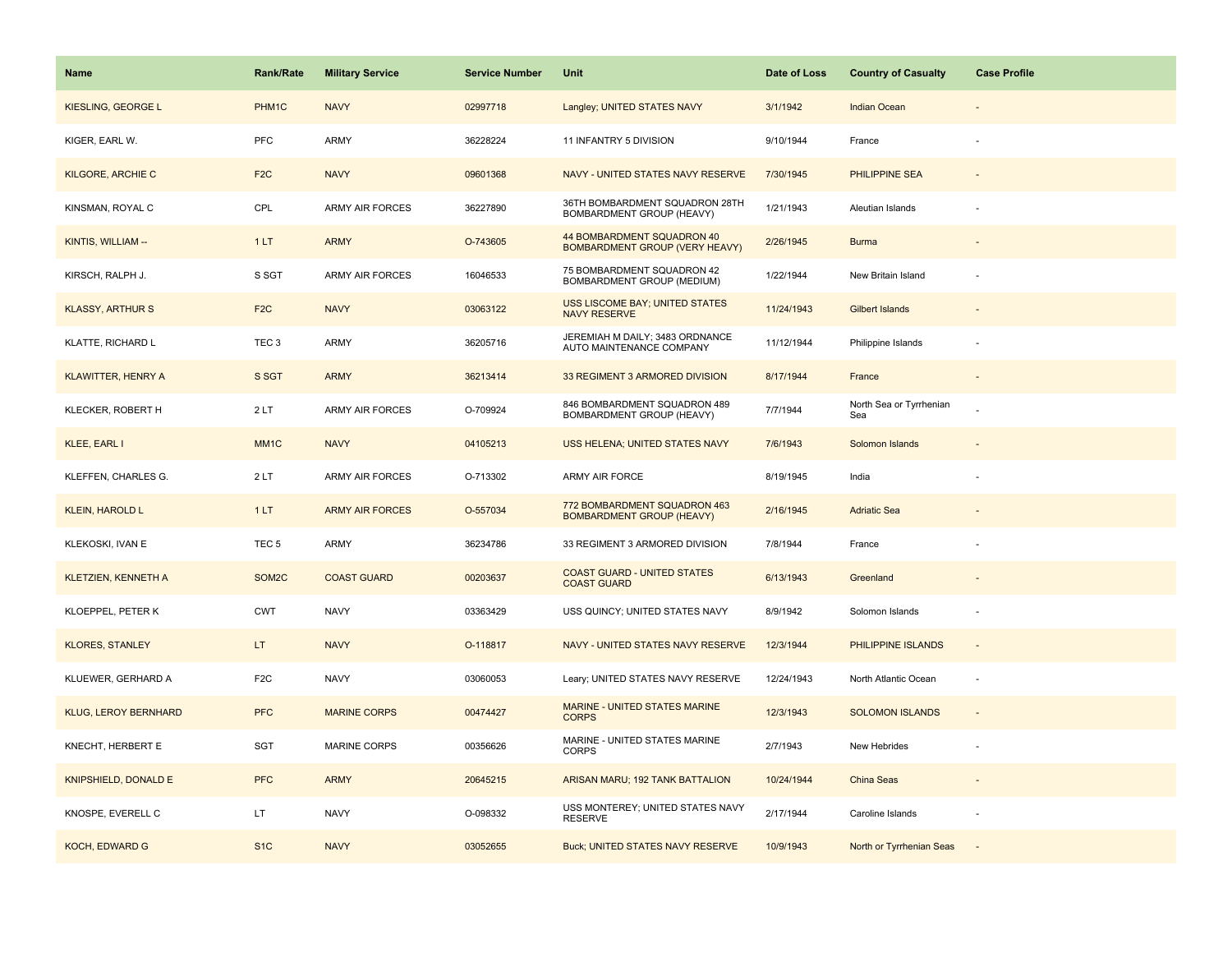| Name                      | <b>Rank/Rate</b> | <b>Military Service</b> | <b>Service Number</b> | Unit                                                             | Date of Loss | <b>Country of Casualty</b>                             | <b>Case Profile</b>                                                 |
|---------------------------|------------------|-------------------------|-----------------------|------------------------------------------------------------------|--------------|--------------------------------------------------------|---------------------------------------------------------------------|
| KOEHN, GEORGE J           | 2LT              | <b>ARMY AIR FORCES</b>  | O-699679              | 752 BOMBARDMENT SQUADRON 458<br>BOMBARDMENT GROUP (HEAVY)        | 9/24/1944    | North Sea or Tyrrhenian<br>Sea                         |                                                                     |
| KOHN, FRANK --            | PHM1C            | <b>NAVY</b>             | 03717481              | USS HOUSTON (CA-30); UNITED STATES<br><b>NAVY</b>                | 3/1/1942     | Java                                                   |                                                                     |
| KOLOSKI, CLINTON P.       | <b>PFC</b>       | ARMY                    | 36829179              | 36 ENGINEERS COMBAT REGIMENT 45<br><b>DIVISION</b>               | 1/14/1945    | France                                                 |                                                                     |
| KONITZER, BERNARD A       | AOM2C            | <b>NAVY</b>             | 03058809              | <b>UNITED STATES NAVY</b>                                        | 3/23/1945    | Central/South Pacific<br>Theater                       |                                                                     |
| KOROTKI, IRVIN PETER      | <b>PFC</b>       | <b>MARINE CORPS</b>     | 00388705              | MARINE - UNITED STATES MARINE<br><b>CORPS</b>                    | 1/21/1943    | New Hebrides                                           |                                                                     |
| KORYCINSKI, JOSEPH --     | T/5              | <b>ARMY AIR FORCES</b>  | 16021372              | <b>ARMY AIR FORCE</b>                                            | 11/30/1943   | Philippine Islands                                     |                                                                     |
| KORYCINSKI, JOSEPH S      | 2d Lt            | ARMY AIR FORCES         | O-2031890             | <b>INFANTRY</b>                                                  | 11/30/1943   | Philippine Islands                                     | $\sim$                                                              |
| KOWALIK, HENRY J          | <b>T SGT</b>     | <b>ARMY AIR FORCES</b>  | 36216391              | 364 BOMBARDMENT SQUADRON 305<br><b>BOMBARDMENT GROUP (HEAVY)</b> | 5/17/1943    | <b>English Channel</b>                                 |                                                                     |
| KOWALSKI, EDWARD J        | PVT              | ARMY                    | 16092865              | 436 COAST ARTILLERY BATTALION                                    | 11/12/1942   | French Morocco                                         |                                                                     |
| KOZLOWSKI, WALTER A       | 2LT              | <b>ARMY AIR FORCES</b>  | O-751356              | 704 BOMBARDMENT SQUADRON 446<br><b>BOMBARDMENT GROUP (HEAVY)</b> | 10/29/1943   | <b>Atlantic Ocean: North</b><br><b>American Waters</b> |                                                                     |
| KRAFT, JOHN E             | 2LT              | <b>ARMY AIR FORCES</b>  | O-795599              | 343 BOMBARDMENT SQUADRON 98<br>BOMBARDMENT GROUP (HEAVY)         | 8/1/1943     | Rumania                                                |                                                                     |
| <b>KRAHN, CHARLES F</b>   | 2LT              | <b>ARMY AIR FORCES</b>  | O-711702              | 767 BOMBARDMENT SQUADRON 461<br><b>BOMBARDMENT GROUP (HEAVY)</b> | 11/20/1944   | <b>Adriatic Sea</b>                                    |                                                                     |
| KRANTZ, FRANCIS R.        | AOM3C            | <b>NAVY</b>             | 03059683              | INTREPID; UNITED STATES NAVY<br><b>RESERVE</b>                   | 9/13/1944    | Philippine Islands                                     | https://dpaa.secure.force.com/dpaaProfile?id=<br>a0Jt000001nzUWREA2 |
| <b>KRAUSE, LESLIE H</b>   | <b>SGT</b>       | <b>ARMY</b>             | 20645216              | ARISAN MARU; 192 TANK BATTALION                                  | 10/24/1944   | China Seas                                             |                                                                     |
| KREHNKE, JOHN A           | TEC <sub>5</sub> | ARMY                    | 36289896              | <b>ARMY - INFANTRY</b>                                           | 2/11/1945    | PHILIPPINE SEA                                         | $\sim$                                                              |
| <b>KREILING, HAROLD R</b> | S <sub>1</sub> C | <b>NAVY</b>             | 03287733              | NAVY - UNITED STATES NAVY                                        | 11/13/1942   | <b>SOLOMON ISLANDS</b>                                 |                                                                     |
| KRESAL, EUGENE G          | PFC              | ARMY                    | 16008522              | ARMY - 31 INFANTRY REGIMENT                                      | 7/22/1942    | PHILIPPINE ISLANDS                                     | https://dpaa.secure.force.com/dpaaProfile?id=<br>a0Jt0000000XkIOEA0 |
| <b>KRESSER, FRED M</b>    | S SGT            | <b>ARMY AIR FORCES</b>  | 36276607              | 577 BOMBARDMENT SQUADRON 392<br><b>BOMBARDMENT GROUP (HEAVY)</b> | 4/9/1944     | <b>Baltic Sea</b>                                      |                                                                     |
| KREUTER, NORMAN C         | LT/JG/           | <b>NAVY</b>             | O-323654              | NAVY - UNITED STATES NAVY RESERVE                                | 2/11/1945    | PHILIPPINE SEA                                         |                                                                     |
| <b>KREUZER, BERNARD J</b> | 2LT              | <b>ARMY AIR FORCES</b>  | O-723538              | 739 BOMBARDMENT SQUADRON 454<br><b>BOMBARDMENT GROUP (HEAVY)</b> | 8/24/1944    | <b>Adriatic Sea</b>                                    |                                                                     |
| KROENKE, RALPH A          | 1 LT             | ARMY AIR FORCES         | O-688708              | 349 BOMBARDMENT SQUADRON 100<br>BOMBARDMENT GROUP (HEAVY)        | 6/5/1944     | English Channel                                        |                                                                     |
| <b>KROPIDLOWSKI, CL</b>   | 2LT              | <b>ARMY AIR FORCES</b>  | O-661334              | <b>AIR CORPS</b>                                                 | 12/14/1943   | Tunisia                                                |                                                                     |
| KRUEGER, CHARLES H        | 1LT              | <b>ARMY AIR FORCES</b>  | O-860702              | 770 BOMBARDMENT SQUADRON 462<br>BOMBARDMENT GROUP (VERY HEAVY)   | 12/7/1944    | China                                                  |                                                                     |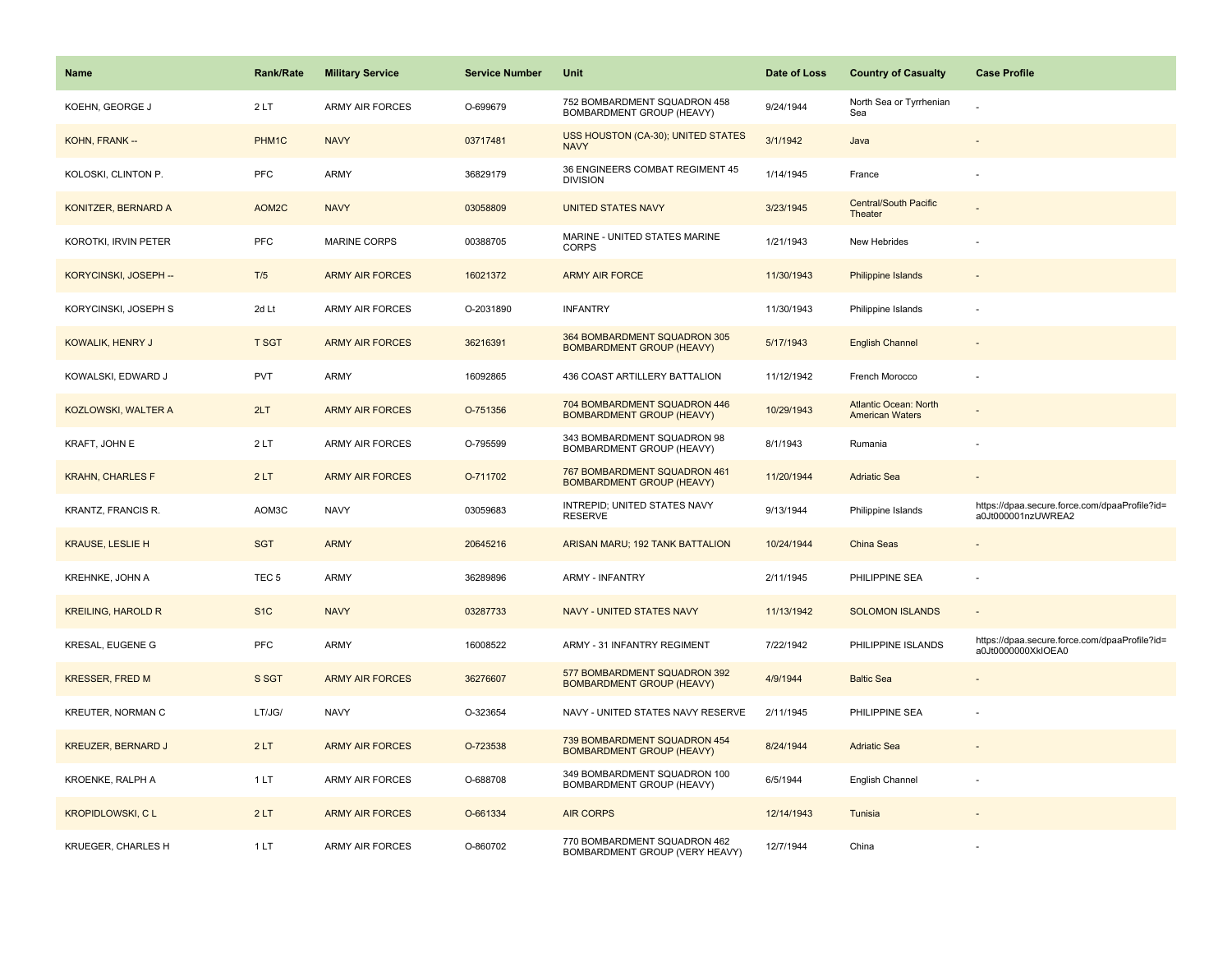| Name                          | <b>Rank/Rate</b>  | <b>Military Service</b> | <b>Service Number</b> | Unit                                                                  | Date of Loss | <b>Country of Casualty</b>     | <b>Case Profile</b>                                                 |
|-------------------------------|-------------------|-------------------------|-----------------------|-----------------------------------------------------------------------|--------------|--------------------------------|---------------------------------------------------------------------|
| <b>KRUEGER, KENNETH P</b>     | RM <sub>2</sub> C | <b>NAVY</b>             | 03056685              | <b>GUDGEON; UNITED STATES NAVY</b><br><b>RESERVE</b>                  | 5/5/1944     | Pacific Ocean                  |                                                                     |
| KRUEGER, WILLARD --           | S SGT             | <b>ARMY AIR FORCES</b>  | 16117493              | 750 BOMBARDMENT SQUADRON 457<br>BOMBARDMENT GROUP (HEAVY)             | 2/28/1945    | English Channel                |                                                                     |
| <b>KRUEGER, WILLIAM CARL</b>  | <b>SGT</b>        | <b>ARMY AIR FORCES</b>  | 16027708              | 90 BOMBARDMENT SQUADRON 3<br><b>BOMBARDMENT GROUP (LIGHT)</b>         | 4/24/1942    | <b>New Guinea</b>              |                                                                     |
| <b>KRUG, FRED</b>             | TEC <sub>4</sub>  | <b>ARMY</b>             | 20645264              | ARMY - 192 TANK BATTALION                                             | 7/8/1942     | PHILIPPINE ISLANDS             | https://dpaa.secure.force.com/dpaaProfile?id=<br>a0Jt0000000XkG8EAK |
| <b>KRYSHAK, JOSEPH S</b>      | 1LT               | <b>ARMY AIR FORCES</b>  | O-864315              | 402 BOMBARDMENT SQUADRON 502<br><b>BOMBARDMENT GROUP (VERY HEAVY)</b> | 7/9/1945     | Marianas Islands               |                                                                     |
| KUEHL, DAVID J                | S <sub>2</sub> C  | <b>NAVY</b>             | 03063117              | USS LISCOME BAY; UNITED STATES<br>NAVY RESERVE                        | 11/24/1943   | Gilbert Islands                |                                                                     |
| KULCZYCKI, WALDEMAR A         | <b>ENS</b>        | <b>NAVY</b>             | O-359555              | <b>BULLHEAD; UNITED STATES NAVY</b><br><b>RESERVE</b>                 | 8/6/1945     | <b>Netherlands East Indies</b> | $\sim$                                                              |
| KULIBERT, IRA R               | S <sub>1</sub> C  | <b>NAVY</b>             | 03002157              | USS HOUSTON (CA-30); UNITED STATES<br><b>NAVY</b>                     | 3/1/1942     | Java                           |                                                                     |
| <b>KUTASIEWICZ, STANLEY P</b> | <b>PVT</b>        | <b>ARMY</b>             | 36295211              | <b>ARMY - 853 ENGINEERS BATTALION</b><br>(AVIATION)                   | 11/27/1943   | <b>MEDITERRANEAN SEA</b>       | $\sim$                                                              |
| KVIST, ALFRED J.              | PFC               | <b>ARMY</b>             | 36265182              | 34 INFANTRY 24 DIVISION                                               | 3/12/1945    | Philippine Islands             |                                                                     |
| LABLANC, BYRON E.             | Sgt               | <b>ARMY AIR FORCES</b>  | 36805260              | 425 BOMBARDMENT SQUADRON 308<br><b>BOMBARDMENT GROUP (HEAVY)</b>      | 8/9/1944     | China                          |                                                                     |
| LACHMUND, EDWIN               | <b>ENS</b>        | <b>NAVY</b>             | O-103039              | NAVY - UNITED STATES NAVY RESERVE                                     | 11/16/1943   | <b>SOLOMON ISLANDS</b>         |                                                                     |
| LADEMAN, JEROME E             | SM <sub>3</sub> C | <b>NAVY</b>             | 03053093              | UNITED STATES NAVY RESERVE                                            | 6/3/1943     | <b>Indian Ocean</b>            |                                                                     |
| LAGASSA, LLOYD K.             | T SGT             | <b>ARMY AIR FORCES</b>  | 16006424              | 748 BOMBARDMENT SQUADRON 457<br><b>BOMBARDMENT GROUP (HEAVY)</b>      | 10/7/1944    | Poland                         |                                                                     |
| LAHTI, ERNEST E               | S SGT             | <b>ARMY AIR FORCES</b>  | 36281697              | 416 BOMBARDMENT SQUADRON 99<br><b>BOMBARDMENT GROUP (HEAVY)</b>       | 11/24/1943   | Mediterranean Sea              |                                                                     |
| LAIDLAW, ROBERT J             | MM3               | <b>NAVY</b>             | 03002237              | NAVY - UNITED STATES NAVY                                             | 12/17/1945   | PHILIPPINE ISLANDS             | $\sim$                                                              |
| LAKATOS, EMIL J               | MM3C              | <b>NAVY</b>             | 03064520              | NAVY - UNITED STATES NAVY RESERVE                                     | 7/30/1945    | PHILIPPINE SEA                 | https://dpaa.secure.force.com/dpaaProfile?id=<br>a0Jt0000000LIUqEAK |
| LAMBE, STUART A.              | CPL               | <b>ARMY AIR FORCES</b>  | 16048269              | 65 BOMBARDMENT SQUADRON 43<br>BOMBARDMENT GROUP (HEAVY)               | 8/3/1943     | New Guinea                     | https://dpaa.secure.force.com/dpaaProfile?id=<br>a0Jt000001nzWdsEAE |
| LAMBERT, LEONARD A            | MM <sub>2</sub> C | <b>NAVY</b>             | 03287987              | USS HELENA; UNITED STATES NAVY                                        | 7/6/1943     | Solomon Islands                |                                                                     |
| LAMBERT, MELVIN T             | WT1C              | <b>NAVY</b>             | 03287437              | NAVY - UNITED STATES NAVY                                             | 6/8/1944     | <b>ENGLISH CHANNEL</b>         |                                                                     |
| <b>LAMPING, MICHAEL F</b>     | F <sub>2C</sub>   | <b>NAVY</b>             | 04103489              | USS VINCENNES; UNITED STATES NAVY<br><b>RESERVE</b>                   | 8/9/1942     | Solomon Islands                |                                                                     |
| LAMPMAN, PAUL A.              | T SGT             | <b>ARMY AIR FORCES</b>  | 16133123              | 331 BOMBARDMENT SQUADRON 94<br>BOMBARDMENT GROUP (HEAVY)              | 3/3/1944     | Germany                        |                                                                     |
| LAMY, ARTHUR F                | 1LT               | <b>ARMY AIR FORCES</b>  | O-694385              | 735 BOMBARDMENT SQUADRON 453<br><b>BOMBARDMENT GROUP (HEAVY)</b>      | 3/27/1944    | France                         |                                                                     |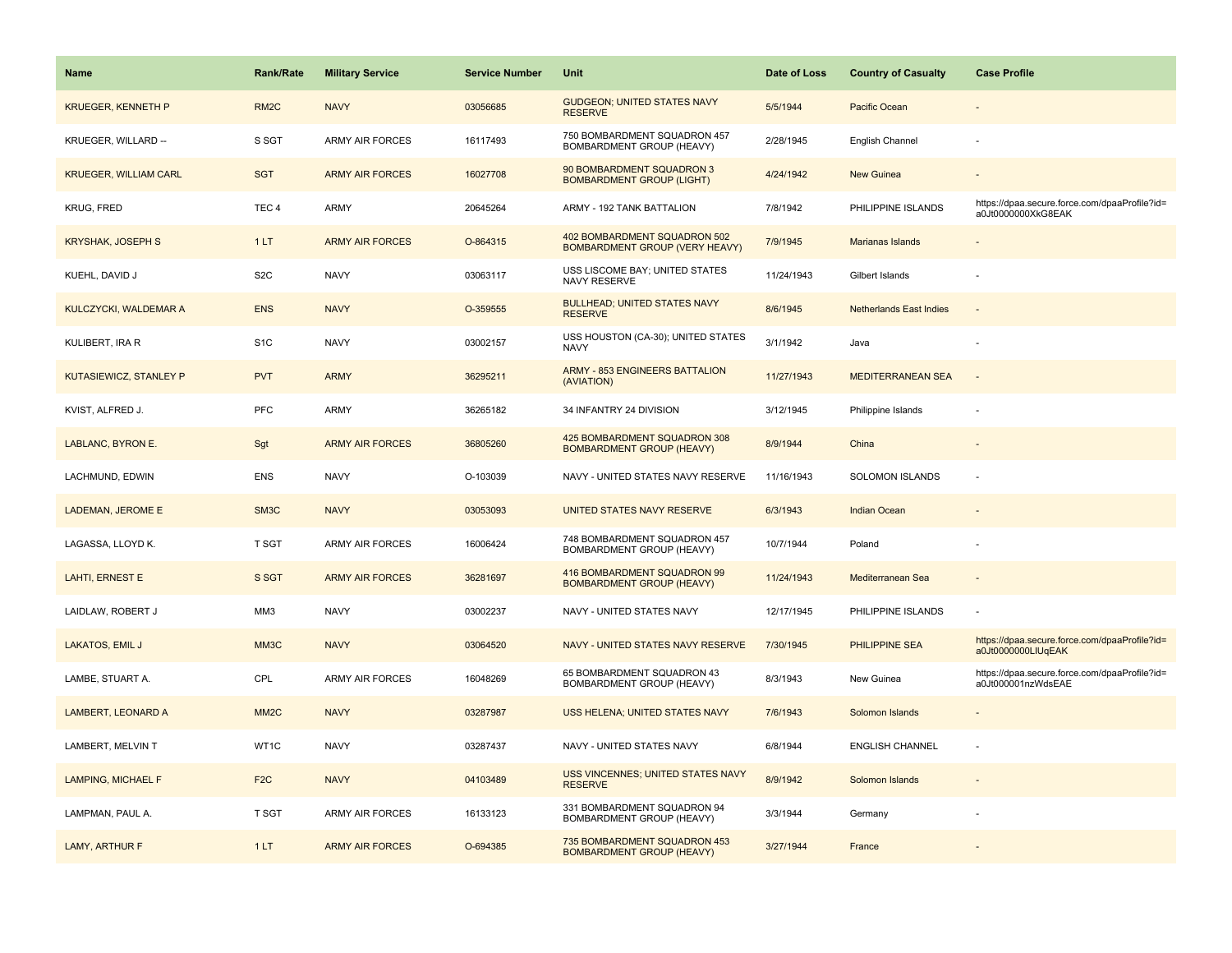| <b>Name</b>                 | <b>Rank/Rate</b>  | <b>Military Service</b> | <b>Service Number</b> | Unit                                                             | Date of Loss | <b>Country of Casualty</b>     | <b>Case Profile</b>                                                 |
|-----------------------------|-------------------|-------------------------|-----------------------|------------------------------------------------------------------|--------------|--------------------------------|---------------------------------------------------------------------|
| LANDRE, FRANCIS D           | 2LT               | <b>ARMY AIR FORCES</b>  | O-714715              | HEADQUARTERS SQUADRON 1<br>COMPOSITE BOMBARDMENT GROUP           | 7/19/1944    | New Guinea                     |                                                                     |
| LANGENBERG, LYLE J          | 2LT               | <b>ARMY AIR FORCES</b>  | O-809645              | 398 BOMBARDMENT SQUADRON 504<br><b>BOMBARDMENT GROUP</b>         | 2/15/1945    | <b>Philippine Sea</b>          |                                                                     |
| LANGENDORF, EARL E          | <b>PFC</b>        | ARMY                    | 36819182              | 771 FIELD ARTILLERY BATTALION                                    | 3/31/1945    | Germany                        |                                                                     |
| LANGER, DONALD F            | 2LT               | <b>ARMY AIR FORCES</b>  | O-743036              | 515 BOMBARDMENT SQUADRON 376<br><b>BOMBARDMENT GROUP (HEAVY)</b> | 11/11/1944   | <b>Adriatic Sea</b>            |                                                                     |
| LARGE, JAMES E              | S SGT             | <b>ARMY AIR FORCES</b>  | 16093780              | 338 BOMBARDMENT SQUADRON 96<br>BOMBARDMENT GROUP (HEAVY)         | 4/11/1944    | <b>Baltic Sea</b>              |                                                                     |
| <b>LAROCHE, GAYHART B</b>   | QM <sub>1</sub> C | <b>COAST GUARD</b>      | 00203435              | <b>COAST GUARD - UNITED STATES</b><br><b>COAST GUARD</b>         | 3/9/1944     | <b>Atlantic Ocean</b>          |                                                                     |
| LARSEN, ALBERT J            | 1 LT              | ARMY AIR FORCES         | O-584475              | 676 BOMBARDMENT SQUADRON 444<br>BOMBARDMENT GROUP (VERY HEAVY)   | 5/29/1945    | Japan/Okinawa                  |                                                                     |
| <b>LARSEN, HARLAN DOYLE</b> | <b>PFC</b>        | <b>MARINE CORPS</b>     | 00937741              | MARINE - UNITED STATES MARINE<br><b>CORPS</b>                    | 7/30/1945    | <b>PHILIPPINE SEA</b>          | https://dpaa.secure.force.com/dpaaProfile?id=<br>a0Jt0000000XmHhEAK |
| LARSON, GEORGE W            | CBM               | COAST GUARD             | 00103980              | COAST GUARD - UNITED STATES<br><b>COAST GUARD</b>                | 6/13/1943    | Greenland                      |                                                                     |
| <b>LARSON, HARLAND L</b>    | AOM2C             | <b>NAVY</b>             | 03056405              | USS LISCOME BAY; UNITED STATES<br><b>NAVY</b>                    | 11/24/1943   | <b>Gilbert Islands</b>         |                                                                     |
| LARSON, HERMAN F            | CPL               | <b>ARMY AIR FORCES</b>  | 36222634              | HMT Rohna; 322 FIGHTER CONTROL<br>SQUADRON                       | 11/26/1943   | Mediterranean Sea              |                                                                     |
| <b>LARSON, VERNON H</b>     | TEC <sub>5</sub>  | <b>ARMY</b>             | 36813694              | KYLE V JOHNSON; 1896 ENGINEERS<br><b>BATTALION (AVIATION)</b>    | 1/12/1945    | China Seas                     |                                                                     |
| LARSON, WILLIAM LOWELL      | <b>PFC</b>        | MARINE CORPS RESERVE    | 540188                | MARINE - UNITED STATES MARINE<br><b>CORPS</b>                    | 6/17/1944    | SAIPAN                         | https://dpaa.secure.force.com/dpaaProfile?id=<br>a0Jt0000000Xf3GEAS |
| <b>LARZELERE, HARRIS E</b>  | GM3C              | <b>NAVY</b>             | 03003051              | USS HELENA; UNITED STATES NAVY                                   | 7/6/1943     | Solomon Islands                |                                                                     |
| LASS, JOHN H                | TM3C              | <b>NAVY</b>             | 03062358              | NEWCOMB; UNITED STATES NAVY                                      | 4/6/1945     | Ryukyus Islands                |                                                                     |
| <b>LAST, DONALD K</b>       | COX               | <b>NAVY</b>             | 03002164              | <b>UNITED STATES NAVY</b>                                        | 3/18/1945    | <b>New Hebrides</b>            |                                                                     |
| LAUX, EUGENE G              | EM3C              | <b>NAVY</b>             | 03053579              | POMPANO; UNITED STATES NAVY                                      | 10/15/1942   | Japan                          |                                                                     |
| <b>LAWRENCE, LEE H</b>      | 2LT               | <b>ARMY AIR FORCES</b>  | O-726651              | 96 FIGHTER SQUADRON 82 FIGHTER<br><b>GROUP</b>                   | 4/5/1943     | Tunisia                        |                                                                     |
| LAWRY, DONALD C             | 2LT               | <b>ARMY AIR FORCES</b>  | O-690455              | 733 BOMBARDMENT SQUADRON 453<br>BOMBARDMENT GROUP (HEAVY)        | 2/22/1944    | North Sea or Tyrrhenian<br>Sea |                                                                     |
| LEAR, JACK --               | SM <sub>2</sub> C | <b>COAST GUARD</b>      | 00528140              | CGC BEDLOE; COAST GUARD - UNITED<br><b>STATES COAST GUARD</b>    | 9/14/1944    | <b>Cape Hatteras</b>           |                                                                     |
| LEGER, ROBERT A             | 1 LT              | ARMY                    | O-375803              | 440 ORDNANCE COMPANY (AVIATION)                                  | 1/26/1945    | China Seas                     |                                                                     |
| LEHNER, WILLIAM H           | 2LT               | <b>ARMY AIR FORCES</b>  | O-717232              | 36 BOMBARDMENT SQUADRON 801<br><b>BOMBARDMENT GROUP (HEAVY)</b>  | 12/22/1944   | <b>Atlantic Ocean</b>          |                                                                     |
| LEISENRING, WILLIAM P       | 1LT               | ARMY                    | O-339847              | ARISAN MARU; 26 CAVALRY REGIMENT<br>(PHILIPPINE SCOUT)           | 10/24/1944   | China Seas                     |                                                                     |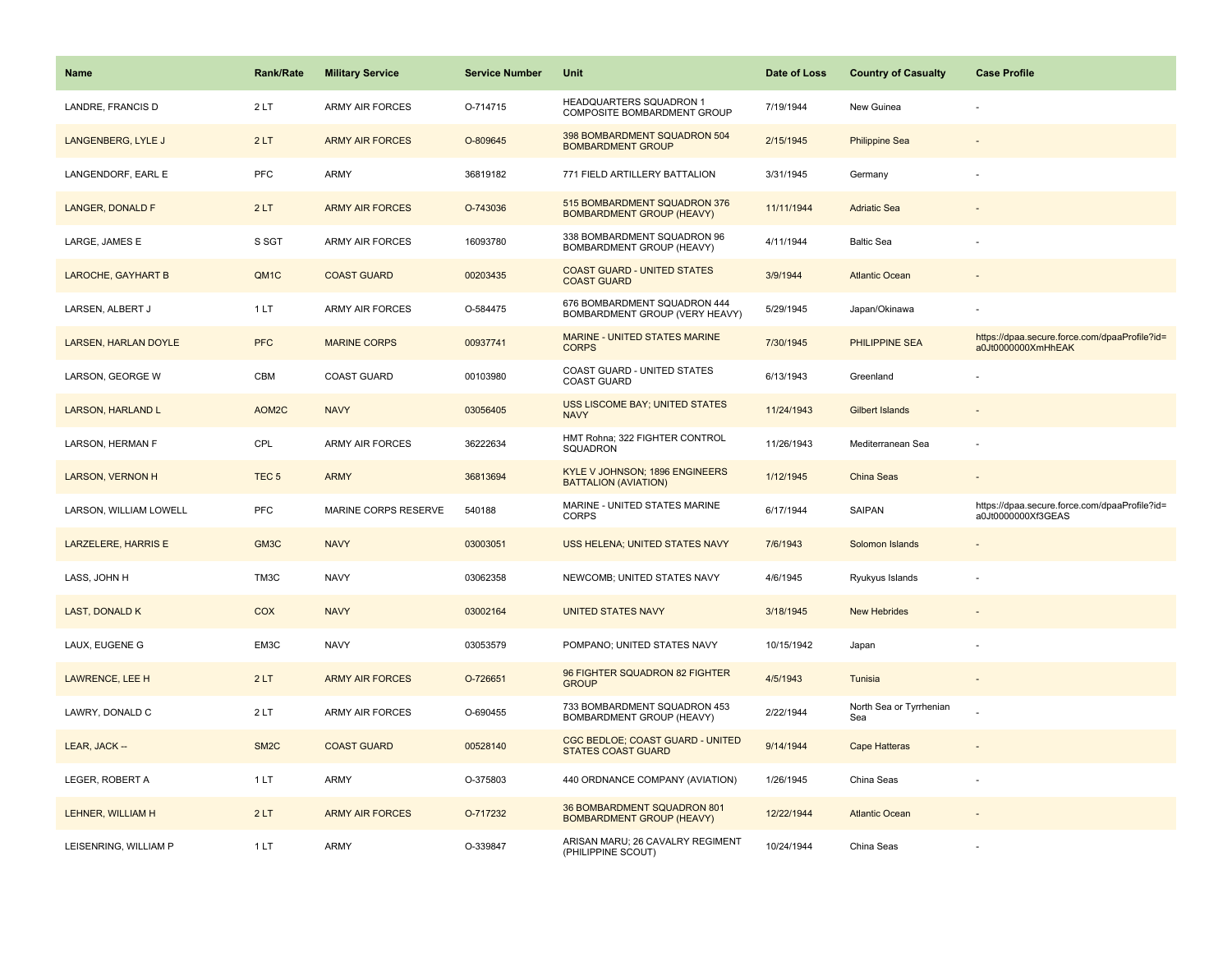| <b>Name</b>              | <b>Rank/Rate</b>  | <b>Military Service</b> | <b>Service Number</b> | Unit                                                              | Date of Loss | <b>Country of Casualty</b>     | <b>Case Profile</b>                                                 |
|--------------------------|-------------------|-------------------------|-----------------------|-------------------------------------------------------------------|--------------|--------------------------------|---------------------------------------------------------------------|
| LEM, DAVID G             | 2LT               | <b>ARMY AIR FORCES</b>  | O-775425              | 499 BOMBARDMENT SQUADRON 345<br><b>BOMBARDMENT GROUP (MEDIUM)</b> | 3/6/1945     | <b>China Seas</b>              |                                                                     |
| LEMKE, JOHN A            | PFC               | <b>ARMY</b>             | 36203211              | ARISAN MARU; 200 COAST ARTILLERY<br><b>REGIMENT</b>               | 10/24/1944   | China Seas                     |                                                                     |
| LEMKE, MARVIN H          | SC <sub>2</sub> C | <b>NAVY</b>             | 03056840              | Drexler; UNITED STATES NAVY                                       | 5/28/1945    | Japan                          |                                                                     |
| LEQUE, CLARENCE G        | PFC               | <b>ARMY</b>             | 36204154              | 8 INFANTRY 4 DIVISION                                             | 6/7/1945     | France                         |                                                                     |
| <b>LERAND, CLYDE R</b>   | <b>CPL</b>        | <b>ARMY AIR FORCES</b>  | 36282081              | HMT Rohna; 322 FIGHTER CONTROL<br><b>SQUADRON</b>                 | 11/26/1943   | Mediterranean Sea              |                                                                     |
| LETIZIA, VICENCIO        | S <sub>2</sub> C  | <b>NAVY</b>             | 03072906              | NAVY - UNITED STATES NAVY RESERVE                                 | 7/30/1945    | PHILIPPINE SEA                 | https://dpaa.secure.force.com/dpaaProfile?id=<br>a0Jt0000000LIRSEA0 |
| LEVCHENKO, WALTER --     | S <sub>1C</sub>   | <b>NAVY</b>             | 02999077              | USS HOUSTON (CA-30); UNITED STATES<br><b>NAVY</b>                 | 3/1/1942     | Java                           |                                                                     |
| LEWIS, WARREN M          | 2LT               | <b>ARMY AIR FORCES</b>  | O-660501              | 423 BOMBARDMENT SQUADRON 306<br>BOMBARDMENT GROUP (HEAVY)         | 12/30/1942   | English Channel                |                                                                     |
| LEWISON, NEIL STANLEY    | FCM3C             | <b>NAVY</b>             | 02997863              | <b>USS Arizona; UNITED STATES NAVY</b>                            | 12/7/1941    | Hawaiian Islands               | https://dpaa.secure.force.com/dpaaProfile?id=<br>a0Jt0000000BSpnEAG |
| LIERTZ, ROBERT EUGENE    | PFC               | MARINE CORPS            | 506965                | MARINE - UNITED STATES MARINE<br><b>CORPS</b>                     | 11/20/1943   | Gilbert Islands                | https://dpaa.secure.force.com/dpaaProfile?id=<br>a0Jt0000000XIXjEAK |
| LIETZ, RALPH F           | S <sub>1</sub> C  | <b>COAST GUARD</b>      | 00203703              | <b>COAST GUARD - UNITED STATES</b><br><b>COAST GUARD</b>          | 6/13/1943    | Greenland                      |                                                                     |
| LIKERT, GILBERT R        | BM <sub>1</sub> C | <b>NAVY</b>             | 03002118              | SEAWOLF; UNITED STATES NAVY                                       | 10/3/1944    | Netherlands East Indies        |                                                                     |
| LINCOLN, GLEN A.         | <b>PVT</b>        | <b>ARMY</b>             | 16048653              | 115 INFANTRY 29 DIVISION                                          | 10/30/1945   | Germany                        |                                                                     |
| LINDBERG, CARL W F       | <b>AVN CDT</b>    | <b>ARMY AIR FORCES</b>  | 16060467              | HEADQUARTERS SQUADRON 7<br>BOMBARDMENT COMMAND                    | 3/28/1943    | Hawaiian Islands               |                                                                     |
| LISAK, JOHN JULIUS       | B <sub>2</sub> C  | <b>NAVY</b>             | 03001348              | USS PRESTON; UNITED STATES NAVY                                   | 11/15/1942   | Solomon Islands                |                                                                     |
| LITKE, ROBERT G          | PTR3C             | <b>NAVY</b>             | 03001024              | USS LISCOME BAY CVE 56; UNITED<br><b>STATES NAVY</b>              | 11/24/1943   | Gilbert Islands                |                                                                     |
| LITTLE, ROY H.           | S SGT             | <b>ARMY AIR FORCES</b>  | 16134339              | 350 BOMBARDMENT SQUADRON 100<br><b>BOMBARDMENT GROUP (HEAVY)</b>  | 12/31/1944   | North Sea or Tyrrhenian<br>Sea |                                                                     |
| LLEWELLYN, LORIAN ALFRED | T SGT             | <b>ARMY AIR FORCES</b>  | 16048015              | 98 BOMBARDMENT SQUADRON 11<br>BOMBARDMENT GROUP (HEAVY)           | 1/20/1944    | Marshall Islands               |                                                                     |
| LOBACZ, CASIMIR P.       | S SGT             | <b>ARMY</b>             | 36228207              | 11 INFANTRY 5 DIVISION                                            | 9/27/1944    | France                         |                                                                     |
| LOESING, ROY A           | S <sub>1</sub> C  | <b>NAVY</b>             | 03061322              | UNITED STATES NAVY RESERVE                                        | 12/20/1944   | North Atlantic Ocean           |                                                                     |
| LONDO, VICTOR J          | WT1C              | <b>COAST GUARD</b>      | 00203648              | <b>COAST GUARD - UNITED STATES</b><br><b>COAST GUARD</b>          | 6/13/1943    | Greenland                      | $\sim$                                                              |
| LOOS, EVERETT W          | <b>PVT</b>        | <b>ARMY</b>             | 36291484              | HMT Rohna; 853 ENGINEERS BATTALION<br>(AVIATION)                  | 11/26/1943   | Mediterranean Sea              |                                                                     |
| LORD, JAMES H            | <b>PVT</b>        | <b>ARMY</b>             | 36241891              | <b>MEDICAL DEPARTMENT</b>                                         | 11/1/1942    | Nigeria                        |                                                                     |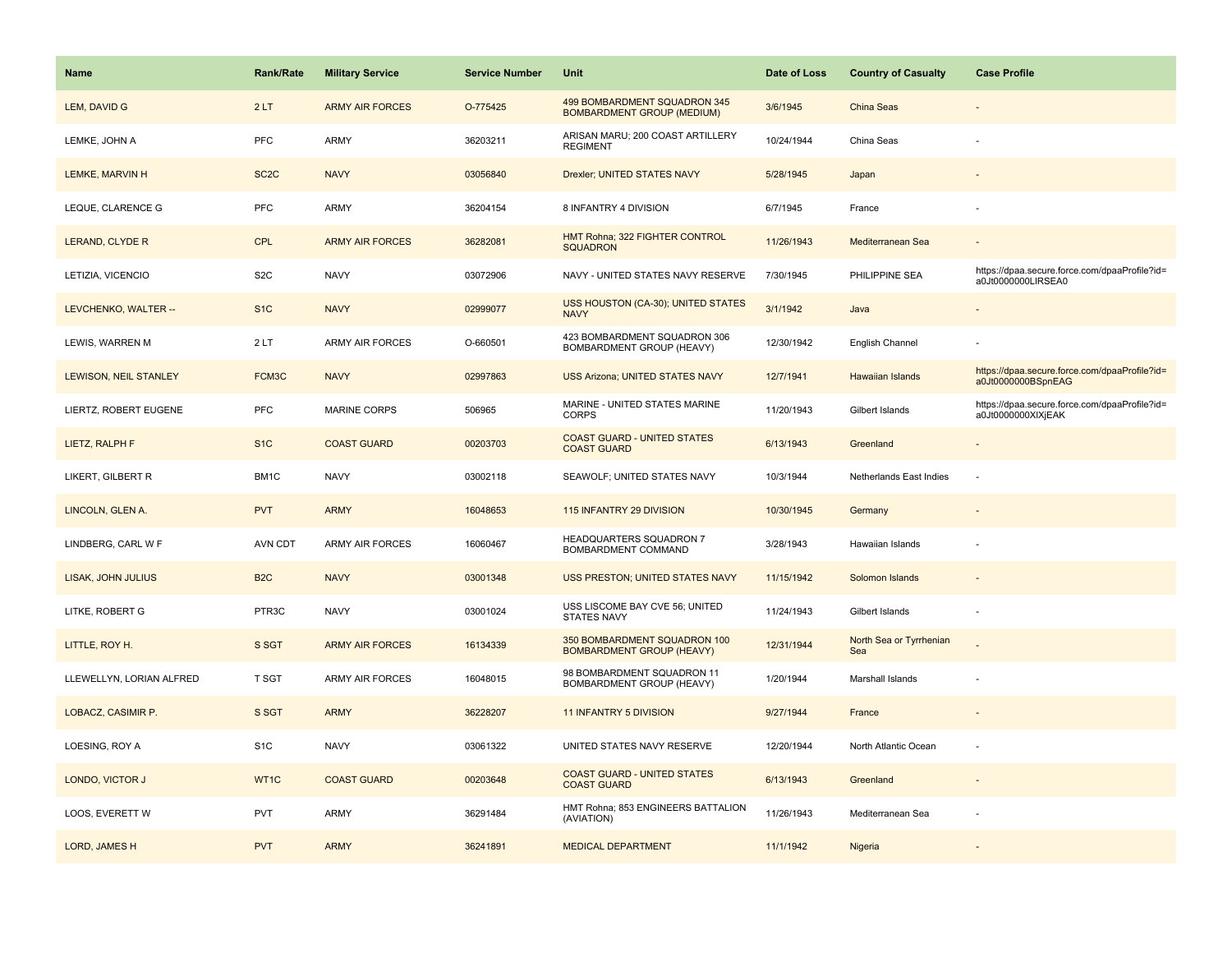| <b>Name</b>              | <b>Rank/Rate</b> | <b>Military Service</b> | <b>Service Number</b> | Unit                                                              | Date of Loss | <b>Country of Casualty</b>       | <b>Case Profile</b>                                                 |
|--------------------------|------------------|-------------------------|-----------------------|-------------------------------------------------------------------|--------------|----------------------------------|---------------------------------------------------------------------|
| LUCE, WILLIAM E          | S SGT            | ARMY AIR FORCES         | 16094335              | 372 BOMBARDMENT SQUADRON 307<br>BOMBARDMENT GROUP (HEAVY)         | 3/20/1944    | New Zealand                      |                                                                     |
| LUCIA, CLEON G           | <b>T SGT</b>     | <b>ARMY AIR FORCES</b>  | 16023024              | 1 SQUADRON 25 ANTISUB WING                                        | 2/8/1944     | France                           |                                                                     |
| LUDWIG, BRUCE L.         | S SGT            | <b>ARMY AIR FORCES</b>  | 16092181              | 425 BOMBARDMENT SQUADRON 308<br>BOMBARDMENT GROUP (HEAVY)         | 12/19/1945   | China                            |                                                                     |
| LUND, ROBERT THOMAS      | F <sub>1</sub> C | <b>NAVY</b>             | 02999589              | Sims; UNITED STATES NAVY                                          | 5/7/1942     | <b>Coral Sea</b>                 |                                                                     |
| LUSTIG, MAURICE E        | <b>PFC</b>       | ARMY                    | 20656945              | ARISAN MARU; 192 TANK BATTALION                                   | 10/24/1944   | China Seas                       |                                                                     |
| LUTHER, HENRY M          | S SGT            | <b>ARMY</b>             | 20645207              | ARISAN MARU; 192 TANK BATTALION                                   | 10/24/1944   | China Seas                       |                                                                     |
| LUTHER, JOHN P           | S SGT            | ARMY                    | 20645217              | ARISAN MARU; 192 TANK BATTALION                                   | 10/24/1944   | China Seas                       |                                                                     |
| <b>MAASS, EDWARD H</b>   | TEC <sub>4</sub> | <b>ARMY</b>             | 36808487              | LST-552; 69 ENGINEERS TOPOGRAPHIC<br><b>COMPANY</b>               | 10/25/1944   | Philippine Islands               |                                                                     |
| MACDONALD, FRED F        | 1st Lt           | <b>ARMY AIR FORCES</b>  | O-731522              | 301 BOMBARDMENT GROUP (HEAVY),<br>419 BOMBARDMENT SQUADRON        | 11/16/1943   | Mediterranean Sea                |                                                                     |
| MACKOY, ROBERT D.        | 1st Lt           | <b>ARMY AIR FORCES</b>  | O-664221              | <b>AIR CORPS</b>                                                  | 12/22/1944   | <b>Netherlands East Indies</b>   |                                                                     |
| MADISON, HAROLD F        | TEC <sub>4</sub> | ARMY                    | 20645253              | <b>192 TANK BATTALION</b>                                         | 8/17/1942    | Philippine Islands               | https://dpaa.secure.force.com/dpaaProfile?id=<br>a0Jt0000000LIfUEAS |
| MAGRAY, DUWAIN F         | S <sub>2</sub> C | <b>NAVY</b>             | 03072974              | Indianapolis; UNITED STATES NAVY<br><b>RESERVE</b>                | 7/30/1945    | <b>Philippine Sea</b>            | https://dpaa.secure.force.com/dpaaProfile?id=<br>a0Jt0000000LILKEA0 |
| MAKRIS, PETER --         | ММЗС             | <b>NAVY</b>             | 03001108              | USS HOUSTON (CA-30); UNITED STATES<br><b>NAVY</b>                 | 3/1/1942     | Java                             |                                                                     |
| MALINOWSKI, BERNARD A    | S SGT            | <b>ARMY AIR FORCES</b>  | 36216903              | 868 BOMBARDMENT SQUADRON<br>(HEAVY)                               | 2/21/1946    | Caroline Islands                 |                                                                     |
| MALKO, GLENN R           | S <sub>1</sub> C | <b>NAVY</b>             | 08690198              | KETE; UNITED STATES NAVY RESERVE                                  | 3/31/1945    | Ryukyus Islands                  |                                                                     |
| MANTHEY, WILLIAM G       | F <sub>1</sub> C | <b>NAVY</b>             | 08687820              | UNITED STATES NAVY RESERVE                                        | 3/27/1945    | Central/South Pacific<br>Theater |                                                                     |
| MARGOTTO, ALBERT T       | S SGT            | ARMY AIR FORCES         | 17107478              | 96 SQUADRON 440 TROOP CARRIER<br><b>GROUP</b>                     | 6/6/1944     | English Channel                  |                                                                     |
| <b>MARIN, ROY K</b>      | MOMM2C           | <b>NAVY</b>             | 03006936              | <b>BULLHEAD; UNITED STATES NAVY</b>                               | 8/6/1945     | <b>Netherlands East Indies</b>   |                                                                     |
| MARKHAM, JACK T          | F <sub>1</sub> C | <b>NAVY</b>             | 08688797              | SCAMP; UNITED STATES NAVY<br><b>RESERVE</b>                       | 12/5/1944    | Bonin & Volcano Islands          | $\sim$                                                              |
| <b>MARKS, MARSHALL T</b> | S SGT            | <b>ARMY AIR FORCES</b>  | 36207466              | 500 BOMBARDMENT SQUADRON 345<br><b>BOMBARDMENT GROUP (MEDIUM)</b> | 12/26/1943   | <b>New Britain Island</b>        |                                                                     |
| MARLTON, DELBERT J.      | T SGT            | ARMY                    | 36295836              | 315 INFANTRY 79 DIVISION                                          | 1/19/1945    | France                           |                                                                     |
| MARX, MARVIN J           | EM <sub>2C</sub> | <b>NAVY</b>             | 03054267              | ROBALO; UNITED STATES NAVY<br><b>RESERVE</b>                      | 7/2/1944     | Philippine Islands               |                                                                     |
| MASCH, CARL F            | ARM3C            | <b>NAVY</b>             | 08682275              | USS TICONDEROGA; UNITED STATES<br><b>NAVY</b>                     | 7/11/1943    | Atlantic Ocean                   |                                                                     |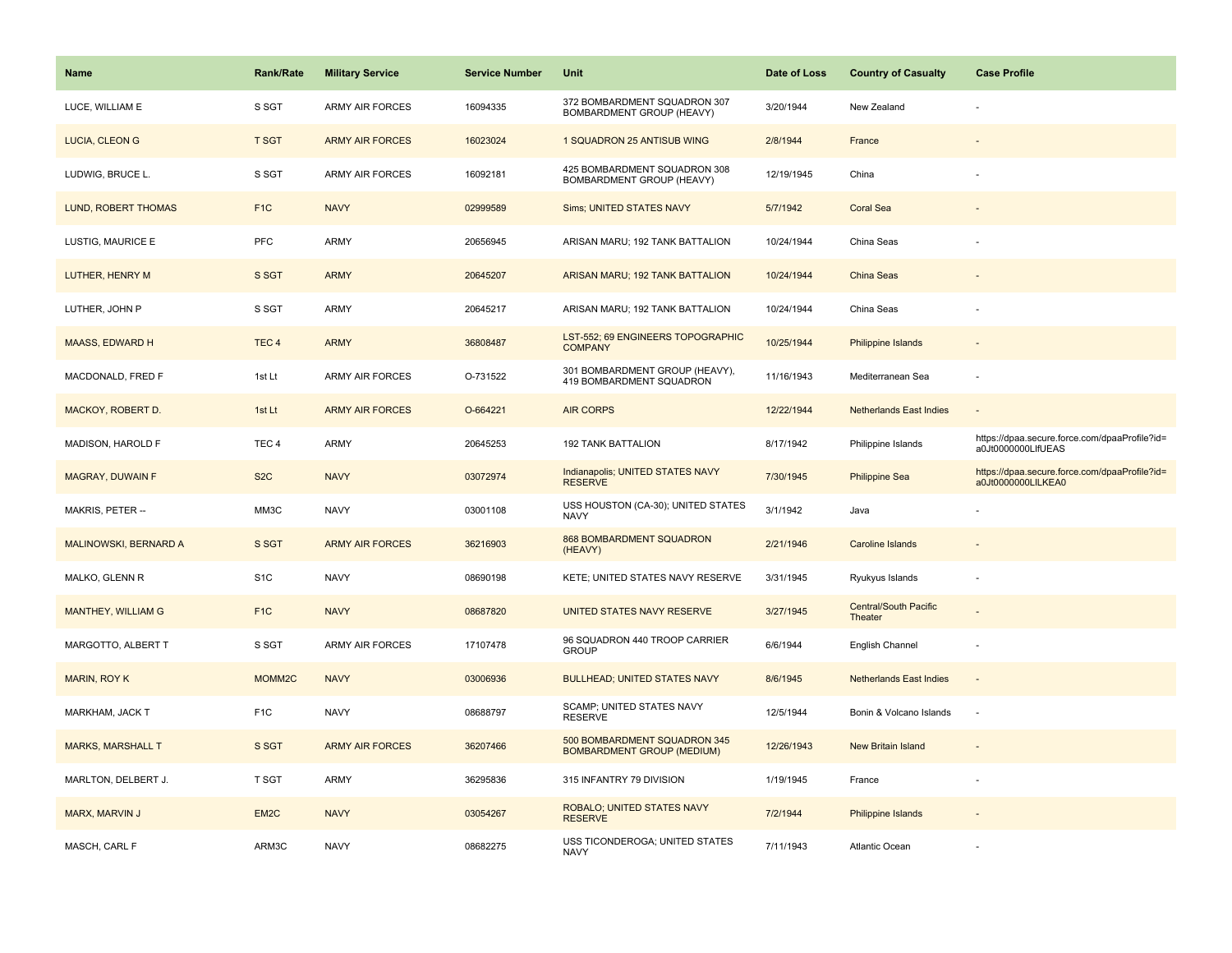| <b>Name</b>              | Rank/Rate         | <b>Military Service</b> | <b>Service Number</b> | Unit                                                             | Date of Loss | <b>Country of Casualty</b>     | <b>Case Profile</b>                                                 |
|--------------------------|-------------------|-------------------------|-----------------------|------------------------------------------------------------------|--------------|--------------------------------|---------------------------------------------------------------------|
| <b>MASEK, MELVIN R</b>   | S SGT             | <b>ARMY AIR FORCES</b>  | 16008136              | <b>419 NIGHT FIGHTER SQUADRON</b>                                | 6/12/1944    | Solomon Islands                |                                                                     |
| MASLOWSKI, HENRY A       | <b>CWT</b>        | <b>NAVY</b>             | 04097508              | HOEL; UNITED STATES NAVY                                         | 10/25/1944   | Philippine Sea                 |                                                                     |
| MASSON, JOHN S           | <b>CEM</b>        | <b>NAVY</b>             | 04080942              | Kalk; UNITED STATES NAVY                                         | 6/12/1944    | New Guinea                     |                                                                     |
| MATUSZAK, THADDEUS S.    | SGT               | <b>ARMY</b>             | 36214574              | 11 INFANTRY 5 DIVISION                                           | 9/10/1944    | France                         |                                                                     |
| MATUSZEWSKI, GEORGE L.   | ARM <sub>2c</sub> | <b>NAVY</b>             | 3053744               | USS ORCA; UNITED STATES NAVY<br><b>RESERVE</b>                   | 9/5/1944     | <b>Celebes</b>                 |                                                                     |
| MAUER, LAWRENCE L        | MOMM2C            | <b>NAVY</b>             | 03002515              | TROUT; UNITED STATES NAVY                                        | 2/29/1944    | Philippine Sea                 |                                                                     |
| <b>MAURER, RAYMOND G</b> | <b>T SGT</b>      | <b>ARMY AIR FORCES</b>  | 36283677              | 7 BOMBARDMENT SQUADRON 34<br><b>BOMBARDMENT GROUP (HEAVY)</b>    | 6/26/1944    | <b>English Channel</b>         |                                                                     |
| MAYEK, JOHN W.           | 1LT               | <b>ARMY AIR FORCES</b>  | O-677826              | 728 BOMBARDMENT SQUADRON 452<br>BOMBARDMENT GROUP (HEAVY)        | 4/9/1944     | <b>Baltic Sea</b>              |                                                                     |
| <b>MAYER, EDWARD F</b>   | S <sub>1</sub> C  | <b>NAVY</b>             | 02998549              | Atik; UNITED STATES NAVY                                         | 3/27/1942    | <b>Atlantic Ocean</b>          |                                                                     |
| MAYNARD, PETER G.        | SGT               | <b>ARMY AIR FORCES</b>  | 16050172              | 344 BOMBARDMENT SQUADRON 98<br>BOMBARDMENT GROUP (HEAVY)         | 1/19/1943    | Mediterranean Sea              |                                                                     |
| MAZUREK, RAYMOND A.      | 2LT               | <b>ARMY AIR FORCES</b>  | O-885563              | 13 PHOTO SQUADRON 3<br><b>RECONNAISSANCE GROUP</b>               | 4/14/1944    | France                         |                                                                     |
| MCCABE, ROBERT R         | S Sgt             | <b>ARMY AIR FORCES</b>  | 36249198              | 71 BOMBARDMENT SQUADRON 38<br>BOMBARDMENT GROUP (MEDIUM)         | 9/2/1943     | New Guinea                     | https://dpaa.secure.force.com/dpaaProfile?id=<br>a0Jt000001nzQC3EAM |
| MCCABE, RUSSELL --       | TM <sub>3</sub>   | <b>NAVY</b>             | 03007981              | <b>UNITED STATES NAVY</b>                                        | 5/3/1945     | Ryukyus Islands                |                                                                     |
| MCCORMICK, FLOYD J       |                   |                         |                       | 72 BOMBARDMENT SQUADRON 5                                        |              |                                |                                                                     |
|                          | Cpl               | ARMY AIR FORCES         | 16021426              | BOMBARDMENT GROUP (HEAVY)                                        | 6/5/1942     | Midway Island                  |                                                                     |
| <b>MCCOY, JAMES R</b>    | S Sgt             | <b>ARMY AIR FORCES</b>  | 16047601              | 424 BOMBARDMENT SQUADRON 307<br><b>BOMBARDMENT GROUP (HEAVY)</b> | 12/28/1942   | Midway Island                  |                                                                     |
| MCDERMOTT, JACK B        | SEA1              | <b>NAVY</b>             | 02999149              | UNITED STATES NAVY                                               | 6/12/1944    | English Channel                |                                                                     |
| MCDONALD, JOHN L         | AMMF1c            | <b>NAVY</b>             | 03288654              | <b>UNITED STATES NAVY</b>                                        | 7/27/1945    | Pacific Ocean                  |                                                                     |
| MCDONALD, THEODORE M     | Pvt               | <b>ARMY</b>             | 36246219              | 1 SPECIAL SERVICES REGIMENT                                      | 9/9/1944     | France                         |                                                                     |
| MCGLYNN, JOHN G          | 2d Lt             | <b>ARMY AIR FORCES</b>  | O-686102              | 339 BOMBARDMENT SQUADRON 96<br><b>BOMBARDMENT GROUP (HEAVY)</b>  | 1/11/1944    | North Sea or Tyrrhenian<br>Sea |                                                                     |
| MCGRATH, ROBERT A        | Pvt               | <b>ARMY</b>             | 16046227              | ARISAN MARU; QUARTERMASTER<br><b>CORPS</b>                       | 10/24/1944   | China Seas                     |                                                                     |
| MCGUIRE, EMANUEL J       | 1st Lt            | <b>ARMY AIR FORCES</b>  | O-673257              | 34 BOMBARDMENT SQUADRON 17<br><b>BOMBARDMENT GROUP (MEDIUM)</b>  | 3/8/1944     | North Sea or Tyrrhenian<br>Sea |                                                                     |
| MCHUGH, DEAN J           | Pfc               | <b>ARMY</b>             | 36231693              | 262 INFANTRY 66 DIVISION                                         | 12/25/1944   | English Channel                | $\sim$                                                              |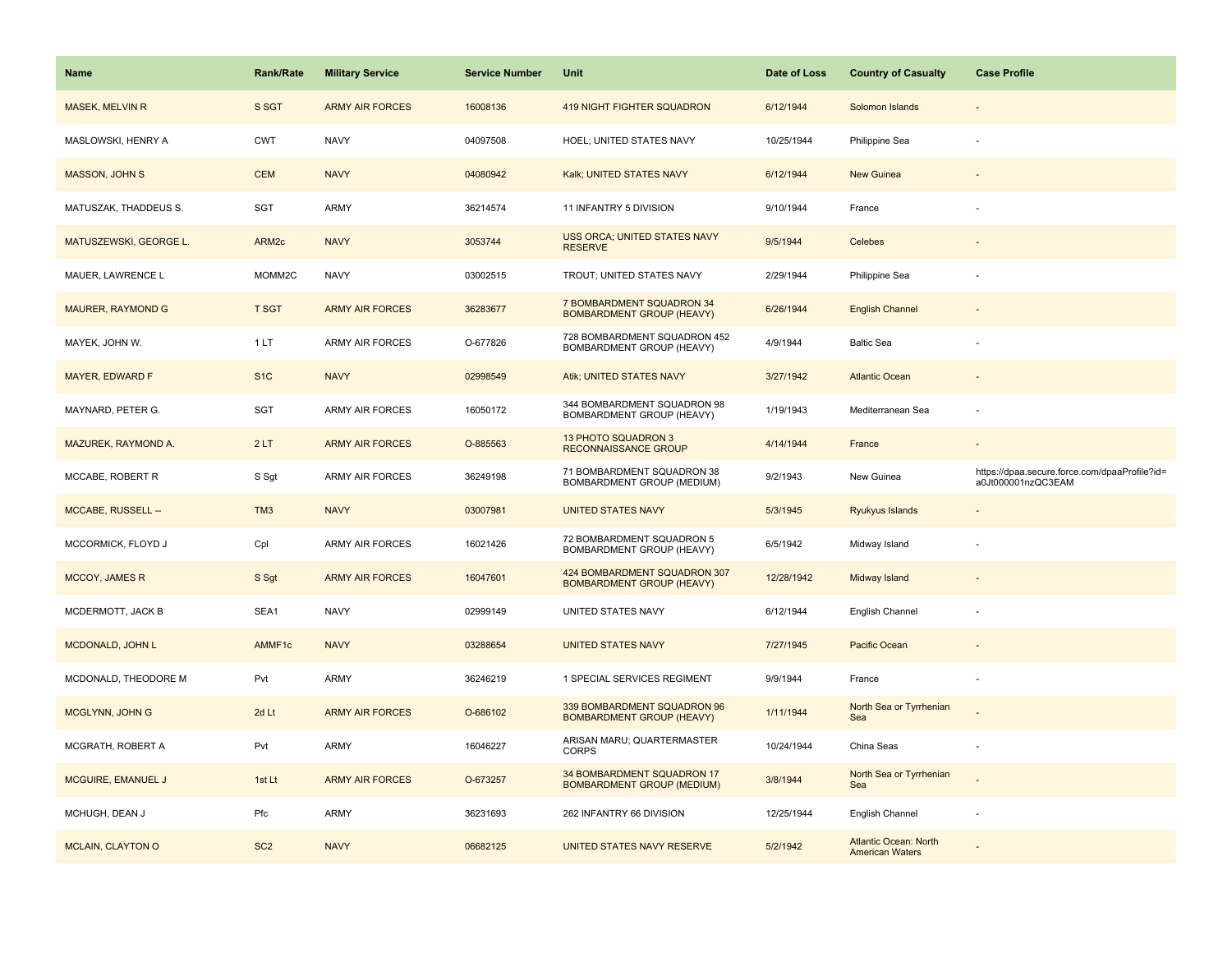| <b>Name</b>               | <b>Rank/Rate</b>  | <b>Military Service</b> | <b>Service Number</b> | Unit                                                                                                                                     | Date of Loss | <b>Country of Casualty</b>     | <b>Case Profile</b>                                                 |
|---------------------------|-------------------|-------------------------|-----------------------|------------------------------------------------------------------------------------------------------------------------------------------|--------------|--------------------------------|---------------------------------------------------------------------|
| MCLAUGHLIN, HERBERT E     | Pvt               | <b>ARMY AIR FORCES</b>  | 16021346              | HEADQUARTERS SQUADRON 17 AIR<br><b>BASE GROUP</b>                                                                                        | 12/7/1941    | Hawaiian Islands               |                                                                     |
| <b>MCLAUGHLIN, TIM O</b>  | S Sgt             | <b>ARMY AIR FORCES</b>  | 16047969              | 512 BOMBARDMENT SQUADRON 376<br><b>BOMBARDMENT GROUP (HEAVY)</b>                                                                         | 8/1/1943     | Mediterranean Sea              |                                                                     |
| MCLEAN, DOUGALD B         | EM3c              | <b>NAVY</b>             | 08693450              | UNITED STATES NAVY RESERVE                                                                                                               | 7/30/1945    | Philippine Sea                 |                                                                     |
| <b>MCMAHON, EUGENE J</b>  | GM <sub>3c</sub>  | <b>NAVY</b>             | 03056033              | <b>MORRISON; UNITED STATES NAVY</b><br><b>RESERVE</b>                                                                                    | 5/4/1945     | Japan                          |                                                                     |
| MCMAHON, PAUL W           | Pvt               | ARMY                    | 36843611              | 109 INFANTRY 28 DIVISION                                                                                                                 | 3/4/1945     | Germany                        |                                                                     |
| <b>MCMAHON, ROBERT W</b>  | Pvt               | <b>ARMY</b>             | 36203079              | Nippon Draft; FIELD ARTILLERY                                                                                                            | 6/24/1944    | <b>China Seas</b>              |                                                                     |
| MCQUESTION, JOSEPH H      | 2d Lt             | ARMY AIR FORCES         | O-777900              | 877 BOMBARDMENT SQUADRON 499<br>BOMBARDMENT GROUP (VERY HEAVY)                                                                           | 1/9/1945     | Philippine Sea                 |                                                                     |
| MCRAVEY, PHILLIP J        | FC <sub>3</sub> c | <b>NAVY</b>             | 03000037              | USS JARVIS; UNITED STATES NAVY                                                                                                           | 8/9/1942     | Solomon Islands                |                                                                     |
| MEACHAM, HAROLD S         | <b>ENS</b>        | <b>NAVY</b>             | O-347457              | USS INTREPID (CV-11); UNITED STATES<br>NAVY RESERVE                                                                                      | 10/26/1944   | Philippine Islands             |                                                                     |
| <b>MEALY, JAMES IRWIN</b> | S <sub>1</sub> C  | <b>NAVY</b>             | 03003919              | Jacob Jones; UNITED STATES NAVY                                                                                                          | 2/28/1942    | <b>Atlantic Ocean</b>          |                                                                     |
| MEHLTRETTER, JOHN W       | EM3C              | <b>NAVY</b>             | 03002511              | USS HORNET (CV-8); UNITED STATES<br><b>NAVY</b>                                                                                          | 6/4/1942     | Midway Island                  |                                                                     |
| MELLAND, EDWARD C         | 2LT               | <b>ARMY AIR FORCES</b>  | O-722420              | 24 COMBAT MAP SQUADRON                                                                                                                   | 3/18/1945    | India                          | https://dpaa.secure.force.com/dpaaProfile?id=<br>a0Jt000001nzT17EAE |
| MERCHLEVICH, RAYMOND P    | Pfc               | ARMY                    | 36279782              | 209 ENGR BN                                                                                                                              | 6/15/1944    | Burma                          |                                                                     |
| <b>MERGENTHALER, EW</b>   | <b>SGT</b>        | <b>ARMY AIR FORCES</b>  | 16191887              | 43 BOMBARDMENT SQUADRON 29<br><b>BOMBARDMENT GROUP (VERY HEAVY)</b>                                                                      | 6/15/1945    | Marianas Islands               |                                                                     |
| MERKOVICH, FRANK S.       | <b>T SGT</b>      | <b>ARMY AIR FORCES</b>  | 36814180              | 448 BOMBARDMENT GROUP (HEAVY),<br>714 BOMBARDMENT SQUADRON                                                                               | 4/4/1945     | Germany                        | https://dpaa.secure.force.com/dpaaProfile?id=<br>a0Jt0000000XdkuEAC |
| <b>MERRILL, KENNETH E</b> | AMM1C             | <b>NAVY</b>             | 03003357              | <b>UNITED STATES NAVY</b>                                                                                                                | 6/10/1944    | Hawaiian Islands               |                                                                     |
| MESANG, ROBERT C          | <b>SGT</b>        | <b>ARMY AIR FORCES</b>  | 16131404              | 562 BOMBARDMENT SQUADRON 388<br>BOMBARDMENT GROUP (HEAVY)                                                                                | 11/29/1943   | North Sea or Tyrrhenian<br>Sea |                                                                     |
| MESCHIEVITZ, TJ           | S SGT             | <b>ARMY AIR FORCES</b>  | 36231415              | 413 BOMBARDMENT SQUADRON 96<br><b>BOMBARDMENT GROUP (HEAVY)</b>                                                                          | 12/16/1943   | Holland                        |                                                                     |
| MESKE, ROBERT E           | <b>CPHM</b>       | <b>NAVY</b>             | 04110825              | NAVY - UNITED STATES NAVY RESERVE                                                                                                        | 4/12/1945    | <b>CHINA SEAS</b>              |                                                                     |
| METZENBAUER, FRANK J      | ARM2C             | <b>NAVY</b>             | 03062006              | <b>UNITED STATES NAVY</b>                                                                                                                | 7/18/1944    | Marianas Islands               |                                                                     |
| MEYERS, JOSEPH ANTHONY    | PFC               | MARINE CORPS RESERVE    | 00474482              | Company K, 3rd Battalion, 2nd Marines,<br>UNITED STATES MARINE CORPS<br>(Attached to 2d MAR DIV, 6th marines<br>during Battle of Saipan) | 7/3/1944     | <b>SAIPAN</b>                  |                                                                     |
| <b>MEYERS, ROBERT J</b>   | S SGT             | <b>ARMY AIR FORCES</b>  | 16117147              | 825 BOMBARDMENT SQUADRON 484<br><b>BOMBARDMENT GROUP (HEAVY)</b>                                                                         | 12/9/1944    | <b>Adriatic Sea</b>            |                                                                     |
| MICHALOWSKE, FRANK J      | S <sub>1</sub> C  | <b>NAVY</b>             | 02999476              | NAVY - UNITED STATES NAVY                                                                                                                | 3/1/1942     | <b>INDIAN OCEAN</b>            |                                                                     |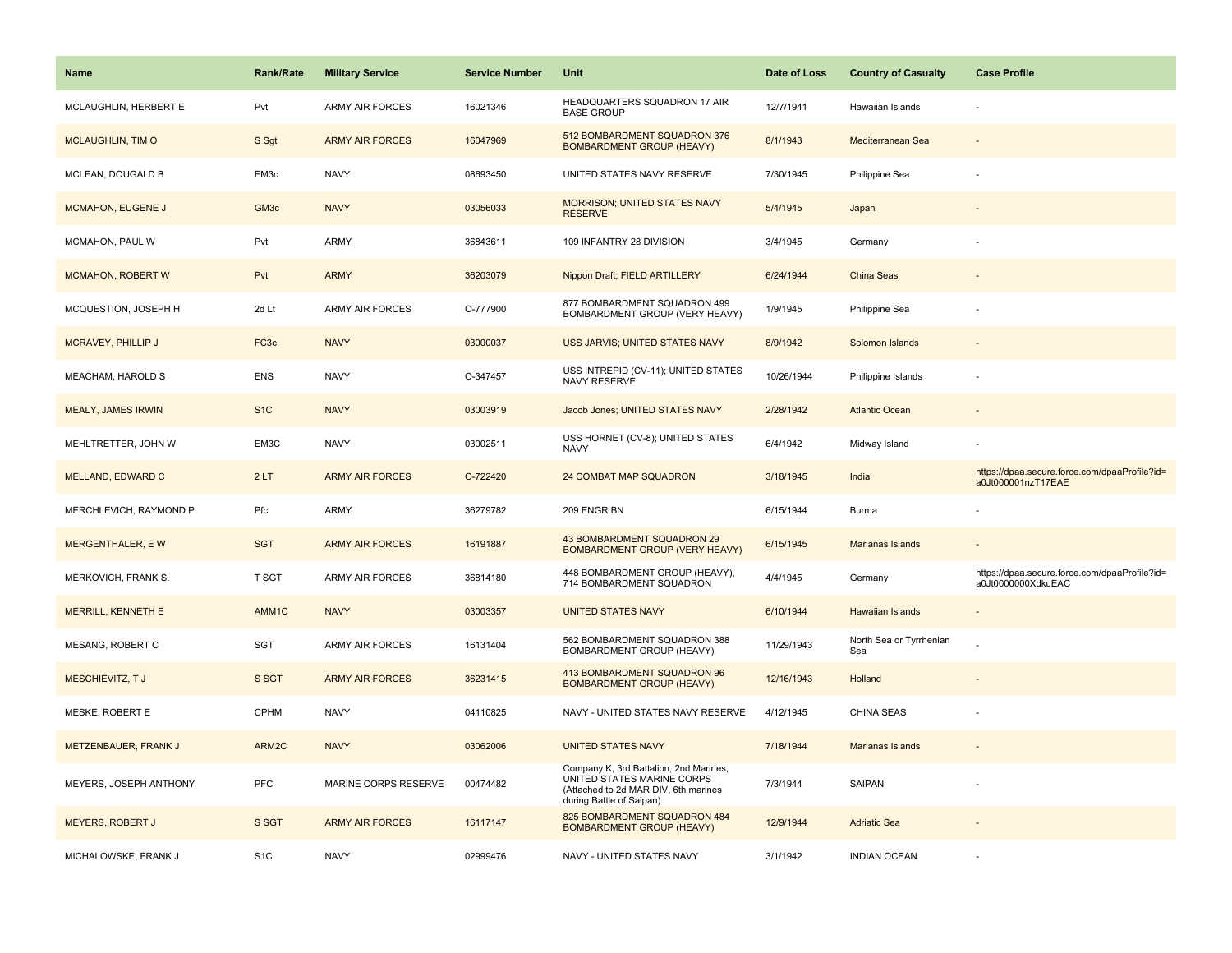| <b>Name</b>             | <b>Rank/Rate</b>  | <b>Military Service</b> | <b>Service Number</b> | Unit                                                                  | Date of Loss | <b>Country of Casualty</b>     | <b>Case Profile</b>                                                 |
|-------------------------|-------------------|-------------------------|-----------------------|-----------------------------------------------------------------------|--------------|--------------------------------|---------------------------------------------------------------------|
| MICHALSKI, JEROME J     | S <sub>1</sub> C  | <b>COAST GUARD</b>      | 00609489              | CGC JACKSON; COAST GUARD - UNITED<br><b>STATES COAST GUARD</b>        | 9/14/1944    | <b>** Documentation Errors</b> |                                                                     |
| MICKELSON, DONALD S     | SGT               | <b>ARMY</b>             | 20650059              | ARMY - 128 INFANTRY 32 DIVISION                                       | 11/30/1942   | <b>NEW GUINEA</b>              |                                                                     |
| MILLER, FRANK J         | <b>PFC</b>        | <b>ARMY</b>             | 36295989              | DUKW; 605 FIELD ARTILLERY<br>BATTALION 10 MOUNTAIN DIVISION           | 4/30/1945    | Italy                          |                                                                     |
| MILLER, GEORGE E        | F <sub>1</sub> C  | <b>NAVY</b>             | 09590636              | NAVY - UNITED STATES NAVY RESERVE                                     | 7/30/1945    | PHILIPPINE SEA                 | https://dpaa.secure.force.com/dpaaProfile?id=<br>a0Jt0000000LkxIEAS |
| MILLER, MARVIN H        | S <sub>1</sub> C  | <b>NAVY</b>             | 08694822              | <b>Bismarck Sea; UNITED STATES NAVY</b><br><b>RESERVE</b>             | 2/21/1945    | Bonin & Volcano Islands        |                                                                     |
| MILLER, PAUL V          | TEC <sub>5</sub>  | ARMY                    | 36825879              | 378 INFANTRY 95 DIVISION                                              | 12/4/1944    | France                         |                                                                     |
| MILLER, ROBERT E        | M SGT             | <b>ARMY</b>             | 06829998              | SHINYO MARU; HARBOR DEFENSE OF<br><b>MANILA</b>                       | 9/7/1944     | <b>Philippine Islands</b>      |                                                                     |
| MISEVICZ, JOSEPH A      | S <sub>1</sub> C  | <b>NAVY</b>             | 08685391              | UNITED STATES NAVY RESERVE                                            | 1/27/1944    | North Atlantic Ocean           |                                                                     |
| MITTELSTEADT, CARL A    | <b>ENS</b>        | <b>NAVY</b>             | O-189733              | UNITED STATES NAVY RESERVE                                            | 11/24/1943   | Pacific Ocean                  |                                                                     |
| MLODZIK, ALVIN P        | S <sub>2</sub> C  | <b>NAVY</b>             | 06104051              | NAVY - UNITED STATES NAVY RESERVE                                     | 6/24/1944    | <b>CHINA SEAS</b>              |                                                                     |
| MOCKLER, EDWIN --       | 2LT               | <b>ARMY AIR FORCES</b>  | O-827816              | 1 BOMBARDMENT SQUADRON 9<br><b>BOMBARDMENT GROUP (VERY HEAVY)</b>     | 4/15/1945    | Japan/Okinawa                  |                                                                     |
| MODROW, DONALD M        | RM3C              | <b>NAVY</b>             | 02999927              | Langley; UNITED STATES NAVY                                           | 3/1/1942     | Indian Ocean                   |                                                                     |
| MOE, LELAND M           | EM <sub>2</sub> C | <b>NAVY</b>             | 03059798              | LUCE; UNITED STATES NAVY                                              | 5/4/1945     | China Seas                     |                                                                     |
| MOEN, GILFORD H.        | T SGT             | <b>ARMY AIR FORCES</b>  | 36265427              | 492 BOMBARDMENT SQUADRON 7<br>BOMBARDMENT GROUP (HEAVY)               | 10/27/1944   | Burma                          |                                                                     |
| MOG, VICTOR O           | AOM2C             | <b>NAVY</b>             | 03054219              | UNITED STATES NAVY RESERVE                                            | 3/25/1944    | <b>Aleutian Islands</b>        |                                                                     |
| MOLITOR, HARVEY N N     | <b>PVT</b>        | <b>ARMY</b>             | 36833898              | 60 INFANTRY 9 DIVISION                                                | 7/25/1944    | France                         |                                                                     |
| MOORE, KENNETH W        | 1LT               | <b>ARMY AIR FORCES</b>  | O-860523              | 877 BOMBARDMENT SQUADRON 499<br><b>BOMBARDMENT GROUP (VERY HEAVY)</b> | 4/24/1945    | Japan/Okinawa                  |                                                                     |
| MOREY, VERNON C         | S <sub>1</sub> C  | <b>NAVY</b>             | 03055172              | UNITED STATES NAVY RESERVE                                            | 5/4/1942     | Atlantic Ocean                 |                                                                     |
| <b>MOROIS, HOWARD J</b> | <b>T SGT</b>      | <b>ARMY</b>             | 36226808              | 179 INFANTRY 45 DIVISION                                              | 5/31/1944    | Italy                          |                                                                     |
| MORRISON, DEAN J        | <b>PVT</b>        | ARMY                    | 17001687              | ARMY - 808 MILITARY POLICE COMPANY                                    | 8/8/1942     | PHILIPPINE ISLANDS             | https://dpaa.secure.force.com/dpaaProfile?id=<br>a0Jt000000MvCTPEA3 |
| <b>MORSE, ROBERT W</b>  | 1LT               | <b>ARMY AIR FORCES</b>  | O-797581              | 551 BOMBARDMENT SQUADRON 385<br><b>BOMBARDMENT GROUP (HEAVY)</b>      | 2/3/1944     | North Sea or Tyrrhenian<br>Sea |                                                                     |
| MOYER, LEROY H          | S SGT             | <b>ARMY AIR FORCES</b>  | 16092543              | 303 BOMBARDMENT GROUP (HEAVY),<br><b>427 BOMBARDMENT SQUADRON</b>     | 5/1/1943     | English Channel                |                                                                     |
| MRAZ, ROBERT L          | 2LT               | <b>ARMY AIR FORCES</b>  | O-664223              | 18 FIGHTER SQUADRON 343 FIGHTER<br><b>GROUP</b>                       | 1/21/1943    | <b>Aleutian Islands</b>        |                                                                     |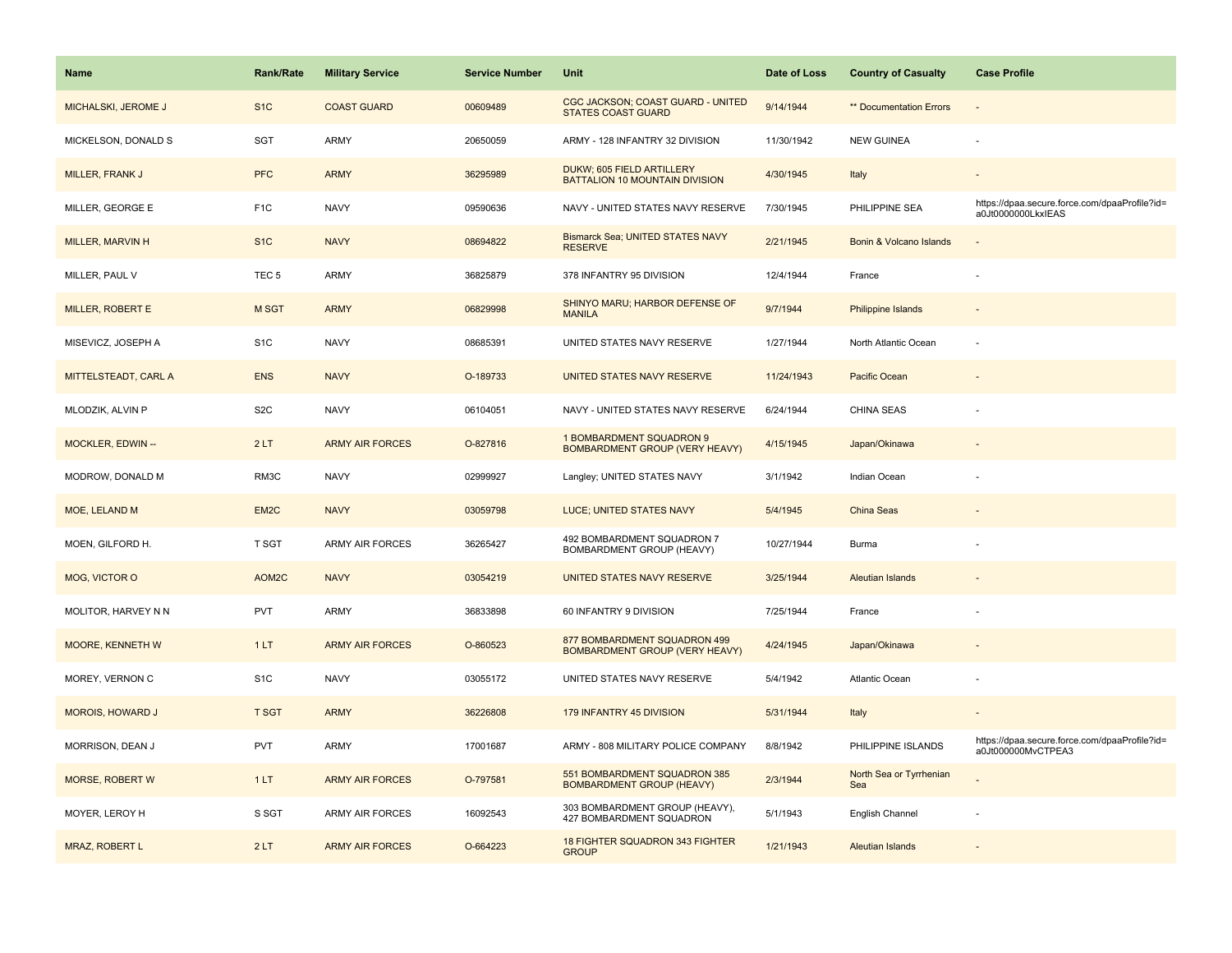| <b>Name</b>                 | Rank/Rate         | <b>Military Service</b> | <b>Service Number</b> | Unit                                                                  | Date of Loss | <b>Country of Casualty</b>     | <b>Case Profile</b>                                                 |
|-----------------------------|-------------------|-------------------------|-----------------------|-----------------------------------------------------------------------|--------------|--------------------------------|---------------------------------------------------------------------|
| MRKVICA, LOUIS JOHN         | <b>PVT</b>        | <b>MARINE CORPS</b>     | 00506972              | MARINE - UNITED STATES MARINE<br><b>CORPS</b>                         | 11/20/1943   | <b>GILBERT ISLANDS</b>         | https://dpaa.secure.force.com/dpaaProfile?id=<br>a0Jt0000000XklkEAC |
| MUDLOFF, SYLVESTER E        | <b>SGT</b>        | <b>ARMY</b>             | 36228723              | 702 TANK DESTROYER BATTALION                                          | 9/19/1944    | Germany                        |                                                                     |
| MUELLER, JOSEPH L           | S <sub>1</sub> C  | <b>COAST GUARD</b>      | 00608510              | COAST GUARD - UNITED STATES<br><b>COAST GUARD</b>                     | 3/14/1945    | Saipan                         |                                                                     |
| MURDOCK, JOHN G             | WT <sub>2</sub> C | <b>NAVY</b>             | 03054216              | NAVY - UNITED STATES NAVY RESERVE                                     | 12/3/1944    | PHILIPPINE ISLANDS             |                                                                     |
| MURPHY, CHARLES C           | <b>PVT</b>        | <b>ARMY</b>             | 36818978              | 180 INFANTRY 45 DIVISION                                              | 2/18/1944    | Italy                          |                                                                     |
| MURPHY, FRANCIS J           | S SGT             | <b>ARMY AIR FORCES</b>  | 36253570              | 424 BOMBARDMENT SQUADRON 307<br><b>BOMBARDMENT GROUP (HEAVY)</b>      | 7/6/1943     | Solomon Islands                |                                                                     |
| MURPHY, JOHN F              | <b>PVT</b>        | <b>ARMY</b>             | 16008558              | 31 INFANTRY REGIMENT                                                  | 7/11/1942    | Philippine Islands             | https://dpaa.secure.force.com/dpaaProfile?id=<br>a0Jt000000MW4wrEAD |
| <b>MYERS, GORDON ROBERT</b> | <b>CAPT</b>       | <b>ARMY</b>             | O-343608              | ORYOKU MARU; 52 INFANTRY 51<br><b>DIVISION (PHILIPPINE SCOUT)</b>     | 1/9/1945     | Philippine Islands             | $\overline{\phantom{a}}$                                            |
| MYERS, PAUL E               | S <sub>1</sub> C  | <b>NAVY</b>             | 03059753              | UNITED STATES NAVY RESERVE                                            | 4/16/1943    | North Atlantic Ocean           | ÷,                                                                  |
| <b>NADER, DELBART R</b>     | S <sub>2</sub> C  | <b>NAVY</b>             | 06110505              | UNITED STATES NAVY RESERVE                                            | 1/11/1943    | North Atlantic Ocean           |                                                                     |
| NANCE, GLENN W              | ENS               | <b>NAVY</b>             | O-203357              | USS MONSSEN; UNITED STATES NAVY                                       | 11/13/1942   | Solomon Islands                |                                                                     |
| NAU, HAROLD L               | <b>PVT</b>        | <b>ARMY</b>             | 16131233              | <b>USAT DORCHESTER; UNITED STATES</b><br><b>ARMY</b>                  | 2/3/1943     | Greenland                      |                                                                     |
| NAUMAN, DANIEL D            | 1LT               | <b>ARMY AIR FORCES</b>  | O-664436              | 511 BOMBARDMENT SQUADRON 351<br>BOMBARDMENT GROUP (HEAVY)             | 10/4/1943    | ZEELAND                        | https://dpaa.secure.force.com/dpaaProfile?id=<br>a0Jt000001nzSKbEAM |
| NEDDERSEN, GORDON F.        | 2d Lt             | <b>ARMY AIR FORCES</b>  | O-2065384             | 870 BOMBARDMENT SQUADRON 497<br><b>BOMBARDMENT GROUP (VERY HEAVY)</b> | 3/4/1945     | Marianas Islands               |                                                                     |
| NEINFELDT, CHARLES L        | <b>SSGT</b>       | <b>ARMY AIR FORCES</b>  | 36297440              | 703 BOMBARDMENT SQUADRON 445<br><b>BOMBARDMENT GROUP (HEAVY)</b>      | 11/15/1943   | Caribbean Sea                  |                                                                     |
| <b>NELSEN, JAMES D</b>      | <b>PVT</b>        | <b>ARMY</b>             | 36845546              | 7 INFANTRY 3 DIVISION                                                 | 3/26/1945    | Germany                        |                                                                     |
| NELSON, ARCHIE E            | <b>PVT</b>        | <b>ARMY</b>             | 36295206              | HMT Rohna; 853 ENGINEERS BATTALION<br>(AVIATION)                      | 11/26/1943   | Mediterranean Sea              |                                                                     |
| NELSON, ELWYN R             | <b>PVT</b>        | <b>ARMY</b>             | 36295208              | HMT Rohna; 853 ENGINEERS BATTALION<br>(AVIATION)                      | 11/26/1943   | Mediterranean Sea              |                                                                     |
| NELSON, EMERY J             | S <sub>1</sub> C  | <b>NAVY</b>             | 03000465              | NAVY - UNITED STATES NAVY                                             | 3/1/1942     | <b>INDIAN OCEAN</b>            |                                                                     |
| <b>NELSON, GLENN W</b>      | <b>SGT</b>        | <b>ARMY AIR FORCES</b>  | 16089119              | 676 BOMBARDMENT SQUADRON 444<br><b>BOMBARDMENT GROUP (VERY HEAVY)</b> | 5/26/1945    | Bonin & Volcano Islands        |                                                                     |
| NELSON, JOHN G              | 1 LT              | <b>ARMY AIR FORCES</b>  | O-729485              | 412 BOMBARDMENT SQUADRON 95<br>BOMBARDMENT GROUP (HEAVY)              | 10/9/1943    | North Sea or Tyrrhenian<br>Sea |                                                                     |
| NELSON, LEE O               | <b>ENS</b>        | <b>NAVY</b>             | O-268617              | NAVY - UNITED STATES NAVY RESERVE                                     | 4/28/1944    | <b>ENGLISH CHANNEL</b>         | $\sim$                                                              |
| NELSON, OLAF M.             | <b>T SGT</b>      | <b>ARMY AIR FORCES</b>  | 39303506              | 89 BOMBARDMENT SQUADRON 3<br><b>BOMBARDMENT GROUP (LIGHT)</b>         | 2/24/1945    | New Guinea                     |                                                                     |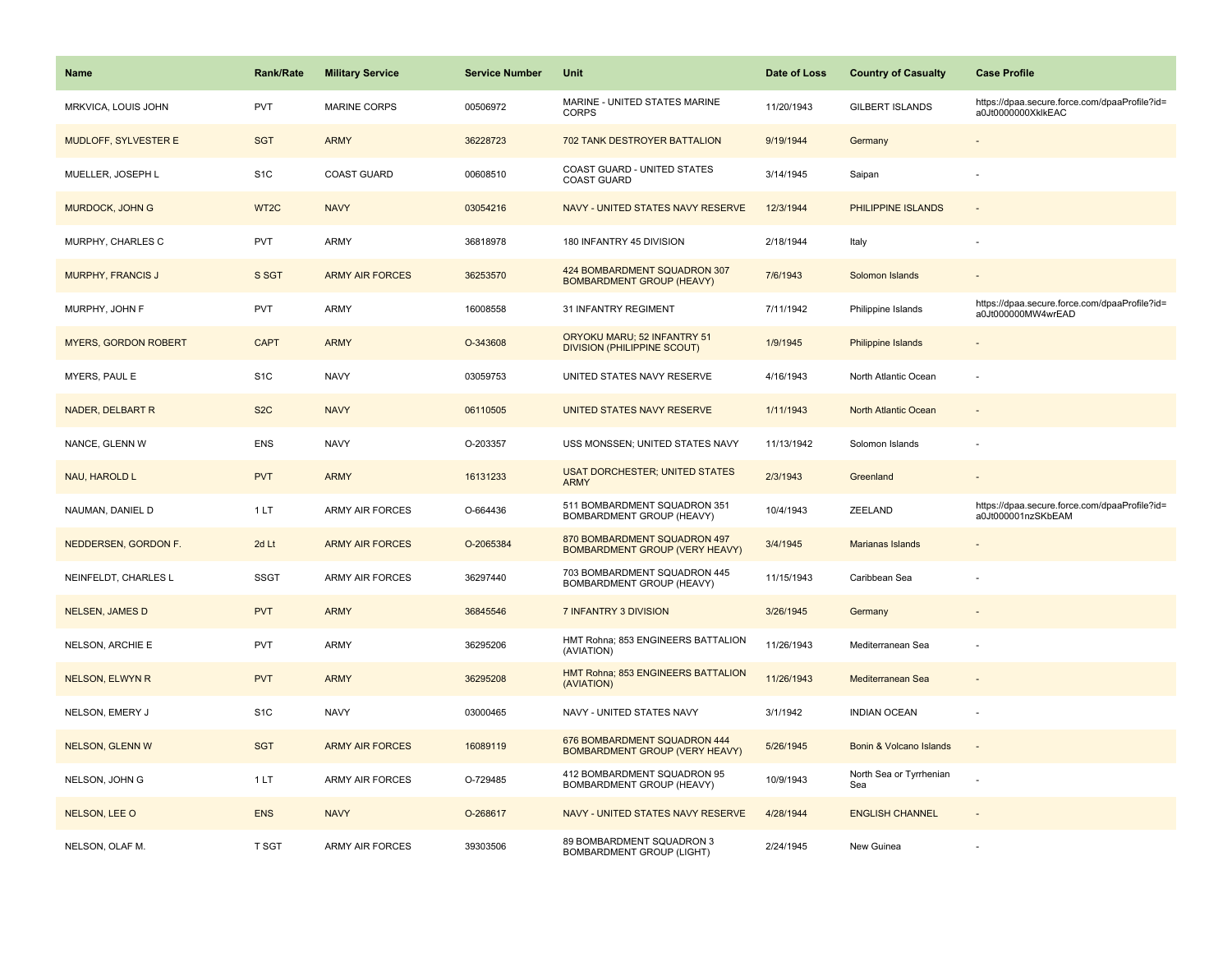| <b>Name</b>                | <b>Rank/Rate</b>  | <b>Military Service</b> | <b>Service Number</b> | Unit                                                                        | Date of Loss | <b>Country of Casualty</b> | <b>Case Profile</b>                                                 |
|----------------------------|-------------------|-------------------------|-----------------------|-----------------------------------------------------------------------------|--------------|----------------------------|---------------------------------------------------------------------|
| NENCKI, FRANK --           | LT /JG/           | <b>NAVY</b>             | O-224114              | USS LONG; UNITED STATES NAVY<br><b>RESERVE</b>                              | 1/7/1945     | <b>Philippine Islands</b>  |                                                                     |
| NEUBAUER, RICHARD          | S <sub>2</sub> C  | <b>NAVY</b>             | 03072835              | NAVY - UNITED STATES NAVY RESERVE                                           | 7/30/1945    | PHILIPPINE SEA             | https://dpaa.secure.force.com/dpaaProfile?id=<br>a0Jt0000000LkouEAC |
| NEUMANN, CLARENCE A        | 2d Lt             | <b>ARMY AIR FORCES</b>  | O-2068725             | 411 BOMBARDMENT SQUADRON 502<br><b>BOMBARDMENT GROUP (VERY HEAVY)</b>       | 8/30/1945    | <b>Philippine Sea</b>      |                                                                     |
| NEWHALL, DONALD L          | CPL               | <b>ARMY AIR FORCES</b>  | 36826860              | 25 BOMBARDMENT SQUADRON 20<br>BOMBARDMENT GROUP (VERY HEAVY)                | 5/14/1945    | Marianas Islands           |                                                                     |
| NICHOLSON, ROBERT E        | S SGT             | <b>ARMY AIR FORCES</b>  | 16131481              | 404 BOMBARDMENT SQUADRON 28<br><b>BOMBARDMENT GROUP (HEAVY)</b>             | 3/26/1944    | Pacific Ocean              |                                                                     |
| NICKERSON, LEELAND C       | GM3C              | <b>NAVY</b>             | 03061547              | COOPER; UNITED STATES NAVY<br><b>RESERVE</b>                                | 12/3/1944    | Philippine Islands         |                                                                     |
| NIEBOJEWSKI, EDWARD --     | <b>SGT</b>        | <b>ARMY AIR FORCES</b>  | 36233527              | 401 BOMBARDMENT SQUADRON 91<br><b>BOMBARDMENT GROUP (HEAVY)</b>             | 8/31/1943    | <b>English Channel</b>     |                                                                     |
| NIELSEN, CARL A C          | F <sub>1C</sub>   | <b>NAVY</b>             | 09591104              | NAVY - UNITED STATES NAVY RESERVE                                           | 7/30/1945    | PHILIPPINE SEA             | https://dpaa.secure.force.com/dpaaProfile?id=<br>a0Jt0000000LkoGEAS |
| NIELSEN, HENRY B           | <b>CPL</b>        | <b>MARINE CORPS</b>     | 00326640              | MARINE - UNITED STATES MARINE<br><b>CORPS</b>                               | 2/7/1943     | <b>New Hebrides</b>        |                                                                     |
| NORTHEY, BRUCE O           | MM <sub>2</sub> C | <b>NAVY</b>             | 03001929              | Maddox; UNITED STATES NAVY                                                  | 7/10/1943    | Mediterranean Sea          |                                                                     |
| NOWAK, CLIFFORD --         | <b>PVT</b>        | <b>ARMY</b>             | 16021929              | <b>USAT J.W. McAndrews; INFANTRY</b>                                        | 3/13/1945    | Portugal                   |                                                                     |
| NUSSER, RAYMOND ALFRED     | GM3C              | <b>NAVY</b>             | 02997804              | USS Arizona; UNITED STATES NAVY                                             | 12/7/1941    | Hawaiian Islands           | https://dpaa.secure.force.com/dpaaProfile?id=<br>a0Jt0000000BT7cEAG |
| NYGREN, LEONARD A          | S <sub>2</sub> C  | <b>NAVY</b>             | 08686193              | UNITED STATES NAVY RESERVE                                                  | 4/1/1944     | Pacific Ocean              |                                                                     |
| NYSTROM, ROBERT J          | 2LT               | <b>ARMY AIR FORCES</b>  | O-715412              | 448 BOMBARDMENT GROUP (HEAVY),<br>714 BOMBARDMENT SQUADRON                  | 6/27/1944    | English Channel            |                                                                     |
| <b>OBRIEN, WAYNE H</b>     | CPL               | <b>ARMY</b>             | 36203177              | <b>ARMY - 200 COAST ARTILLERY</b><br><b>REGIMENT</b>                        | 7/17/1942    | PHILIPPINE ISLANDS         | https://dpaa.secure.force.com/dpaaProfile?id=<br>a0Jt0000000cc8kEAA |
| OBYDINE, STEPHAN E         | AOM3C             | <b>NAVY</b>             | 03058871              | VP - 211; UNITED STATES NAVY<br><b>RESERVE</b>                              | 1/12/1943    | Brazil                     |                                                                     |
| <b>OCALLAHAN, ROBERT E</b> | Ens               | <b>NAVY</b>             | O-158118              | USS LEXINGTON; UNITED STATES NAVY<br><b>RESERVE</b>                         | 11/20/1943   | Pacific Ocean              | https://dpaa.secure.force.com/dpaaProfile?id=<br>a0Jt000000oMgKsEAK |
| <b>OCHALEK. STANLEY J</b>  | 1st Lt            | <b>ARMY AIR FORCES</b>  | O-739492              | 822 BOMBARDMENT SQUADRON 38<br>BOMBARDMENT GROUP (MEDIUM)                   | 11/29/1944   |                            |                                                                     |
| <b>OCKER, LEROY M</b>      | EM3C              | <b>NAVY</b>             | 08696164              | NAVY - UNITED STATES NAVY RESERVE                                           | 12/3/1944    | PHILIPPINE ISLANDS         |                                                                     |
| OCONNOR, MARK A            | EM3c              | <b>NAVY</b>             | 08687602              | KETE; UNITED STATES NAVY RESERVE                                            | 3/31/1945    | Ryukyus Islands            |                                                                     |
| OELDEMANN, HENRY C         | F <sub>1</sub> C  | <b>NAVY</b>             | 06103317              | <b>GRAYLING; UNITED STATES NAVY</b><br><b>RESERVE</b>                       | 9/24/1943    | <b>Philippine Islands</b>  |                                                                     |
| OFTEDAHL, WILLIS ODEA      | <b>PFC</b>        | MARINE CORPS RESERVE    | 00880753              | Company C, 2d Armored Amphibian<br>Battalion, 2d Marine Division, FMF, USMC | 6/15/1944    | <b>SAIPAN</b>              |                                                                     |
| <b>OGILVIE, DONALD G</b>   | MM <sub>2</sub> C | <b>NAVY</b>             | 04102585              | <b>USS PENSACOLA; UNITED STATES</b><br><b>NAVY RESERVE</b>                  | 11/30/1942   | Solomon Islands            |                                                                     |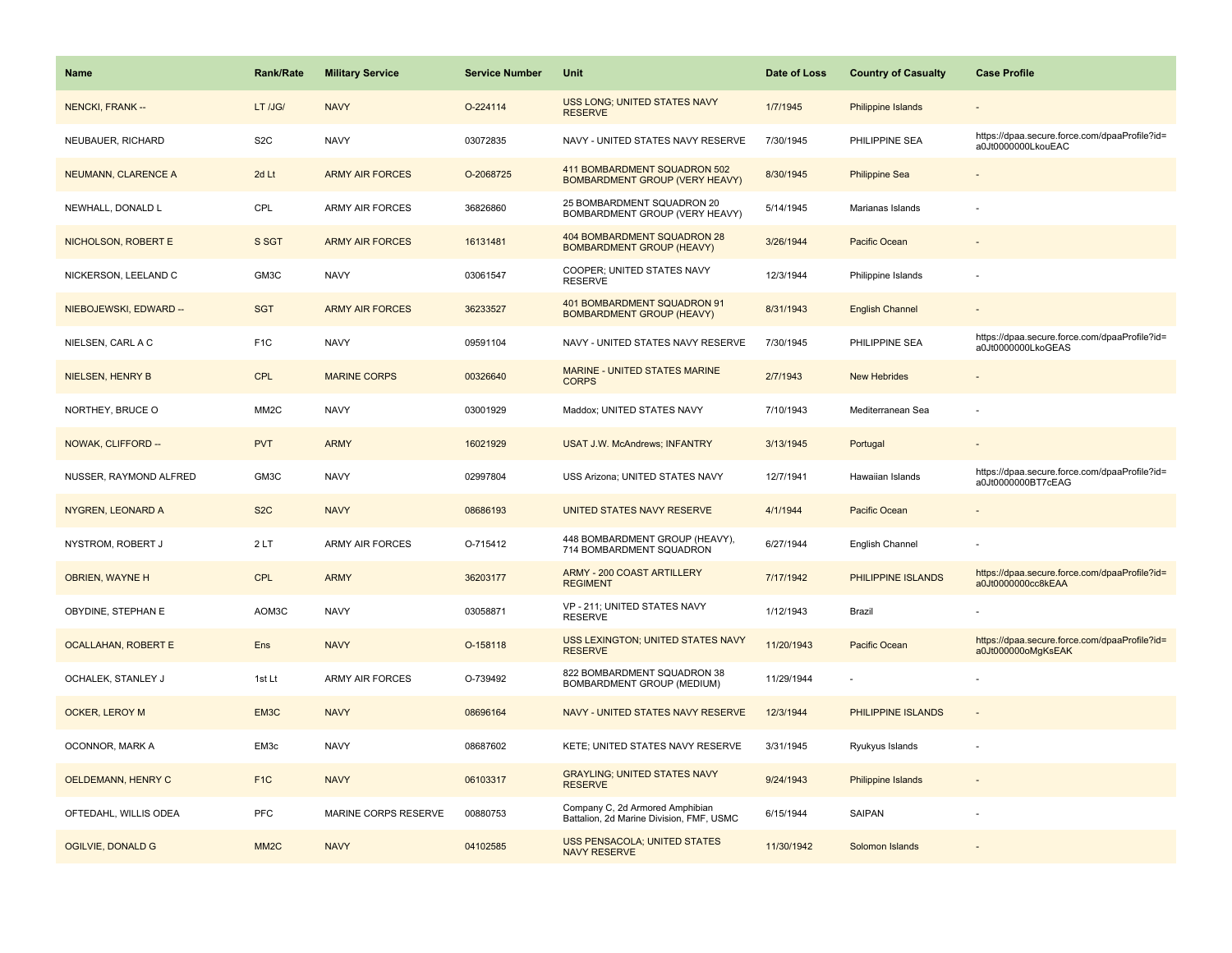| Name                       | <b>Rank/Rate</b>   | <b>Military Service</b> | <b>Service Number</b> | Unit                                                          | Date of Loss | <b>Country of Casualty</b>                             | <b>Case Profile</b>                                                 |
|----------------------------|--------------------|-------------------------|-----------------------|---------------------------------------------------------------|--------------|--------------------------------------------------------|---------------------------------------------------------------------|
| OKON, ROBERT BERTRAM       | AOM1c              | <b>NAVY</b>             | 3053041               | UNITED STATES NAVY RESERVE                                    | 6/14/1945    | Malaya                                                 |                                                                     |
| <b>OLSEN, HAROLD J</b>     | S SGT              | <b>ARMY AIR FORCES</b>  | 16056002              | 31 BOMBARDMENT SQUADRON 5<br><b>BOMBARDMENT GROUP (HEAVY)</b> | 5/21/1944    | <b>Caroline Islands</b>                                | https://dpaa.secure.force.com/dpaaProfile?id=<br>a0Jt000001EhJMIEAN |
| OLSEN, WILFORD J           | RM3C               | <b>NAVY</b>             | 09590294              | NAVY - UNITED STATES NAVY RESERVE                             | 2/21/1945    | <b>BONIN &amp; VOLCANO</b><br><b>ISLANDS</b>           |                                                                     |
| <b>OLSON, DOUGLAS H</b>    | MOMM <sub>2C</sub> | <b>NAVY</b>             | 06393517              | <b>BONEFISH; UNITED STATES NAVY</b><br><b>RESERVE</b>         | 7/14/1945    | <b>Philippine Sea</b>                                  |                                                                     |
| OLSON, ERRETT B            | MM3C               | <b>NAVY</b>             | 02999298              | Edsall; UNITED STATES NAVY                                    | 3/1/1942     | Indian Ocean                                           |                                                                     |
| OLSON, FRED S.             | 2LT                | <b>ARMY AIR FORCES</b>  | O-440126              | <b>AIR CORPS</b>                                              | 6/3/1942     | <b>Burma</b>                                           |                                                                     |
| OLSON, HOWARD E            | CPL                | ARMY AIR FORCES         | 36241398              | HMT Rohna; 322 FIGHTER CONTROL<br>SQUADRON                    | 11/26/1943   | Mediterranean Sea                                      | $\overline{\phantom{a}}$                                            |
| <b>OLSON, JEROME M</b>     | 2LT                | <b>ARMY AIR FORCES</b>  | O-732651              | <b>AIR CORPS</b>                                              | 3/30/1943    | <b>Atlantic Ocean: North</b><br><b>American Waters</b> |                                                                     |
| OLSON, JOHN C              | F <sub>2</sub> C   | <b>NAVY</b>             | 08688174              | NAVY - UNITED STATES NAVY RESERVE                             | 2/21/1945    | <b>BONIN &amp; VOLCANO</b><br><b>ISLANDS</b>           |                                                                     |
| OLSON, LEO L               | S SGT              | <b>ARMY</b>             | 36222403              | ARMY - 136 INFANTRY 33 DIVISION                               | 5/7/1945     | PHILIPPINE ISLANDS                                     |                                                                     |
| OLSON, RAYMOND P.          | S SGT              | <b>ARMY AIR FORCES</b>  | 16046469              | 29 BOMBARDMENT SQUADRON (HEAVY)                               | 5/21/1945    | Latin American Area At-<br>Large                       |                                                                     |
| <b>OLSON, VICTOR L</b>     | S SGT              | <b>ARMY</b>             | 20648846              | ARMY - 128 INFANTRY 32 DIVISION                               | 1/28/1944    | <b>NEW GUINEA</b>                                      |                                                                     |
| OLSON, WESLEY M            | 2d Lt              | ARMY AIR FORCES         | O-2056632             | 762 BOMBARDMENT SQUADRON 460<br>BOMBARDMENT GROUP (HEAVY)     | 10/10/1944   | Adriatic Sea                                           |                                                                     |
| ORCUTT, JOHN R             | MOMM1C             | <b>COAST GUARD</b>      | 00231494              | <b>COAST GUARD - UNITED STATES</b><br><b>COAST GUARD</b>      | 5/18/1944    | <b>ALASKA</b>                                          |                                                                     |
| ORZEL, STANLEY S           | FC <sub>1</sub> C  | <b>NAVY</b>             | 03002210              | Morrison; UNITED STATES NAVY                                  | 5/4/1945     | Japan                                                  |                                                                     |
| <b>OSTROWSKI, WALTER E</b> | <b>PFC</b>         | <b>ARMY</b>             | 36217222              | 39 INFANTRY 9 DIVISION                                        | 8/5/1945     | France                                                 |                                                                     |
| OTOOLE, DOUGLAS J          | RM3                | <b>NAVY</b>             | 03000343              | UNITED STATES NAVY                                            | 3/1/1942     | New Hebrides                                           |                                                                     |
| <b>OUTCELT, GERALD G</b>   | S <sub>2</sub> C   | <b>NAVY</b>             | 09593705              | REID; UNITED STATES NAVY RESERVE                              | 12/11/1944   | <b>Philippine Islands</b>                              | $\sim$                                                              |
| PAGEL, RAYMOND A           | <b>ACRT</b>        | <b>NAVY</b>             | 06109476              | NAVY - UNITED STATES NAVY RESERVE                             | 3/19/1945    | <b>JAPAN</b>                                           | ÷,                                                                  |
| PALECEK, ALVIN P.          | <b>CPL</b>         | <b>ARMY AIR FORCES</b>  | 36279188              | <b>ARMY AIR FORCE</b>                                         | 1/6/1945     | China                                                  |                                                                     |
| PALKOVIC, LAWRENCE C       | PVT                | ARMY                    | 16008578              | ARISAN MARU; 60 COAST ARTILLERY<br><b>REGIMENT</b>            | 10/24/1944   | China Seas                                             |                                                                     |
| <b>PALM, STANLEY V</b>     | <b>PVT</b>         | <b>ARMY AIR FORCES</b>  | 39252597              | <b>USAT DORCHESTER; AIR CORPS</b>                             | 2/3/1943     | Greenland                                              |                                                                     |
| PALMER, JOHN A             | LT                 | <b>NAVY</b>             | O-084042              | NAVY - UNITED STATES NAVY                                     | 10/25/1944   | PHILIPPINE SEA                                         |                                                                     |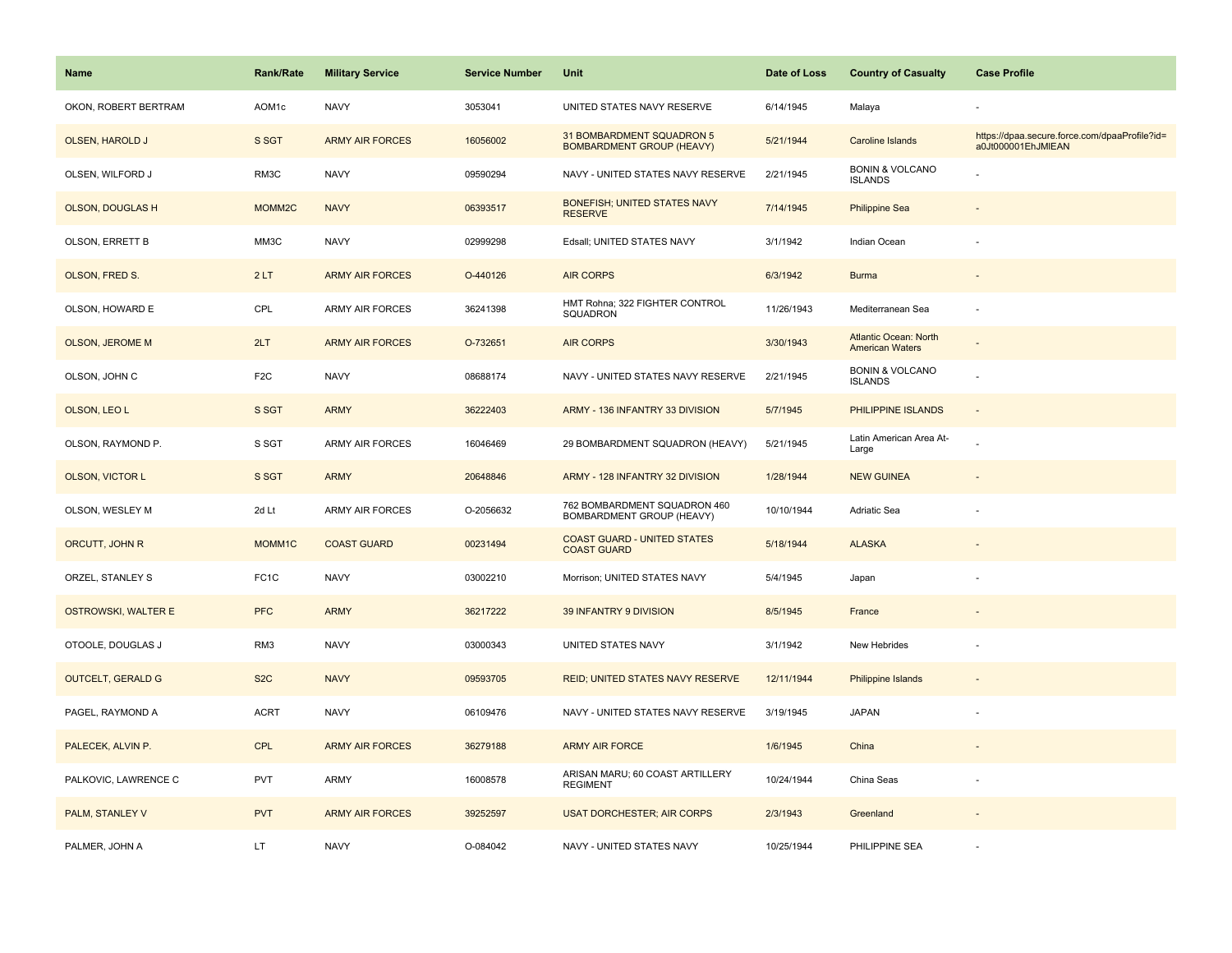| <b>Name</b>           | Rank/Rate         | <b>Military Service</b> | <b>Service Number</b> | Unit                                                                  | Date of Loss | <b>Country of Casualty</b>       | <b>Case Profile</b>                                                 |
|-----------------------|-------------------|-------------------------|-----------------------|-----------------------------------------------------------------------|--------------|----------------------------------|---------------------------------------------------------------------|
| PANAWASH, WILLARD R   | S <sub>1</sub> C  | <b>NAVY</b>             | 03064550              | <b>HOEL; UNITED STATES NAVY RESERVE</b>                               | 10/25/1944   | <b>Philippine Sea</b>            |                                                                     |
| PANEITZ, ARTHUR R     | PVT               | ARMY                    | 16005225              | ARMY - 808 MILITARY POLICE COMPANY                                    | 8/15/1942    | PHILIPPINE ISLANDS               | https://dpaa.secure.force.com/dpaaProfile?id=<br>a0Jt0000000Lm74EAC |
| PANEK, HELMER E       | <b>PFC</b>        | <b>ARMY</b>             | 36808707              | <b>ARMY - 33 CHEMICAL</b><br><b>DECONTAMINATION COMPANY</b>           | 4/28/1944    | <b>ENGLISH CHANNEL</b>           |                                                                     |
| PANETTI, THOMAS D     | AMM3C             | <b>NAVY</b>             | 03059457              | UNITED STATES NAVY RESERVE                                            | 11/5/1944    | Central/South Pacific<br>Theater |                                                                     |
| PANKRATZ, ANTHONY A   | S SGT             | <b>ARMY AIR FORCES</b>  | 36241424              | <b>49 BOMBARDMENT SQUADRON 2</b><br><b>BOMBARDMENT GROUP (HEAVY)</b>  | 11/11/1943   | Mediterranean Sea                |                                                                     |
| PAQUETTE, DENNIS J    | AMM3C             | <b>NAVY</b>             | 03053322              | UNITED STATES NAVY RESERVE                                            | 12/25/1943   | Solomon Islands                  |                                                                     |
| PAQUIN, STEPHEN L     | <b>PFC</b>        | <b>ARMY</b>             | 17001748              | ARISAN MARU; 60 COAST ARTILLERY<br><b>REGIMENT</b>                    | 10/24/1944   | China Seas                       |                                                                     |
| PARADISE, ARNOLD J    | S SGT             | <b>ARMY AIR FORCES</b>  | 36264577              | 42 BOMBARDMENT SQUADRON 11<br>BOMBARDMENT GROUP (HEAVY)               | 12/21/1943   | Marshall Islands                 |                                                                     |
| PARFITT, FRANCIS J    | RM <sub>2</sub> C | <b>NAVY</b>             | 02998406              | Pillsbury; UNITED STATES NAVY                                         | 3/1/1942     | <b>Indian Ocean</b>              |                                                                     |
| PARKER, VILAS D       | S/Sgt             | ARMY                    | 20648114              | 5307 COMPOSITE UNIT                                                   | 5/22/1944    | <b>Burma</b>                     |                                                                     |
| PARKS, FLOYD L        | <b>PVT</b>        | <b>ARMY</b>             | 06727654              | ARMY - GUN CREW TRANSPORT CORPS                                       | 3/28/1943    | <b>NEW GUINEA</b>                |                                                                     |
| PARSONS, WALLACE K    | MM3C              | <b>NAVY</b>             | 03055948              | UNITED STATES NAVY RESERVE                                            | 6/6/1945     | Pacific Ocean                    |                                                                     |
| PATRICA, GEORGE --    | <b>PFC</b>        | <b>ARMY</b>             | 36291548              | 290 INFANTRY 75 DIVISION                                              | 12/24/1944   | <b>Belgium</b>                   | $\overline{\phantom{a}}$                                            |
| PATRINOS, FREDERICK J | SGT               | ARMY AIR FORCES         | 36838989              | 858 BOMBARDMENT SQUADRON 492<br>BOMBARDMENT GROUP (HEAVY)             | 4/19/1945    | North Sea or Tyrrhenian<br>Sea   |                                                                     |
| PATTERSON, HAROLD J   | <b>SGT</b>        | <b>ARMY AIR FORCES</b>  | 36804710              | <b>AIR CORPS</b>                                                      | 5/1/1944     | Newfoundland                     |                                                                     |
| PAUL, JAMES L.        | CPL               | ARMY AIR FORCES         | 16192079              | 717 BOMBARDMENT SQUADRON 449<br>BOMBARDMENT GROUP (HEAVY)             | 2/19/1945    | Adriatic Sea                     |                                                                     |
| PAULEY, GEORGE W      | RM3C              | <b>NAVY</b>             | 03294793              | BONEFISH; UNITED STATES NAVY                                          | 7/14/1945    | Sea of Japan                     |                                                                     |
| PAULSON, ELMER C      | PFC               | ARMY                    | 36972928              | DUKW; 605 FIELD ARTILLERY<br>BATTALION 10 MOUNTAIN DIVISION           | 4/30/1945    | Italy                            | ÷,                                                                  |
| PAYNE, HAROLD K       | AERM3C            | <b>NAVY</b>             | 03000496              | ARISAN MARU; PATROL WING 10,<br><b>CAVITE NAVAL BASE</b>              | 10/24/1944   | <b>Philippine Islands</b>        |                                                                     |
| PECHACEK, ERMIN J     | SM <sub>2</sub> C | <b>NAVY</b>             | 03285505              | SHARK; UNITED STATES NAVY                                             | 2/11/1942    | Netherlands East Indies          | ÷,                                                                  |
| PECK, THEODORE T      | 1LT               | <b>ARMY AIR FORCES</b>  | O-743828              | 768 BOMBARDMENT SQUADRON 462<br><b>BOMBARDMENT GROUP (VERY HEAVY)</b> | 9/5/1945     | <b>Marshall Islands</b>          | $\sim$                                                              |
| PEDERSON, THEODORE L. | <b>PVT</b>        | <b>ARMY</b>             | 36222407              | ST. DAVID; 540 ENGINEERS REGIMENT                                     | 1/24/1944    | Italy                            |                                                                     |
| PEGG, GEORGE E        | RM <sub>1C</sub>  | <b>NAVY</b>             | 01525474              | Asheville; UNITED STATES NAVY                                         | 3/3/1942     | Indian Ocean                     |                                                                     |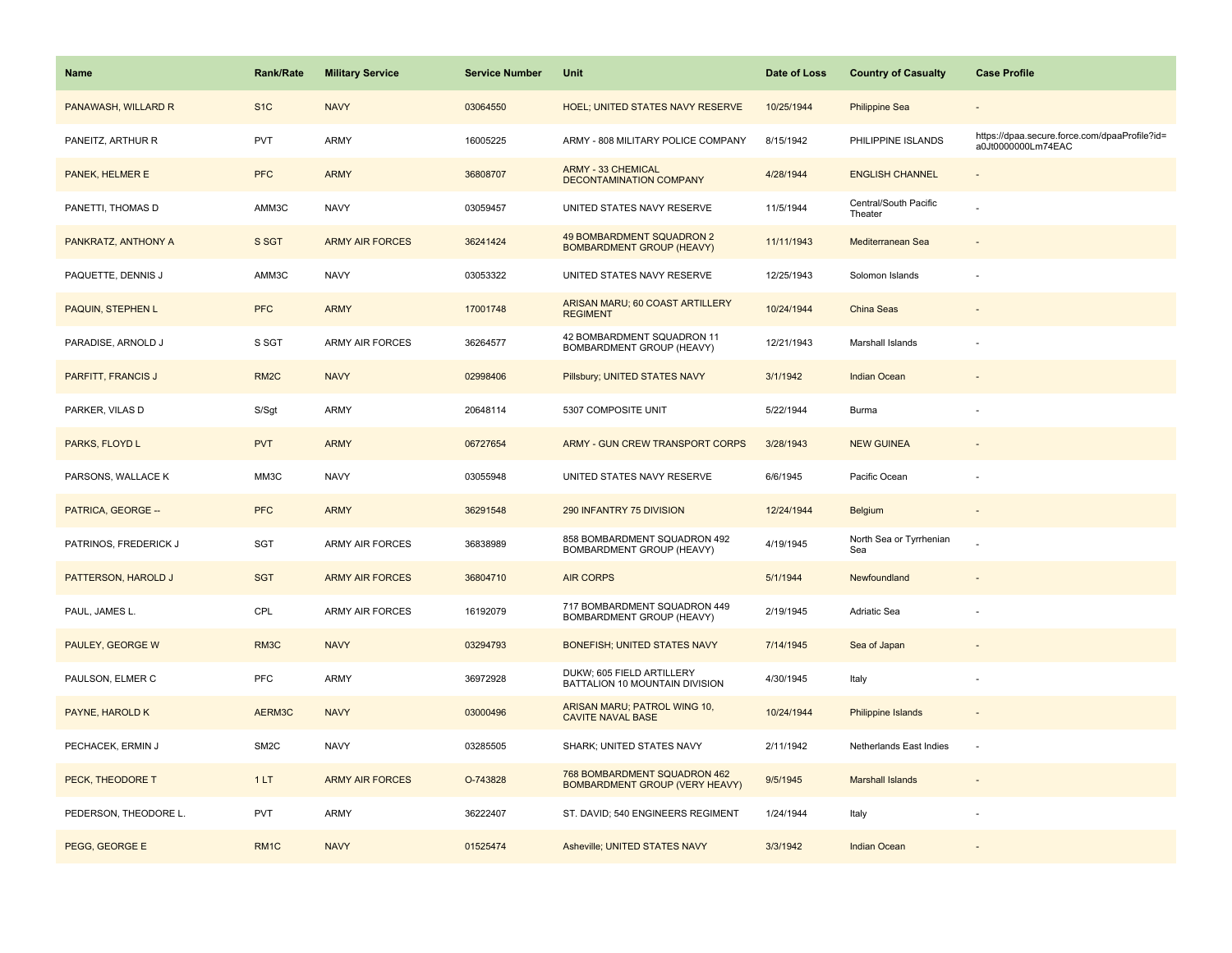| <b>Name</b>             | Rank/Rate        | <b>Military Service</b> | <b>Service Number</b> | Unit                                                             | Date of Loss | <b>Country of Casualty</b>                             | <b>Case Profile</b>                                                 |
|-------------------------|------------------|-------------------------|-----------------------|------------------------------------------------------------------|--------------|--------------------------------------------------------|---------------------------------------------------------------------|
| PERSON, JOHN H          | 1LT              | <b>ARMY AIR FORCES</b>  | O-724067              | 301 BOMBARDMENT GROUP (HEAVY),<br>353 BOMBARDMENT SQUADRON       | 4/19/1944    | North Sea or Tyrrhenian<br>Sea                         |                                                                     |
| PETERBURS, PAUL F       | MOMM1C           | <b>NAVY</b>             | 04104902              | Plymouth; UNITED STATES NAVY                                     | 8/5/1943     | <b>Atlantic Ocean: North</b><br><b>American Waters</b> | https://dpaa.secure.force.com/dpaaProfile?id=<br>a0Jt0000000XeVGEA0 |
| PETERS, HOWARD C        | <b>PVT</b>       | <b>ARMY</b>             | 16157784              | SS Leopoldville; 262 INFANTRY 66<br><b>DIVISION</b>              | 12/24/1944   | English Channel                                        |                                                                     |
| PETERSON, ARTHUR L      | S Sgt            | <b>ARMY AIR FORCES</b>  | 36811259              | 27 BOMBARDMENT SQUADRON 30<br><b>BOMBARDMENT GROUP (HEAVY)</b>   | 7/7/1944     | <b>Marshall Islands</b>                                | https://dpaa.secure.force.com/dpaaProfile?id=<br>a0Jt000001mNsdmEAC |
| PETERSON, LEO R         | COX              | <b>COAST GUARD</b>      | 00503077              | <b>COAST GUARD - UNITED STATES</b><br><b>COAST GUARD</b>         | 6/13/1943    | Greenland                                              |                                                                     |
| PETERSON, LORRIN I      | EM3C             | <b>NAVY</b>             | 08695147              | Frederick C Davis; UNITED STATES NAVY<br><b>RESERVE</b>          | 4/24/1945    | North Atlantic Ocean                                   |                                                                     |
| PETERSON, MARVEL V      | CPL              | <b>ARMY</b>             | 20645219              | ARISAN MARU; 192 TANK BATTALION                                  | 10/24/1944   | China Seas                                             |                                                                     |
| PETRI, BRUCE ARNOLD     | Y <sub>2</sub> C | <b>NAVY</b>             | 07000445              | USS VINCENNES; UNITED STATES NAVY<br><b>RESERVE</b>              | 8/9/1942     | Solomon Islands                                        |                                                                     |
| PETRI, RUSSEL L         | QM1C             | <b>NAVY</b>             | 03003930              | Bristol; UNITED STATES NAVY                                      | 10/13/1943   | Mediterranean Sea                                      |                                                                     |
| PETTERSEN, EINAR T      | <b>PFC</b>       | <b>ARMY</b>             | 36988124              | SS Leopoldville; 262 INFANTRY 66<br><b>DIVISION</b>              | 12/24/1944   | <b>English Channel</b>                                 |                                                                     |
| PFEFFER, LEROY J        | S <sub>2</sub> C | <b>NAVY</b>             | 08683259              | USS LISCOME BAY; UNITED STATES<br>NAVY RESERVE                   | 11/24/1943   | Pacific Ocean                                          |                                                                     |
| PHILLIPS, LEWIS R       | <b>PFC</b>       | <b>ARMY</b>             | 20645237              | <b>ARMY - 192 TANK BATTALION</b>                                 | 11/4/1942    | PHILIPPINE ISLANDS                                     | https://dpaa.secure.force.com/dpaaProfile?id=<br>a0Jt0000000ccDuEAI |
| PICKETT, GEORGE R.      | F <sub>1c</sub>  | <b>NAVY</b>             | 8686696               | JOHNSTON; UNITED STATES NAVY<br><b>RESERVE</b>                   | 10/25/1944   | Philippine Sea                                         |                                                                     |
| PIEHL, WALTER P.        | LT COL           | <b>ARMY AIR FORCES</b>  | O-230257              | <b>HEADQUARTERS FIFTH AIR FORCE</b>                              | 7/8/1944     | New Guinea                                             |                                                                     |
| PIEKARSKI, MARION J     | SOM3C            | <b>NAVY</b>             | 08517834              | Rich; UNITED STATES NAVY RESERVE                                 | 6/8/1944     | English Channel                                        |                                                                     |
| PIERCE, BYRON B.        | 2LT              | <b>ARMY AIR FORCES</b>  | O-710165              | 316 FIGHTER SQUADRON 324 FIGHTER<br><b>GROUP</b>                 | 12/17/1944   | Germany                                                |                                                                     |
| PIERRARD, MARVIN E      | <b>PVT</b>       | <b>ARMY AIR FORCES</b>  | 36823281              | SS Jean Nicolet; AIR CORPS                                       | 7/2/1944     | Indian Ocean                                           |                                                                     |
| PIERZCHALSKI, EDWARD J. | <b>CPL</b>       | <b>ARMY</b>             | 16021846              | <b>31 INFANTRY REGIMENT</b>                                      | 4/22/1942    | <b>Philippine Islands</b>                              |                                                                     |
| PIETTE, RICHARD N       | S <sub>2</sub> C | <b>NAVY</b>             | 06107397              | SS LOUISIANA; UNITED STATES NAVY<br><b>RESERVE</b>               | 8/17/1942    | Trinidad                                               |                                                                     |
| PLATT, PAUL FRANKLIN    | S <sub>1</sub> C | <b>NAVY</b>             | 03000257              | USS PEARY; UNITED STATES NAVY                                    | 12/11/1942   | <b>Philippine Islands</b>                              |                                                                     |
| PODLOGAR, EDWARD --     | LT /JG/          | <b>NAVY</b>             | O-314932              | UNITED STATES NAVY RESERVE                                       | 6/29/1946    | China Seas                                             |                                                                     |
| POETZEL, GEORGE --      | <b>ENS</b>       | <b>NAVY</b>             | O-430027              | USS PRINCETON (CV-37); UNITED<br><b>STATES NAVY RESERVE</b>      | 1/31/1946    | Cuba                                                   |                                                                     |
| POHLE, ARMAND W         | 2LT              | <b>ARMY AIR FORCES</b>  | O-860321              | 785 BOMBARDMENT SQUADRON 466<br><b>BOMBARDMENT GROUP (HEAVY)</b> | 4/5/1945     | North Sea or Tyrrhenian<br>Sea                         |                                                                     |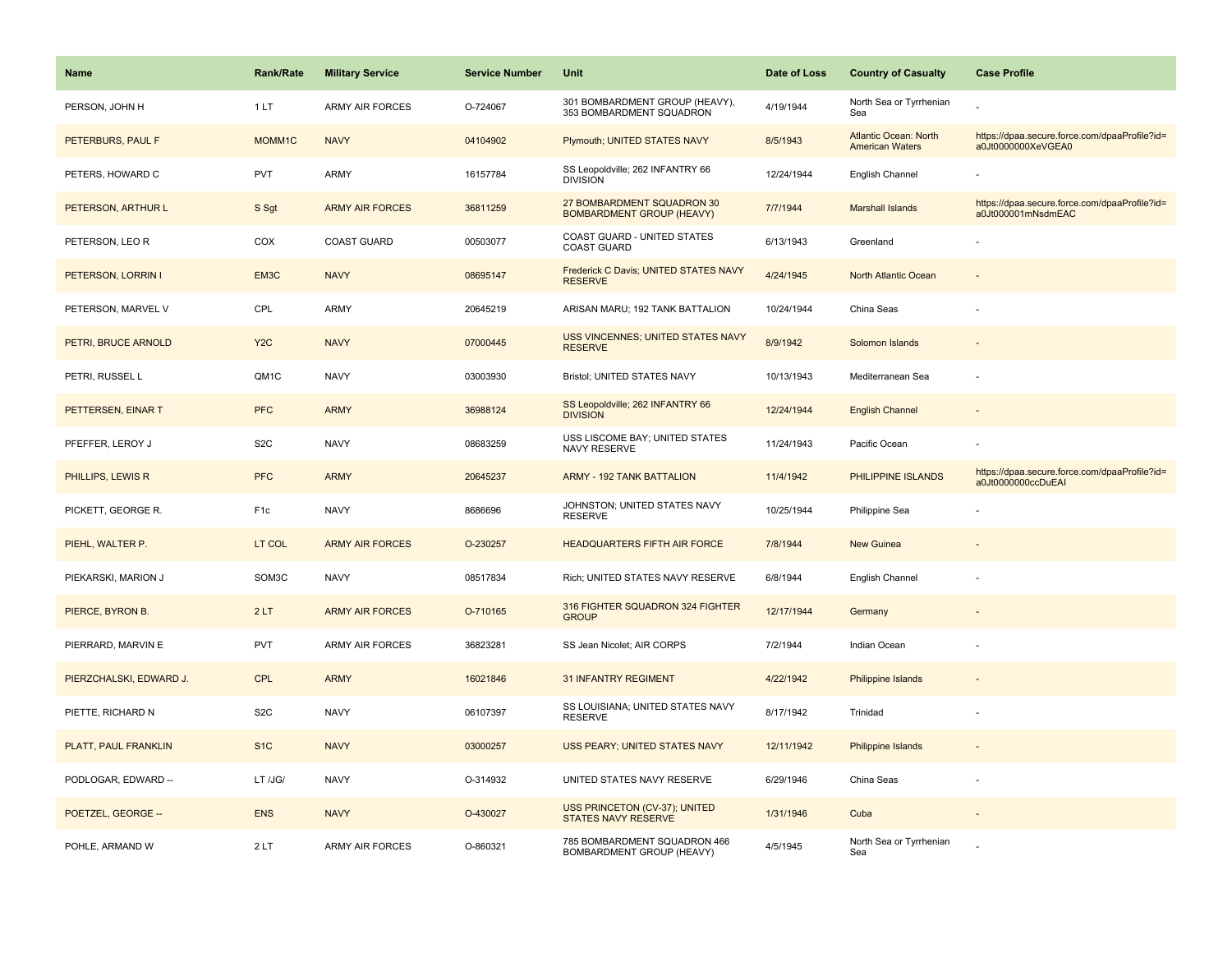| Name                     | <b>Rank/Rate</b> | <b>Military Service</b> | <b>Service Number</b> | <b>Unit</b>                                                      | Date of Loss | <b>Country of Casualty</b>     | <b>Case Profile</b>                                                 |
|--------------------------|------------------|-------------------------|-----------------------|------------------------------------------------------------------|--------------|--------------------------------|---------------------------------------------------------------------|
| PORTER, WILLIAM J        | 1LT              | <b>ARMY AIR FORCES</b>  | O-869769              | 28 PHOTO LAB 501 BOMBARDMENT<br><b>GROUP (VERY HEAVY)</b>        | 9/16/1945    | Marianas Islands               |                                                                     |
| POSHINSKE, WILLIAM P     | GM3C             | <b>COAST GUARD</b>      | 00609871              | CGC JACKSON; COAST GUARD - UNITED<br>STATES COAST GUARD          | 9/14/1944    | ** Documentation Errors        |                                                                     |
| POTRYKUS, FRANK P        | F <sub>2</sub> C | <b>NAVY</b>             | 09590787              | NAVY - UNITED STATES NAVY RESERVE                                | 7/30/1945    | PHILIPPINE SEA                 | https://dpaa.secure.force.com/dpaaProfile?id=<br>a0Jt0000000LkdhEAC |
| POWLESS, WARREN W        | PFC              | ARMY                    | 16008591              | ARMY - 31 INFANTRY REGIMENT                                      | 7/23/1942    | PHILIPPINE ISLANDS             | https://dpaa.secure.force.com/dpaaProfile?id=<br>a0Jt0000000LlqIEAS |
| PRALAT, LEO STANLEY      | S SGT            | <b>MARINE CORPS</b>     | 00442773              | <b>MARINE - UNITED STATES MARINE</b><br><b>CORPS</b>             | 9/11/1944    | <b>New Britain Island</b>      |                                                                     |
| PRATT, GEORGE D          | SGT              | <b>ARMY AIR FORCES</b>  | 16009968              | 6 FIGHTER SQUADRON 18 FIGHTER<br><b>GROUP</b>                    | 2/24/1943    | Hawaiian Islands               |                                                                     |
| PRATT, ROBERT H.         | 1LT              | <b>ARMY</b>             | O-392252              | 45 INFANTRY REGIMENT (PHILIPPINE<br>SCOUT)                       | 7/3/1942     | <b>Philippine Islands</b>      |                                                                     |
| PREES, DAVID F           | 2LT              | <b>ARMY AIR FORCES</b>  | O-735447              | 334 BOMBARDMENT SQUADRON 95<br>BOMBARDMENT GROUP (HEAVY)         | 9/15/1943    | English Channel                |                                                                     |
| PRIEBE, RAYMOND A        | 1LT              | <b>ARMY AIR FORCES</b>  | O-679940              | 68 SQUADRON 433 TROOP CARRIER<br><b>GROUP</b>                    | 2/5/1945     | <b>Netherlands East Indies</b> |                                                                     |
| PRUEHER, BERTRAM J       | CDR              | <b>NAVY</b>             | O-072372              | VB - 107 v; UNITED STATES NAVY                                   | 8/11/1943    | Brazil                         |                                                                     |
| <b>PRUEHER, GEORGE R</b> | <b>MSGT</b>      | <b>ARMY</b>             | 20645238              | <b>192 TANK BATTALION</b>                                        | 7/1/1942     | <b>Philippine Islands</b>      |                                                                     |
| PRUSKI, ERVIN ANTHONY    | CPL              | <b>MARINE CORPS</b>     | 00346507              | MARINE - UNITED STATES MARINE<br><b>CORPS</b>                    | 9/15/1944    | Caroline Islands               |                                                                     |
| PRZEKURAT, CLIFFORD V    | S SGT            | <b>ARMY AIR FORCES</b>  | 36293273              | 720 BOMBARDMENT SQUADRON 450<br><b>BOMBARDMENT GROUP (HEAVY)</b> | 4/28/1944    | North Sea or Tyrrhenian<br>Sea |                                                                     |
| PUDDY, HAROLD ARTHUR     | S <sub>2</sub> C | <b>NAVY</b>             | 03003751              | UNITED STATES NAVY                                               | 12/7/1941    | Atlantic Ocean                 |                                                                     |
| PURVIS, ARTHUR W         | F <sub>1C</sub>  | <b>NAVY</b>             | 03287121              | <b>USS BARTON; UNITED STATES NAVY</b>                            | 11/13/1942   | Solomon Islands                |                                                                     |
| QUINN, JAMES N           | 1 LT             | <b>ARMY AIR FORCES</b>  | O-664815              | 500 BOMBARDMENT SQUADRON 345<br>BOMBARDMENT GROUP (MEDIUM)       | 8/1/1944     | New Guinea                     |                                                                     |
| RADA, EMANUEL --         | <b>CPL</b>       | <b>ARMY</b>             | 06448675              | ARISAN MARU; HARBOR DEFENSE OF<br><b>MANILA</b>                  | 10/24/1944   | <b>China Seas</b>              |                                                                     |
| RADDATZ, RAYMOND C       | S SGT            | ARMY AIR FORCES         | 16094336              | 410 BOMBARDMENT SQUADRON 94<br>BOMBARDMENT GROUP (HEAVY)         | 5/21/1943    | North Sea or Tyrrhenian<br>Sea |                                                                     |
| RADTKE, MARVIN R         | <b>SSGT</b>      | <b>ARMY AIR FORCES</b>  | 16092356              | <b>AIR CORPS</b>                                                 | 3/13/1943    | <b>British Guiana</b>          |                                                                     |
| RAIDER, JEROME L         | 1 LT             | <b>ARMY</b>             | O-390078              | ARMY - 102 INFANTRY 101 DIVISION<br>(FILIPINO ARMY)              | 1/21/1945    | CHINA SEAS                     | https://dpaa.secure.force.com/dpaaProfile?id=<br>a0Jt000001Cbs1oEAB |
| RAINOVIC, WILLIAM --     | <b>CPL</b>       | <b>ARMY AIR FORCES</b>  | 16009920              | 98 BOMBARDMENT SQUADRON 11<br><b>BOMBARDMENT GROUP (HEAVY)</b>   | 8/7/1942     | <b>New Caledonia</b>           |                                                                     |
| RAMAKER, RALPH R         | 2LT              | <b>ARMY AIR FORCES</b>  | O-700065              | 873 BOMBARDMENT SQUADRON 498<br>BOMBARDMENT GROUP (VERY HEAVY)   | 12/27/1944   | Marianas Islands               |                                                                     |
| RAMBO, LESTER C          | <b>SGT</b>       | <b>ARMY AIR FORCES</b>  | 16023523              | 409 BOMBARDMENT SQUADRON 93<br><b>BOMBARDMENT GROUP (HEAVY)</b>  | 3/31/1943    | North Sea or Tyrrhenian<br>Sea |                                                                     |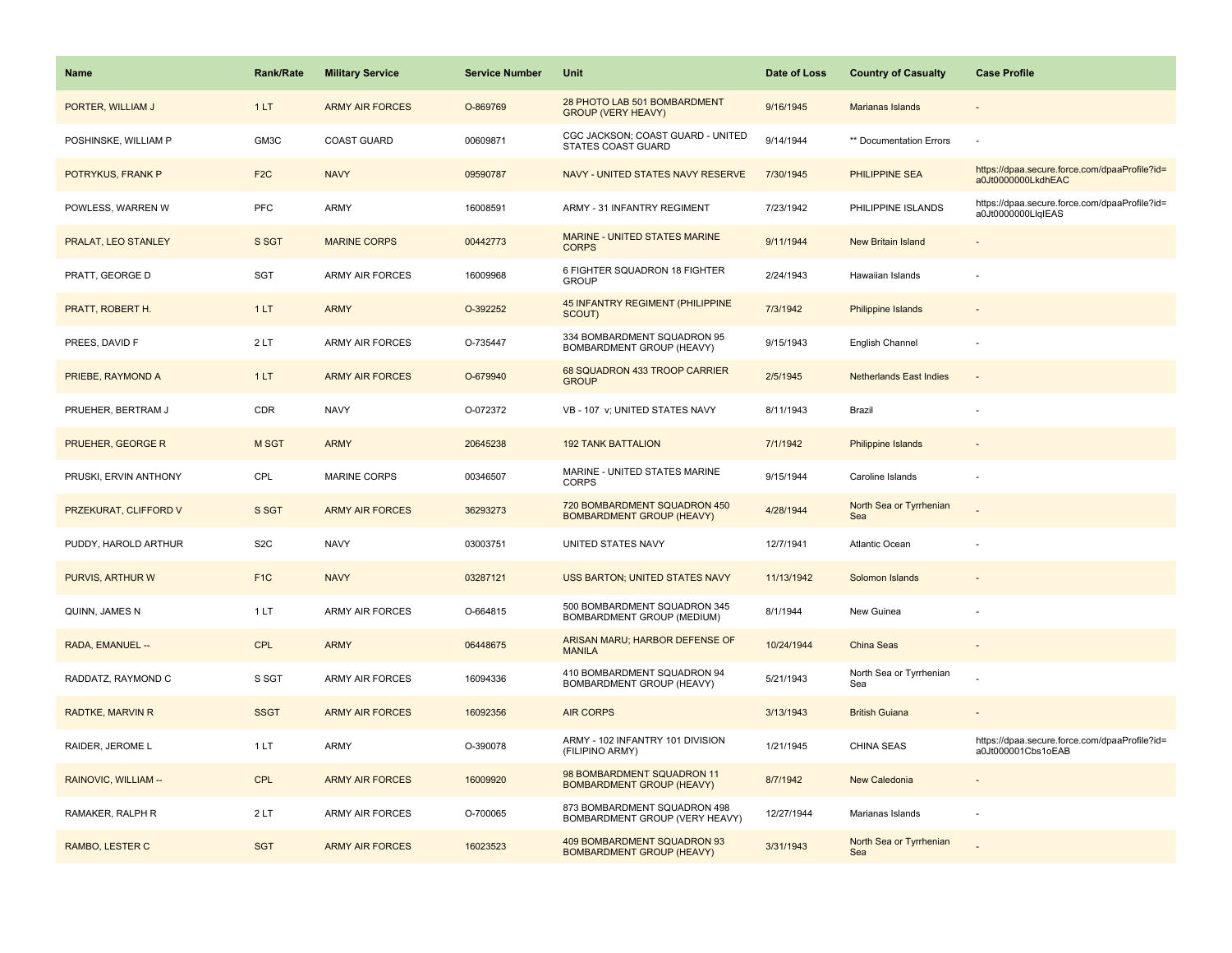| <b>Name</b>              | <b>Rank/Rate</b>  | <b>Military Service</b> | <b>Service Number</b> | Unit                                                            | Date of Loss | <b>Country of Casualty</b>     | <b>Case Profile</b>                                                 |
|--------------------------|-------------------|-------------------------|-----------------------|-----------------------------------------------------------------|--------------|--------------------------------|---------------------------------------------------------------------|
| RAMSEY, OLIVER M         | LT                | <b>NAVY</b>             | O-078795              | NAVY - UNITED STATES NAVY                                       | 11/13/1942   | <b>SOLOMON ISLANDS</b>         |                                                                     |
| RATHSACK, WALTER C       | <b>CRM</b>        | <b>NAVY</b>             | 02996224              | <b>UNITED STATES NAVY</b>                                       | 3/27/1942    | <b>Atlantic Ocean</b>          |                                                                     |
| READ, GLENN G            | 1LT               | <b>ARMY AIR FORCES</b>  | O-734976              | 413 BOMBARDMENT SQUADRON 96<br>BOMBARDMENT GROUP (HEAVY)        | 6/11/1944    | English Channel                |                                                                     |
| REDDEMAN, WILLIAM F      | F <sub>1C</sub>   | <b>NAVY</b>             | 03001294              | <b>USS WORDEN; UNITED STATES NAVY</b>                           | 1/12/1943    | Aleutian Islands               | https://dpaa.secure.force.com/dpaaProfile?id=<br>a0Jt000000XQWrdEAH |
| REESE, PHILIP F          | <b>ENS</b>        | <b>NAVY</b>             | O-315673              | NAVY - UNITED STATES NAVY RESERVE                               | 5/20/1944    | <b>SOLOMON ISLANDS</b>         |                                                                     |
| REEVES, SAMUEL B.        | S SGT             | <b>ARMY AIR FORCES</b>  | 16047216              | 13 SQUADRON 403 TROOP CARRIER<br><b>GROUP</b>                   | 3/7/1946     | <b>Netherlands East Indies</b> | $\sim$                                                              |
| REICHLE, DANIEL E        | S SGT             | <b>ARMY AIR FORCES</b>  | 16089321              | 779 BOMBARDMENT SQUADRON 464<br>BOMBARDMENT GROUP (HEAVY)       | 11/15/1944   | Adriatic Sea                   |                                                                     |
| REIDER, JOHN J           | MM <sub>2</sub> C | <b>NAVY</b>             | 03051595              | USS HOUSTON (CA-30); UNITED STATES<br><b>NAVY</b>               | 3/1/1942     | Java                           |                                                                     |
| REINHARDT, MARVIN N      | 2LT               | <b>ARMY AIR FORCES</b>  | O-837538              | 871 BOMBARDMENT SQUADRON 497<br>BOMBARDMENT GROUP (VERY HEAVY)  | 7/15/1945    | Marianas Islands               |                                                                     |
| REINKE, ALFRED E         | MM <sub>3</sub> C | <b>NAVY</b>             | 03053128              | <b>Brownson; UNITED STATES NAVY</b><br><b>RESERVE</b>           | 12/26/1943   | <b>New Britain Island</b>      |                                                                     |
| REINOLD, GEORGE H        | PFC               | MARINE CORPS            | 00937704              | MARINE - UNITED STATES MARINE<br><b>CORPS</b>                   | 7/30/1945    | PHILIPPINE SEA                 | https://dpaa.secure.force.com/dpaaProfile?id=<br>a0Jt0000000XmFREA0 |
| <b>REMILLARD, OWEN C</b> | <b>T SGT</b>      | <b>ARMY AIR FORCES</b>  | 16046639              | 71 BOMBARDMENT SQUADRON 38<br><b>BOMBARDMENT GROUP (MEDIUM)</b> | 9/2/1943     | <b>New Guinea</b>              | https://dpaa.secure.force.com/dpaaProfile?id=<br>a0Jt000001nzQC5EAM |
| RICHARD, DONALD J        | GM3C              | <b>NAVY</b>             | 03053324              | LST-921; UNITED STATES NAVY<br><b>RESERVE</b>                   | 8/14/1944    | <b>Atlantic Ocean</b>          |                                                                     |
| RICHMOND, GLENN F        | F <sub>2</sub> C  | <b>NAVY</b>             | 06541081              | USS JUNEAU; UNITED STATES NAVY<br><b>RESERVE</b>                | 11/13/1942   | Solomon Islands                |                                                                     |
| <b>RIEFF, THOMAS G</b>   | <b>SGT</b>        | <b>ARMY AIR FORCES</b>  | 16007664              | 17 AIR BASE SQUADRON 118 SERVICES<br><b>GROUP</b>               | 2/24/1944    | Gilbert Islands                |                                                                     |
| <b>RILEY, FRANCIS A</b>  | LT.               | <b>NAVY</b>             | O-123595              | <b>SUBMARINE Albacore; UNITED STATES</b><br><b>NAVY</b>         | 11/7/1944    | Japan                          |                                                                     |
| RINGHAM, WALLACE P B     | 1LT               | <b>ARMY AIR FORCES</b>  | O-671770              | 877 BOMBARDMENT SQUADRON 499<br>BOMBARDMENT GROUP (VERY HEAVY)  | 7/20/1945    | Marianas Islands               |                                                                     |
| <b>RITONIA, ARTHUR F</b> | CPL               | <b>ARMY AIR FORCES</b>  | 16192152              | 408 BOMBARDMENT SQUADRON 22<br><b>BOMBARDMENT GROUP (HEAVY)</b> | 6/25/1945    | <b>Philippine Islands</b>      |                                                                     |
| RITTER, WILLIAM T        | 1 LT              | <b>ARMY AIR FORCES</b>  | O-797714              | 432 FIGHTER SQUADRON 475 FIGHTER<br><b>GROUP</b>                | 1/18/1944    | New Guinea                     |                                                                     |
| RITZINGER, WILLIAM C     | FLT <sub>0</sub>  | <b>ARMY AIR FORCES</b>  | T-001230              | <b>ARMY AIR FORCE</b>                                           | 3/5/1944     | <b>Burma</b>                   |                                                                     |
| ROBBINS, GERALD A        | LT /JG/           | <b>NAVY</b>             | O-125068              | UNITED STATES NAVY RESERVE                                      | 7/20/1943    | Solomon Islands                |                                                                     |
| ROBERTS, ARTHUR J        | <b>ENS</b>        | <b>NAVY</b>             | O-153992              | USS PENSACOLA; UNITED STATES<br><b>NAVY RESERVE</b>             | 11/30/1942   | Solomon Islands                |                                                                     |
| ROBERTS, DONALD --       | 1LT               | <b>ARMY AIR FORCES</b>  | O-425044              | 73 FIGHTER SQUADRON 18 FIGHTER<br><b>GROUP</b>                  | 7/26/1942    | Hawaiian Islands               |                                                                     |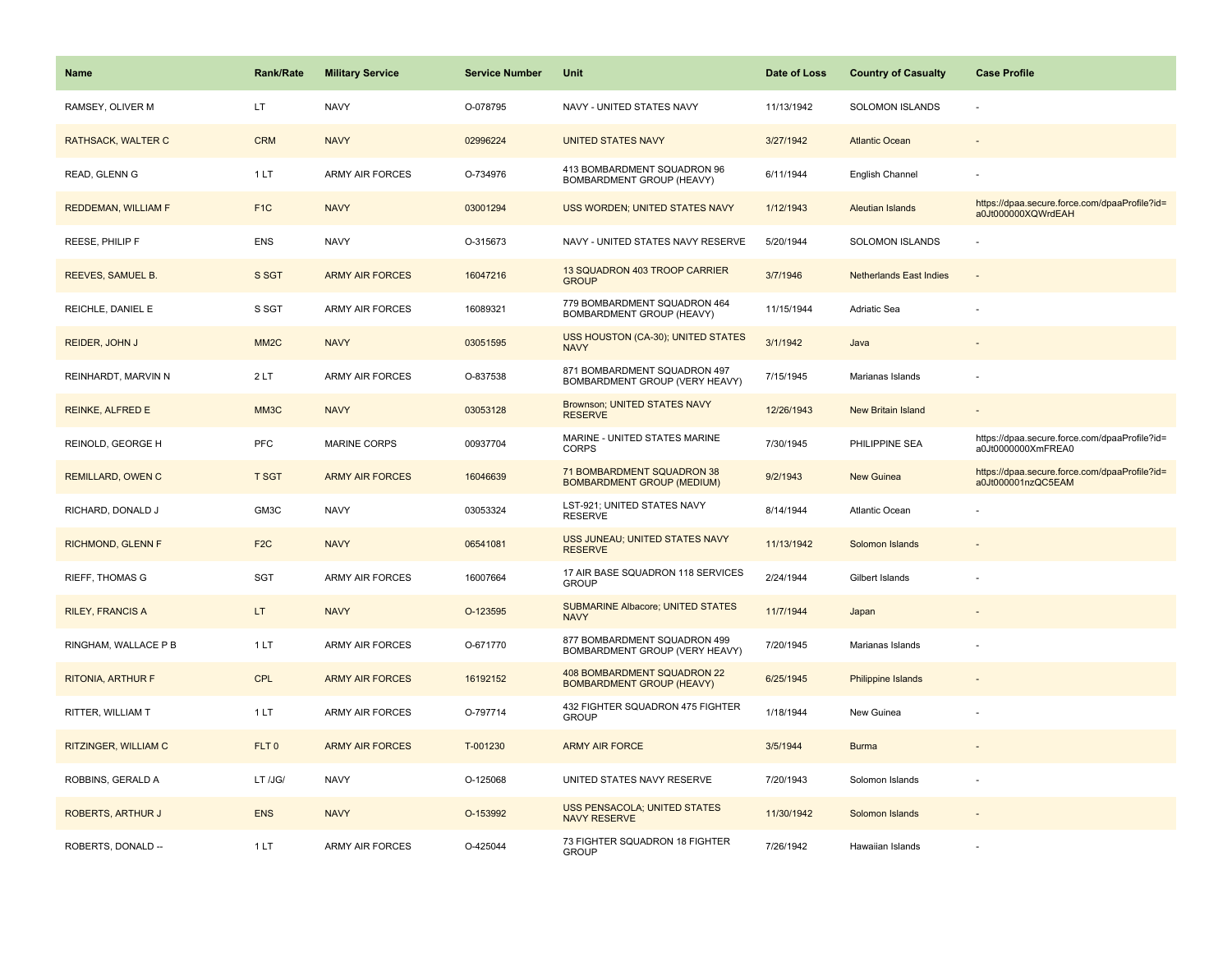| Name                     | Rank/Rate          | <b>Military Service</b> | <b>Service Number</b> | Unit                                                             | Date of Loss | <b>Country of Casualty</b>     | <b>Case Profile</b>                                                 |
|--------------------------|--------------------|-------------------------|-----------------------|------------------------------------------------------------------|--------------|--------------------------------|---------------------------------------------------------------------|
| <b>ROBERTS, OWEN C</b>   | AMM3C              | <b>NAVY</b>             | 06214400              | USS LISCOME BAY CVE 56; UNITED<br>STATES NAVY RESERVE            | 11/24/1943   | Gilbert Islands                |                                                                     |
| ROBERTSON, JOHN M        | <b>PFC</b>         | <b>ARMY AIR FORCES</b>  | 16027710              | 34 PURSUIT SQUADRON 24 PURSUIT<br><b>GROUP</b>                   | 11/13/1942   | Philippine Islands             | https://dpaa.secure.force.com/dpaaProfile?id=<br>a0Jt000000MW4voEAD |
| ROBINSON, LESTER C       | MM <sub>2</sub> C  | <b>NAVY</b>             | 03287915              | USS JUNEAU; UNITED STATES NAVY                                   | 11/13/1942   | Solomon Islands                |                                                                     |
| ROBINSON, WINFIELD N     | MAJ                | ARMY                    | O-252203              | BRAZIL MARU; 45 INFANTRY REGIMENT<br>(PHILIPPINE SCOUT)          | 1/22/1945    | Formosa                        |                                                                     |
| ROECKL, FRANCIS A.       | <b>SGT</b>         | <b>ARMY</b>             | 36218447              | 179 INFANTRY 45 DIVISION                                         | 12/3/1943    | Italy                          |                                                                     |
| ROHR, JOSEPH L           | LT /JG/            | <b>NAVY</b>             | O-136527              | UNITED STATES NAVY RESERVE                                       | 2/7/1943     | North Atlantic Ocean           |                                                                     |
| <b>ROMAINE, ROBERT G</b> | S <sub>2</sub> C   | <b>NAVY</b>             | 06106450              | UNITED STATES NAVY RESERVE                                       | 10/29/1942   | <b>Atlantic Ocean</b>          | $\sim$                                                              |
| RONOWSKI, WALTER A       | CPL                | <b>ARMY</b>             | 16008477              | BRAZIL MARU; 60 COAST ARTILLERY<br><b>REGIMENT</b>               | 1/28/1945    | Formosa                        | https://dpaa.secure.force.com/dpaaProfile?id=<br>a0Jt000001B1iDeEAJ |
| ROPINSKI, ROMAN J        | <b>T SGT</b>       | <b>ARMY AIR FORCES</b>  | 16034281              | 436 BOMBARDMENT SQUADRON 7<br><b>BOMBARDMENT GROUP (HEAVY)</b>   | 12/1/1943    | <b>Burma</b>                   |                                                                     |
| ROSELAND, C E            | <b>PFC</b>         | ARMY                    | 36832556              | 179 INFANTRY 45 DIVISION                                         | 10/6/1944    | France                         |                                                                     |
| ROSS, CLYDE M            | S SGT              | <b>ARMY AIR FORCES</b>  | 36833896              | 394 BOMBARDMENT SQUADRON 5<br><b>BOMBARDMENT GROUP (HEAVY)</b>   | 9/30/1944    | Celebes                        |                                                                     |
| ROUSAR, WILLIAM --       | FLT O              | <b>ARMY AIR FORCES</b>  | T-004360              | 18 FIGHTER SQUADRON 343 FIGHTER<br><b>GROUP</b>                  | 10/27/1945   | Aleutian Islands               |                                                                     |
| ROUSSEAU, HARLAN F       | 2LT                | <b>ARMY AIR FORCES</b>  | O-411848              | 20 PURSUIT SQUADRON 24 PURSUIT<br><b>GROUP</b>                   | 1/12/1945    | <b>Philippine Islands</b>      |                                                                     |
| ROZMARYNOWSKI, A A       | EM3C               | <b>NAVY</b>             | 03060930              | NAVY - UNITED STATES NAVY RESERVE                                | 10/25/1944   | PHILIPPINE SEA                 | ÷,                                                                  |
| <b>RUBACH, WILLIS A</b>  | TEC <sub>5</sub>   | <b>ARMY</b>             | 36213146              | 32 REGIMENT 3 ARMORED DIVISION                                   | 6/30/1944    | France                         | $\overline{a}$                                                      |
| RUBIN, EDWARD J          | S SGT              | ARMY AIR FORCES         | 16047688              | 328 BOMBARDMENT SQUADRON 93<br>BOMBARDMENT GROUP (HEAVY)         | 12/20/1943   | North Sea or Tyrrhenian<br>Sea |                                                                     |
| <b>RUDD, FREDERICK A</b> | GM <sub>2C</sub>   | <b>NAVY</b>             | 03286311              | USS GWIN; UNITED STATES NAVY                                     | 7/13/1943    | Solomon Islands                |                                                                     |
| RUDE, MILTON DARWIN      | TM3C               | <b>NAVY</b>             | 02999866              | USS Peary; UNITED STATES NAVY                                    | 2/19/1942    | Australia                      |                                                                     |
| RUDER, JACOB E           | MOMM <sub>2C</sub> | <b>NAVY</b>             | 02999801              | <b>TROUT; UNITED STATES NAVY</b>                                 | 2/29/1944    | <b>Philippine Sea</b>          |                                                                     |
| RUFFOLO, BENNIE --       | <b>PVT</b>         | <b>ARMY</b>             | 36214242              | 11 INFANTRY 5 DIVISION                                           | 9/10/1944    | France                         |                                                                     |
| RUGEE, JOHN W            | <b>CAPT</b>        | <b>ARMY AIR FORCES</b>  | O-421652              | 32 PHOTO RECONNAISSANCE<br><b>SQUADRON</b>                       | 4/20/1944    | Mediterranean Sea              | $\sim$                                                              |
| RULE, JOHN W             | <b>PFC</b>         | <b>ARMY</b>             | 36204443              | 8 REGIMENT 1 CAVALRY DIVISION                                    | 3/13/1944    | Admiralty Islands              |                                                                     |
| <b>RUNGE, WALTER E</b>   | <b>SGT</b>         | <b>ARMY AIR FORCES</b>  | 36235828              | 427 BOMBARDMENT SQUADRON 303<br><b>BOMBARDMENT GROUP (HEAVY)</b> | 1/3/1943     | France                         |                                                                     |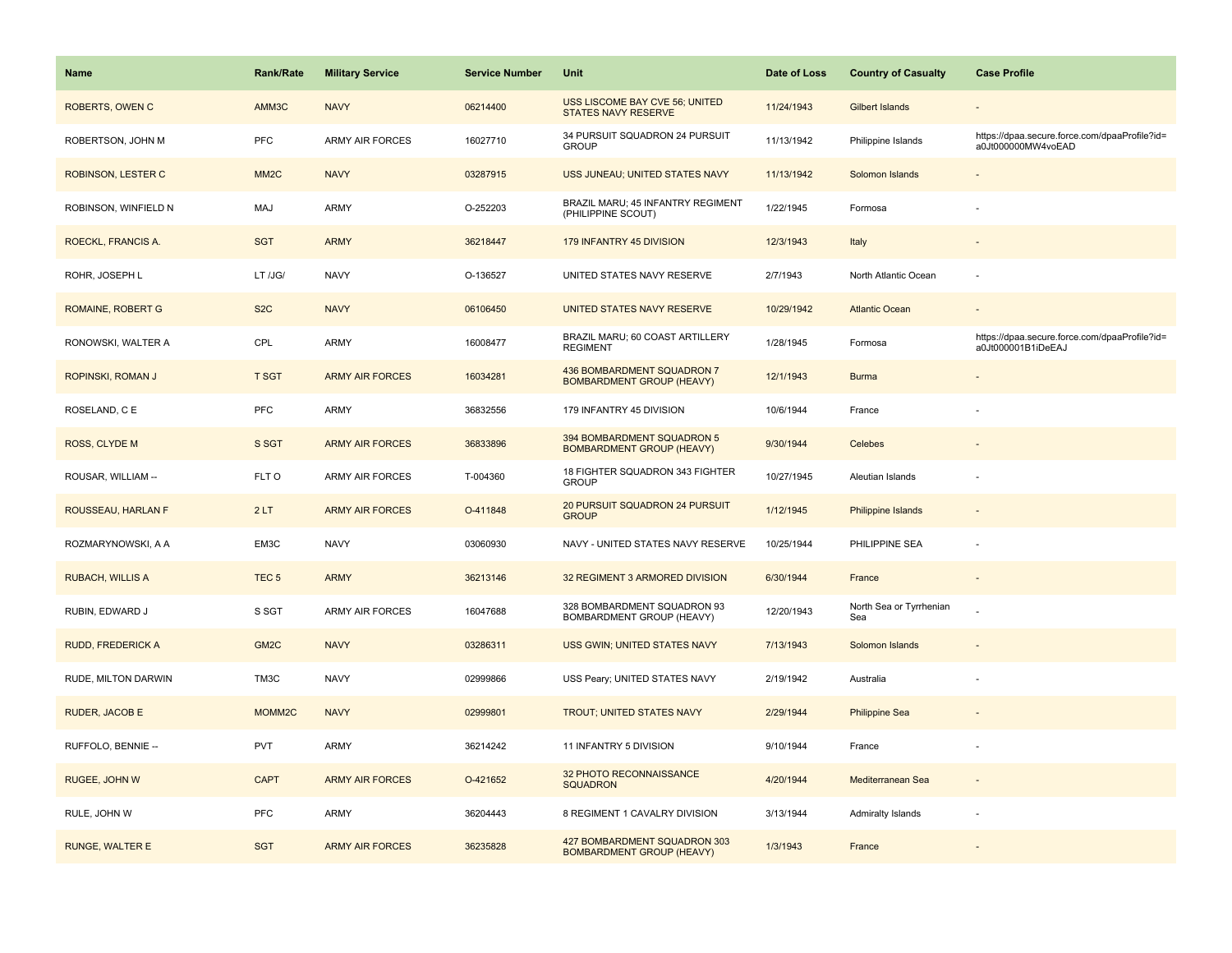| Name                     | <b>Rank/Rate</b>  | <b>Military Service</b> | <b>Service Number</b> | Unit                                                                  | Date of Loss | <b>Country of Casualty</b>     | <b>Case Profile</b>                                                 |
|--------------------------|-------------------|-------------------------|-----------------------|-----------------------------------------------------------------------|--------------|--------------------------------|---------------------------------------------------------------------|
| RUPPRECHT, LEONARD G     | TEC <sub>5</sub>  | ARMY                    | 20648617              | ARMY - 128 INFANTRY 32 DIVISION                                       | 11/16/1942   | <b>NEW GUINEA</b>              |                                                                     |
| <b>RUSSELL, ROBERT F</b> | 1LT               | <b>ARMY AIR FORCES</b>  | O-760490              | 12 FIGHTER SQUADRON 18 FIGHTER<br><b>GROUP</b>                        | 11/11/1944   | <b>Philippine Islands</b>      |                                                                     |
| RUYS, CLIFFORD G         | F <sub>1</sub> C  | <b>NAVY</b>             | 08685174              | RENO; UNITED STATES NAVY RESERVE                                      | 11/3/1944    | Philippine Sea                 |                                                                     |
| <b>SAAS, ROBERT H</b>    | <b>CPL</b>        | <b>ARMY AIR FORCES</b>  | 06917877              | 42 BOMBARDMENT SQUADRON 11<br><b>BOMBARDMENT GROUP (HEAVY)</b>        | 9/12/1944    | Hawaiian Islands               |                                                                     |
| SABINASH, HARRY --       | CPL               | <b>ARMY AIR FORCES</b>  | 16117224              | 501 BOMBARDMENT SQUADRON 345<br>BOMBARDMENT GROUP (MEDIUM)            | 4/28/1945    | French Indochina               | https://dpaa.secure.force.com/dpaaProfile?id=<br>a0Jt0000000BS9fEAG |
| <b>SACK, ERVIN R</b>     | <b>PVT</b>        | <b>ARMY</b>             | 36252356              | <b>USAT DORCHESTER; UNITED STATES</b><br><b>ARMY</b>                  | 2/3/1943     | Greenland                      |                                                                     |
| SACKMASTER, HAROLD E     | F <sub>2</sub> C  | <b>NAVY</b>             | 09595753              | HULL; UNITED STATES NAVY RESERVE                                      | 12/18/1944   | Philippine Sea                 | https://dpaa.secure.force.com/dpaaProfile?id=<br>a0Jt0000000XduwEAC |
| <b>SADLER, LEONARD M</b> | F <sub>3</sub> C  | <b>NAVY</b>             | 03005977              | USS PRESTON; UNITED STATES NAVY                                       | 11/15/1942   | Solomon Islands                |                                                                     |
| SADOWSKA, IVEN G         | PVT               | ARMY                    | 36226887              | 6 INFANTRY 1 ARMORED DIVISION                                         | 11/8/1942    | Algeria                        |                                                                     |
| <b>SAGER, ROBERT W</b>   | 2LT               | <b>ARMY AIR FORCES</b>  | O-716897              | 409 BOMBARDMENT SQUADRON 93<br><b>BOMBARDMENT GROUP (HEAVY)</b>       | 11/4/1944    | North Sea or Tyrrhenian<br>Sea |                                                                     |
| SALES, EUGENE L          | MOMM1C            | <b>NAVY</b>             | 06207375              | LCI(L)-32; UNITED STATES NAVY<br><b>RESERVE</b>                       | 1/26/1944    | North or Tyrrhenian Seas       | $\overline{\phantom{a}}$                                            |
| SALISBURY, HERBERT R     | S <sub>2</sub> C  | <b>NAVY</b>             | 03290546              | USS QUINCY; UNITED STATES NAVY                                        | 8/9/1942     | Solomon Islands                |                                                                     |
| SALK, PAUL W             | T SGT             | ARMY AIR FORCES         | 36239575              | 678 BOMBARDMENT SQUADRON 444<br>BOMBARDMENT GROUP (VERY HEAVY)        | 6/1/1945     | Japan/Okinawa                  |                                                                     |
| <b>SALM, VICTOR N</b>    | CM3C              | <b>COAST GUARD</b>      | 00503158              | <b>COAST GUARD - UNITED STATES</b><br><b>COAST GUARD</b>              | 6/13/1943    | Greenland                      |                                                                     |
| SALZMANN, WESLEY J       | CPL               | ARMY                    | 19010620              | ARISAN MARU; 724 ORDNANCE<br>COMPANY (AVIATION)                       | 10/24/1944   | China Seas                     |                                                                     |
| SANDBERG, RICHARD R.     | <b>T SGT</b>      | <b>ARMY AIR FORCES</b>  | 36329923              | 335 BOMBARDMENT SQUADRON 95<br><b>BOMBARDMENT GROUP (HEAVY)</b>       | 7/26/1943    | North Sea or Tyrrhenian<br>Sea |                                                                     |
| SANDERS, MALCOLM S       | 1LT               | <b>ARMY AIR FORCES</b>  | O-728513              | 374 BOMBARDMENT SQUADRON 308<br>BOMBARDMENT GROUP (HEAVY)             | 11/15/1943   | China                          |                                                                     |
| SANDO, GEORGE T          | S <sub>1</sub> C  | <b>NAVY</b>             | 02999357              | USS HOUSTON (CA-30); UNITED STATES<br><b>NAVY</b>                     | 3/1/1942     | Java                           |                                                                     |
| SATTLER, KENNETH E       | RM <sub>1</sub> C | <b>COAST GUARD</b>      | 00203929              | COAST GUARD - UNITED STATES<br><b>COAST GUARD</b>                     | 6/13/1943    | Greenland                      |                                                                     |
| <b>SAUNCY, WILLIAM P</b> | <b>SGT</b>        | <b>ARMY AIR FORCES</b>  | 36836993              | 875 BOMBARDMENT SQUADRON 498<br><b>BOMBARDMENT GROUP (VERY HEAVY)</b> | 2/10/1945    | Marianas Islands               |                                                                     |
| SAWITZKY, WALTER J       | CAPT              | ARMY                    | O-1044089             | 456 ANTI AIRCRAFT ARTILLERY<br>AUTOMATIC WEAPONS BATTALION            | 6/29/1944    | English Channel                |                                                                     |
| SCHAEFER, RANDOLPH A.    | 2LT               | <b>ARMY AIR FORCES</b>  | O-744506              | 332 BOMBARDMENT SQUADRON 94<br><b>BOMBARDMENT GROUP (HEAVY)</b>       | 12/5/1943    | <b>English Channel</b>         |                                                                     |
| SCHAMS, BERNARD W.       | 1LT               | <b>ARMY AIR FORCES</b>  | O-824910              | 726 BOMBARDMENT SQUADRON 451<br>BOMBARDMENT GROUP (HEAVY)             | 12/17/1944   | Poland                         |                                                                     |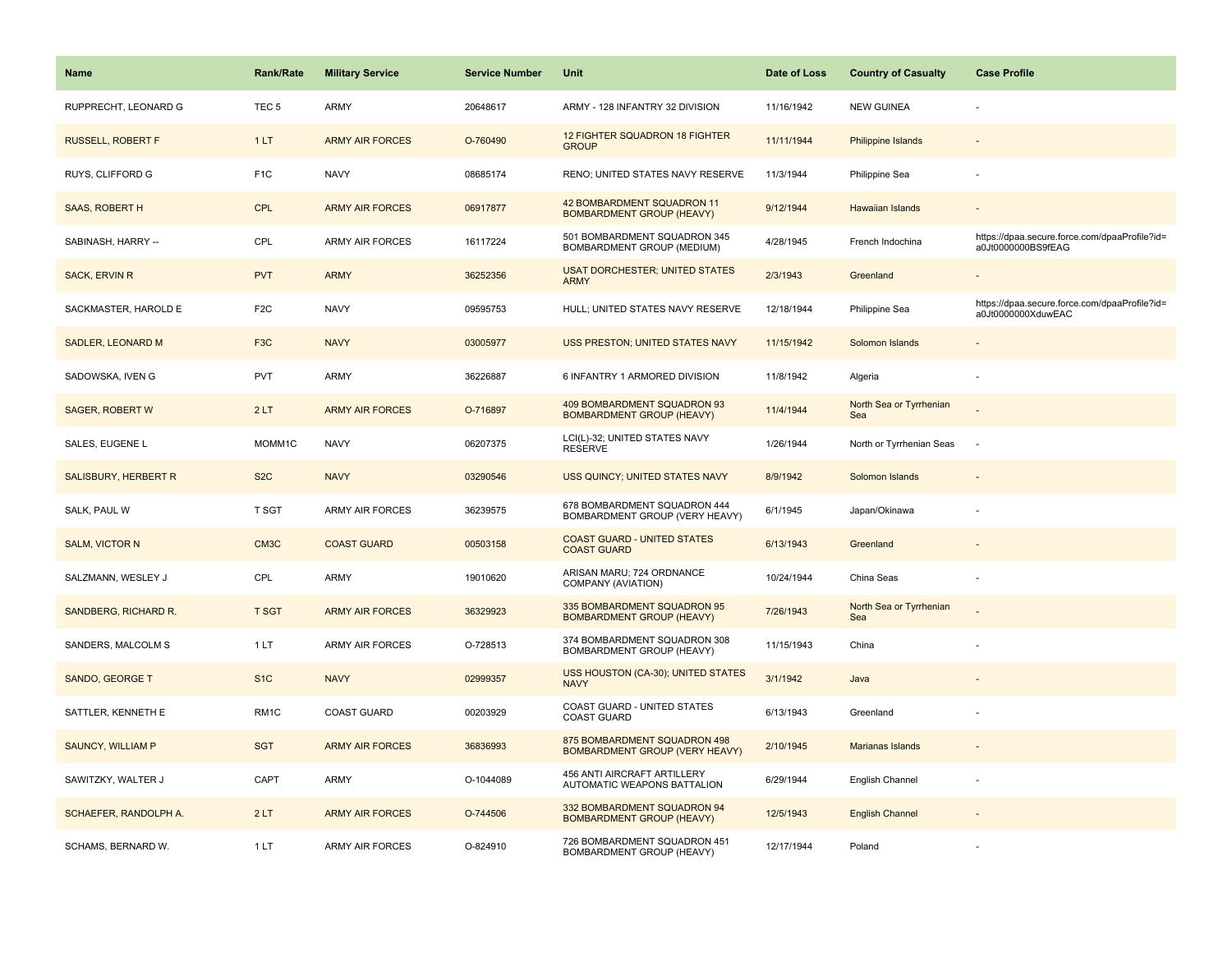| <b>Name</b>                 | <b>Rank/Rate</b>  | <b>Military Service</b> | <b>Service Number</b> | Unit                                                              | Date of Loss | <b>Country of Casualty</b>              | <b>Case Profile</b>                                                 |
|-----------------------------|-------------------|-------------------------|-----------------------|-------------------------------------------------------------------|--------------|-----------------------------------------|---------------------------------------------------------------------|
| <b>SCHENNING, KENNETH L</b> | S SGT             | <b>ARMY AIR FORCES</b>  | 06915177              | ARISAN MARU; 17 PURSUIT SQUADRON<br><b>24 PURSUIT GROUP</b>       | 10/24/1944   | China Seas                              |                                                                     |
| SCHENZEL, CARL E            | <b>SGT</b>        | <b>ARMY AIR FORCES</b>  | 36244506              | 501 BOMBARDMENT SQUADRON 345<br>BOMBARDMENT GROUP (MEDIUM)        | 1/9/1945     | Philippine Islands                      | $\sim$                                                              |
| <b>SCHERMER, VERNON E</b>   | 2d Lt             | <b>ARMY</b>             | O-2034697             | <b>148 FIELD ARTILLERY BATTALION</b>                              | 12/15/1943   | New Britain Island                      |                                                                     |
| SCHIESS, REUBEN C           | TEC <sub>5</sub>  | <b>ARMY AIR FORCES</b>  | 06937824              | HEADQUARTERS SQUADRON 19<br>BOMBARDMENT GROUP (HEAVY)             | 7/7/1942     | Philippine Islands                      | https://dpaa.secure.force.com/dpaaProfile?id=<br>a0Jt000000MeRKKEA3 |
| <b>SCHIRMER, GORDON P</b>   | RM3C              | <b>NAVY</b>             | 08682430              | UNITED STATES NAVY RESERVE                                        | 6/15/1944    | <b>English Channel</b>                  |                                                                     |
| SCHLAMP, RAYMOND U          | <b>PFC</b>        | <b>ARMY</b>             | 36227835              | ARMY - 11 INFANTRY 5 DIVISION                                     | 9/11/1944    | <b>FRANCE</b>                           |                                                                     |
| SCHMEISSER, GORDON J.       | 1st Lt            | <b>ARMY AIR FORCES</b>  | O-728029              | <b>418 NIGHT FIGHTER SQUADRON</b>                                 | 8/5/1944     | <b>New Guinea</b>                       |                                                                     |
| SCHMIDT, MARVIN F           | Capt              | <b>ARMY</b>             | O-284141              | ARISAN MARU; ORDNANCE<br><b>DEPARTMENT</b>                        | 10/24/1944   | China Seas                              |                                                                     |
| <b>SCHMIDT, PAUL E</b>      | FLT O             | <b>ARMY AIR FORCES</b>  | T-124529              | 372 BOMBARDMENT SQUADRON 307<br><b>BOMBARDMENT GROUP (HEAVY)</b>  | 8/25/1944    | <b>Caroline Islands</b>                 |                                                                     |
| <b>SCHMIDT, THOMAS J</b>    | Ens               | <b>NAVY</b>             | O-251422              | UNITED STATES NAVY RESERVE                                        | 9/27/1943    | Atlantic Ocean                          |                                                                     |
| <b>SCHMIDT, WALTON H</b>    | <b>PFC</b>        | <b>ARMY</b>             | 36299502              | <b>ARMY</b>                                                       | 9/28/1945    | <b>BURMA</b>                            |                                                                     |
| SCHMITZ, JOHN H             | TEC <sub>4</sub>  | <b>ARMY</b>             | 36271547              | 2 TANK BATTALION 9 ARMORED<br><b>DIVISION</b>                     | 12/24/1944   | Belgium                                 |                                                                     |
| <b>SCHMITZ, NORMAN J</b>    | <b>LTJG</b>       | <b>NAVY</b>             | O-300765              | UNITED STATES NAVY RESERVE                                        | 2/12/1945    | <b>Central/South Pacific</b><br>Theater |                                                                     |
| SCHNEIDER, DANIEL A         | <b>ENS</b>        | <b>NAVY</b>             | O-240702              | UNITED STATES NAVY RESERVE                                        | 11/12/1943   | Atlantic Ocean                          |                                                                     |
| <b>SCHNEIDER, HILBERT I</b> | <b>PFC</b>        | <b>ARMY</b>             | 36204584              | NISSYO MARU; 200 COAST ARTILLERY<br><b>REGIMENT</b>               | 8/2/1944     | <b>Philippine Islands</b>               |                                                                     |
| SCHNEIDER, LESTER P         | TM <sub>2</sub> C | <b>NAVY</b>             | 04109904              | USS Abner Read; UNITED STATES NAVY<br><b>RESERVE</b>              | 8/18/1943    | Alaska                                  |                                                                     |
| <b>SCHNEIDER, NORMAN E</b>  | FC <sub>2</sub> C | <b>NAVY</b>             | 03060169              | Morrison; UNITED STATES NAVY<br><b>RESERVE</b>                    | 5/4/1945     | Japan                                   |                                                                     |
| SCHNEIDER, WARREN W         | PFC               | ARMY                    | 36263965              | 110 INFANTRY 28 DIVISION                                          | 12/26/1944   | Germany                                 |                                                                     |
| SCHNEIDER, WILLIAM J.       | <b>T SGT</b>      | <b>ARMY AIR FORCES</b>  | 36228290              | 500 BOMBARDMENT SQUADRON 345<br><b>BOMBARDMENT GROUP (MEDIUM)</b> | 10/18/1943   | New Britain Island                      |                                                                     |
| SCHNEIDER, WILLIAM R        | S <sub>1</sub> C  | <b>NAVY</b>             | 03001701              | USS ATLANTA; UNITED STATES NAVY                                   | 11/13/1942   | Solomon Islands                         |                                                                     |
| SCHNORF, JONATHON STANLEY   | 1stLt             | <b>MARINE CORPS</b>     | O-27451               | MARINE - UNITED STATES MARINE<br><b>CORPS</b>                     | 3/12/1945    | <b>Caroline Islands</b>                 | https://dpaa.secure.force.com/dpaaProfile?id=<br>a0Jt000000jMLQsEAO |
| SCHOEBERLE, KENNETH E       | PFC               | <b>ARMY</b>             | 20645275              | ARISAN MARU; 192 TANK BATTALION                                   | 10/24/1944   | China Seas                              |                                                                     |
| <b>SCHOEN, ANDREW S</b>     | MM <sub>2</sub> C | <b>NAVY</b>             | 03055749              | SPENCE; UNITED STATES NAVY<br><b>RESERVE</b>                      | 12/18/1944   | <b>Philippine Sea</b>                   |                                                                     |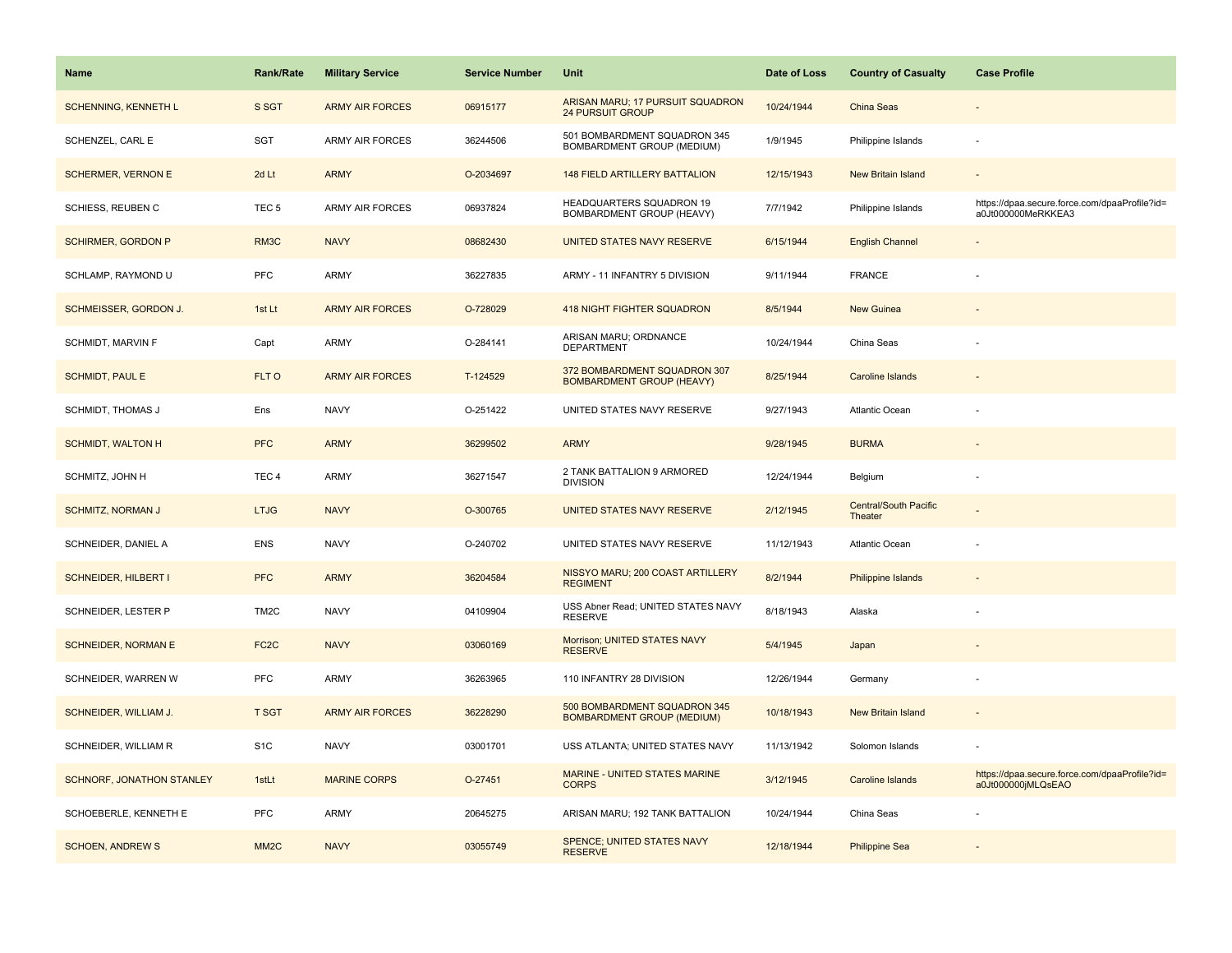| <b>Name</b>                | <b>Rank/Rate</b>  | <b>Military Service</b> | <b>Service Number</b> | Unit                                                              | Date of Loss | <b>Country of Casualty</b>     | <b>Case Profile</b>                                                 |
|----------------------------|-------------------|-------------------------|-----------------------|-------------------------------------------------------------------|--------------|--------------------------------|---------------------------------------------------------------------|
| SCHOOLEY, JOSEPH F         | 1LT               | <b>ARMY AIR FORCES</b>  | O-663669              | 487 BOMBARDMENT SQUADRON 340<br>BOMBARDMENT GROUP (MEDIUM)        | 4/23/1943    | Tunisia                        |                                                                     |
| <b>SCHRAML, HENRY J</b>    | <b>PVT</b>        | <b>ARMY</b>             | 16046230              | ARISAN MARU; QUARTERMASTER<br><b>CORPS</b>                        | 10/24/1944   | China Seas                     |                                                                     |
| SCHREIER, EDWARD W         | <b>PFC</b>        | ARMY                    | 36829264              | 424 INFANTRY 106 DIVISION                                         | 4/13/1945    | Germany                        |                                                                     |
| <b>SCHROEDER, ARTHUR R</b> | 2LT               | <b>ARMY AIR FORCES</b>  | O-712230              | 444 BOMBARDMENT SQUADRON 320<br><b>BOMBARDMENT GROUP (MEDIUM)</b> | 8/26/1944    | Mediterranean Sea              |                                                                     |
| SCHROEDER, HOWARD J        | 1STLT             | <b>MARINE CORPS</b>     | O-028350              | MARINE - UNITED STATES MARINE<br><b>CORPS</b>                     | 5/30/1944    | SOLOMON ISLANDS                |                                                                     |
| <b>SCHUBRING, RODNEY R</b> | <b>SGT</b>        | <b>ARMY AIR FORCES</b>  | 36824322              | 404 BOMBARDMENT SQUADRON 28<br><b>BOMBARDMENT GROUP (HEAVY)</b>   | 1/23/1945    | Kurile Islands                 |                                                                     |
| SCHULER, WILLIAM J.        | <b>PVT</b>        | ARMY                    | 36830213              | 157 INFANTRY 45 DIVISION                                          | 4/2/1944     | Italy                          |                                                                     |
| <b>SCHULKE, ARNOLD E</b>   | 1st Lt            | <b>ARMY AIR FORCES</b>  | O-2064338             | 413 BOMBARDMENT SQUADRON 96<br><b>BOMBARDMENT GROUP (HEAVY)</b>   | 3/2/1945     | North Sea or Tyrrhenian<br>Sea |                                                                     |
| SCHULTZ, CLARENCE E        | Y <sub>2</sub> C  | <b>NAVY</b>             | 04113855              | Pollux; UNITED STATES NAVY RESERVE                                | 2/18/1942    | Newfoundland                   | ÷.                                                                  |
| <b>SCHULTZ, ELMER L</b>    | <b>CRM</b>        | <b>NAVY</b>             | 04111612              | NAVY - UNITED STATES NAVY RESERVE                                 | 1/6/1945     | PHILIPPINE ISLANDS             |                                                                     |
| SCHULTZ, JAMES H           | SGT               | ARMY                    | 20645302              | SHINYO MARU; 192 TANK BATTALION                                   | 9/7/1944     | Philippine Islands             |                                                                     |
| SCHULTZ, OLIVER R          | 1LT               | <b>ARMY AIR FORCES</b>  | O-802356              | 527 SQUADRON 86 FIGHTER BOMBER<br><b>GROUP</b>                    | 5/26/1944    | North Sea or Tyrrhenian<br>Sea |                                                                     |
| SCHULZ, WILLIAM R          | <b>PFC</b>        | <b>ARMY</b>             | 16157781              | SS Leopoldville; 264 INFANTRY 66<br><b>DIVISION</b>               | 12/24/1944   | English Channel                |                                                                     |
| <b>SCHUMAN, LEON L</b>     | S SGT             | <b>ARMY AIR FORCES</b>  | 36244485              | 342 BOMBARDMENT SQUADRON 97<br><b>BOMBARDMENT GROUP (HEAVY)</b>   | 4/13/1943    | Mediterranean Sea              | $\overline{\phantom{a}}$                                            |
| SCHUYLER, KENNETH O        | S SGT             | ARMY AIR FORCES         | 16155718              | 700 BOMBARDMENT SQUADRON 445<br>BOMBARDMENT GROUP (HEAVY)         | 12/20/1943   | North Sea or Tyrrhenian<br>Sea |                                                                     |
| <b>SCHWABE, NORBERT J</b>  | <b>SGT</b>        | <b>ARMY AIR FORCES</b>  | 36816666              | <b>AIR CORPS</b>                                                  | 7/21/1944    | Iceland                        |                                                                     |
| SCOTT, JOSEPH N            | BM2C              | <b>NAVY</b>             | 06380524              | USS LISCOME BAY; UNITED STATES<br><b>NAVY RESERVE</b>             | 11/24/1943   | Gilbert Islands                |                                                                     |
| SCOVILLE, LE ROY A         | 2d Lt             | <b>ARMY</b>             | O-890430              | Brazil Maru; 192 TANK BATTALION                                   | 1/25/1945    | <b>Philippine Islands</b>      | https://dpaa.secure.force.com/dpaaProfile?id=<br>a0Jt000001BmhAgEAJ |
| SCRIBNER, JAMES M          | RM3C              | <b>NAVY</b>             | 03000617              | UNITED STATES NAVY                                                | 12/26/1941   | Philippine Islands             |                                                                     |
| SEAMONSON, DAVID C.        | 2d Lt             | <b>ARMY AIR FORCES</b>  | O-742025              | <b>HEADQUARTERS 46 SERVICES GROUP</b>                             | 12/23/1944   | New Guinea                     | $\blacksquare$                                                      |
| SEBASTIAN, CLIFFORD H      | RM <sub>2</sub> C | <b>NAVY</b>             | 03058249              | NAVY - UNITED STATES NAVY RESERVE                                 | 7/30/1945    | PHILIPPINE SEA                 | https://dpaa.secure.force.com/dpaaProfile?id=<br>a0Jt0000000XmoSEAS |
| <b>SELL, ERNEST F</b>      | EM <sub>2</sub> C | <b>NAVY</b>             | 03058204              | NAVY - UNITED STATES NAVY RESERVE                                 | 7/30/1945    | PHILIPPINE SEA                 | https://dpaa.secure.force.com/dpaaProfile?id=<br>a0Jt0000000XmoCEAS |
| SELVIG, HERMAN E           | <b>SGT</b>        | ARMY AIR FORCES         | 16022598              | 424 BOMBARDMENT SQUADRON 307<br>BOMBARDMENT GROUP (HEAVY)         | 2/13/1943    | Solomon Islands                | https://dpaa.secure.force.com/dpaaProfile?id=<br>a0Jt000001nzWc0EAE |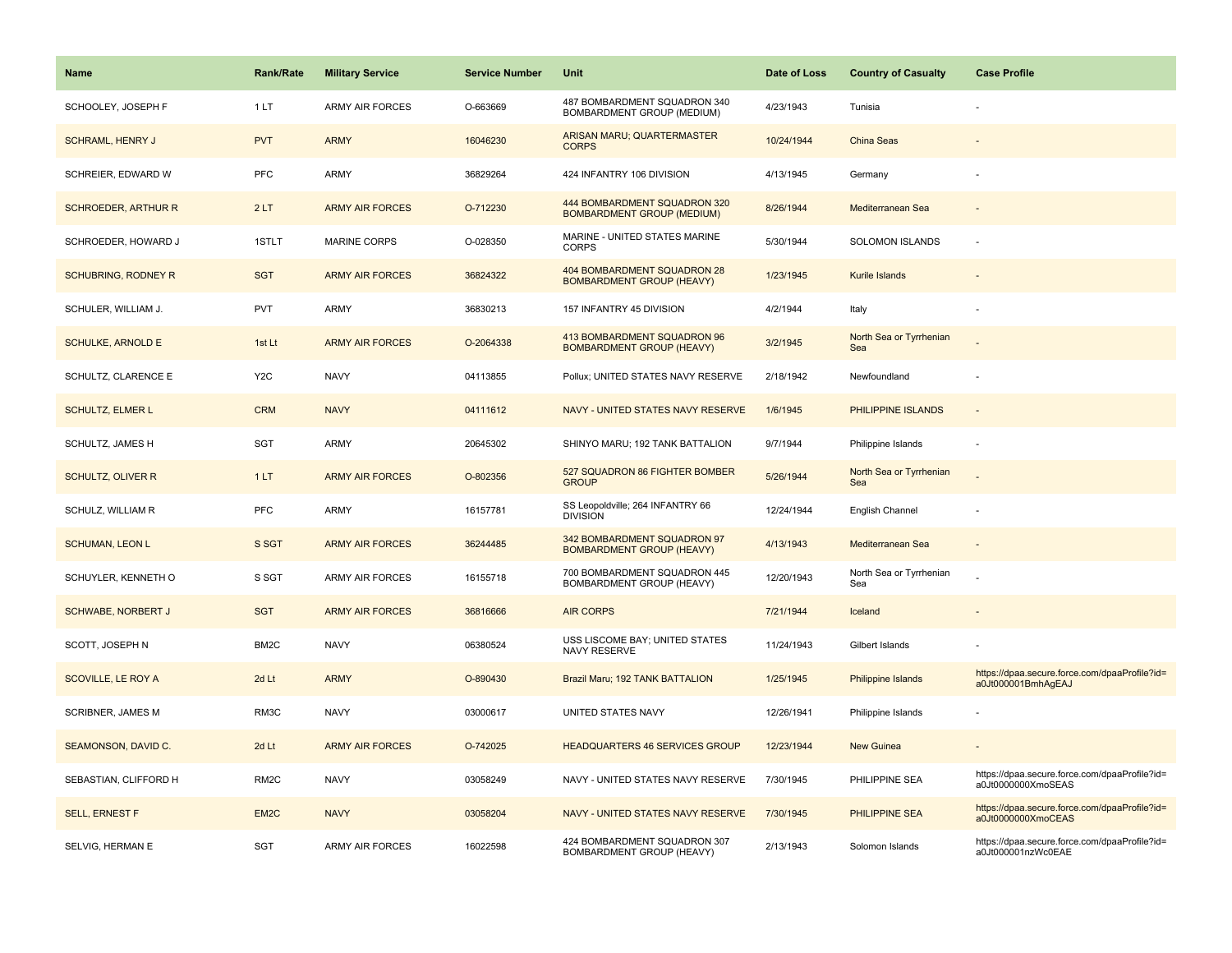| Name                       | <b>Rank/Rate</b>  | <b>Military Service</b> | <b>Service Number</b> | Unit                                                           | Date of Loss | <b>Country of Casualty</b>     | <b>Case Profile</b>      |
|----------------------------|-------------------|-------------------------|-----------------------|----------------------------------------------------------------|--------------|--------------------------------|--------------------------|
| <b>SEMO, CHARLES J</b>     | F <sub>1</sub> C  | <b>NAVY</b>             | 03057864              | Rowan; UNITED STATES NAVY RESERVE                              | 9/11/1943    | North or Tyrrhenian Seas       |                          |
| SEMRAD, MARION F           | SGT               | <b>ARMY AIR FORCES</b>  | 16155215              | 92 BOMBARDMENT GROUP (HEAVY), 326<br>BOMBARDMENT SQUADRON      | 7/26/1943    | North Sea or Tyrrhenian<br>Sea |                          |
| SENECZYN, ALEX J           | S <sub>1</sub> C  | <b>NAVY</b>             | 06681984              | USS HELENA; UNITED STATES NAVY<br><b>RESERVE</b>               | 7/6/1943     | Solomon Islands                |                          |
| SENKBEIL, ARTHUR F         | 2LT               | ARMY AIR FORCES         | O-795307              | 345 BOMBARDMENT SQUADRON 98<br>BOMBARDMENT GROUP (HEAVY)       | 5/1/1943     | Mediterranean Sea              |                          |
| SEVERSON, ORVILLE B.       | S SGT             | <b>ARMY AIR FORCES</b>  | 36253506              | 65 BOMBARDMENT SQUADRON 43<br><b>BOMBARDMENT GROUP (HEAVY)</b> | 9/2/1943     | <b>New Britain Island</b>      |                          |
| SEWNIG, JOE --             | 1LT               | <b>ARMY AIR FORCES</b>  | O-744910              | 759 BOMBARDMENT SQUADRON 459<br>BOMBARDMENT GROUP (HEAVY)      | 4/2/1944     | Adriatic Sea                   |                          |
| SHARP, JOHN E              | 1LT               | <b>ARMY</b>             | O-419681              | 180th Infantry Regiment, 45th Infantry<br><b>Division</b>      | 7/11/1944    | Sicily                         | $\sim$                   |
| SHARPEE, RUSSELL B         | <b>PVT</b>        | ARMY                    | 06955561              | HEADQUARTERS COMPANY<br>PHILIPPINES DEPARTMENT                 | 2/15/1942    | Philippine Islands             |                          |
| SHEEKS, DAVID C            | Y <sub>2</sub> C  | <b>NAVY</b>             | 03002513              | <b>SUBMARINE Argonaut; UNITED STATES</b><br><b>NAVY</b>        | 1/10/1943    | <b>New Britain Island</b>      |                          |
| SHIMULUNAS, LEROY C        | FLT O             | ARMY AIR FORCES         | T-121188              | ARMY AIR FORCE                                                 | 3/6/1944     | Burma                          |                          |
| SIEBERT, GILBERT T         | S <sub>1</sub> C  | <b>NAVY</b>             | 08696106              | Drexler; UNITED STATES NAVY RESERVE                            | 5/28/1945    | Japan                          |                          |
| SIEGESMUND, EMIL W         | LT.               | <b>NAVY</b>             | O-152217              | MONAGHAN; UNITED STATES NAVY<br><b>RESERVE</b>                 | 12/18/1944   | Philippine Sea                 |                          |
| SIERACKI, EUGENE F         | TM <sub>3</sub>   | <b>NAVY</b>             | 08681594              | <b>GOLET: UNITED STATES NAVY</b>                               | 7/12/1944    | Japan                          |                          |
| SIGMUND, LAWRENCE L        | S <sub>2</sub> C  | <b>NAVY</b>             | 03290695              | UNITED STATES NAVY                                             | 11/2/1942    | Atlantic Ocean                 |                          |
| SIMON, WILLIAM LAVERNE     | <b>PFC</b>        | <b>ARMY</b>             | 36823444              | 109 INFANTRY 28 DIVISION                                       | 11/5/1944    | Germany                        | $\overline{\phantom{a}}$ |
| SIMONICK, JOSEPH S         | SGT               | ARMY AIR FORCES         | 36223250              | 548 BOMBARDMENT SQUADRON 385<br>BOMBARDMENT GROUP (HEAVY)      | 2/3/1944     | North Sea or Tyrrhenian<br>Sea |                          |
| SINGER, FRANK JOSEPH       | SC <sub>2</sub> C | <b>NAVY</b>             | 03052090              | <b>Hugh L Scott; UNITED STATES NAVY</b><br><b>RESERVE</b>      | 11/12/1942   | <b>French Morocco</b>          |                          |
| SKAAR, ROBERT L            | <b>PVT</b>        | <b>ARMY</b>             | 36845252              | 222 INFANTRY 42 DIVISION                                       | 3/10/1945    | France                         |                          |
| <b>SKOTZKE, FRANK R</b>    | S <sub>1C</sub>   | <b>NAVY</b>             | 08685268              | NAVY - UNITED STATES NAVY RESERVE                              | 10/25/1944   | <b>PHILIPPINE SEA</b>          |                          |
| SKOW, ALVIN L              | SC <sub>3</sub> C | <b>NAVY</b>             | 08682564              | FLIER; UNITED STATES NAVY RESERVE                              | 8/13/1944    | Philippine Islands             |                          |
| SKUFCA, JOHN T             | <b>SGT</b>        | <b>ARMY</b>             | 36243484              | 135 INFANTRY 34 DIVISION                                       | 5/31/1944    | Italy                          | $\sim$                   |
| SLAVIK, JEROME --          | <b>PVT</b>        | ARMY                    | 16008566              | ARISAN MARU; 60 COAST ARTILLERY<br><b>REGIMENT</b>             | 10/24/1944   | China Seas                     |                          |
| <b>SLESRICK, HERBERT P</b> | <b>T SGT</b>      | <b>ARMY AIR FORCES</b>  | 36806916              | 493 BOMBARDMENT SQUADRON 7<br><b>BOMBARDMENT GROUP (HEAVY)</b> | 10/22/1944   | <b>Burma</b>                   |                          |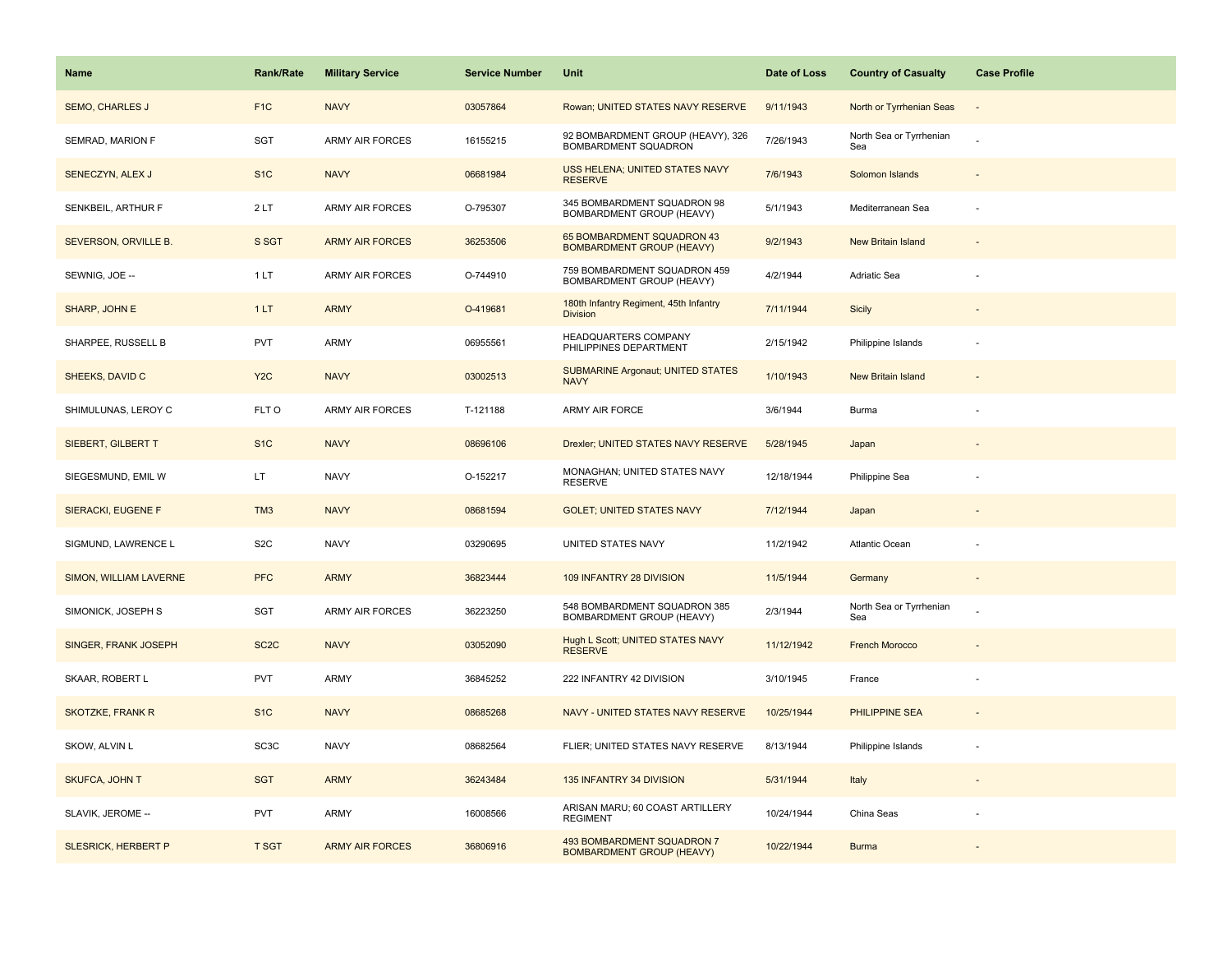| <b>Name</b>              | <b>Rank/Rate</b>  | <b>Military Service</b>     | <b>Service Number</b> | Unit                                                                  | Date of Loss | <b>Country of Casualty</b> | <b>Case Profile</b>                                                 |
|--------------------------|-------------------|-----------------------------|-----------------------|-----------------------------------------------------------------------|--------------|----------------------------|---------------------------------------------------------------------|
| SMART, JOHN A            | 2d Lt             | <b>ARMY AIR FORCES</b>      | O-027130              | 464 FIGHTER SQUADRON 507 FIGHTER<br><b>GROUP</b>                      | 4/24/1946    | Ryukyus Islands            |                                                                     |
| SMITH, ALBERT F          | 2LT               | <b>ARMY AIR FORCES</b>      | O-750703              | 71 FIGHTER SQUADRON 1 FIGHTER<br><b>GROUP</b>                         | 6/10/1944    | Rumania                    |                                                                     |
| SMITH, CLAYTON R         | S <sub>1</sub> C  | <b>COAST GUARD</b>          | 00231858              | COAST GUARD - UNITED STATES<br><b>COAST GUARD</b>                     | 6/13/1943    | Greenland                  |                                                                     |
| <b>SMITH, HAROLD A</b>   | MM <sub>2</sub> C | <b>NAVY</b>                 | 03287699              | Maddox; UNITED STATES NAVY                                            | 7/10/1943    | Mediterranean Sea          |                                                                     |
| SMITH, KENNETH D         | S <sub>2</sub> C  | <b>NAVY</b>                 | 09590366              | NAVY - UNITED STATES NAVY RESERVE                                     | 7/30/1945    | PHILIPPINE SEA             | https://dpaa.secure.force.com/dpaaProfile?id=<br>a0Jt0000000XmlcEAC |
| SMITH, KENNETH R         | <b>SGT</b>        | <b>ARMY AIR FORCES</b>      | 06933217              | 28 MATERIALS SQUADRON 20 AIR BASE<br><b>GROUP</b>                     | 7/22/1942    | Philippine Islands         | https://dpaa.secure.force.com/dpaaProfile?id=<br>a0Jt000000N3c1wEAB |
| SMITH, LOUIS M           | <b>PFC</b>        | <b>ARMY</b>                 | 36204517              | 422 INFANTRY 106 DIVISION                                             | 4/12/1945    | Germany                    |                                                                     |
| SMITH, PAUL A            | <b>CPL</b>        | <b>ARMY AIR FORCES</b>      | 36841397              | 873 BOMBARDMENT SQUADRON 498<br><b>BOMBARDMENT GROUP (VERY HEAVY)</b> | 2/10/1945    | Bonin & Volcano Islands    | $\overline{a}$                                                      |
| SMITH, RICHARD D         | <b>SGT</b>        | <b>ARMY AIR FORCES</b>      | 16154696              | 32 PHOTO SQUADRON 5<br>RECONNAISSANCE GROUP                           | 4/20/1944    | Mediterranean Sea          |                                                                     |
| SMITH, WALTER E          | TEC <sub>5</sub>  | <b>ARMY</b>                 | 36297690              | HMT Rohna; 853 ENGINEERS BATTALION<br>(AVIATION)                      | 11/26/1943   | Mediterranean Sea          |                                                                     |
| SMYTH, JOHN J            | S <sub>1</sub> C  | <b>NAVY</b>                 | 03060283              | UNITED STATES NAVY                                                    | 3/29/1943    | North Atlantic Ocean       |                                                                     |
| <b>SMYTHE, WALLACE K</b> | Ens               | <b>NAVY</b>                 | O-263778              | UNITED STATES NAVY RESERVE                                            | 6/21/1943    | <b>Atlantic Ocean</b>      |                                                                     |
| SOBKOWIAK, PETER R       | <b>PVT</b>        | ARMY                        | 20648318              | MEDICAL DEPARTMENT                                                    | 12/9/1944    | New Guinea                 |                                                                     |
| SOBOTA, JEROME J         | <b>ENS</b>        | <b>NAVY</b>                 | O-162328              | NAVY - UNITED STATES NAVY RESERVE                                     | 7/19/1944    | <b>SOLOMON ISLANDS</b>     |                                                                     |
| SODEN, WILLIAM J         | SC <sub>2</sub> C | <b>NAVY</b>                 | 03286178              | USS HOUSTON (CA-30); UNITED STATES<br><b>NAVY</b>                     | 3/1/1942     | Java                       |                                                                     |
| SOKOLOWSKI, JOSEPH F     | <b>PFC</b>        | <b>ARMY</b>                 | 36203478              | Sumatra Draft; 131 FIELD ARTILLERY<br><b>REGIMENT</b>                 | 9/18/1944    | <b>Indian Ocean</b>        |                                                                     |
| SOLIN, EARL A            | AS                | <b>NAVY</b>                 | 06393167              | UNITED STATES NAVY RESERVE                                            | 2/7/1943     | North Atlantic Ocean       |                                                                     |
| SOMMERFELDT, A. W.       | <b>ACMMA</b>      | <b>NAVY</b>                 | 3002011               | <b>UNITED STATES NAVY</b>                                             | 1/10/1944    | <b>New Guinea</b>          |                                                                     |
| SOMMERS, WESLEY H.       | 2d Lt             | ARMY AIR FORCES             | O-827986              | ARMY AIR FORCE                                                        | 6/28/1945    | Burma                      | https://dpaa.secure.force.com/dpaaProfile?id=<br>a0Jt000001nzah0EAA |
| SONNENBERG, EUGENE H     | <b>CPL</b>        | <b>MARINE CORPS RESERVE</b> | 525884                | MARINE - UNITED STATES MARINE<br><b>CORPS; 1ST MARINE DIVISION</b>    | 5/16/1945    | <b>JAPAN</b>               |                                                                     |
| SORENSON, MILLARD H.     | SGT               | <b>ARMY AIR FORCES</b>      | 16132412              | ARMY AIR FORCE                                                        | 11/1/1943    | Burma                      |                                                                     |
| <b>SPARS, ELMER G</b>    | F <sub>1</sub> C  | <b>NAVY</b>                 | 08694183              | Little; UNITED STATES NAVY RESERVE                                    | 5/3/1945     | Ryukyus Islands            |                                                                     |
| SPEENER, RUSSELL W       | S <sub>1</sub> C  | <b>NAVY</b>                 | 03001114              | ROBALO; UNITED STATES NAVY                                            | 7/2/1944     | Philippine Islands         |                                                                     |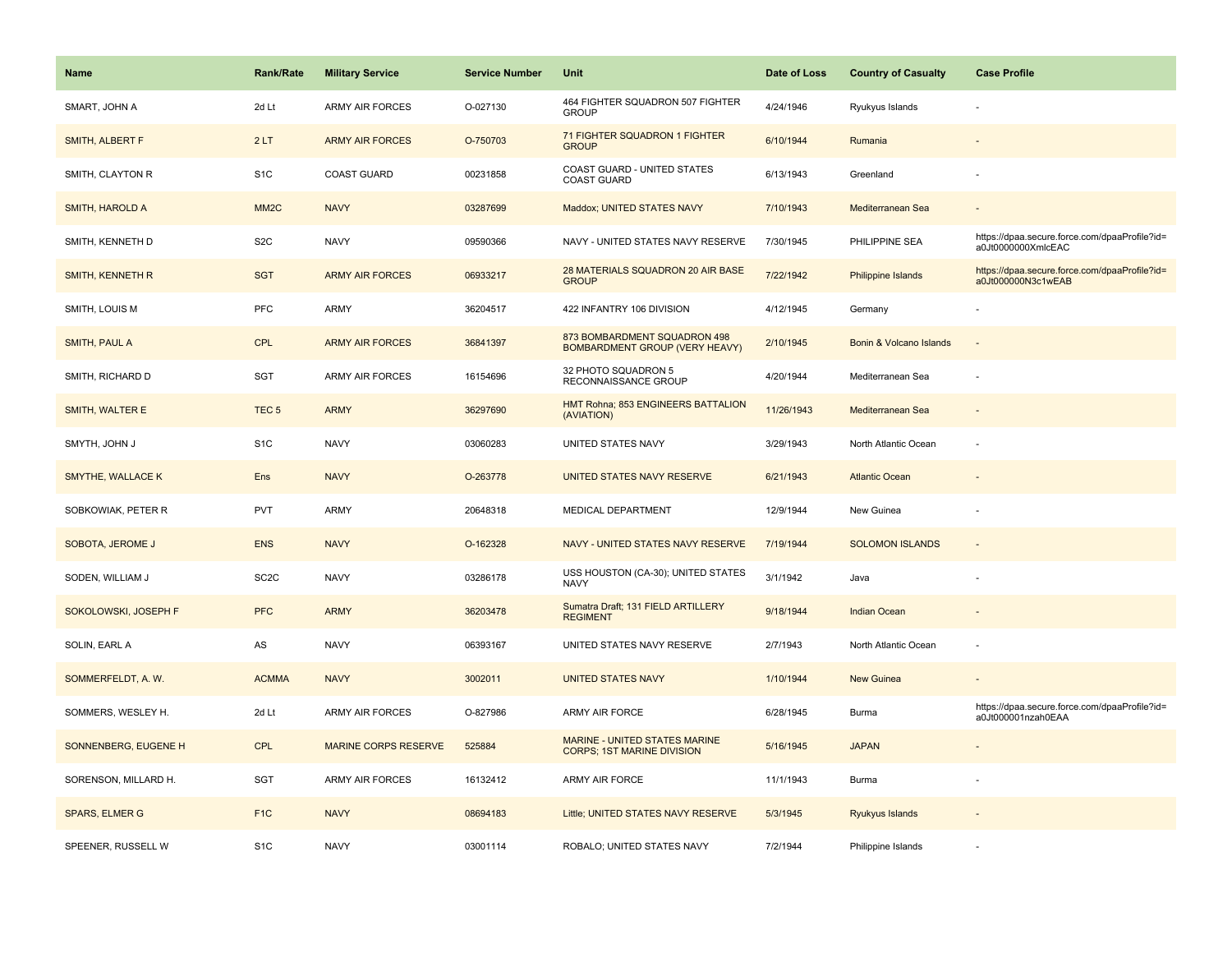| <b>Name</b>                | <b>Rank/Rate</b>  | <b>Military Service</b> | <b>Service Number</b> | <b>Unit</b>                                                           | Date of Loss | <b>Country of Casualty</b>     | <b>Case Profile</b>                                                 |
|----------------------------|-------------------|-------------------------|-----------------------|-----------------------------------------------------------------------|--------------|--------------------------------|---------------------------------------------------------------------|
| SPIELVOGEL, BERNARD A.     | <b>PFC</b>        | <b>ARMY</b>             | 36218663              | 326 ENGINEERS BATTALION 101<br><b>AIRBORNE DIVISION</b>               | 12/21/1945   | Belgium                        |                                                                     |
| SPILKER, EDWARD H J        | ARM3C             | <b>NAVY</b>             | 03054159              | UNITED STATES NAVY RESERVE                                            | 9/19/1944    | Solomon Islands                |                                                                     |
| SPLETSTOESER, GW           | 2LT               | <b>ARMY AIR FORCES</b>  | O-562107              | 32 PHOTO SQUADRON 5<br><b>RECONNAISSANCE GROUP</b>                    | 4/20/1944    | Mediterranean Sea              |                                                                     |
| SPREDEMAN, GORDON          | SC <sub>1</sub> C | <b>NAVY</b>             | 03061034              | NAVY - UNITED STATES NAVY RESERVE                                     | 12/21/1944   | PHILIPPINE ISLANDS             |                                                                     |
| SQUIRE, KENNETH C          | <b>CPL</b>        | <b>ARMY</b>             | 20645278              | SHINYO MARU; 192 TANK BATTALION                                       | 9/7/1944     | Philippine Islands             |                                                                     |
| STADLER, ROBERT H          | WT3C              | <b>NAVY</b>             | 09591286              | NAVY - UNITED STATES NAVY RESERVE                                     | 7/30/1945    | PHILIPPINE SEA                 | https://dpaa.secure.force.com/dpaaProfile?id=<br>a0Jt0000000XmfyEAC |
| <b>STANGE, RAYMOND F</b>   | <b>ACMM</b>       | <b>NAVY</b>             | 03051374              | <b>UNITED STATES NAVY</b>                                             | 10/14/1942   | Pacific Ocean                  |                                                                     |
| STARICH, JOHN F            | 2LT               | <b>ARMY</b>             | O-1056898             | 315 INFANTRY 79 DIVISION                                              | 1/19/1945    | France                         |                                                                     |
| <b>STARK, AUGUST LOUIS</b> | <b>CPL</b>        | <b>MARINE CORPS</b>     | 00809920              | MARINE - UNITED STATES MARINE<br><b>CORPS</b>                         | 2/27/1945    | <b>ADMIRALTY ISLANDS</b>       | $\sim$                                                              |
| STAUDINGER, LOUIS G        | <b>PVT</b>        | <b>ARMY AIR FORCES</b>  | 36242574              | 12 AIRDROME SQUADRON                                                  | 4/11/1944    | Solomon Islands                |                                                                     |
| STAUFFACHER, ERNEST J      | 2LT               | <b>ARMY AIR FORCES</b>  | O-679682              | <b>AIR CORPS</b>                                                      | 10/15/1943   | <b>Atlantic Ocean</b>          |                                                                     |
| STEARNS, HAYDEN E          | 1st Lt            | <b>ARMY AIR FORCES</b>  | O-667585              | 21 SQUADRON 374 TROOP CARRIER<br><b>GROUP</b>                         | 12/12/1944   | New Guinea                     |                                                                     |
| <b>STEEN, ARNOLD M</b>     | TEC <sub>5</sub>  | <b>ARMY</b>             | 20645277              | <b>ARMY - 192 TANK BATTALION</b>                                      | 6/21/1942    | PHILIPPINE ISLANDS             | https://dpaa.secure.force.com/dpaaProfile?id=<br>a0Jt000000MeRF3EAN |
| STEFANOWSKI, EDWARD V.     | 2d Lt             | <b>ARMY AIR FORCES</b>  | O-888823              | 498 BOMBARDMENT SQUADRON 345<br>BOMBARDMENT GROUP (MEDIUM)            | 3/10/1944    | New Guinea                     |                                                                     |
| STEFFEN, EARL J            | AOM2C             | <b>NAVY</b>             | 03058589              | USS YORKTOWN (CV-10); UNITED<br><b>STATES NAVY RESERVE</b>            | 7/9/1944     | Marianas Islands               |                                                                     |
| STEINBERG, BARRY J         | S <sub>1</sub> C  | <b>NAVY</b>             | 03001329              | Langley; UNITED STATES NAVY                                           | 3/1/1942     | Indian Ocean                   |                                                                     |
| STEINFELDT, CHARLES H      | S SGT             | <b>ARMY AIR FORCES</b>  | 16056051              | 877 BOMBARDMENT SQUADRON 499<br><b>BOMBARDMENT GROUP (VERY HEAVY)</b> | 4/24/1945    | Japan/Okinawa                  |                                                                     |
| STENE, PETER E             | CAPT              | <b>ARMY AIR FORCES</b>  | O-734151              | 571 BOMBARDMENT SQUADRON 390<br>BOMBARDMENT GROUP (HEAVY)             | 2/17/1945    | North Sea or Tyrrhenian<br>Sea |                                                                     |
| <b>STERKEN, GERALD J</b>   | TEC <sub>4</sub>  | <b>ARMY</b>             | 20645307              | <b>ARMY - 192 TANK BATTALION</b>                                      | 7/24/1942    | <b>PHILIPPINE ISLANDS</b>      | https://dpaa.secure.force.com/dpaaProfile?id=<br>a0Jt000000MeRHmEAN |
| STETZER, GERALD WILBUR     | PFC               | <b>MARINE CORPS</b>     | 334228                | MARINE - UNITED STATES MARINE<br><b>CORPS</b>                         | 8/7/1942     | Solomon Islands                |                                                                     |
| STEWART, ROBERT D          | 1LT               | <b>ARMY AIR FORCES</b>  | O-1995800             | 369 BOMBARDMENT SQUADRON 306<br><b>BOMBARDMENT GROUP (HEAVY)</b>      | 1/1/1945     | North Sea or Tyrrhenian<br>Sea |                                                                     |
| STIEG, LOYAL L             | PFC               | ARMY                    | 36208148              | SHINYO MARU; 701 ORDNANCE<br>COMPANY (AVIATION)                       | 9/7/1944     | Philippine Islands             |                                                                     |
| STOECKER, GEORGE H.        | 1st Lt            | <b>ARMY AIR FORCES</b>  | O-725099              | 75 BOMBARDMENT SQUADRON 42<br><b>BOMBARDMENT GROUP (MEDIUM)</b>       | 10/12/1943   | Solomon Islands                |                                                                     |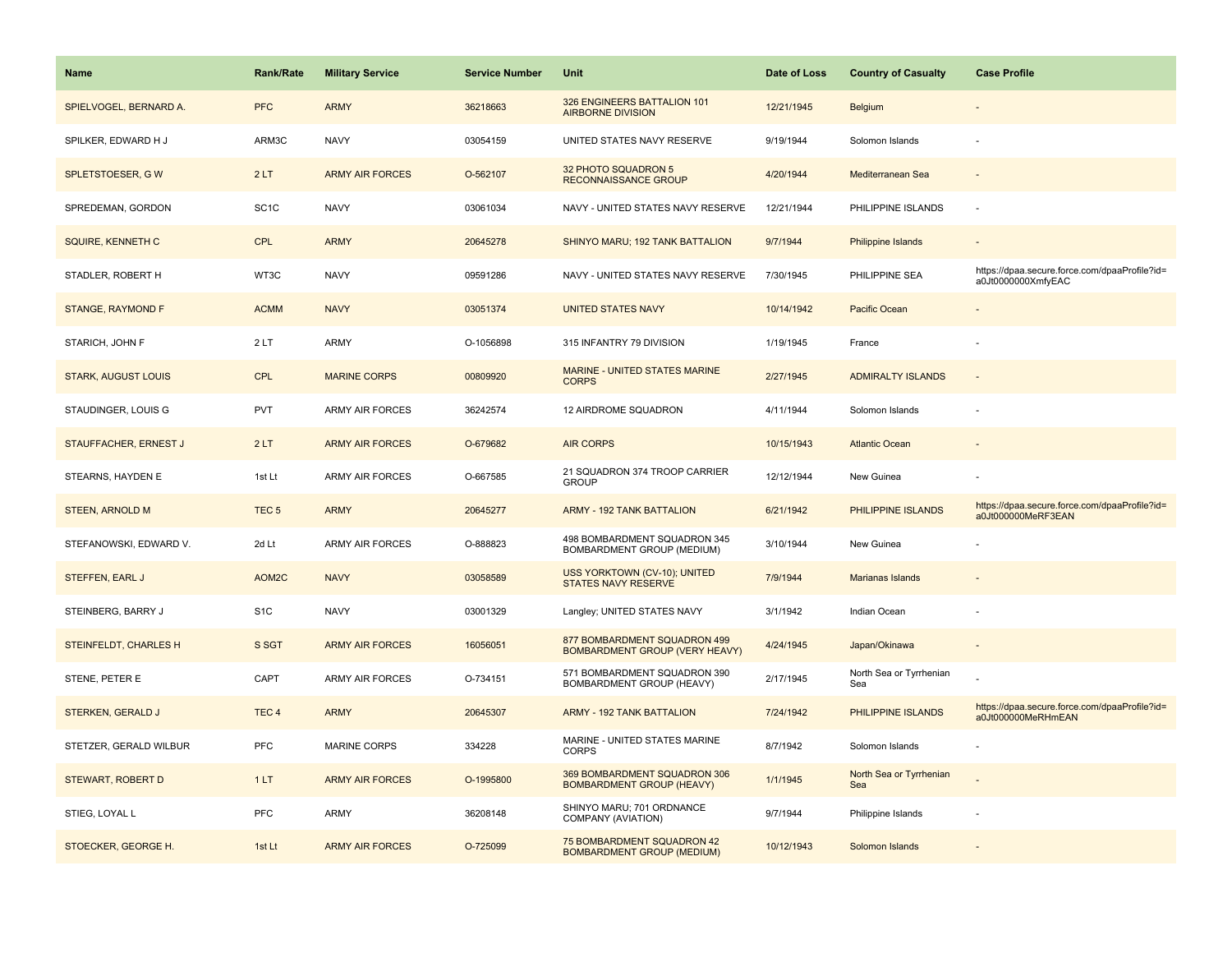| <b>Name</b>               | <b>Rank/Rate</b>  | <b>Military Service</b> | <b>Service Number</b> | Unit                                                                    | Date of Loss | <b>Country of Casualty</b>                      | <b>Case Profile</b>                                                 |
|---------------------------|-------------------|-------------------------|-----------------------|-------------------------------------------------------------------------|--------------|-------------------------------------------------|---------------------------------------------------------------------|
| STONE, MERLE R            | S <sub>1</sub> C  | <b>NAVY</b>             | 02999813              | Langley; UNITED STATES NAVY                                             | 3/1/1942     | Indian Ocean                                    |                                                                     |
| STONER, EVERETTE D        | 2d Lt             | <b>ARMY AIR FORCES</b>  | O-734847              | HEADQUARTERS 380 BOMBARDMENT<br><b>GROUP (HEAVY)</b>                    | 5/26/1943    | <b>Hawaiian Islands</b>                         |                                                                     |
| STOWE, LAWRENCE L         | S <sub>1</sub> C  | <b>NAVY</b>             | 03064742              | LUCE; UNITED STATES NAVY RESERVE                                        | 5/4/1945     | China Seas                                      |                                                                     |
| STRADER, LEROY C          | 1LT               | <b>ARMY AIR FORCES</b>  | O-753754              | 37 FIGHTER SQUADRON 14 FIGHTER<br><b>GROUP</b>                          | 8/20/1945    | <b>British Isles</b>                            |                                                                     |
| STRAUS, JAMES E           | <b>PVT</b>        | <b>ARMY</b>             | 16008531              | ARISAN MARU; 59 COAST ARTILLERY<br><b>REGIMENT</b>                      | 10/24/1944   | China Seas                                      |                                                                     |
| <b>STREHLOW, WALTER G</b> | F <sub>1C</sub>   | <b>NAVY</b>             | 08695576              | NAVY - UNITED STATES NAVY RESERVE                                       | 3/19/1945    | <b>JAPAN</b>                                    |                                                                     |
| STRESE, WILLIAM W         | 2d Lt             | <b>ARMY AIR FORCES</b>  | O-421642              | BRAZIL MARU; 91 BOMBARDMENT<br>SQUADRON 27 BOMBARDMENT GROUP<br>(LIGHT) | 1/17/1945    | Philippine Islands                              | https://dpaa.secure.force.com/dpaaProfile?id=<br>a0Jt000001CnHRtEAN |
| <b>STROMKO, JOSEPH A</b>  | F <sub>2</sub> C  | <b>NAVY</b>             | 09596599              | <b>NAVY - UNITED STATES NAVY</b>                                        | 7/30/1945    | <b>PHILIPPINE SEA</b>                           | https://dpaa.secure.force.com/dpaaProfile?id=<br>a0Jt0000000XmVFEA0 |
| STRUCK, CHARLES R         | 2d Lt             | ARMY AIR FORCES         | O-696269              | 33 BOMBARDMENT SQUADRON 22<br>BOMBARDMENT GROUP (HEAVY)                 | 7/19/1944    | New Guinea                                      |                                                                     |
| <b>STRUTZ, MAURICE E</b>  | Sgt               | <b>ARMY</b>             | 36248033              | 209 ENGR BN                                                             | 6/13/1944    | <b>BURMA</b>                                    |                                                                     |
| STURDEVANT, WARREN MONROE | S SGT             | <b>ARMY AIR FORCES</b>  | 16009407              | 339 BOMBARDMENT SQUADRON 96<br>BOMBARDMENT GROUP (HEAVY)                | 12/16/1943   | North Sea or Tyrrhenian<br>Sea                  |                                                                     |
| <b>SULLIVAN, ARTHUR A</b> | S SGT             | <b>ARMY AIR FORCES</b>  | 16047423              | 401 BOMBARDMENT SQUADRON 91<br><b>BOMBARDMENT GROUP (HEAVY)</b>         | 2/26/1943    | North Sea or Tyrrhenian<br>Sea                  |                                                                     |
| SULLIVAN, DONALD C        | RM3C              | <b>NAVY</b>             | 03054221              | R-12; UNITED STATES NAVY RESERVE                                        | 6/12/1943    | Atlantic Ocean: North<br><b>American Waters</b> |                                                                     |
| SULLIVAN, EDWARD F        | <b>LTJG</b>       | <b>NAVY</b>             | O-103690              | <b>GRAYLING; UNITED STATES NAVY</b><br><b>RESERVE</b>                   | 9/24/1943    | Philippine Islands                              |                                                                     |
| SULLIVAN, FREDERICK F     | <b>PFC</b>        | MARINE CORPS RESERVE    | 558338                | MARINE - UNITED STATES MARINE<br>CORPS; 1ST MARINE DIVISION             | 5/19/1945    | Japan                                           |                                                                     |
| <b>SULLIVAN, JOHN A</b>   | <b>MAJ</b>        | <b>ARMY AIR FORCES</b>  | O-423966              | 436 FIGHTER SQUADRON 479 FIGHTER<br><b>GROUP</b>                        | 12/5/1944    | North Sea or Tyrrhenian<br>Sea                  |                                                                     |
| SUMMERFIELD, DONALD E     | <b>SGT</b>        | <b>ARMY AIR FORCES</b>  | 39414182              | 92 BOMBARDMENT GROUP (HEAVY), 325<br>BOMBARDMENT SQUADRON               | 10/5/1944    | English Channel                                 |                                                                     |
| SUNDBY, JOHN ANDERSON     | <b>PFC</b>        | <b>MARINE CORPS</b>     | 00540145              | MARINE - UNITED STATES MARINE<br><b>CORPS</b>                           | 9/20/1944    | <b>Caroline Islands</b>                         | https://dpaa.secure.force.com/dpaaProfile?id=<br>a0Jt000001nzXEJEA2 |
| SWANSON, HERBERT J        | S <sub>2</sub> C  | <b>NAVY</b>             | 03063108              | USS LISCOME BAY; UNITED STATES<br>NAVY RESERVE                          | 11/24/1943   | Gilbert Islands                                 |                                                                     |
| SWANSON, KENNETH E.       | 2d Lt             | <b>ARMY AIR FORCES</b>  | O-931113              | <b>ARMY AIR FORCE</b>                                                   | 6/28/1945    | <b>Burma</b>                                    | https://dpaa.secure.force.com/dpaaProfile?id=<br>a0Jt0000000ccS1EAI |
| SWEARINGEN, JOHN A.       | S SGT             | <b>ARMY AIR FORCES</b>  | 36244319              | 512 BOMBARDMENT SQUADRON 376<br>BOMBARDMENT GROUP (HEAVY)               | 12/28/1943   | Italy                                           | https://dpaa.secure.force.com/dpaaProfile?id=<br>a0Jt000001RAImpEAH |
| SWETLIK, WILLIAM M.       | S SGT             | <b>ARMY AIR FORCES</b>  | 16133615              | 67 BOMBARDMENT SQUADRON 44<br><b>BOMBARDMENT GROUP (HEAVY)</b>          | 2/22/1944    | North Sea or Tyrrhenian<br>Sea                  |                                                                     |
| SWINCONOS, PETER P        | PTR <sub>1C</sub> | <b>NAVY</b>             | 03052065              | NAVY - UNITED STATES NAVY                                               | 10/24/1944   | <b>CHINA SEAS</b>                               |                                                                     |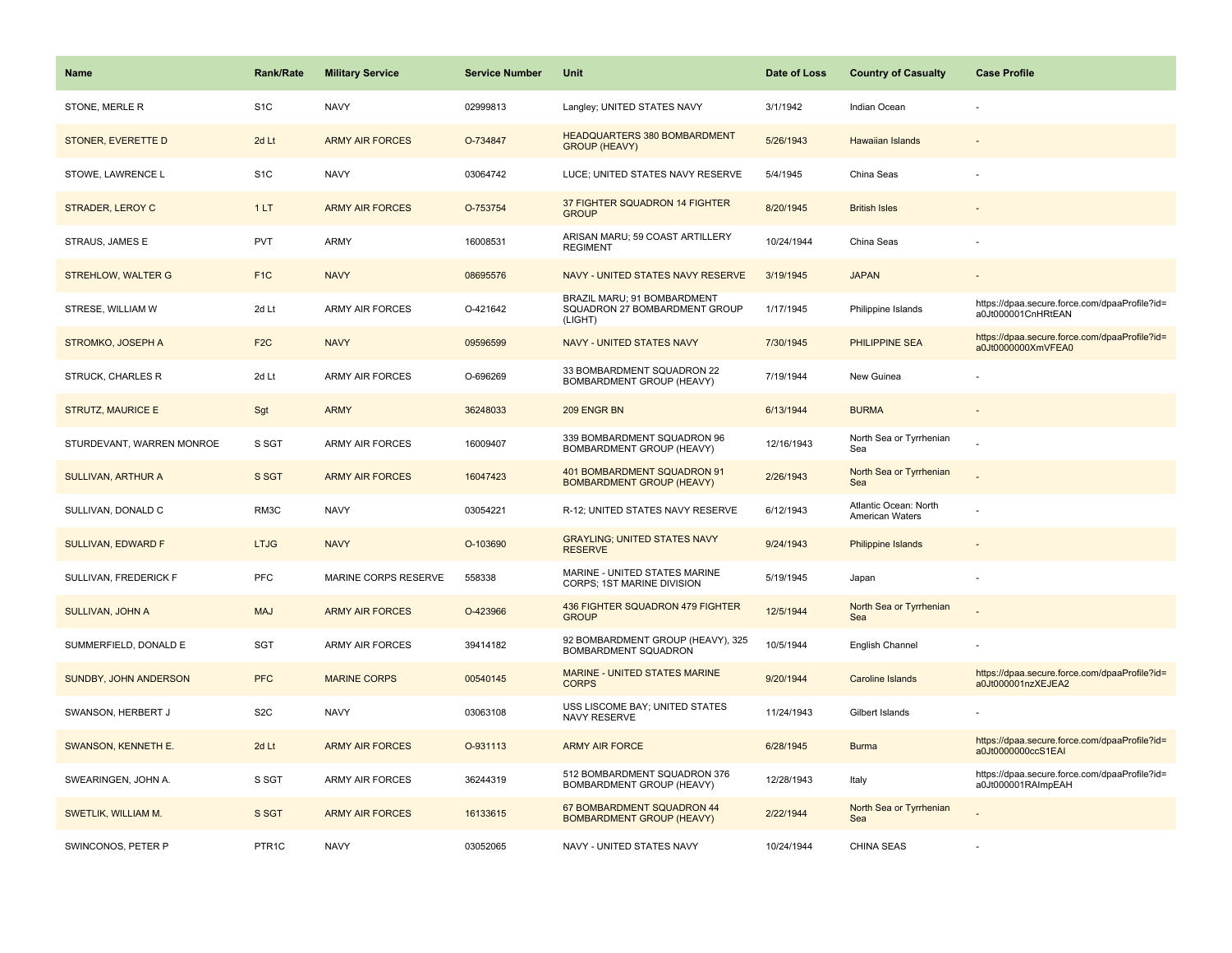| Name                         | <b>Rank/Rate</b>  | <b>Military Service</b> | <b>Service Number</b> | Unit                                                             | Date of Loss | <b>Country of Casualty</b>     | <b>Case Profile</b>                                                 |
|------------------------------|-------------------|-------------------------|-----------------------|------------------------------------------------------------------|--------------|--------------------------------|---------------------------------------------------------------------|
| TADYCH, JOSEPH A W           | 2d Lt             | <b>ARMY AIR FORCES</b>  | O-540011              | 1333 ARMY AIR FORCE BASE UNIT                                    | 3/13/1945    | China                          |                                                                     |
| TAMBLINGSON, LLOYD R         | S SGT             | ARMY AIR FORCES         | 36276498              | 403 BOMBARDMENT SQUADRON 43<br>BOMBARDMENT GROUP (HEAVY)         | 10/13/1943   | New Guinea                     |                                                                     |
| <b>TATALOVICH, BRONCHO J</b> | S SGT             | <b>ARMY AIR FORCES</b>  | 36807146              | 424 BOMBARDMENT SQUADRON 307<br><b>BOMBARDMENT GROUP (HEAVY)</b> | 10/18/1944   | <b>Borneo</b>                  |                                                                     |
| TAYLOR, ROBERT H             | F <sub>2</sub> C  | <b>NAVY</b>             | 03059152              | GUDGEON; UNITED STATES NAVY                                      | 5/5/1944     | Marianas Islands               |                                                                     |
| TEAL, FORREST F              | <b>SGT</b>        | <b>ARMY</b>             | 20645211              | SHINYO MARU; 192 TANK BATTALION                                  | 9/7/1944     | Philippine Islands             |                                                                     |
| TEIPNER, CHARLES F           | CPL               | ARMY AIR FORCES         | 36263403              | 36 FIGHTER SQUADRON 8 FIGHTER<br><b>GROUP</b>                    | 12/24/1944   | New Guinea                     |                                                                     |
| <b>TELLIER, LESLIE W</b>     | MM <sub>2</sub> C | <b>NAVY</b>             | 08684390              | <b>GAMBIER BAY; UNITED STATES NAVY</b>                           | 10/25/1944   | <b>Philippine Sea</b>          |                                                                     |
| TEPPEN, MORRIS T             | <b>ENS</b>        | <b>NAVY</b>             | O-407119              | NAVY - UNITED STATES NAVY RESERVE                                | 5/25/1945    | PACIFIC OCEAN                  |                                                                     |
| THIBADEAU, WILLIAM P         | S SGT             | <b>ARMY AIR FORCES</b>  | 36228776              | 389 BOMBARDMENT SQUADRON 312<br><b>BOMBARDMENT GROUP (LIGHT)</b> | 7/14/1944    | Morotai, Ceram, Amboina        | $\sim$                                                              |
| THIEL, HERBERT E             | <b>PVT</b>        | ARMY                    | 36291620              | HMT Rohna; 853 ENGINEERS BATTALION<br>(AVIATION)                 | 11/26/1943   | Mediterranean Sea              |                                                                     |
| THIELEN, FREDERICK J         | 2d Lt             | <b>ARMY AIR FORCES</b>  | O-771835              | 394 BOMBARDMENT SQUADRON 5<br><b>BOMBARDMENT GROUP (HEAVY)</b>   | 11/22/1944   | <b>Netherlands East Indies</b> |                                                                     |
| THOMAS, HOWARD D             | 2LT               | <b>ARMY</b>             | O-543203              | ARMY - 345 INFANTRY 87 DIVISION                                  | 12/18/1944   | <b>FRANCE</b>                  |                                                                     |
| THOMPSON, RALPH F            | MM <sub>1</sub> C | <b>NAVY</b>             | 04102195              | Meredith; UNITED STATES NAVY<br><b>RESERVE</b>                   | 6/8/1944     | <b>English Channel</b>         |                                                                     |
| THOMPSON, WALTER W           | 1 LT              | ARMY AIR FORCES         | O-741950              | HEADQUARTERS 802<br>RECONNAISSANCE GROUP                         | 8/8/1944     | Germany                        |                                                                     |
| THOORSELL, JAMES V           | S <sub>2</sub> C  | <b>NAVY</b>             | 03070842              | <b>NAVY - UNITED STATES NAVY</b>                                 | 3/19/1945    | <b>JAPAN</b>                   |                                                                     |
| THORMAN, RUSSELL C           | CAPT              | ARMY                    | O-365452              | ARMY - 192 TANK BATTALION                                        | 1/9/1945     | <b>FORMOSA</b>                 | https://dpaa.secure.force.com/dpaaProfile?id=<br>a0Jt000000OmMHvEAN |
| THORN, KENNETH HUGO          | GM <sub>3c</sub>  | <b>NAVY</b>             | 3058192               | UNITED STATES NAVY RESERVE                                       | 7/8/1944     | <b>Atlantic Ocean</b>          |                                                                     |
| THORNBERY, WILLIAM R         | FC <sub>2</sub> C | <b>NAVY</b>             | 03054022              | HOEL; UNITED STATES NAVY RESERVE                                 | 10/25/1944   | Philippine Sea                 |                                                                     |
| THUMS, ALVIN JACOB           | F <sub>2</sub> C  | <b>NAVY</b>             | 07000767              | USS WASP; UNITED STATES NAVY<br><b>RESERVE</b>                   | 9/15/1942    | Solomon Islands                |                                                                     |
| TICE, NORBERT C              | <b>PVT</b>        | ARMY                    | 36818858              | 110 INFANTRY 28 DIVISION                                         | 12/21/1945   | Belgium                        |                                                                     |
| <b>TIGUE, CHARLES E</b>      | <b>T SGT</b>      | <b>ARMY AIR FORCES</b>  | 36240750              | 509 BOMBARDMENT SQUADRON 351<br><b>BOMBARDMENT GROUP (HEAVY)</b> | 12/1/1943    | <b>English Channel</b>         |                                                                     |
| TOFTE, PAUL R.               | 2d Lt             | ARMY AIR FORCES         | O-699046              | 33 BOMBARDMENT SQUADRON 22<br>BOMBARDMENT GROUP (HEAVY)          | 9/1/1944     | Philippine Islands             |                                                                     |
| <b>TOPORSKI, EDWARD</b>      | S <sub>1C</sub>   | <b>NAVY</b>             | 03064824              | NAVY - UNITED STATES NAVY RESERVE                                | 10/24/1944   | <b>PHILIPPINE SEA</b>          |                                                                     |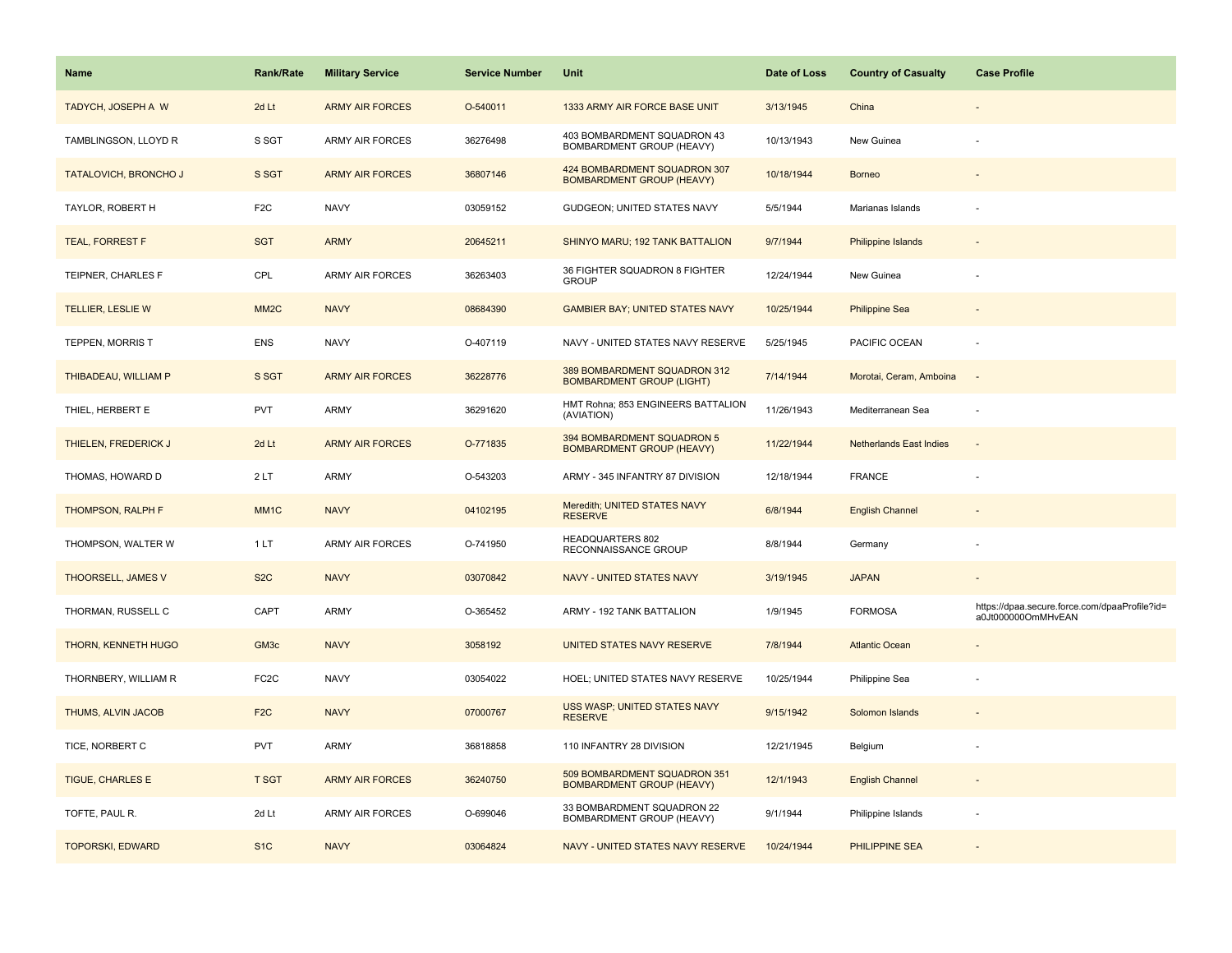| <b>Name</b>               | <b>Rank/Rate</b>  | <b>Military Service</b> | <b>Service Number</b> | Unit                                                              | Date of Loss | <b>Country of Casualty</b>     | <b>Case Profile</b>                                                 |
|---------------------------|-------------------|-------------------------|-----------------------|-------------------------------------------------------------------|--------------|--------------------------------|---------------------------------------------------------------------|
| TOUSIGNANT, ALBERT N      | Maj               | <b>ARMY</b>             | O-211648              | ARISAN MARU; 2 GENERAL HOSPITAL                                   | 10/24/1944   | China Seas                     |                                                                     |
| <b>TOYCEN, DERMONT R</b>  | <b>PFC</b>        | <b>ARMY AIR FORCES</b>  | 16021702              | 34 PURSUIT SQUADRON 24 PURSUIT<br><b>GROUP</b>                    | 5/25/1942    | <b>Philippine Islands</b>      | https://dpaa.secure.force.com/dpaaProfile?id=<br>a0Jt000001nzRBsEAM |
| TRAPP, LEONARD E          | FLT O             | <b>ARMY AIR FORCES</b>  | T-007078              | 719 BOMBARDMENT SQUADRON 449<br>BOMBARDMENT GROUP (HEAVY)         | 12/29/1944   | Adriatic Sea                   |                                                                     |
| TRAPP, OTTO A             | S SGT             | <b>ARMY AIR FORCES</b>  | 36804934              | 441 BOMBARDMENT SQUADRON 320<br><b>BOMBARDMENT GROUP (MEDIUM)</b> | 8/24/1944    | Mediterranean Sea              |                                                                     |
| TRECEK, MILTON --         | Capt              | <b>ARMY AIR FORCES</b>  | O-408813              | 873 BOMBARDMENT SQUADRON 498<br>BOMBARDMENT GROUP (VERY HEAVY)    | 11/8/1944    | Philippine Sea                 |                                                                     |
| <b>TRGOVEC, STEVE J</b>   | HA <sub>2</sub> C | <b>NAVY</b>             | 08689088              | <b>LST-507; UNITED STATES NAVY</b><br><b>RESERVE</b>              | 4/28/1944    | <b>English Channel</b>         |                                                                     |
| TRIESCHMANN, EARL F       | FLT <sub>0</sub>  | <b>ARMY AIR FORCES</b>  | T-193575              | 1337 ARMY AIR FORCE BASE UNIT                                     | 4/10/1945    | India                          |                                                                     |
| <b>TRILLING, FRANK H</b>  | S SGT             | <b>ARMY AIR FORCES</b>  | 16116627              | 331 BOMBARDMENT SQUADRON 94<br><b>BOMBARDMENT GROUP (HEAVY)</b>   | 8/6/1944     | North Sea or Tyrrhenian<br>Sea |                                                                     |
| TROJAN, CARL A            | TM <sub>2</sub> C | <b>NAVY</b>             | 03288956              | CORVINA; UNITED STATES NAVY                                       | 11/16/1943   | Marshall Islands               |                                                                     |
| <b>TUCKER, GORDON H</b>   | 1st Lt            | <b>ARMY AIR FORCES</b>  | O-836371              | 1347 ARMY AIR FORCE BASE UNIT                                     | 8/1/1946     | India                          |                                                                     |
| TULLIS, RAY M             | CPL               | ARMY AIR FORCES         | 36828256              | 877 BOMBARDMENT SQUADRON 499<br>BOMBARDMENT GROUP (VERY HEAVY)    | 7/20/1945    | Marianas Islands               |                                                                     |
| <b>TUTAS, JAMES L</b>     | S <sub>1C</sub>   | <b>NAVY</b>             | 03001116              | USS HOUSTON (CA-30); UNITED STATES<br><b>NAVY</b>                 | 3/1/1942     | Java                           |                                                                     |
| UHRENHOLDT, ANDREW CURTIS | Ens               | <b>NAVY</b>             | 096391                | USS Arizona; UNITED STATES NAVY<br><b>RESERVE</b>                 | 12/7/1941    | Hawaiian Islands               | https://dpaa.secure.force.com/dpaaProfile?id=<br>a0Jt0000000QrfdEAC |
| ULRICH, ROBERT L          | S <sub>2</sub> C  | <b>NAVY</b>             | 03057192              | <b>UNITED STATES NAVY</b>                                         | 6/16/1943    | Australia                      |                                                                     |
| UNGEMACH, RICHARD H       | S SGT             | <b>ARMY AIR FORCES</b>  | 36833881              | 403 BOMBARDMENT SQUADRON 43<br>BOMBARDMENT GROUP (HEAVY)          | 3/7/1945     | Philippine Islands             |                                                                     |
| <b>UNGER, RICHARD A</b>   | S <sub>1</sub> C  | <b>NAVY</b>             | 08685526              | Morrison; UNITED STATES NAVY<br><b>RESERVE</b>                    | 5/4/1945     | <b>China Seas</b>              |                                                                     |
| UPSON, RICHARD --         | Lt Cdr            | <b>NAVY</b>             | O-075874              | USS YORKTOWN; UNITED STATES NAVY<br><b>RESERVE</b>                | 4/30/1944    | Caroline Islands               |                                                                     |
| <b>URBAN, LESTER J</b>    | <b>SGT</b>        | <b>ARMY</b>             | 36291591              | HMT Rohna; 853 ENGINEERS BATTALION<br>(AVIATION)                  | 11/27/1943   | Mediterranean Sea              |                                                                     |
| VAN BUREN, JOHN J         | <b>LTJG</b>       | <b>NAVY</b>             | O-081539              | UNITED STATES NAVY                                                | 6/4/1942     | Midway Island                  |                                                                     |
| VAN DENELZEN, BEN --      | 1st Lt            | <b>ARMY AIR FORCES</b>  | O-679401              | 92 BOMBARDMENT GROUP (HEAVY), 407<br><b>BOMBARDMENT SQUADRON</b>  | 6/20/1944    | North Sea or Tyrrhenian<br>Sea |                                                                     |
| VAN DEURZEN, JOSEPH R     | MOMM3C            | <b>NAVY</b>             | 03053586              | ROBALO; UNITED STATES NAVY<br><b>RESERVE</b>                      | 7/2/1944     | Philippine Islands             |                                                                     |
| VAN DOMELEN, NORBERT G.   | Pfc               | <b>ARMY</b>             | 20654419              | 107 QUARTERMASTER BATTALION 32<br><b>DIVISION</b>                 | 12/23/1942   | <b>New Guinea</b>              | https://dpaa.secure.force.com/dpaaProfile?id=<br>a0Jt000001o5mvaEAA |
| VAN DYKE, AMBROSE F       | 1st Lt            | <b>ARMY AIR FORCES</b>  | O-868900              | 40 BOMBARDMENT SQUADRON 6<br>BOMBARDMENT GROUP (VERY HEAVY)       | 3/28/1945    | Japan/Okinawa                  |                                                                     |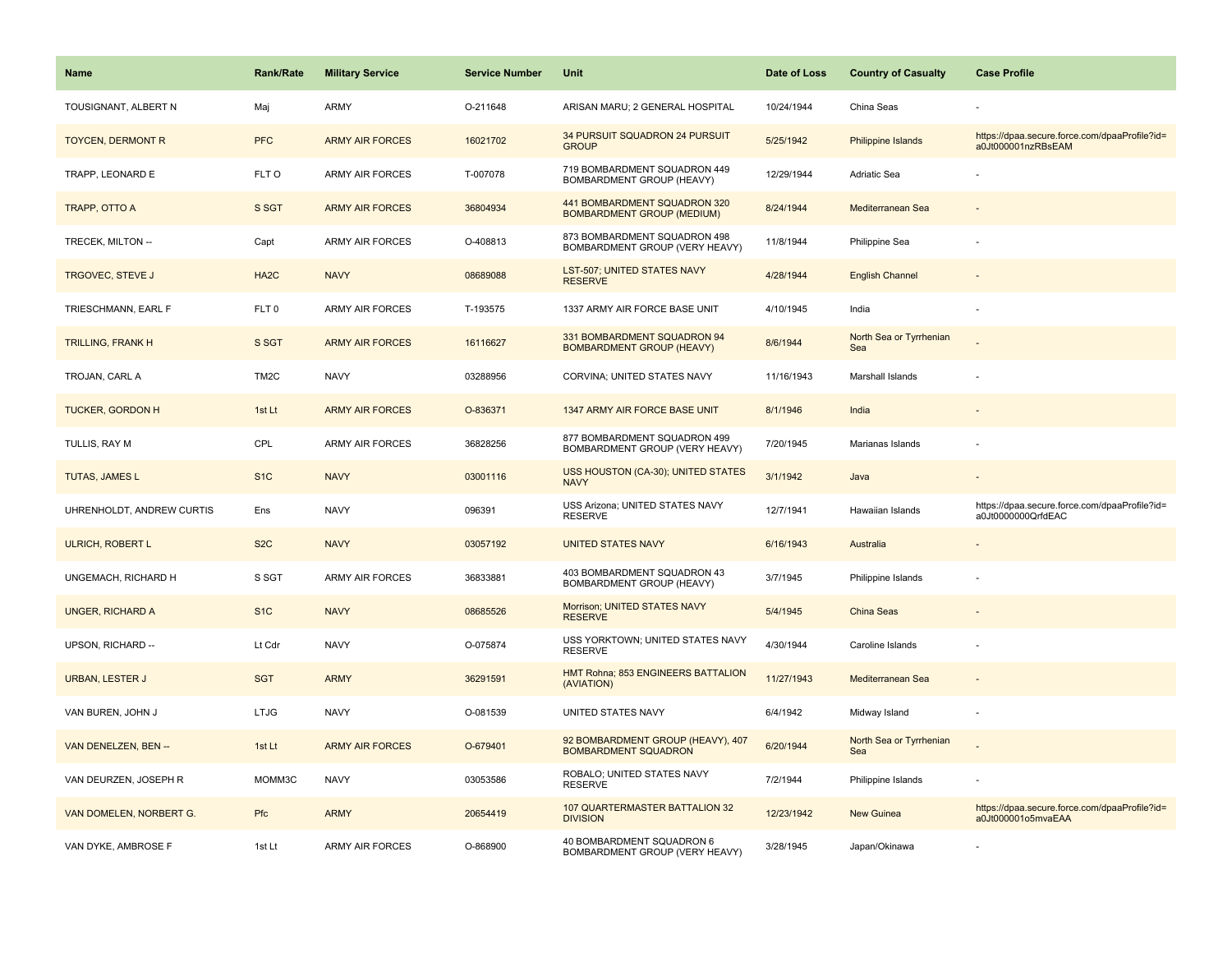| Name                           | <b>Rank/Rate</b> | <b>Military Service</b> | <b>Service Number</b> | Unit                                                             | Date of Loss | <b>Country of Casualty</b>                             | <b>Case Profile</b>                                                 |
|--------------------------------|------------------|-------------------------|-----------------------|------------------------------------------------------------------|--------------|--------------------------------------------------------|---------------------------------------------------------------------|
| VAN EPEREN, RAYMOND J          | MOMM1            | <b>NAVY</b>             | 03006041              | <b>UNITED STATES NAVY</b>                                        | 2/10/1945    | Pacific Ocean                                          |                                                                     |
| VAN NOSTRAND, WILLIAM S.       | Col              | <b>ARMY</b>             | O-019522              | ENOURA MARU; 26 CAVALRY REGIMENT<br>(PHILIPPINE SCOUT)           | 1/9/1945     | Formosa                                                | https://dpaa.secure.force.com/dpaaProfile?id=<br>a0Jt000000PgMJpEAN |
| VAN RAVENSTEIN, EDWARD A       | S Sgt            | <b>ARMY AIR FORCES</b>  | 16046475              | 303 BOMBARDMENT GROUP (HEAVY),<br>359 BOMBARDMENT SQUADRON       | 5/14/1943    | North Sea or Tyrrhenian<br>Sea                         |                                                                     |
| VANDER MOLEN, LEO J            | F3C              | <b>NAVY</b>             | 03003940              | UNITED STATES NAVY                                               | 2/28/1942    |                                                        |                                                                     |
| <b>VANDERHEIDEN, AMBROSE G</b> | <b>LTJG</b>      | <b>NAVY</b>             | O-227401              | UNITED STATES NAVY RESERVE                                       | 4/23/1945    | <b>Atlantic Ocean: North</b><br><b>American Waters</b> |                                                                     |
| VANGALDER, EDMUND F            | SGT              | <b>ARMY</b>             | 20645280              | ARMY - 192 TANK BATTALION                                        | 7/30/1942    | PHILIPPINE ISLANDS                                     | https://dpaa.secure.force.com/dpaaProfile?id=<br>a0Jt0000000XILnEAK |
| <b>VANSICKLE, MAYNARD G</b>    | S <sub>2</sub> C | <b>NAVY</b>             | 03067064              | NAVY - UNITED STATES NAVY RESERVE                                | 2/11/1945    | <b>PHILIPPINE SEA</b>                                  |                                                                     |
| VERHAALEN, HENRY CARL          | Pvt              | <b>MARINE CORPS</b>     | 507341                | MARINE - UNITED STATES MARINE<br><b>CORPS</b>                    | 11/20/1943   | Gilbert Islands                                        | https://dpaa.secure.force.com/dpaaProfile?id=<br>a0Jt000000E0tpSEAR |
| <b>VERHAGEN, ELMER H</b>       | <b>PVT</b>       | <b>ARMY</b>             | 36203291              | ARMY - 200 COAST ARTILLERY<br><b>REGIMENT</b>                    | 8/25/1942    | PHILIPPINE ISLANDS                                     | https://dpaa.secure.force.com/dpaaProfile?id=<br>a0Jt0000000XINAEA0 |
| VERHEYDEN, DONALD J.           | PVT              | <b>MARINE CORPS</b>     | 00374220              | MARINE - UNITED STATES MARINE<br><b>CORPS</b>                    | 10/9/1942    | Solomon Islands                                        |                                                                     |
| <b>VETTER, ROBERT L</b>        | AOM2C            | <b>NAVY</b>             | 08682690              | NAVY - UNITED STATES NAVY RESERVE                                | 2/21/1945    | <b>BONIN &amp; VOLCANO</b><br><b>ISLANDS</b>           |                                                                     |
| VILHAUER, ROBERT --            | RM3C             | <b>NAVY</b>             | 03063926              | COOPER; UNITED STATES NAVY                                       | 12/3/1944    | Philippine Islands                                     |                                                                     |
| <b>VILLWOCK, HARVEY H</b>      | EM3C             | <b>NAVY</b>             | 02999541              | USS HOUSTON (CA-30); UNITED STATES<br><b>NAVY</b>                | 3/1/1942     | Java                                                   |                                                                     |
| VINCENT, JACK E                | LT               | <b>NAVY</b>             | O-124730              | UNITED STATES NAVY RESERVE                                       | 6/27/1945    | China Seas                                             |                                                                     |
| VITENSE, GLENN --              | S <sub>1</sub> C | <b>NAVY</b>             | 08693873              | <b>LST-921; UNITED STATES NAVY</b><br><b>RESERVE</b>             | 8/14/1944    | <b>English Channel</b>                                 |                                                                     |
| VOELTNER, RUSSELL A            | FLT O            | ARMY AIR FORCES         | T-005494              | AIR CORPS                                                        | 3/13/1945    | Pacific Ocean                                          |                                                                     |
| VOJTA, LELAND G                | ARM2C            | <b>NAVY</b>             | 06384519              | UNITED STATES NAVY RESERVE                                       | 1/10/1944    | <b>French Morocco</b>                                  |                                                                     |
| VOLKMAN, WALTER A              | S <sub>1</sub> C | <b>NAVY</b>             | 03002075              | Asheville; UNITED STATES NAVY                                    | 3/3/1942     | Indian Ocean                                           |                                                                     |
| <b>VOSEN, RAYMOND F</b>        | <b>PVT</b>       | <b>ARMY</b>             | 16132054              | 29 FIELD ARTILLERY BATTALION 4<br><b>DIVISION</b>                | 6/6/1944     | France                                                 |                                                                     |
| WACHAL, GEORGE J               | 2LT              | <b>ARMY AIR FORCES</b>  | O-746632              | 339 BOMBARDMENT SQUADRON 96<br>BOMBARDMENT GROUP (HEAVY)         | 2/10/1944    | Germany                                                |                                                                     |
| WACHSMUTH, JACK H              | M2C              | <b>NAVY</b>             | 06388058              | UNITED STATES NAVY RESERVE                                       | 6/13/1943    | <b>Atlantic Ocean</b>                                  |                                                                     |
| WAGENKNECHT, ROBERT B          | AOM2C            | <b>NAVY</b>             | 03057774              | USS BELLEAU WOOD; UNITED STATES<br>NAVY RESERVE                  | 4/29/1944    | Caroline Islands                                       |                                                                     |
| <b>WAHLEN, STEHLING N.</b>     | 2d Lt            | <b>ARMY AIR FORCES</b>  | O-1648217             | 372 BOMBARDMENT SQUADRON 307<br><b>BOMBARDMENT GROUP (HEAVY)</b> | 8/1/1945     | Celebes                                                |                                                                     |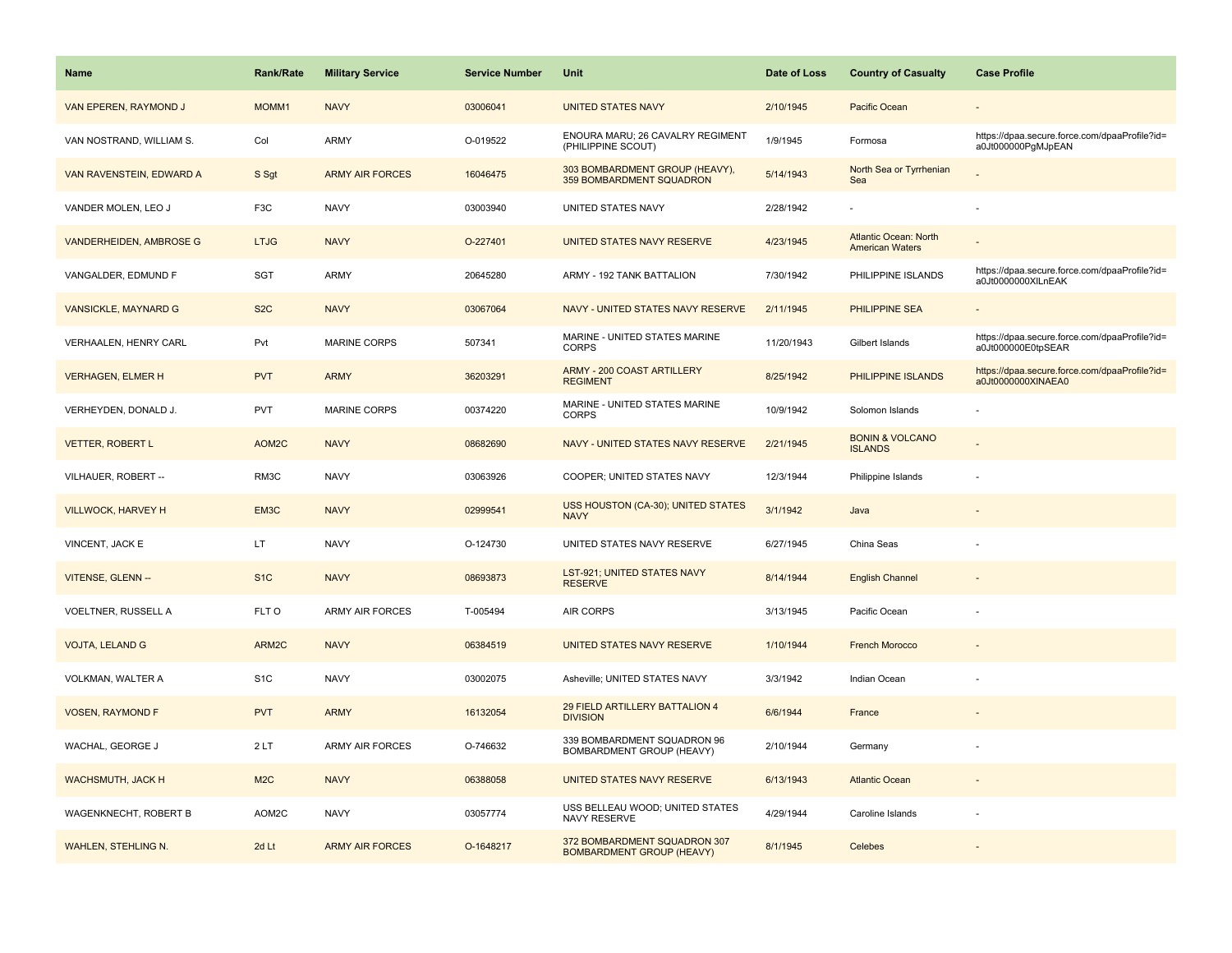| <b>Name</b>                 | <b>Rank/Rate</b>   | <b>Military Service</b> | <b>Service Number</b> | Unit                                                                  | Date of Loss | <b>Country of Casualty</b>              | <b>Case Profile</b>                                                 |
|-----------------------------|--------------------|-------------------------|-----------------------|-----------------------------------------------------------------------|--------------|-----------------------------------------|---------------------------------------------------------------------|
| WALDSCHMIDT, A H            | MM1C               | <b>NAVY</b>             | 03051254              | USS HOUSTON (CA-30); UNITED STATES<br><b>NAVY</b>                     | 3/1/1942     | Java                                    |                                                                     |
| <b>WALKER, RICHARD R</b>    | <b>T SGT</b>       | <b>ARMY AIR FORCES</b>  | 16118019              | 823 BOMBARDMENT SQUADRON 38<br><b>BOMBARDMENT GROUP (MEDIUM)</b>      | 7/26/1945    | Japan/Okinawa                           |                                                                     |
| WALLACE, JAMES FRANK        | S <sub>1</sub> C   | <b>NAVY</b>             | 03001951              | USS Arizona; UNITED STATES NAVY                                       | 12/7/1941    | Hawaiian Islands                        | https://dpaa.secure.force.com/dpaaProfile?id=<br>a0Jt00000004qvBEAQ |
| <b>WALLOCK, DANIEL F</b>    | <b>PFC</b>         | <b>ARMY AIR FORCES</b>  | 36814552              | 1041 SIGNAL COMPANY 8 SERVICES<br><b>GROUP</b>                        | 8/19/1944    | <b>Netherlands East Indies</b>          |                                                                     |
| WALTERS, GEORGE L LOUIS     | <b>CWT</b>         | <b>NAVY</b>             | 01628014              | USS VINCENNES; UNITED STATES NAVY<br><b>RESERVE</b>                   | 8/9/1942     | Solomon Islands                         |                                                                     |
| <b>WALTERS, JOSEPH H</b>    | <b>T SGT</b>       | <b>ARMY AIR FORCES</b>  | 16007997              | 427 BOMBARDMENT SQUADRON 303<br><b>BOMBARDMENT GROUP (HEAVY)</b>      | 1/3/1943     | France                                  |                                                                     |
| WALTHERS, ROBERT E          | 2LT                | ARMY AIR FORCES         | O-750231              | 332 BOMBARDMENT SQUADRON 94<br>BOMBARDMENT GROUP (HEAVY)              | 12/5/1943    | France                                  |                                                                     |
| <b>WALUKONES, ALVIN V</b>   | 2d Lt              | <b>ARMY AIR FORCES</b>  | O-684089              | 877 BOMBARDMENT SQUADRON 499<br><b>BOMBARDMENT GROUP (VERY HEAVY)</b> | 12/22/1944   | Japan/Okinawa                           |                                                                     |
| WAMPACK, JACK G             | 2d Lt              | ARMY AIR FORCES         | O-781470              | 60 BOMBARDMENT SQUADRON 39<br>BOMBARDMENT GROUP (VERY HEAVY)          | 4/16/1945    | Marianas Islands                        |                                                                     |
| <b>WANVIG, RICHARD J</b>    | 2LT                | <b>ARMY AIR FORCES</b>  | O-676840              | 33 FIGHTER SQUADRON 342<br><b>COMPOSITE GROUP</b>                     | 10/30/1943   | Iceland                                 |                                                                     |
| WARGIN, EDWARD F            | PFC                | ARMY                    | 36809725              | 143 INFANTRY 36 DIVISION                                              | 6/1/1945     | Italy                                   |                                                                     |
| <b>WASHBURN, ROBERT L</b>   | S <sub>1</sub> C   | <b>NAVY</b>             | 03052874              | RUNNER; UNITED STATES NAVY                                            | 7/11/1943    | Japan                                   |                                                                     |
| WASSON, DE WAYNE E          | TEC <sub>5</sub>   | <b>ARMY</b>             | 20645245              | ARMY - 192 TANK BATTALION                                             | 7/9/1942     | PHILIPPINE ISLANDS                      | https://dpaa.secure.force.com/dpaaProfile?id=<br>a0Jt000000O6BmsEAF |
| <b>WATTS, JAMES W</b>       | Ens                | <b>NAVY</b>             | O-382417              | USS HORNET; UNITED STATES NAVY<br><b>RESERVE</b>                      | 5/3/1945     | Pacific Ocean                           |                                                                     |
| WATZKA, ROBERT H            | S SGT              | <b>ARMY AIR FORCES</b>  | 16133789              | 373 BOMBARDMENT SQUADRON 308<br>BOMBARDMENT GROUP (HEAVY)             | 6/18/1944    | China                                   |                                                                     |
| <b>WEBBER, RALPH S</b>      | Ens                | <b>NAVY</b>             | O-337154              | <b>USS WASP; UNITED STATES NAVY</b><br><b>RESERVE</b>                 | 3/25/1945    | <b>Central/South Pacific</b><br>Theater |                                                                     |
| WEBER, ANTHONY --           | WT2C               | <b>NAVY</b>             | 02998948              | USS VINCENNES; UNITED STATES NAVY                                     | 8/9/1942     | Solomon Islands                         |                                                                     |
| <b>WEBER, EMERY M</b>       | S <sub>1</sub> C   | <b>NAVY</b>             | 03001117              | USS HOUSTON (CA-30); UNITED STATES<br><b>NAVY</b>                     | 3/1/1942     | Java                                    |                                                                     |
| WEBER, WILLIAM G            | TEC <sub>5</sub>   | ARMY                    | 36239006              | MEDICAL DEPARTMENT                                                    | 4/20/1944    | Mediterranean Sea                       |                                                                     |
| <b>WEEKS, EUGENE H</b>      | AMM <sub>1</sub> C | <b>NAVY</b>             | 03005414              | <b>UNITED STATES NAVY</b>                                             | 1/9/1945     | Formosa                                 |                                                                     |
| WEGNER, NORMAN E            | <b>PFC</b>         | ARMY                    | 36809384              | 112 INFANTRY 28 DIVISION                                              | 11/4/1944    | Germany                                 |                                                                     |
| <b>WEINBERGER, WALTER T</b> | <b>SGT</b>         | <b>ARMY AIR FORCES</b>  | 16089348              | 759 BOMBARDMENT SQUADRON 459<br><b>BOMBARDMENT GROUP (HEAVY)</b>      | 7/25/1945    | France                                  |                                                                     |
| WEISSENBORN, WAYNE W        | PHM2C              | <b>NAVY</b>             | 03056079              | SPENCE; UNITED STATES NAVY<br><b>RESERVE</b>                          | 12/18/1944   | Philippine Sea                          |                                                                     |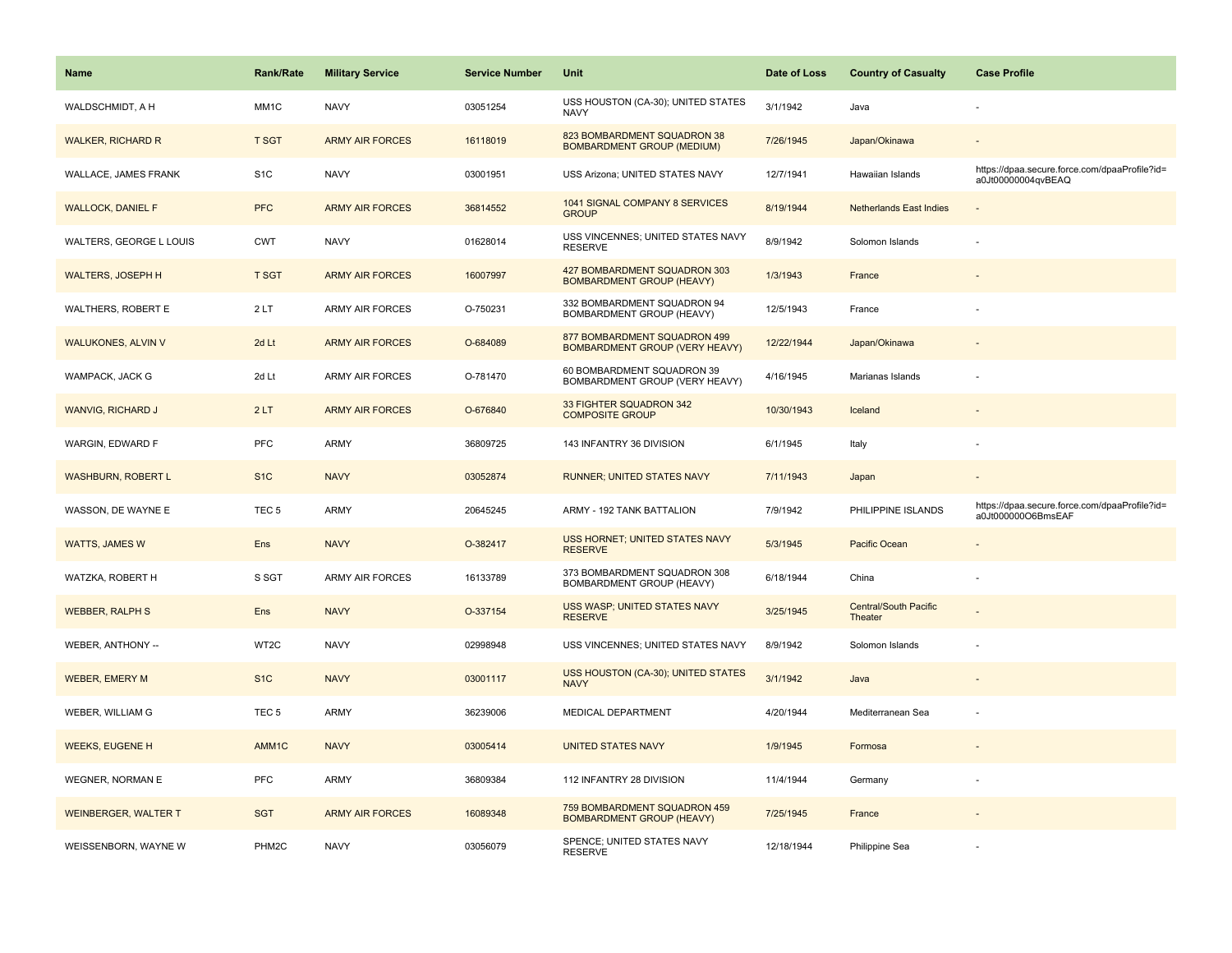| Name                    | <b>Rank/Rate</b> | <b>Military Service</b> | <b>Service Number</b> | Unit                                                              | Date of Loss | <b>Country of Casualty</b>       | <b>Case Profile</b>                                                 |
|-------------------------|------------------|-------------------------|-----------------------|-------------------------------------------------------------------|--------------|----------------------------------|---------------------------------------------------------------------|
| <b>WELCH, PATRICK G</b> | <b>T SGT</b>     | <b>ARMY AIR FORCES</b>  | 16092009              | 568 BOMBARDMENT SQUADRON 390<br><b>BOMBARDMENT GROUP (HEAVY)</b>  | 12/11/1943   | North Sea or Tyrrhenian<br>Sea   |                                                                     |
| WELLS, JAMES E          | S <sub>1</sub> C | <b>NAVY</b>             | 08692193              | FRANKLIN; UNITED STATES NAVY<br><b>RESERVE</b>                    | 3/19/1945    | Japan                            |                                                                     |
| <b>WELLS, WILLIAM J</b> | <b>PFC</b>       | <b>ARMY</b>             | 36204774              | <b>200 COAST ARTILLERY REGIMENT</b>                               | 11/28/1942   | Philippine Islands               | https://dpaa.secure.force.com/dpaaProfile?id=<br>a0Jt000000MvCQ7EAN |
| WELTER, LEO H           | 1st Lt           | ARMY AIR FORCES         | O-731710              | 531 BOMBARDMENT SQUADRON 380<br>BOMBARDMENT GROUP (HEAVY)         | 6/15/1943    | New Guinea                       |                                                                     |
| <b>WELTON, MERT J</b>   | 2LT              | <b>ARMY AIR FORCES</b>  | O-662997              | 448 BOMBARDMENT SQUADRON 321<br><b>BOMBARDMENT GROUP (MEDIUM)</b> | 3/31/1943    | Mediterranean Sea                |                                                                     |
| WENDE, ARTHUR ERWIN     | <b>PFC</b>       | <b>MARINE CORPS</b>     | 00356586              | MARINE - UNITED STATES MARINE<br><b>CORPS</b>                     | 11/22/1943   | <b>GILBERT ISLANDS</b>           | https://dpaa.secure.force.com/dpaaProfile?id=<br>a0Jt0000000XmMmEAK |
| <b>WENDORF, JACK A</b>  | 2LT              | <b>ARMY AIR FORCES</b>  | O-744114              | 577 BOMBARDMENT SQUADRON 392<br><b>BOMBARDMENT GROUP (HEAVY)</b>  | 1/4/1944     | North Sea or Tyrrhenian<br>Sea   |                                                                     |
| WENDT, DELMAR E         | <b>PFC</b>       | ARMY                    | 20649675              | 128 INFANTRY 32 DIVISION                                          | 12/10/1942   | New Guinea                       | https://dpaa.secure.force.com/dpaaProfile?id=<br>a0Jt000001nzTebEAE |
| <b>WENDT, GEORGE F</b>  | <b>T SGT</b>     | <b>ARMY AIR FORCES</b>  | 36278598              | 400 BOMBARDMENT SQUADRON 90<br><b>BOMBARDMENT GROUP (HEAVY)</b>   | 10/7/1944    | <b>New Guinea</b>                |                                                                     |
| WEPFER, WILLIAM JAMES   | 1st Lt           | ARMY AIR FORCES         | O-665477              | 531 FIGHTER BOMBER SQUADRON                                       | 2/15/1944    | Gilbert Islands                  |                                                                     |
| <b>WERNER, JAMES E</b>  | <b>PVT</b>       | <b>ARMY</b>             | 36275352              | <b>753 TANK BATTALION</b>                                         | 2/8/1945     | France                           |                                                                     |
| WERNER, JOHN H.         | 1st Lt           | <b>ARMY AIR FORCES</b>  | O-437628              | 319 BOMBARDMENT SQUADRON 90<br>BOMBARDMENT GROUP (HEAVY)          | 11/15/1942   |                                  |                                                                     |
| <b>WERTZ, ELDORE W</b>  | <b>CPL</b>       | <b>ARMY</b>             | 36231899              | 35 TANK BATTALION 4 ARMORED<br><b>DIVISION</b>                    | 9/30/1944    | France                           |                                                                     |
| WERY, ELMER E           | COX              | <b>NAVY</b>             | 08683571              | UNITED STATES NAVY RESERVE                                        | 1/4/1945     | Central/South Pacific<br>Theater |                                                                     |
| <b>WHALEN, EDWARD L</b> | <b>CPL</b>       | <b>ARMY</b>             | 06858194              | ARISAN MARU; 31 INFANTRY REGIMENT                                 | 10/24/1944   | China Seas                       |                                                                     |
| WHEARY, FREDERICK W     | 2LT              | <b>ARMY AIR FORCES</b>  | O-690521              | 722 BOMBARDMENT SQUADRON 450<br>BOMBARDMENT GROUP (HEAVY)         | 3/11/1944    | Mediterranean Sea                |                                                                     |
| WHISTLER, VICTOR H.     | 2d Lt            | <b>ARMY AIR FORCES</b>  | O-740614              | 339 FIGHTER SQUADRON 347 FIGHTER<br><b>GROUP</b>                  | 9/30/1943    | Solomon Islands                  |                                                                     |
| WHITE, CLARENCE H       | PFC              | ARMY                    | 36218926              | SIGNAL CORPS                                                      | 3/12/1945    | Philippine Islands               | https://dpaa.secure.force.com/dpaaProfile?id=<br>a0Jt0000000XmebEAC |
| WHITNEY, CO             | AOM3C            | <b>NAVY</b>             | 08690051              | UNITED STATES NAVY RESERVE                                        | 5/13/1945    | Central/South Pacific<br>Theater |                                                                     |
| WHITTED, WALTER T       | MOMM2C           | <b>NAVY</b>             | 03290046              | S-28; UNITED STATES NAVY                                          | 7/4/1944     | Hawaiian Islands                 |                                                                     |
| <b>WHITTY, GERALD R</b> | 2LT              | <b>ARMY AIR FORCES</b>  | O-823751              | 846 BOMBARDMENT SQUADRON 489<br><b>BOMBARDMENT GROUP (HEAVY)</b>  | 7/7/1944     | North Sea or Tyrrhenian<br>Sea   |                                                                     |
| WIEDMEYER, RAYMOND P    | 1st Lt           | ARMY AIR FORCES         | O-686045              | 41 FIGHTER SQUADRON 35 FIGHTER<br><b>GROUP</b>                    | 10/14/1944   | Borneo                           |                                                                     |
| <b>WIENER, JOHN C</b>   | SK3C             | <b>NAVY</b>             | 03008273              | Skill; UNITED STATES NAVY                                         | 9/25/1943    | North or Tyrrhenian Seas         |                                                                     |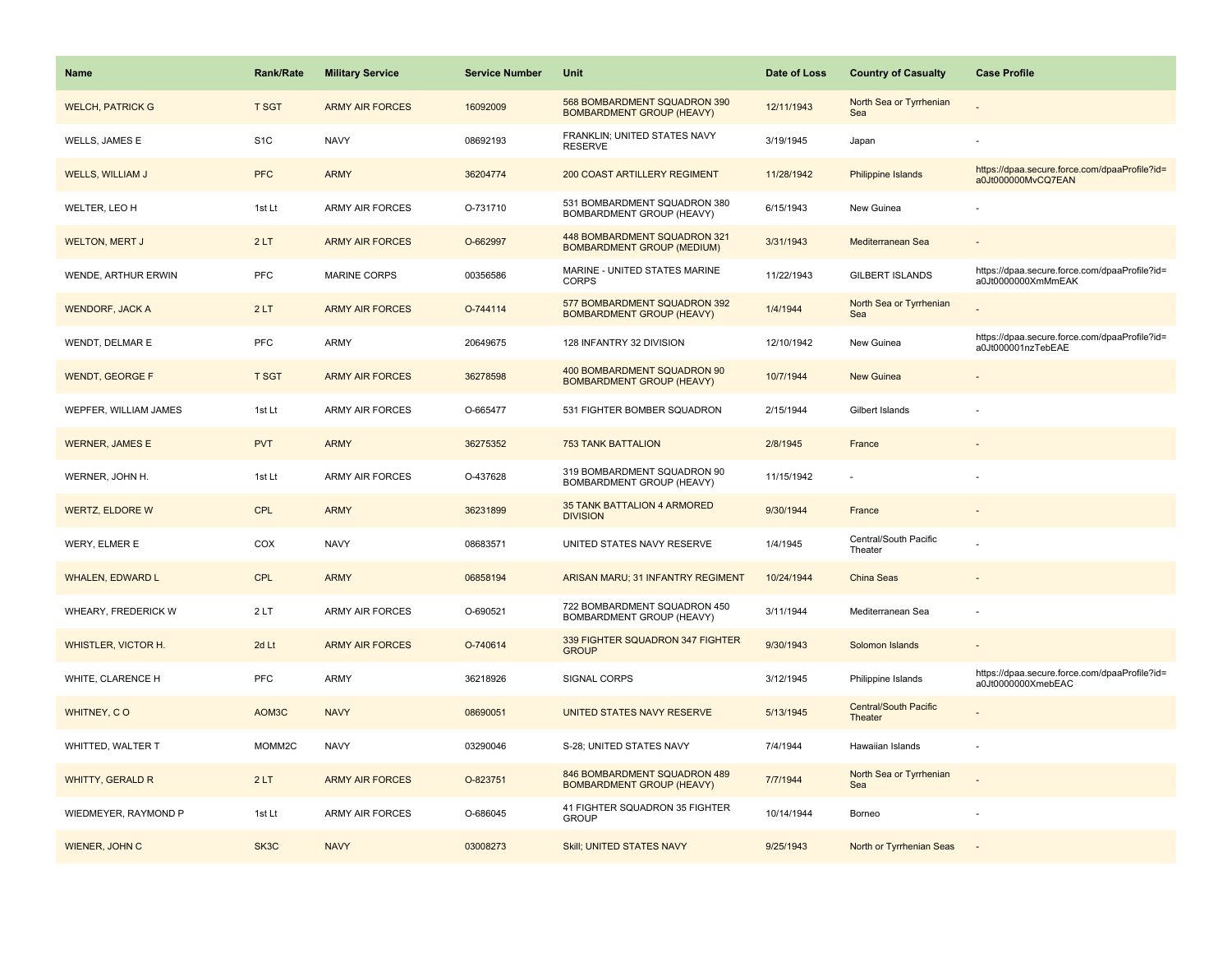| <b>Name</b>                   | <b>Rank/Rate</b> | <b>Military Service</b> | <b>Service Number</b> | Unit                                                                  | Date of Loss | <b>Country of Casualty</b> | <b>Case Profile</b>                                                 |
|-------------------------------|------------------|-------------------------|-----------------------|-----------------------------------------------------------------------|--------------|----------------------------|---------------------------------------------------------------------|
| WIENING, PAUL GERHART         | 1LT              | <b>ARMY AIR FORCES</b>  | O-520508              | 99 SQUADRON 441 TROOP CARRIER<br><b>GROUP</b>                         | 9/18/1945    | Holland                    | https://dpaa.secure.force.com/dpaaProfile?id=<br>a0Jt0000000XeTfEAK |
| <b>WIER, CHESTER J</b>        | 2d Lt            | <b>ARMY AIR FORCES</b>  | O-2065455             | 871 BOMBARDMENT SQUADRON 497<br><b>BOMBARDMENT GROUP (VERY HEAVY)</b> | 2/19/1945    | <b>Marianas Islands</b>    |                                                                     |
| WIESLER, WARREN S.            | 2LT              | <b>ARMY AIR FORCES</b>  | O-769237              | 409 BOMBARDMENT SQUADRON 93<br>BOMBARDMENT GROUP (HEAVY)              | 10/9/1944    | Germany                    |                                                                     |
| WILES, VINCENT J.             | <b>PFC</b>       | <b>ARMY</b>             | 20651228              | 128 INFANTRY 32 DIVISION                                              | 12/9/1945    | <b>New Guinea</b>          |                                                                     |
| WILKENS, DONALD L             | S <sub>1</sub> C | <b>NAVY</b>             | 08686330              | TRIGGER; UNITED STATES NAVY<br><b>RESERVE</b>                         | 3/28/1945    | Ryukyus Islands            |                                                                     |
| <b>WILLIAMS, CLAIR T</b>      | LT.              | <b>NAVY</b>             | O-157508              | USS RANDOLPH; UNITED STATES NAVY<br><b>RESERVE</b>                    | 7/28/1945    | Japan                      | $\overline{\phantom{a}}$                                            |
| WILLIAMS, CLYDE R.            | <b>PFC</b>       | <b>MARINE CORPS</b>     | 00365522              | UNITED STATES MARINE CORP                                             | 11/22/1943   | Gilbert Islands            | https://dpaa.secure.force.com/dpaaProfile?id=<br>a0Jt0000000LkzOEAS |
| <b>WILLIAMS, ROY M</b>        | S SGT            | <b>ARMY</b>             | 16050154              | 724 ORDNANCE COMPANY                                                  | 6/18/1944    | <b>New Guinea</b>          |                                                                     |
| WILLIAMS, WH                  | LT.              | <b>NAVY</b>             | O-284020              | NAVY - UNITED STATES MARINE CORPS                                     | 6/15/1944    | Pacific Ocean              |                                                                     |
| <b>WILLMARTH, KENNETH --</b>  | Ens              | <b>NAVY</b>             | O-103912              | USS VINCENNES; UNITED STATES NAVY<br><b>RESERVE</b>                   | 8/9/1942     | Solomon Islands            |                                                                     |
| WILSEY, ALBERT J              | 1st Lt           | <b>ARMY AIR FORCES</b>  | O-411749              | 36 BOMBARDMENT SQUADRON 28<br>BOMBARDMENT GROUP (HEAVY)               | 8/28/1942    | Aleutian Islands           |                                                                     |
| <b>WILSON, HENRY J</b>        | <b>ACOM</b>      | <b>NAVY</b>             | 03052589              | USS LISCOME BAY; UNITED STATES<br><b>NAVY</b>                         | 11/24/1943   | Gilbert Islands            | $\overline{\phantom{a}}$                                            |
| WIORA, HENRY H                | 1STLT            | ARMY                    | O-312062              | ARMY - QUARTERMASTER CORPS                                            | 1/9/1945     | PHILIPPINE ISLANDS         | https://dpaa.secure.force.com/dpaaProfile?id=<br>a0Jt0000000cdS7EAI |
| WIRTH, JOSEPH --              | Capt             | <b>ARMY AIR FORCES</b>  | O-810277              | 22 BOMBARDMENT SQUADRON 341<br><b>BOMBARDMENT GROUP (MEDIUM)</b>      | 5/29/1945    | French Indochina           |                                                                     |
| WISE, ANGELUS E.              | <b>PVT</b>       | <b>ARMY</b>             | 16008654              | 31 INFANTRY REGIMENT                                                  | 5/10/1942    | Philippine Islands         |                                                                     |
| WITTIG, RUSSELL H             | QM1C             | <b>NAVY</b>             | 06101019              | UNITED STATES NAVY RESERVE                                            | 8/12/1945    | Japan                      |                                                                     |
| WOERFEL, WILLIAM M            | MM3C             | <b>NAVY</b>             | 08695483              | COOPER; UNITED STATES NAVY<br><b>RESERVE</b>                          | 12/3/1944    | Philippine Islands         |                                                                     |
| <b>WOITKIELEVICZ, ADAM --</b> | AS               | <b>NAVY</b>             | 06540730              | <b>Neches: UNITED STATES NAVY</b><br><b>RESERVE</b>                   | 1/23/1942    | <b>Hawaiian Islands</b>    |                                                                     |
| WOITKOVICH, JOHN L            | S <sub>1</sub> C | <b>NAVY</b>             | 03064379              | SPENCE; UNITED STATES NAVY<br><b>RESERVE</b>                          | 12/18/1944   | Philippine Sea             |                                                                     |
| <b>WOLFF, JAMES R</b>         | <b>SGT</b>       | <b>ARMY AIR FORCES</b>  | 16008277              | 766 BOMBARDMENT SQUADRON 461<br><b>BOMBARDMENT GROUP (HEAVY)</b>      | 2/22/1946    | Hungary                    |                                                                     |
| WOLFF, JUSTIN L               | <b>LTJG</b>      | <b>NAVY</b>             | O-097213              |                                                                       | 8/22/1942    | Atlantic Ocean             |                                                                     |
| WONN, MILLER C                | LT.              | <b>NAVY</b>             | O-115542              | UNITED STATES NAVY RESERVE                                            | 2/21/1945    | Bonin & Volcano Islands    | $\overline{\phantom{a}}$                                            |
| WOOD, GEORGE H                | 2d Lt            | <b>ARMY AIR FORCES</b>  | O-676858              | 69 FIGHTER SQUADRON 58 FIGHTER<br><b>GROUP</b>                        | 5/29/1944    | New Guinea                 |                                                                     |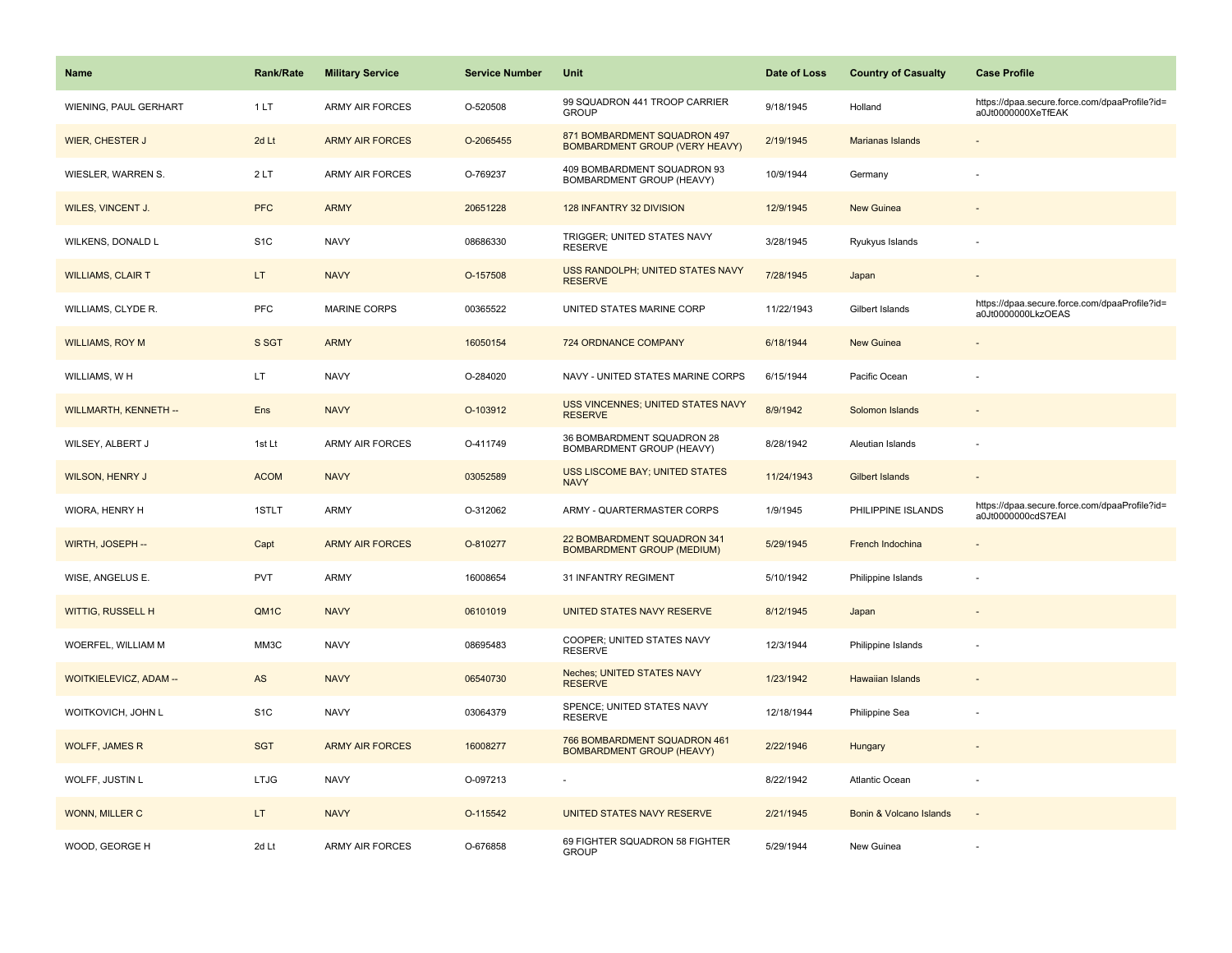| Name                     | <b>Rank/Rate</b>  | <b>Military Service</b> | <b>Service Number</b> | Unit                                                             | Date of Loss | <b>Country of Casualty</b>                             | <b>Case Profile</b>                                                 |
|--------------------------|-------------------|-------------------------|-----------------------|------------------------------------------------------------------|--------------|--------------------------------------------------------|---------------------------------------------------------------------|
| WOOLSEY, WILLIAM J       | S <sub>1</sub> C  | <b>NAVY</b>             | 06105309              | Warrington; UNITED STATES NAVY<br><b>RESERVE</b>                 | 9/13/1944    | <b>Atlantic Ocean</b>                                  |                                                                     |
| WORSTER, LINTON C        | <b>PFC</b>        | ARMY                    | 36205086              | 2 INFANTRY 5 DIVISION                                            | 7/27/1945    | France                                                 |                                                                     |
| <b>WRITE, WALTER H</b>   | <b>CAPT</b>       | <b>ARMY</b>             | O-330452              | <b>ARMY - 192 TANK BATTALION</b>                                 | 12/24/1941   | PHILIPPINE ISLANDS                                     |                                                                     |
| WUEST, BERNARD J         | S <sub>1</sub> C  | <b>NAVY</b>             | 03063331              | UNITED STATES NAVY RESERVE                                       | 9/20/1943    | North Atlantic Ocean                                   |                                                                     |
| WURZER, JOSEPH M.        | 2LT               | <b>ARMY AIR FORCES</b>  | O-521173              | 409 BOMBARDMENT SQUADRON 93<br><b>BOMBARDMENT GROUP (HEAVY)</b>  | 12/1/1943    | Belgium                                                |                                                                     |
| YADON, WINTHROP DOUGLASS | <b>PFC</b>        | <b>MARINE CORPS</b>     | 809824                | MARINE - UNITED STATES MARINE<br><b>CORPS</b>                    | 11/23/1943   | New Caledonia                                          |                                                                     |
| YANKOVICH, JOHN J        | 2LT               | <b>ARMY AIR FORCES</b>  | O-691849              | 856 BOMBARDMENT SQUADRON 492<br><b>BOMBARDMENT GROUP (HEAVY)</b> | 6/20/1944    | <b>Baltic Sea</b>                                      |                                                                     |
| YANKOW, WILLIAM A.       | A0M1C             | <b>NAVY</b>             | 03054743              | UNITED STATES NAVY RESERVE                                       | 7/24/1945    | China                                                  |                                                                     |
| YATES, EDWARD D          | SF <sub>3</sub> C | <b>NAVY</b>             | 03286312              | <b>UNITED STATES NAVY</b>                                        | 10/6/1943    | Solomon Islands                                        |                                                                     |
| YECKE, DONALD L          | BKR1C             | <b>NAVY</b>             | 08683112              | Emmons; UNITED STATES NAVY<br><b>RESERVE</b>                     | 4/6/1945     | Japan                                                  |                                                                     |
| YONTS, CHARLES W         | S <sub>1</sub> C  | <b>NAVY</b>             | 08686990              | HULL; UNITED STATES NAVY RESERVE                                 | 12/18/1944   | <b>Philippine Sea</b>                                  | https://dpaa.secure.force.com/dpaaProfile?id=<br>a0Jt0000000XezxEAC |
| YOUNG, DAVID W           | 1 LT              | ARMY AIR FORCES         | O-731244              | 341 BOMBARDMENT SQUADRON 97<br>BOMBARDMENT GROUP (HEAVY)         | 1/21/1945    | North Sea or Tyrrhenian<br>Sea                         |                                                                     |
| YOUNG, RALPH W           | <b>PVT</b>        | <b>ARMY</b>             | 36849536              | ARMY - 124 INFANTRY 31 DIVISION                                  | 6/6/1945     | PHILIPPINE ISLANDS                                     |                                                                     |
| ZALAC, MICHAEL J         | SGT               | ARMY                    | 36813035              | 204 ENGINEERS COMBAT BATTALION                                   | 9/10/1944    | France                                                 |                                                                     |
| ZAMIATOWSKI, JEROME A    | S <sub>1</sub> C  | <b>NAVY</b>             | 03003939              | Jacob Jones; UNITED STATES NAVY                                  | 2/28/1942    | <b>Atlantic Ocean: North</b><br><b>American Waters</b> |                                                                     |
| ZAPATKA, FREDERICK J.    | S SGT             | ARMY AIR FORCES         | 16094105              | 335 BOMBARDMENT SQUADRON 95<br>BOMBARDMENT GROUP (HEAVY)         | 7/26/1943    | North Sea or Tyrrhenian<br>Sea                         |                                                                     |
| <b>ZEIDLER, CARL F</b>   | <b>LTJG</b>       | <b>NAVY</b>             | O-135783              | UNITED STATES NAVY RESERVE                                       | 10/11/1942   | <b>Atlantic Ocean</b>                                  |                                                                     |
| ZELINSKY, RAYMOND P      | Capt              | ARMY                    | O-360060              | SHINYO MARU; INFANTRY                                            | 9/7/1944     | Philippine Islands                                     |                                                                     |
| ZENCHENKO, CHARLES C     | <b>PVT</b>        | <b>ARMY</b>             | 16021765              | ARISAN MARU; 31 INFANTRY REGIMENT                                | 10/24/1944   | China Seas                                             |                                                                     |
| ZENNER, RAYMOND H.       | 1st Lt            | <b>ARMY AIR FORCES</b>  | O-675304              | 394 BOMBARDMENT SQUADRON 5<br>BOMBARDMENT GROUP (HEAVY)          | 4/2/1944     | Caroline Islands                                       |                                                                     |
| ZENZ, GEORGE ROBERT      | <b>T SGT</b>      | <b>ARMY AIR FORCES</b>  | 16005531              | 324 BOMBARDMENT SQUADRON 91<br><b>BOMBARDMENT GROUP (HEAVY)</b>  | 2/3/1945     | Germany                                                |                                                                     |
| ZERFAS, MATHIAS E        | CAPT              | <b>ARMY</b>             | O-382274              | ARMY - 2 GENERAL HOSPITAL                                        | 1/9/1945     | <b>FORMOSA</b>                                         | https://dpaa.secure.force.com/dpaaProfile?id=<br>a0Jt0000000cdRnEAI |
| ZEROZ, LEO VINCENT       | S <sub>1</sub> C  | <b>NAVY</b>             | 07006602              | SS ALEXANDER MACOMB; UNITED<br><b>STATES NAVY RESERVE</b>        | 7/3/1942     | Nova Scotia                                            |                                                                     |